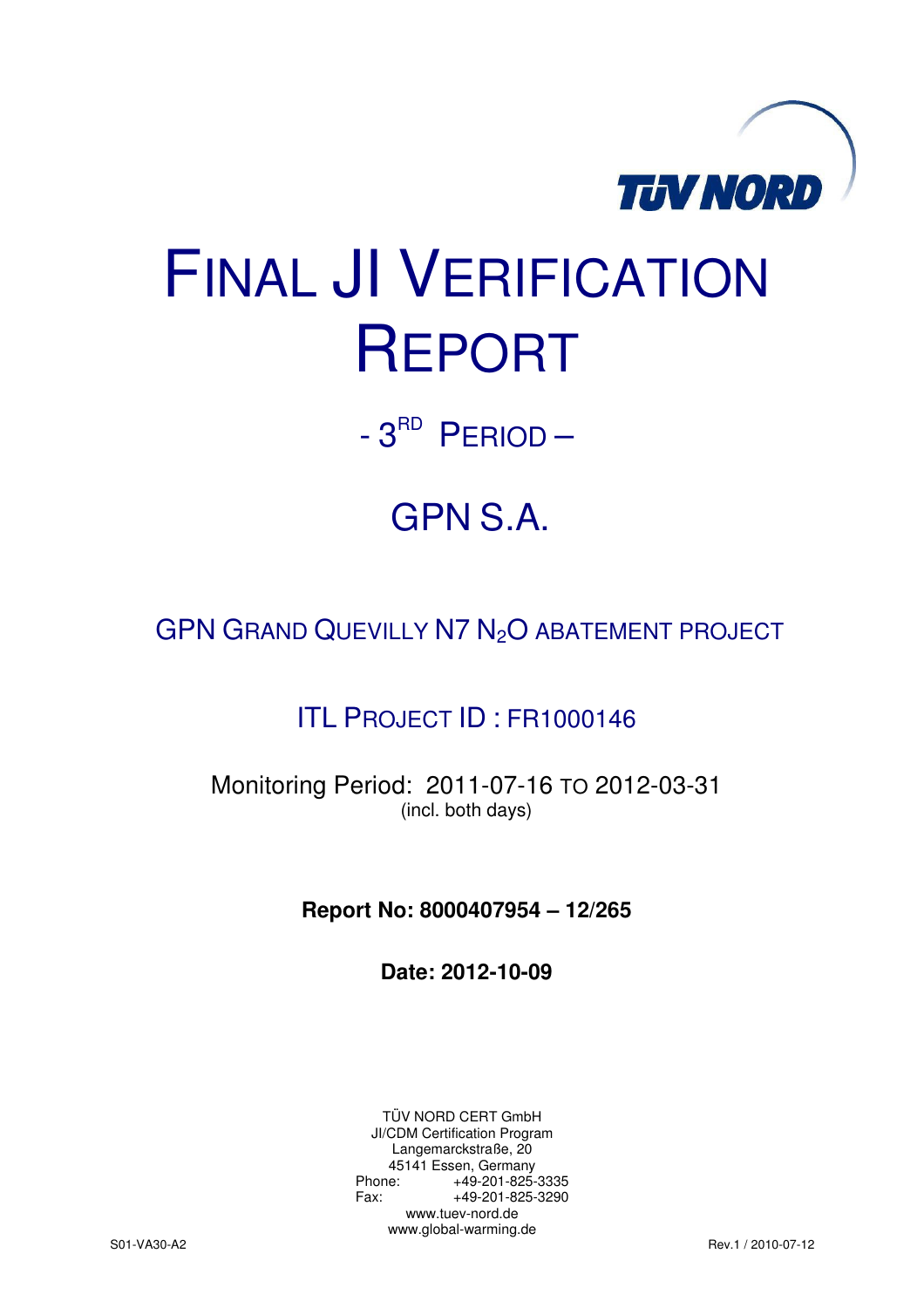project

#### TÜV NORD JI/CDM Certification Program



| <b>Verification Report:</b>                              | <b>Report No.</b>                                                                                                                                                                                                                                                                                                                                                                                                                                                                                                                                                                                                                                                                                                                                                                                                                                                                                                                                                                                                                                                                                                                                                                                                                                                                                                                                                                                                                                                                                                                                                                                                                                                                                                                                                                                                                                                                                                                                                                                                                                                                                                                                                              | Rev. No. | Date of 1 <sup>st</sup> issue:        | Date of this rev.           |
|----------------------------------------------------------|--------------------------------------------------------------------------------------------------------------------------------------------------------------------------------------------------------------------------------------------------------------------------------------------------------------------------------------------------------------------------------------------------------------------------------------------------------------------------------------------------------------------------------------------------------------------------------------------------------------------------------------------------------------------------------------------------------------------------------------------------------------------------------------------------------------------------------------------------------------------------------------------------------------------------------------------------------------------------------------------------------------------------------------------------------------------------------------------------------------------------------------------------------------------------------------------------------------------------------------------------------------------------------------------------------------------------------------------------------------------------------------------------------------------------------------------------------------------------------------------------------------------------------------------------------------------------------------------------------------------------------------------------------------------------------------------------------------------------------------------------------------------------------------------------------------------------------------------------------------------------------------------------------------------------------------------------------------------------------------------------------------------------------------------------------------------------------------------------------------------------------------------------------------------------------|----------|---------------------------------------|-----------------------------|
|                                                          | 8000407954 - 12/265                                                                                                                                                                                                                                                                                                                                                                                                                                                                                                                                                                                                                                                                                                                                                                                                                                                                                                                                                                                                                                                                                                                                                                                                                                                                                                                                                                                                                                                                                                                                                                                                                                                                                                                                                                                                                                                                                                                                                                                                                                                                                                                                                            | $\Omega$ | 2012-10-09                            | 2012-10-09                  |
| Project:                                                 | Title:                                                                                                                                                                                                                                                                                                                                                                                                                                                                                                                                                                                                                                                                                                                                                                                                                                                                                                                                                                                                                                                                                                                                                                                                                                                                                                                                                                                                                                                                                                                                                                                                                                                                                                                                                                                                                                                                                                                                                                                                                                                                                                                                                                         |          | <b>Registration date:</b>             | <b>UNFCCC-No.:</b>          |
|                                                          | GPN Grand Quevilly N7 N <sub>2</sub> O abatement project                                                                                                                                                                                                                                                                                                                                                                                                                                                                                                                                                                                                                                                                                                                                                                                                                                                                                                                                                                                                                                                                                                                                                                                                                                                                                                                                                                                                                                                                                                                                                                                                                                                                                                                                                                                                                                                                                                                                                                                                                                                                                                                       |          | 2010-04-16                            | FR1000146                   |
| <b>Project Participant(s):</b>                           | Host party:                                                                                                                                                                                                                                                                                                                                                                                                                                                                                                                                                                                                                                                                                                                                                                                                                                                                                                                                                                                                                                                                                                                                                                                                                                                                                                                                                                                                                                                                                                                                                                                                                                                                                                                                                                                                                                                                                                                                                                                                                                                                                                                                                                    |          | Other involved parties:               |                             |
|                                                          | France                                                                                                                                                                                                                                                                                                                                                                                                                                                                                                                                                                                                                                                                                                                                                                                                                                                                                                                                                                                                                                                                                                                                                                                                                                                                                                                                                                                                                                                                                                                                                                                                                                                                                                                                                                                                                                                                                                                                                                                                                                                                                                                                                                         |          | Belgium                               |                             |
| <b>Applied</b>                                           | <b>Title:</b>                                                                                                                                                                                                                                                                                                                                                                                                                                                                                                                                                                                                                                                                                                                                                                                                                                                                                                                                                                                                                                                                                                                                                                                                                                                                                                                                                                                                                                                                                                                                                                                                                                                                                                                                                                                                                                                                                                                                                                                                                                                                                                                                                                  |          | $No.$ :                               | Scope:                      |
| methodology/ies:                                         | Project specific methodology: 'Catalytic reduction of<br>N2O at nitric acid plants'                                                                                                                                                                                                                                                                                                                                                                                                                                                                                                                                                                                                                                                                                                                                                                                                                                                                                                                                                                                                                                                                                                                                                                                                                                                                                                                                                                                                                                                                                                                                                                                                                                                                                                                                                                                                                                                                                                                                                                                                                                                                                            |          | N/A                                   | 5                           |
| <b>Monitoring:</b>                                       | <b>Monitoring period (MP):</b>                                                                                                                                                                                                                                                                                                                                                                                                                                                                                                                                                                                                                                                                                                                                                                                                                                                                                                                                                                                                                                                                                                                                                                                                                                                                                                                                                                                                                                                                                                                                                                                                                                                                                                                                                                                                                                                                                                                                                                                                                                                                                                                                                 |          | No. of days:                          | MP No.                      |
|                                                          | 2011-07-16 to 2012-03-31 - both days included<br>Subperiod 3.1: 2011-07-16 - 2011-12-31<br>Subperiod 3.2: 2012-01-01 - 2012-03-31                                                                                                                                                                                                                                                                                                                                                                                                                                                                                                                                                                                                                                                                                                                                                                                                                                                                                                                                                                                                                                                                                                                                                                                                                                                                                                                                                                                                                                                                                                                                                                                                                                                                                                                                                                                                                                                                                                                                                                                                                                              |          | 260                                   | 3                           |
| <b>Monitoring report:</b>                                | Title:                                                                                                                                                                                                                                                                                                                                                                                                                                                                                                                                                                                                                                                                                                                                                                                                                                                                                                                                                                                                                                                                                                                                                                                                                                                                                                                                                                                                                                                                                                                                                                                                                                                                                                                                                                                                                                                                                                                                                                                                                                                                                                                                                                         |          | <b>Draft version:</b>                 | Final version:              |
|                                                          | GPN Grand Quevilly N7 N <sub>2</sub> O abatement project                                                                                                                                                                                                                                                                                                                                                                                                                                                                                                                                                                                                                                                                                                                                                                                                                                                                                                                                                                                                                                                                                                                                                                                                                                                                                                                                                                                                                                                                                                                                                                                                                                                                                                                                                                                                                                                                                                                                                                                                                                                                                                                       |          | 2012-05-02                            | 2012-09-12                  |
| Verification team /                                      | <b>Verification Team:</b>                                                                                                                                                                                                                                                                                                                                                                                                                                                                                                                                                                                                                                                                                                                                                                                                                                                                                                                                                                                                                                                                                                                                                                                                                                                                                                                                                                                                                                                                                                                                                                                                                                                                                                                                                                                                                                                                                                                                                                                                                                                                                                                                                      |          | <b>Technical review:</b>              | Final approval:             |
| <b>Technical Review and</b><br><b>Final Approval</b>     | <b>Ulrich Walter</b><br>Sabine Meyer                                                                                                                                                                                                                                                                                                                                                                                                                                                                                                                                                                                                                                                                                                                                                                                                                                                                                                                                                                                                                                                                                                                                                                                                                                                                                                                                                                                                                                                                                                                                                                                                                                                                                                                                                                                                                                                                                                                                                                                                                                                                                                                                           |          | <b>Rainer Winter</b><br>Susanne Pasch | Martin Saalmann             |
| <b>Emission reductions: [t</b>                           | <b>Verified amount</b>                                                                                                                                                                                                                                                                                                                                                                                                                                                                                                                                                                                                                                                                                                                                                                                                                                                                                                                                                                                                                                                                                                                                                                                                                                                                                                                                                                                                                                                                                                                                                                                                                                                                                                                                                                                                                                                                                                                                                                                                                                                                                                                                                         |          | As per Draft MR:                      | As per PDD <sup>PDD</sup> : |
| $CO2e$ ]                                                 | 53,385                                                                                                                                                                                                                                                                                                                                                                                                                                                                                                                                                                                                                                                                                                                                                                                                                                                                                                                                                                                                                                                                                                                                                                                                                                                                                                                                                                                                                                                                                                                                                                                                                                                                                                                                                                                                                                                                                                                                                                                                                                                                                                                                                                         |          | 53,386                                | 59.351                      |
| <b>Verification Opinion:</b>                             | GPN N7 Nitric Acid Plant has commissioned the TÜV NORD JI/CDM Certification<br>Program to carry out the 3 <sup>rd</sup> periodic verification of the project: "GPN Grand Quevilly<br>N7 N <sub>2</sub> O abatement project", with regard to the relevant requirements for JI (Track 1)<br>project activities. The project reduces GHG emissions due to reduction of $N_2O$<br>emissions. This verification covers the period from 2011-07-16 to 2012-03-31<br>(including both days).<br>In the course of the verification 3 Corrective Action Requests (CAR) and 0<br>Clarification Requests (CL) were raised and successfully closed. Furthermore 3 FARs<br>are raised. The verification is based on the draft monitoring report, revised monitoring<br>report, and the monitoring plan as set out in the registered PDD, the determination<br>report, emission reduction calculation spreadsheet and supporting documents made<br>available to the TÜV NORD JI/CDM CP by the project participant.<br>As a result of this verification, the verifier confirms that:<br>all operations of the project are implemented and installed as planned and<br>described in the project design document.<br>the monitoring plan is in accordance with the applied country specific<br>methodology: Méthode pour les Projets Domestiques: "Réduction catalytique<br>du N <sub>2</sub> O dans des usines d'acide nitrique".<br>the installed equipment essential for measuring parameters required for<br>٠<br>calculating emission reductions are calibrated appropriately.<br>the monitoring system is in place and functional. The project has generated<br>GHG emission reductions.<br>As the result of the 3 <sup>rd</sup> periodic verification, the verifier confirms that the GHG<br>emission reductions are calculated without material misstatements in a conservative<br>and appropriate manner. TUV NORD JI/CDM CP herewith confirms that the project<br>has achieved emission reductions in the above mentioned reporting period as follows:<br>Emission reductions:<br>53,385<br>t CO <sub>2e</sub><br>including a deduction of 10% according to the Arrêté du 2 mars 2007. |          |                                       |                             |
| <b>Document</b>                                          | Filename:                                                                                                                                                                                                                                                                                                                                                                                                                                                                                                                                                                                                                                                                                                                                                                                                                                                                                                                                                                                                                                                                                                                                                                                                                                                                                                                                                                                                                                                                                                                                                                                                                                                                                                                                                                                                                                                                                                                                                                                                                                                                                                                                                                      |          |                                       | No. of pages:               |
| information:<br>77<br>2012-10-09 FVR Ver 3rd GPN N7.docx |                                                                                                                                                                                                                                                                                                                                                                                                                                                                                                                                                                                                                                                                                                                                                                                                                                                                                                                                                                                                                                                                                                                                                                                                                                                                                                                                                                                                                                                                                                                                                                                                                                                                                                                                                                                                                                                                                                                                                                                                                                                                                                                                                                                |          |                                       |                             |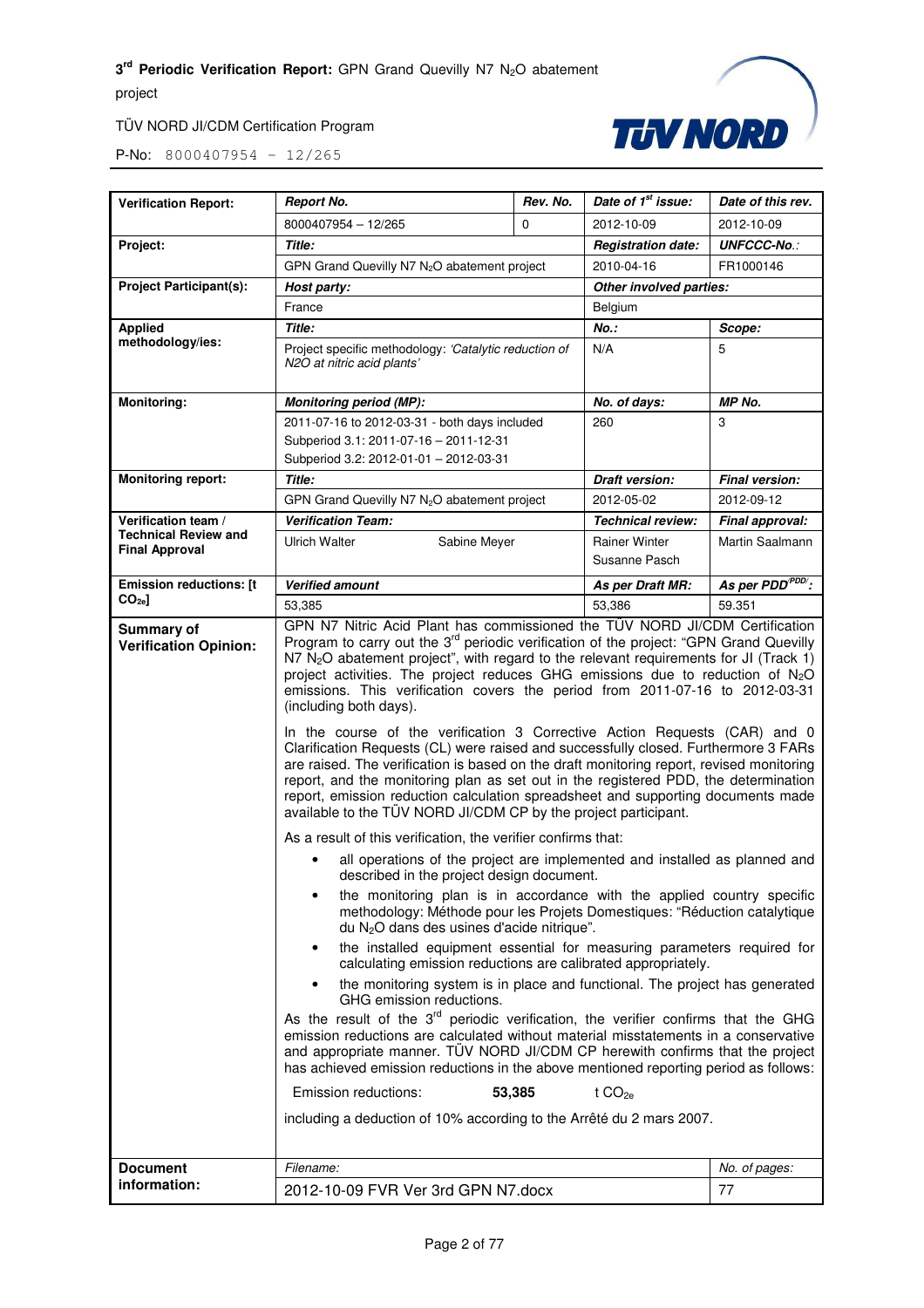P-No: 8000407954 – 12/265



#### **Abbreviations:**

| <b>AIE</b>        | <b>Accredited Independent Entity</b>                  |
|-------------------|-------------------------------------------------------|
| <b>AMS</b>        | <b>Automated Measuring System</b>                     |
| CA                | <b>Corrective Action / Clarification Action</b>       |
| <b>CAR</b>        | <b>Corrective Action Request</b>                      |
| <b>CDM</b>        | <b>Clean Development Mechanism</b>                    |
| <b>CL</b>         | <b>Clarification Request</b>                          |
| CO <sub>2</sub>   | <b>Carbon dioxide</b>                                 |
| CO <sub>2eq</sub> | Carbon dioxide equivalent                             |
| <b>DVM</b>        | <b>Determination and Verification Manual</b>          |
| <b>DCS</b>        | <b>Data Collection System</b>                         |
| ER                | <b>Emission Reduction</b>                             |
| <b>ERU</b>        | <b>Emission Reduction Units</b>                       |
| <b>FAR</b>        | <b>Forward Action Request</b>                         |
| <b>GHG</b>        | Greenhouse gas(es)                                    |
| HNO <sub>3</sub>  | <b>Nitric Acid</b>                                    |
| JI                | <b>Joint Implementation</b>                           |
| MMD               | <b>Measurement and Monitoring Devices</b>             |
| MP.               | <b>Monitoring Plan</b>                                |
| MR.               | <b>Monitoring Report</b>                              |
| N <sub>2</sub> O  | <b>Nitrous Oxide</b>                                  |
| <b>PCS</b>        | <b>Process Control System</b>                         |
| <b>PDD</b>        | <b>Project Design Document</b>                        |
| <b>PP</b>         | <b>Project Participant</b>                            |
| QA/QC             | <b>Quality Assurance / Quality Control</b>            |
| <b>UNFCCC</b>     | United Nations Framework Convention on Climate Change |
| <b>XLS</b>        | <b>Emission Reduction Calculation Spread Sheet</b>    |
|                   |                                                       |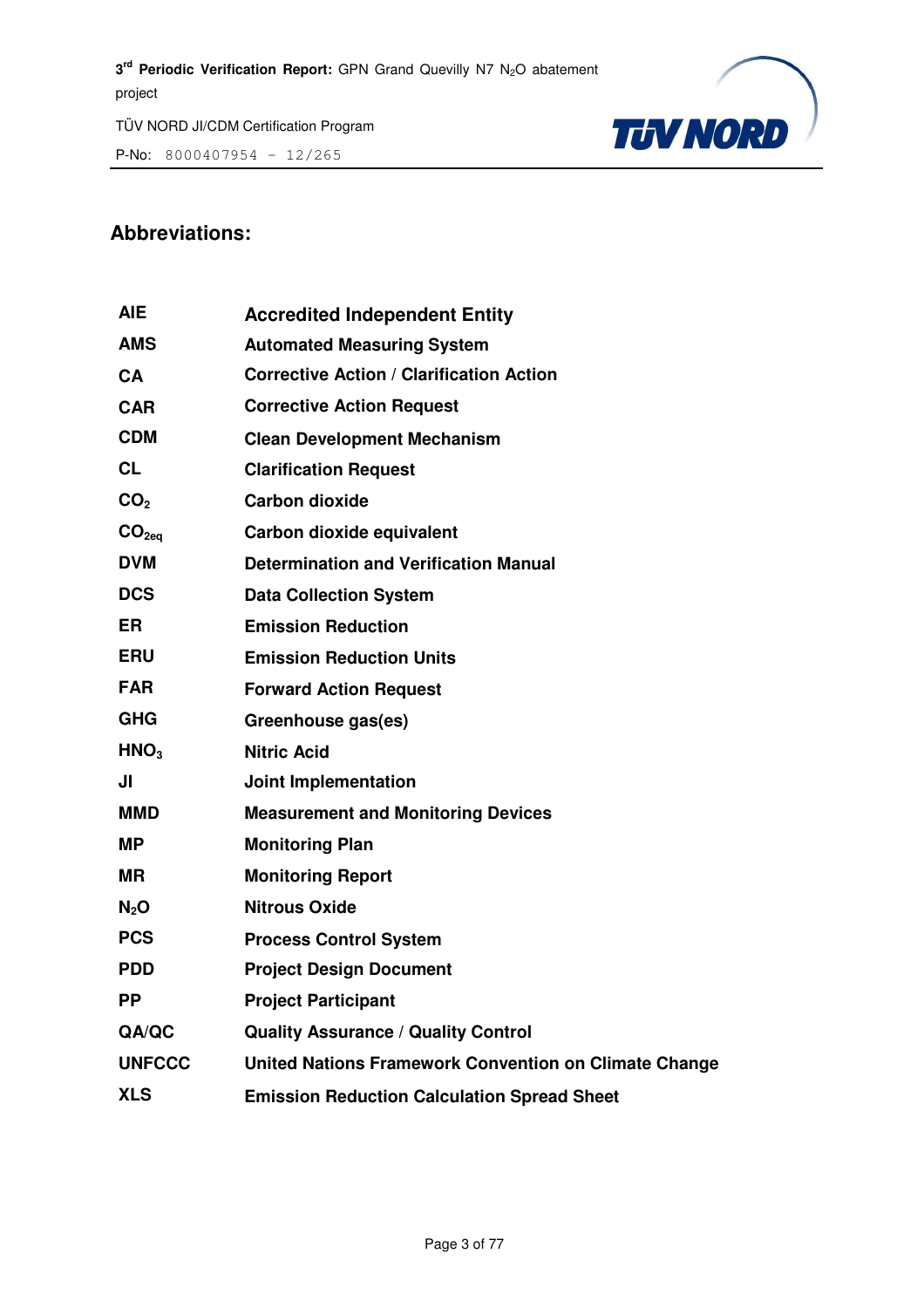P-No: 8000407954 – 12/265



#### **Table of Contents** *Page* **Page 2014**

| 1.                                                                                                    |                                                                                                                                                                                                                                                                                                                                                      | .6                                                                   |
|-------------------------------------------------------------------------------------------------------|------------------------------------------------------------------------------------------------------------------------------------------------------------------------------------------------------------------------------------------------------------------------------------------------------------------------------------------------------|----------------------------------------------------------------------|
| 1.1.                                                                                                  | Objective                                                                                                                                                                                                                                                                                                                                            | 6                                                                    |
| 1.2.                                                                                                  | Scope                                                                                                                                                                                                                                                                                                                                                | 6                                                                    |
| 2.                                                                                                    |                                                                                                                                                                                                                                                                                                                                                      | .8                                                                   |
| 2.1.                                                                                                  | <b>Project Characteristics</b>                                                                                                                                                                                                                                                                                                                       | 8                                                                    |
| 2.2.                                                                                                  | <b>Project Verification History</b>                                                                                                                                                                                                                                                                                                                  | 8                                                                    |
| 2.3.                                                                                                  | <b>Involved Parties and Project Participants</b>                                                                                                                                                                                                                                                                                                     | 9                                                                    |
| 2.4.                                                                                                  | <b>Project Location</b>                                                                                                                                                                                                                                                                                                                              | 9                                                                    |
| 2.5.                                                                                                  | <b>Technical Project Description</b>                                                                                                                                                                                                                                                                                                                 | 9                                                                    |
| 3.<br>3.1.<br>3.2.<br>3.3.<br>3.4.<br>3.5.<br>3.6.<br>3.7.<br>3.8.<br>3.9.<br>3.10.<br>3.11.<br>3.12. | <b>Verification Steps</b><br>Contract review<br>Appointment of team members and technical reviewers<br>Publication of the Monitoring Report<br><b>Verification Planning</b><br>Desk review<br>On-site assessment<br>Draft verification reporting<br>Resolution of CARs, CLs and FARs<br>Final reporting<br><b>Technical review</b><br>Final approval | 11<br>11<br>12<br>13<br>13<br>15<br>16<br>17<br>17<br>18<br>18<br>18 |
| 4.                                                                                                    |                                                                                                                                                                                                                                                                                                                                                      |                                                                      |
| 5.<br>5.1.<br>5.2.<br>5.3.<br>5.4.<br>5.5.<br>5.6.<br>5.7.<br>5.8.                                    | Implementation of the project<br>Project history<br>Special events<br>Compliance with the monitoring plan<br>Monitoring parameters<br>Monitoring report<br><b>ER Calculation</b><br><b>Quality Management</b>                                                                                                                                        | 24<br>24<br>24<br>24<br>26<br>28<br>28<br>29                         |
| 5.9.                                                                                                  | Overall Aspects of the Verification                                                                                                                                                                                                                                                                                                                  | 29                                                                   |
| 5.10.                                                                                                 | Hints for next periodic Verification                                                                                                                                                                                                                                                                                                                 | 30                                                                   |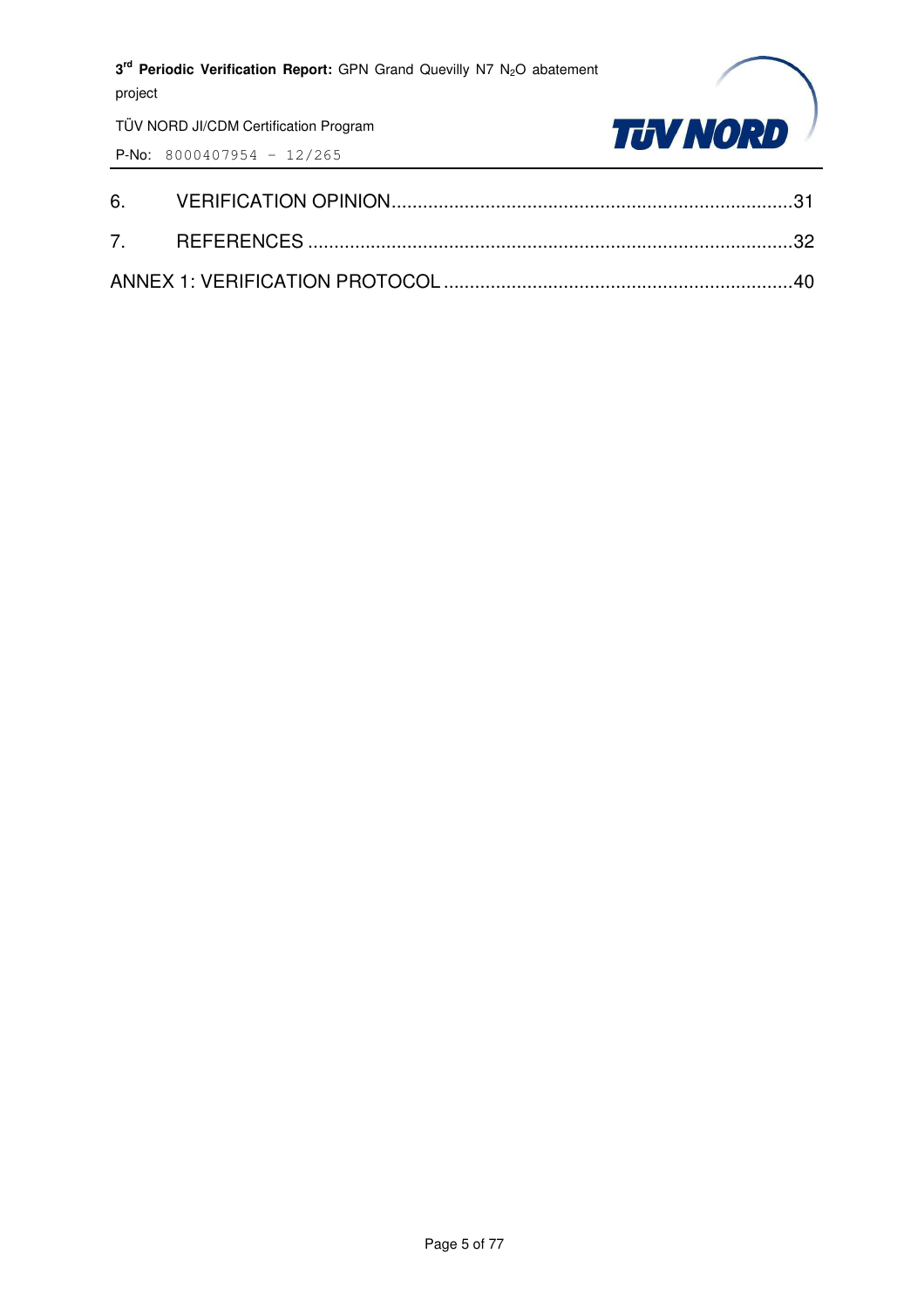TÜV NORD JI/CDM Certification Program

P-No: 8000407954 – 12/265



#### **1. INTRODUCTION**

GPN S.A. has commissioned the TÜV NORD JI/CDM Certification Program (CP) to carry out the 3<sup>rd</sup> periodic verification of the project

"GPN Grand Quevilly N7 N<sub>2</sub>O abatement project"

with regard to the relevant requirements for JI (Track 1) project activities. The verifiers have reviewed the implementation of the monitoring plan (MP) in the registered JI project number  $FR1000146^1$ .

GHG data for the monitoring period covering 2011-07-16 to 2012-03-31, divided in

- Subperiod 3.1: 2011-07-16 2011-12-31, Regulatory limit by an 'arrêté préféctoral' issued by the local government<sup>/AP/</sup> of 2.47kg  $N_2O/tHNO_3$  from 2011-07-16 onwards
- Subperiod 3.2: 2012-01-01 2012-03-31, Regulation from the Ministère de l'Ecologie, de l'Environnement, du Développement Durable et de la Mer (MEEDDM) of 1.85kg N<sub>2</sub>O/tHNO<sub>3</sub> from 2012-01-01/METH/ onwards

were verified in detailed manner applying the set of requirements, audit practices and principles as required under the Determination and Verification Manual <sup>/DVM/</sup> of the UNFCCC.

This report summarizes the findings and conclusions of this  $3<sup>rd</sup>$  periodic verification of the above mentioned UNFCCC registered project activity.

#### *1.1. Objective*

The objective of the verification is the review and ex-post determination by an independent entity of the GHG emission reductions. It includes the verification of the:

- implementation and operation of the project activity as given in the PDD,
- compliance with applied approved monitoring plan,
- data given in the monitoring report by checking the monitoring records, the emissions reduction calculation and supporting evidence,
- accuracy of the monitoring equipment,
- quality of evidence,
- significance of reporting risks and risks of material misstatements.

#### *1.2. Scope*

The verification of this registered project is based on the project design document  $\mu_{\text{PDD}}$ , the monitoring report  $\mu_{\text{IR}}$ , emission reduction calculation spreadsheet  $\mu_{\text{SND}}$ supporting documents made available to the verifier and information collected

l <sup>1)</sup> http://ji.unfccc.int/JIITLProject/DB/DR8LCU7BKHNJZUQ6PSARZ36E6L6L4H/details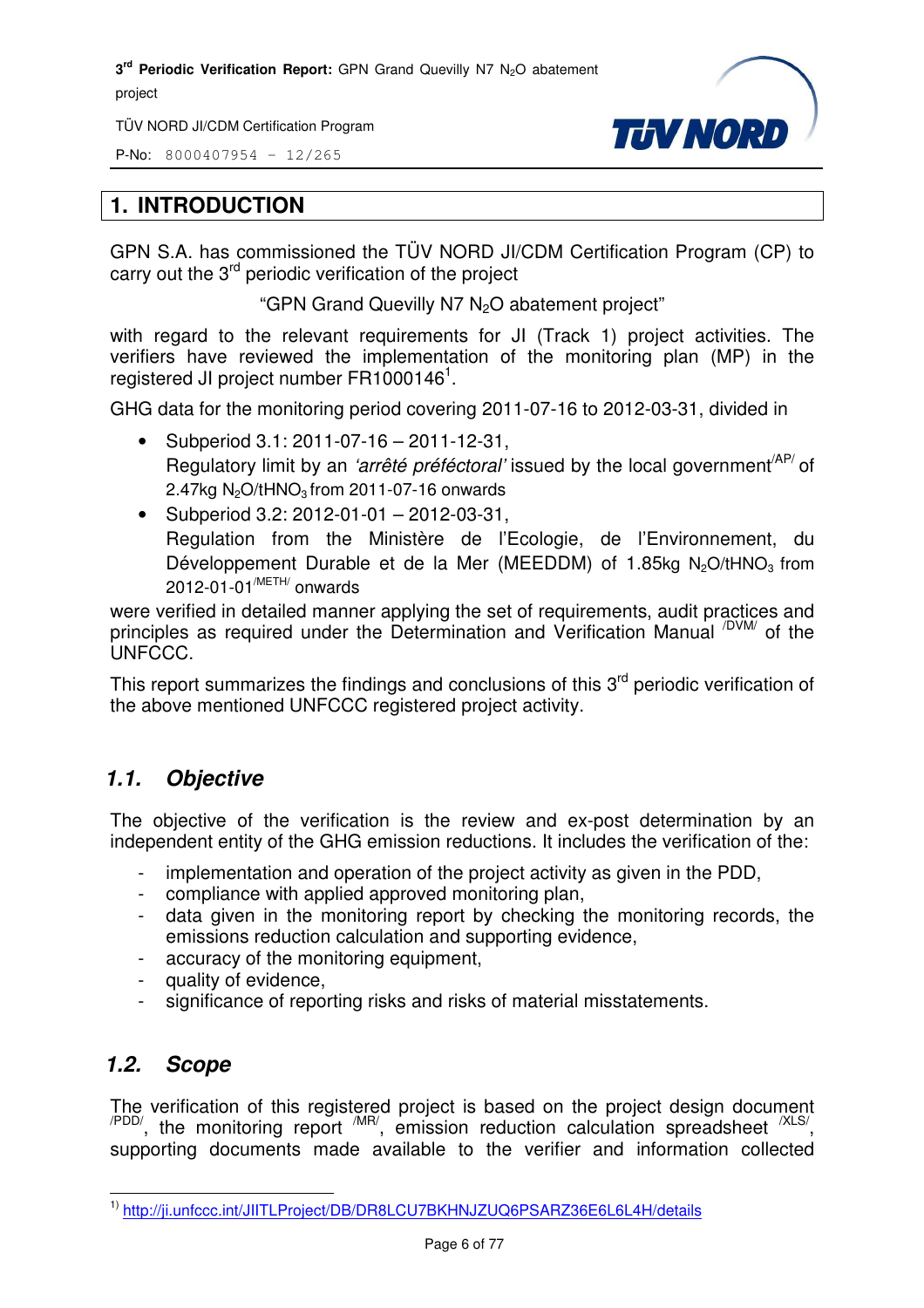TÜV NORD JI/CDM Certification Program

P-No: 8000407954 – 12/265



through performing interviews and during the on-site assessment. Furthermore publicly available information was considered as far as available and required.

The verification is carried out on the basis of the following requirements, applicable for this project activity:

- Article 6 of the Kyoto Protocol <sup>/KP/</sup>,
- guidelines for the implementation of Article 6 of the Kyoto Protocol as presented in the Marrakesh Accords under decision  $9/CMP.1 \frac{MAV}{M}$ , and subsequent decisions made by the JISC and COP/MOP,
- other relevant rules, including the host country legislation,
- JI Validation and Verification Manual <sup>/DVM/</sup>
- Universition and verification manual<br>- monitoring plan as given in the registered PDD <sup>/PDD/</sup>,
- Projet Domestique Methodology: "Catalytic reduction of N<sub>2</sub>O at nitric acid plants " Méthode pour les Projets Domestiques: "Réduction catalytique du N2O dans des usines d'acide nitrique"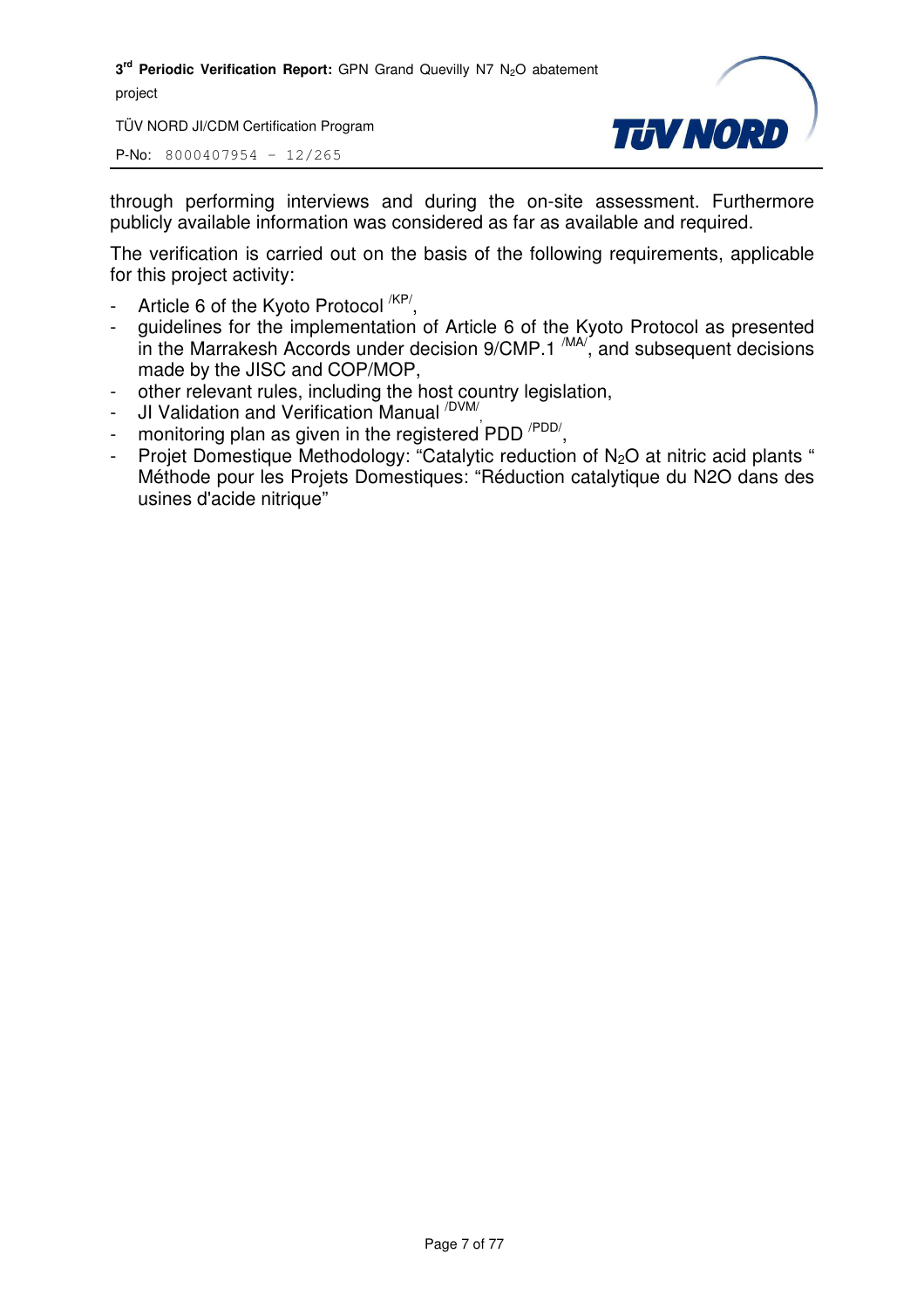P-No: 8000407954 – 12/265



#### **2. GHG PROJECT DESCRIPTION**

#### *2.1. Project Characteristics*

Essential data of the project is presented in the following Table 2-1.

**Table 2-1:** Project Characteristics

| Item                       | Data                                                                     |  |  |
|----------------------------|--------------------------------------------------------------------------|--|--|
| Project title              | GPN Grand Quevilly N7 N <sub>2</sub> O abatement project                 |  |  |
| JI Track                   | Track 2<br><b>JPA</b><br>Track 1<br>X                                    |  |  |
| Project size               | $\times$<br><b>Small Scale</b><br>Large Scale                            |  |  |
| JI Approach                | JI Specific Approach<br>Approved CDM Methodology<br>$\times$             |  |  |
|                            | Energy Industries (renewable-/non-renewable sources)<br>1                |  |  |
|                            | $\overline{c}$<br>Energy distribution                                    |  |  |
|                            | 3<br>Energy demand                                                       |  |  |
|                            | Manufacturing industries<br>4                                            |  |  |
|                            | $\boxtimes$<br>5<br>Chemical industry                                    |  |  |
|                            | Construction<br>6                                                        |  |  |
| <b>Project Scope</b>       | 7<br>Transport                                                           |  |  |
| (according to UNFCCC       | Mining/Mineral production<br>8                                           |  |  |
| sectoral scope numbers for | 9<br>Metal production                                                    |  |  |
| CDM)                       | 10<br>Fugitive emissions from fuels (solid, oil and gas)                 |  |  |
|                            | Fugitive emissions from production and<br>consumption<br>οf<br>11        |  |  |
|                            | halocarbons and hexafluoride                                             |  |  |
|                            | 12<br>Solvents use                                                       |  |  |
|                            | Waste handling and disposal<br>13                                        |  |  |
|                            | Land-use, land-use change and forestry<br>14                             |  |  |
|                            | 15<br>Agriculture                                                        |  |  |
| Methodology:               | Projet Domestique Methodology: "Catalytic reduction of $N_2O$ at         |  |  |
|                            | nitric acid plants"                                                      |  |  |
| Technical Area(s):         | 5.1:<br><b>Chemical Process Industries</b>                               |  |  |
| ITL Project ID No.:        | FR1000146                                                                |  |  |
| Crediting period           | Renewable Crediting Period (7 y)                                         |  |  |
|                            | $\boxtimes$<br>Fixed Crediting Period (3 y, 1 m), assumed that $N_2O$ is |  |  |
|                            | included in ETS after 2012                                               |  |  |

#### *2.2. Project Verification History*

Essential events since the registration of the project are presented in the following Table 2-2.

| Table 2-2: Project verification history |  |  |
|-----------------------------------------|--|--|
|-----------------------------------------|--|--|

|                | Item                              | Time                 | <b>Status</b>  |
|----------------|-----------------------------------|----------------------|----------------|
|                | Date of registration              | $2010 - 04 - 16^{1}$ |                |
| $\overline{2}$ | Start of crediting period         | 2009-12-08           |                |
| 3              | 1 <sup>st</sup> Monitoring period | 2009-12-08 to        | Verified       |
|                |                                   | 2010-10-31           |                |
|                | 2 <sup>nd</sup> Monitoring period | 2010-11-01 to        | Verified       |
|                |                                   | 2011-07-15           |                |
| 5              | 3 <sup>rd</sup> Monitoring period | 2011-07-16 to        | Matter of this |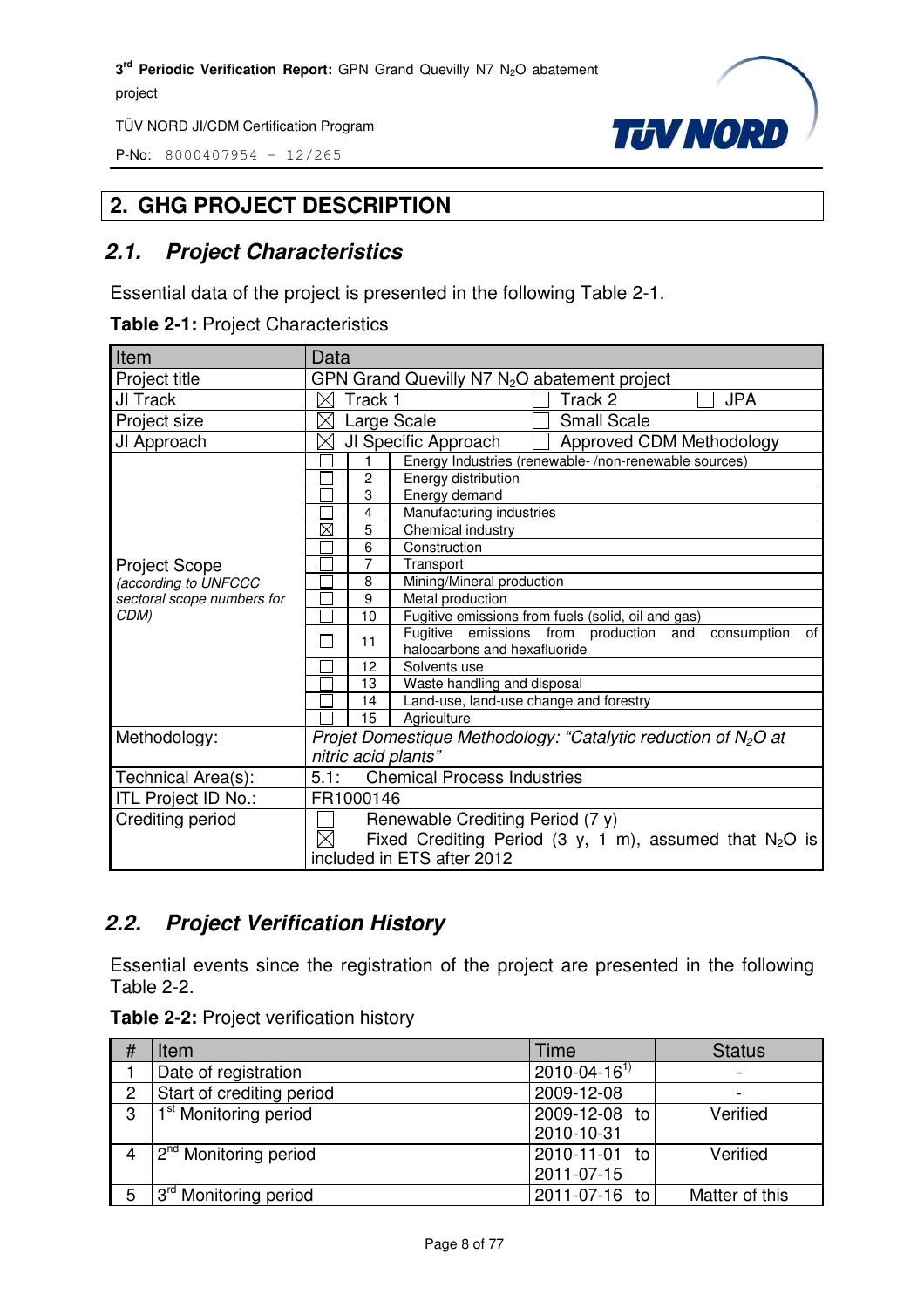

TÜV NORD JI/CDM Certification Program

P-No: 8000407954 – 12/265

| # | Item                                                                                                           | ⊺ime       | Status       |
|---|----------------------------------------------------------------------------------------------------------------|------------|--------------|
|   | Subperiod 3.1: 2011-07-16 - 2011-12-31                                                                         | 2012-03-31 | verification |
|   | Subperiod 3.2: 2012-01-01 - 2012-03-31<br>1) Data at registration is the date of issuing of the LeA by the DED |            |              |

1) Date of registration is the date of issuing of the LoA by the DFP

#### *2.3. Involved Parties and Project Participants*

The following parties to the Kyoto Protocol and project participants are involved in this project activity (Table 2-3).

**Table 2-3:** Project Parties and project participants

| Characteristic                                   | Party  | <b>Project Participant</b>          |
|--------------------------------------------------|--------|-------------------------------------|
| Host party                                       | France | GPN S.A.                            |
|                                                  | France | N.serve Environmental Services GmbH |
|                                                  | France | <b>Total Petrochemicals</b>         |
| Other Involved Party/ies   Belgium<br>(investor) |        | GPN S.A.                            |

#### *2.4. Project Location*

The details of the project location are given in table 2-4:

| $\overline{\text{No}}$ . | <b>Project Location</b>                           |  |  |
|--------------------------|---------------------------------------------------|--|--|
| Host Country:            | France                                            |  |  |
| Region                   | North West (Haute Normandie), Département: Seine- |  |  |
|                          | Maritime, Commune: Le Grand Quevilly (near Rouen) |  |  |
| Project location address | 30, rue de l'Industrie - BP 204                   |  |  |
|                          | 76121 Grand Quevilly Cedex                        |  |  |
| <b>Plant coordinates</b> | Stack:                                            |  |  |
|                          | Latitude: 49°24'58.67"N                           |  |  |
|                          | Longitude: 1°1'28.92"E                            |  |  |
|                          |                                                   |  |  |
|                          | Ammoniac Boiler:                                  |  |  |
|                          | Latitude: 49°24'59.60"N                           |  |  |
|                          | Longitude: $1^{\circ}1'29.84''E$                  |  |  |

#### *2.5. Technical Project Description*

The project activity aims to reduce levels of  $N<sub>2</sub>O$  emissions from the production of nitric acid with secondary  $N_2O$  abatement technology (secondary catalyst).

The key parameters for the project are given in table 2-5: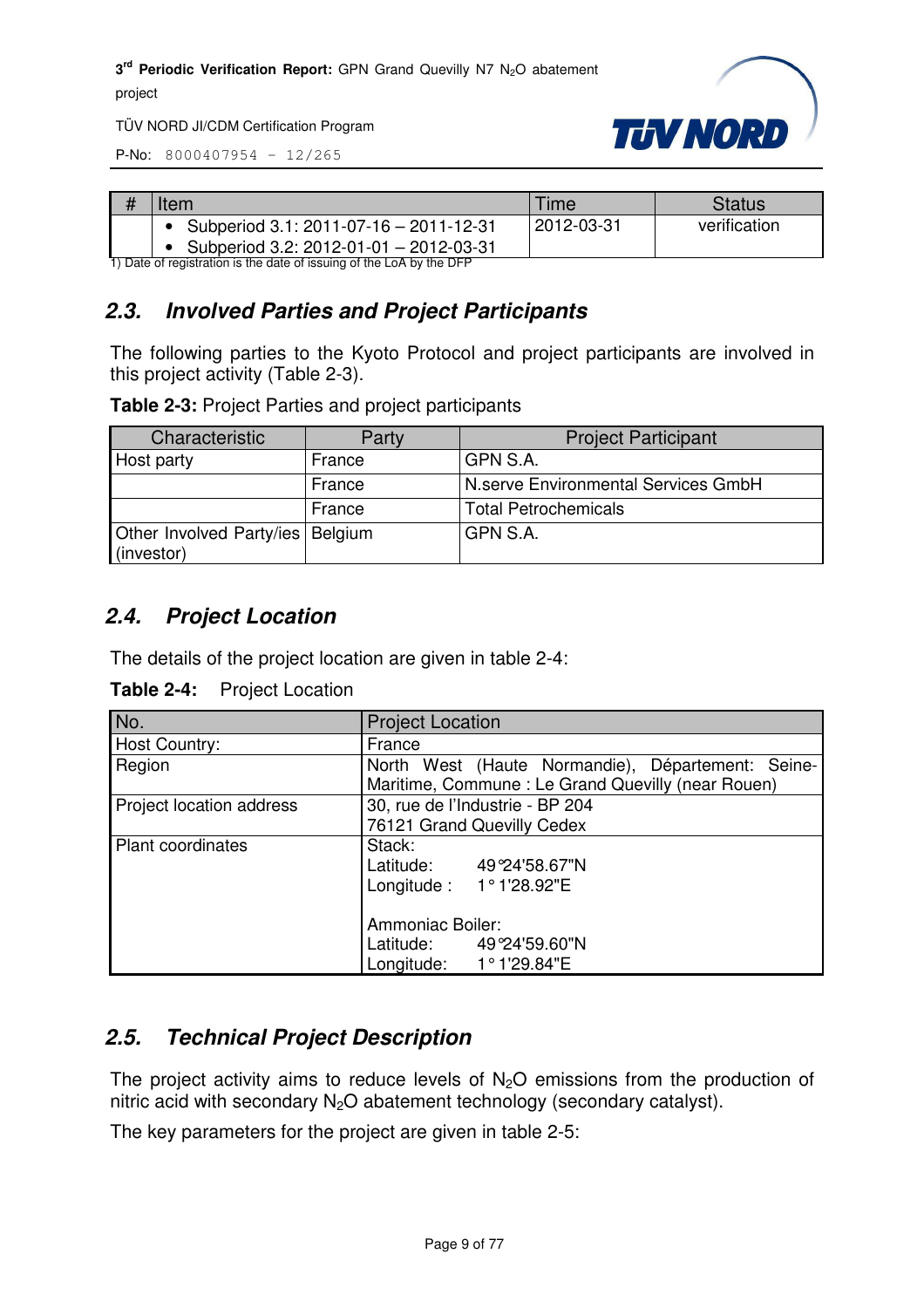P-No: 8000407954 – 12/265



#### **Table 2-5:** Technical data of the plant N7

| Parameter                                    | Unit                     | Value                    |
|----------------------------------------------|--------------------------|--------------------------|
| <b>Ammonia Oxidation Reactor</b>             |                          |                          |
| Manufacturer                                 | $\overline{a}$           | <b>OSCHATZ</b>           |
| Diameter                                     | mm                       | 4920                     |
| Start of commercial production               | $\overline{a}$           | January 1989             |
| Operating conditions as<br>per               |                          |                          |
| specifications (trip point values)           |                          |                          |
| - Temperature (min/max):                     | $\mathcal{C}$            | 820/880                  |
| - Temp. (minmin/maxmax):                     | $\overline{\mathbb{C}}$  | 780/920 (Trip points)    |
| - Pressure (min/max):                        | <b>MPa</b>               | 4.95 (safety max.)       |
| - Ammonia to Air ratio (max)                 | Vol.-%                   | 11.8/13.4                |
| <b>Ammonia Oxidation Catalyst</b>            |                          |                          |
| Manufacturer                                 |                          | Johnson Matthew          |
| Composition:                                 |                          | Pt gauge                 |
| Absorber                                     |                          |                          |
| Design capacity per day (100%)               | t/d                      | 1050                     |
| Design capacity per day (legal)              | t/d                      | 1200                     |
| Annual operation (design)                    | days                     | 350                      |
| <b>Secondary Catalyst</b>                    |                          |                          |
| Start of operation                           |                          | <b>June 2008</b>         |
| Manufacturer                                 | $\overline{a}$           | <b>YARA</b>              |
| Type                                         | $\frac{1}{2}$            | 58 Y 1                   |
| Design efficiency N <sub>2</sub> O reduction | $\%$                     | 83                       |
| N <sub>2</sub> O Analyzer (stack)            |                          |                          |
| Manufacturer                                 | $\overline{\phantom{0}}$ | FT Fine Tech             |
| <b>Type</b>                                  | $\overline{a}$           | <b>PCM 1000/TSO-20</b>   |
| <b>Measurement Principle</b>                 |                          | <b>FTIR spectrometry</b> |
| <b>Stack</b><br>volume<br>flow<br>rate       |                          |                          |
| measurement                                  |                          |                          |
| Manufacturer                                 | $\overline{a}$           | <b>ROSEMOUNT</b>         |
| Type                                         | -                        | 3031CD                   |
| <b>Measurement Principle</b>                 |                          | Back pressure (dp)       |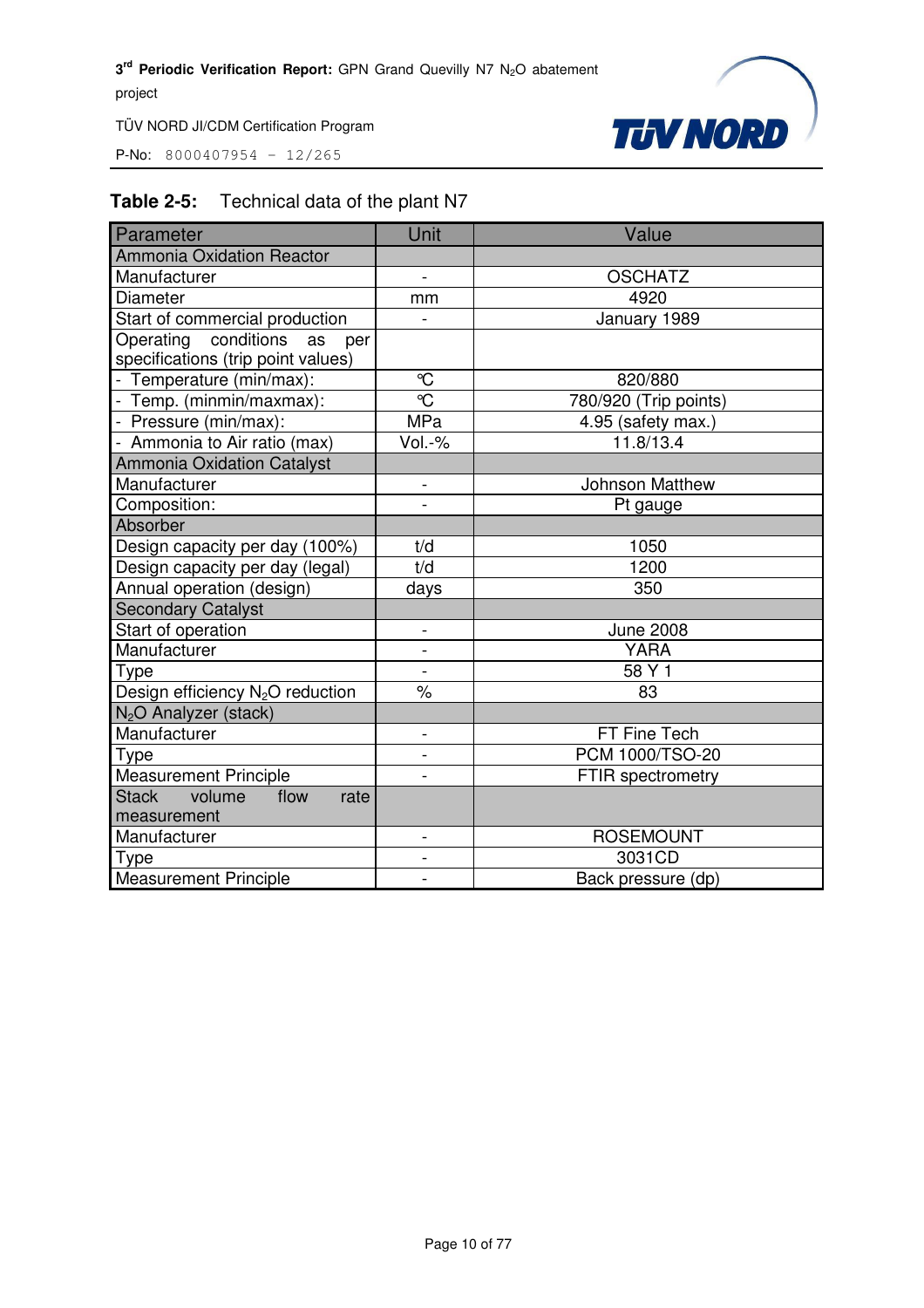TÜV NORD JI/CDM Certification Program

P-No: 8000407954 – 12/265



#### **3. METHODOLOGY AND VERIFICATION SEQUENCE**

#### *3.1. Verification Steps*

The verification consisted of the following steps:

- Contract review
- Appointment of team members and technical reviewers
- Publication of the monitoring report
- A desk review of the Monitoring Report<sup>MR/</sup> submitted by the client and additional supporting documents with the use of customised verification protocol <sup>/CPM/</sup> according to the Determination and Verification Manual <sup>/DVM/</sup>,
- Verification planning,
- On-Site assessment,
- Background investigation and follow-up interviews with personnel of the project developer and its contractors,
- Draft verification reporting
- Resolution of corrective actions (if any)
- Final verification reporting
- Technical review
- Final approval of the verification.

The sequence of the verification is given in the table 3.1 below:

#### **Table 3.1:** Verification sequence

| <b>Topic</b>               | <b>Time</b>     |
|----------------------------|-----------------|
| Assignment of verification | 2012-04-02      |
| On-site-visit              | From 2012-05-10 |
|                            | till 2012-05-11 |
| Draft reporting finalised  | 2012-05-16      |
| Final reporting finalised  | 2012-09-12      |
| Technical review finalised | 2012-09-12      |

#### *3.2. Contract review*

To assure that

- the project falls within the scopes for which accreditation is held,
- the necessary competences to carry out the verification can be provided,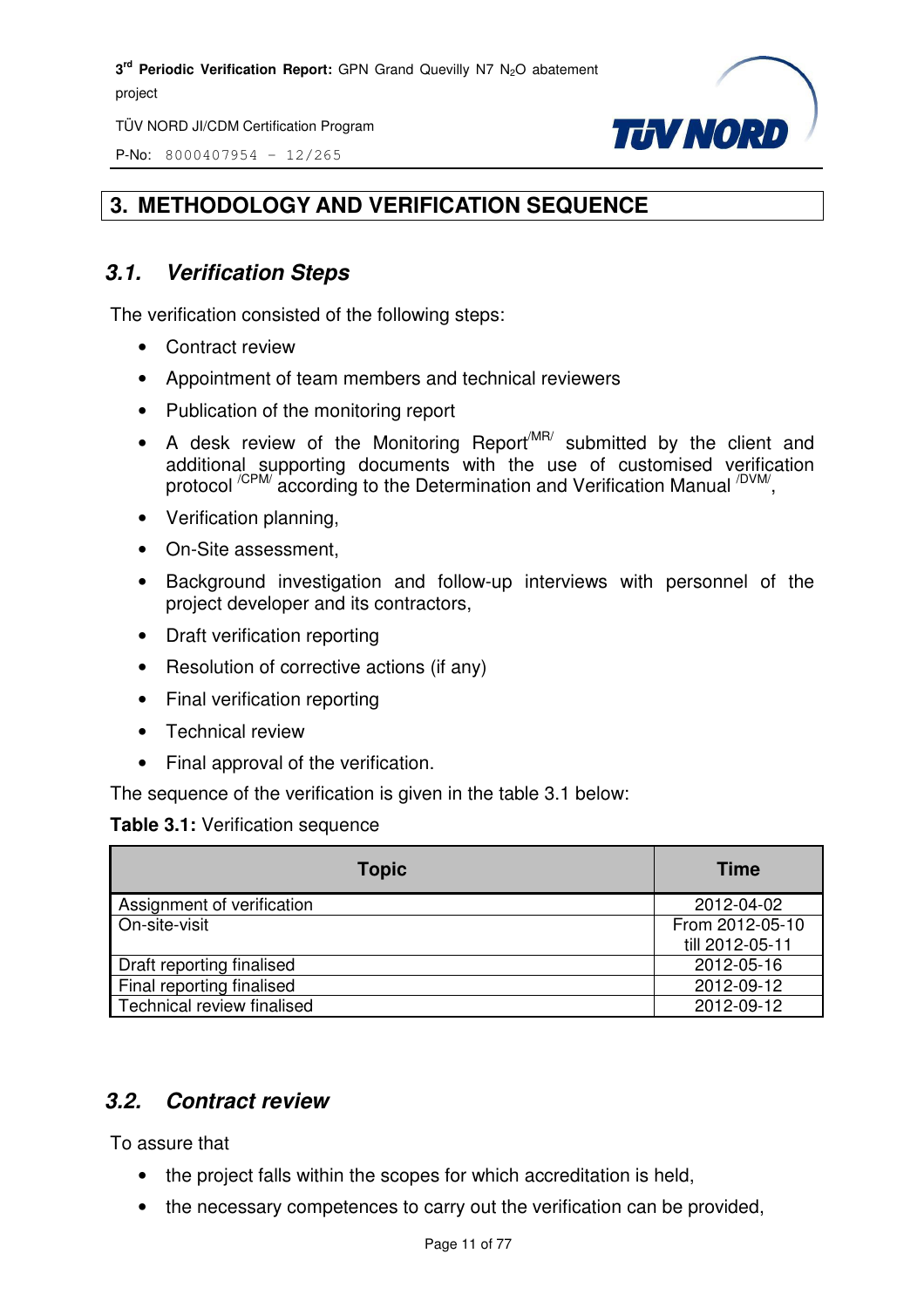TÜV NORD JI/CDM Certification Program

P-No: 8000407954 – 12/265



• Impartiality issues are clear and in line with the CDM accreditation requirements

a contract review was carried out before the contract was signed.

#### *3.3. Appointment of team members and technical reviewers*

On the basis of a competence analysis and individual availabilities a verification team, consistent of one team leader and 1 additional team members, was appointed. Furthermore also the personnel for the technical review and the final approval were determined.

The list of involved personnel, the tasks assigned and the qualification status are summarized in the table 3-1 below.

|                                                        | <b>Name</b>          | Company         | Function <sup>1)</sup> | Qualification<br>Cuntius <sup>2)</sup><br><b>Status</b> | $\widehat{\mathcal{D}}$<br>competence<br><b>Scheme</b> | $\hat{+}$<br>competence<br>Technical | 5<br>Verification<br>competence | Host country<br>Competence | On-site visit |
|--------------------------------------------------------|----------------------|-----------------|------------------------|---------------------------------------------------------|--------------------------------------------------------|--------------------------------------|---------------------------------|----------------------------|---------------|
| $\overline{\bigcirc}$ Mr.<br>$\overline{\bigcirc}$ Ms. | <b>Ulrich Walter</b> | TN CERT<br>GmbH | $TM^{A)}$              | LA                                                      | $\boxtimes$                                            | 5.1                                  | $\boxtimes$                     | П                          | $\boxtimes$   |
| $\Box$ Mr.<br>$\boxtimes$ Ms.                          | Sabine Meyer         | TN CERT<br>GmbH | $TM^{A)}$              | LA                                                      | $\boxtimes$                                            |                                      | $\boxtimes$                     | $\boxtimes$                |               |
| $\Box$ Mr.<br>$\boxtimes$ Ms.                          | Susanne Pasch        | TN CERT<br>GmbH | $TR^{B)}$              | A                                                       | $\boxtimes$                                            |                                      | $\boxtimes$                     | П                          |               |
| $\overline{\bigcirc}$ Mr.<br>$\Box$ Ms.                | <b>Rainer Winter</b> | TN CERT<br>GmbH | $TR^{B)}$              | <b>SA</b>                                               | $\boxtimes$                                            | 5.1                                  | $\boxtimes$                     | П                          |               |
| $\boxtimes$ Mr.<br>$\Box$<br>Ms.                       | Martin<br>Saalmann   | TN CERT<br>GmbH | $FA^{B)}$              | <b>SA</b>                                               | $\boxtimes$                                            |                                      | $\boxtimes$                     | П                          |               |

**Table 3-1:** Involved Personnel

<sup>1)</sup> TL: Team Leader; TM: Team Member, TR: Technical review; OT: Observer-Team, OR: Observer-TR; FA: Final approval

2) GHG Auditor Status: A: Assessor; LA: Lead Assessor; SA: Senior Assessor; T: Trainee; TE: Technical Expert

3) GHG auditor status (at least Assessor)

4) As per S01-MU03 or S01-VA070-A2 (such as 1.1, 1.2, …)

In case of verification projects

A) Team Member: GHG auditor (at least Assessor status), Technical Expert (incl. Host Country Expert or Verification Expert), not ETE

 $(B)$  No team member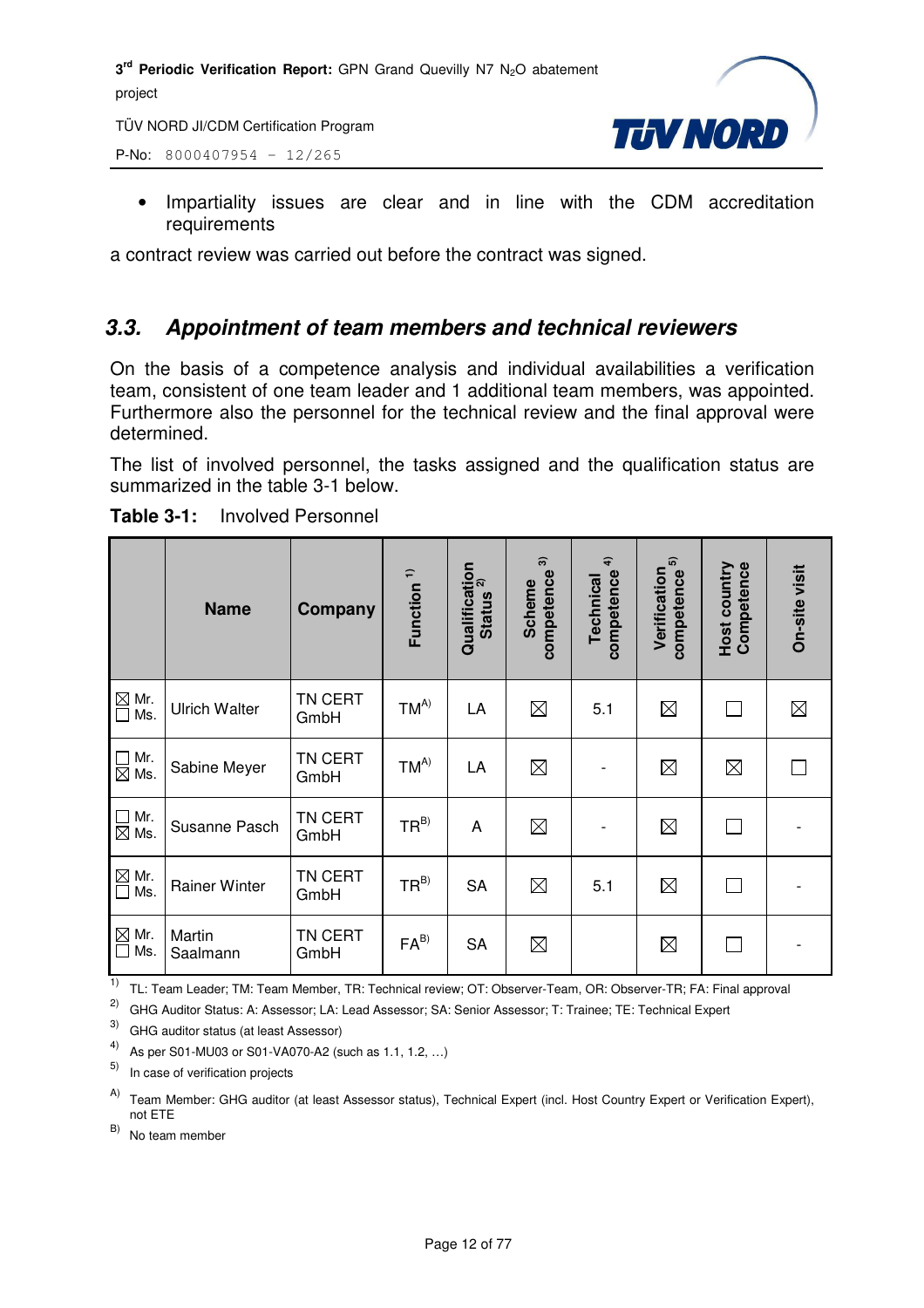TÜV NORD JI/CDM Certification Program

P-No: 8000407954 – 12/265



#### *3.4. Publication of the Monitoring Report*

In accordance with decision 9/CMP.1 (§ 36) the draft monitoring report, as received from the project participants, has been made publicly available on the TÜV NORD Website www.global-warming.de during a 30 days period from 2012-05-10 to 2012- 06-10. Comments received are taken into account in the course of the verification, if applicable<sup>2</sup>.

#### *3.5. Verification Planning*

In order to ensure a complete, transparent and timely execution of the verification task the team leader has planned the complete sequence of events necessary to arrive at a substantiated final verification opinion.

Various tools have been established in order to ensure an effective verification planning.

Risk analysis and detailed audit testing planning

For the identification of potential reporting risks and the necessary detailed audit testing procedures for residual risk areas table A-1 is used. The structure and content of this table is given in table 3-2 below.

| Table A-1: GHG calculation procedures and management control testing / Detailed audit<br>testing of residual risk areas and random testing      |                                                                                                                                                                                                                                                                                                    |                                                                                                                                                                                                                            |                                                                                                                                                                                                                                                                                                                             |                                                                                                                                           |  |
|-------------------------------------------------------------------------------------------------------------------------------------------------|----------------------------------------------------------------------------------------------------------------------------------------------------------------------------------------------------------------------------------------------------------------------------------------------------|----------------------------------------------------------------------------------------------------------------------------------------------------------------------------------------------------------------------------|-----------------------------------------------------------------------------------------------------------------------------------------------------------------------------------------------------------------------------------------------------------------------------------------------------------------------------|-------------------------------------------------------------------------------------------------------------------------------------------|--|
| <b>Identification</b><br>of potential<br>reporting risk                                                                                         | Identification,<br>assessment and<br>testing of<br>management<br>controls                                                                                                                                                                                                                          | Areas of<br>residual<br>risks                                                                                                                                                                                              | <b>Additional</b><br>verification testing<br>performed                                                                                                                                                                                                                                                                      | <b>Conclusions and</b><br><b>Areas Requiring</b><br>Improvement<br>(including<br><b>Forward Action</b><br><b>Requests</b> )               |  |
| The following<br>potential risks<br>were identified<br>and divided and<br>structured<br>according to<br>the possible<br>areas of<br>occurrence. | The potential risks<br>of raw data<br>generation have<br>been identified in<br>the course of the<br>monitoring system<br>implementation.<br>The following<br>measures were<br>taken in order to<br>minimize the<br>corresponding<br>risks.<br>The following<br>measures are<br><i>implemented:</i> | Despite the<br>measures<br>implemented<br>in order to<br>reduce the<br>occurrence<br>probability the<br>following<br>residual risks<br>remain and<br>have to be<br>addressed in<br>the course of<br>every<br>verification. | The additional<br>verification testing<br>performed is<br>described. Testing<br>may include:<br>- Sample cross<br>checking of<br>manual transfers of<br>data<br>- Recalculation<br>- Spreadsheet 'walk<br>throughs' to check<br>links and equations<br>- Inspection of<br>calibration and<br>maintenance<br>records for key | Having investigated<br>the residual risks,<br>the conclusions<br>should be noted<br>here. Errors and<br>uncertainties are<br>highlighted. |  |

**Table 3-2:** Table A-1; Identification of verification risk areas

 $2$  http://www.global-warming.de/e/2001/

l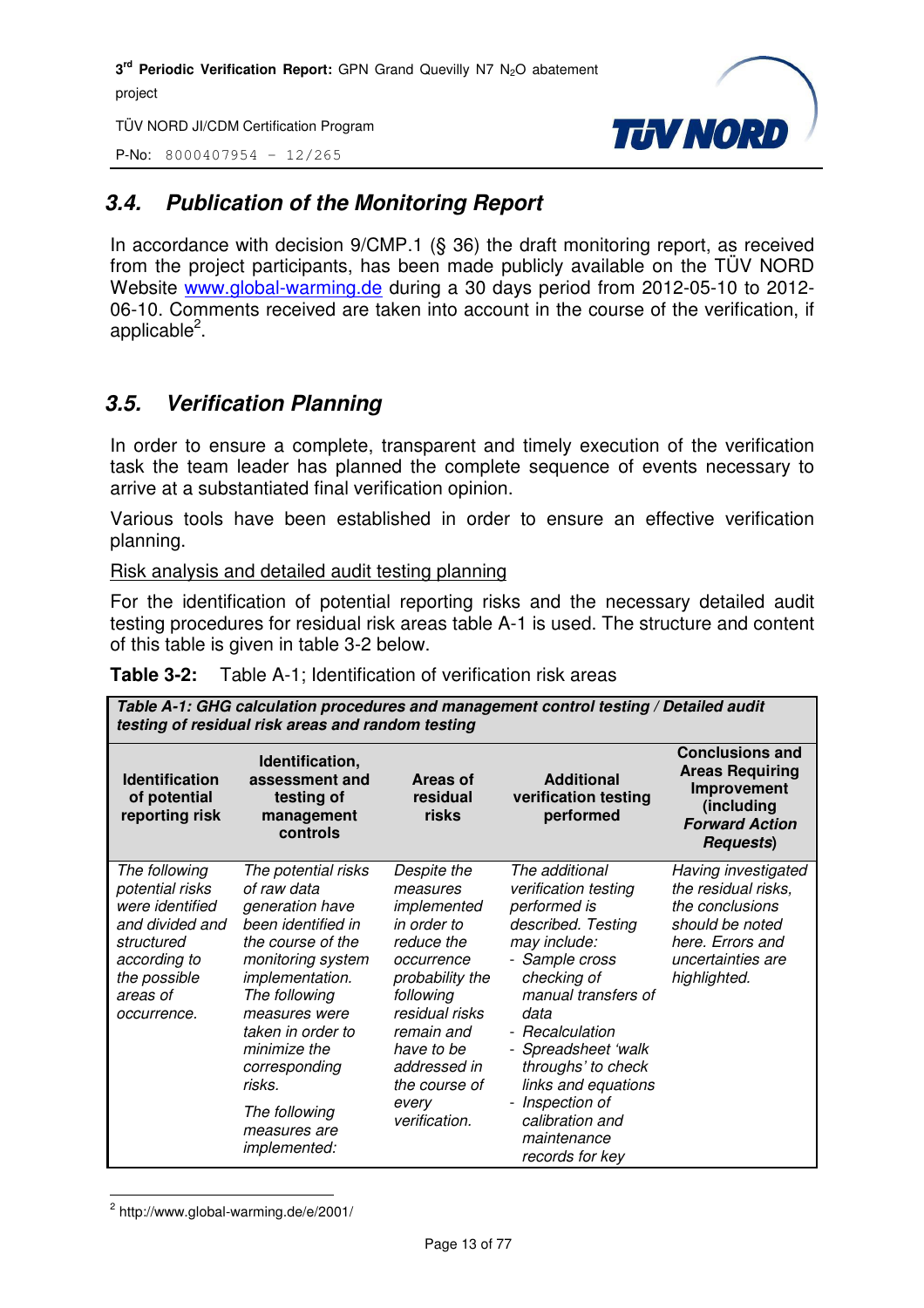

P-No: 8000407954 – 12/265

| Table A-1: GHG calculation procedures and management control testing / Detailed audit<br>testing of residual risk areas and random testing |                                                                           |                               |                                                                                                                                                                           |                                                                                                                             |  |
|--------------------------------------------------------------------------------------------------------------------------------------------|---------------------------------------------------------------------------|-------------------------------|---------------------------------------------------------------------------------------------------------------------------------------------------------------------------|-----------------------------------------------------------------------------------------------------------------------------|--|
| <b>Identification</b><br>of potential<br>reporting risk                                                                                    | Identification,<br>assessment and<br>testing of<br>management<br>controls | Areas of<br>residual<br>risks | <b>Additional</b><br>verification testing<br>performed                                                                                                                    | <b>Conclusions and</b><br><b>Areas Requiring</b><br>Improvement<br>(including<br><b>Forward Action</b><br><b>Requests</b> ) |  |
|                                                                                                                                            |                                                                           |                               | equipment<br>- Check sampling<br>analysis results<br>Discussions with<br>process engineers<br>who have detailed<br>knowledge of<br>process<br>uncertainty/error<br>bands. |                                                                                                                             |  |

The completed table A-1 is enclosed in the annex 1 (table A-1) to this report.

#### Project specific periodic verification checklist

In order to ensure transparency and consideration of all relevant assessment criteria, a project specific verification protocol has been developed. The protocol shows, in a transparent manner, criteria and requirements, means and results of the verification. The verification protocol serves the following purposes:

- It organises, details and clarifies the requirements a JI project is expected to meet for verification
- It ensures a transparent verification process where the verifying AIE documents how a particular requirement has been proved and the result of the verification.

The basic structure of this project specific verification protocol for the periodic verification is described in table 3-3.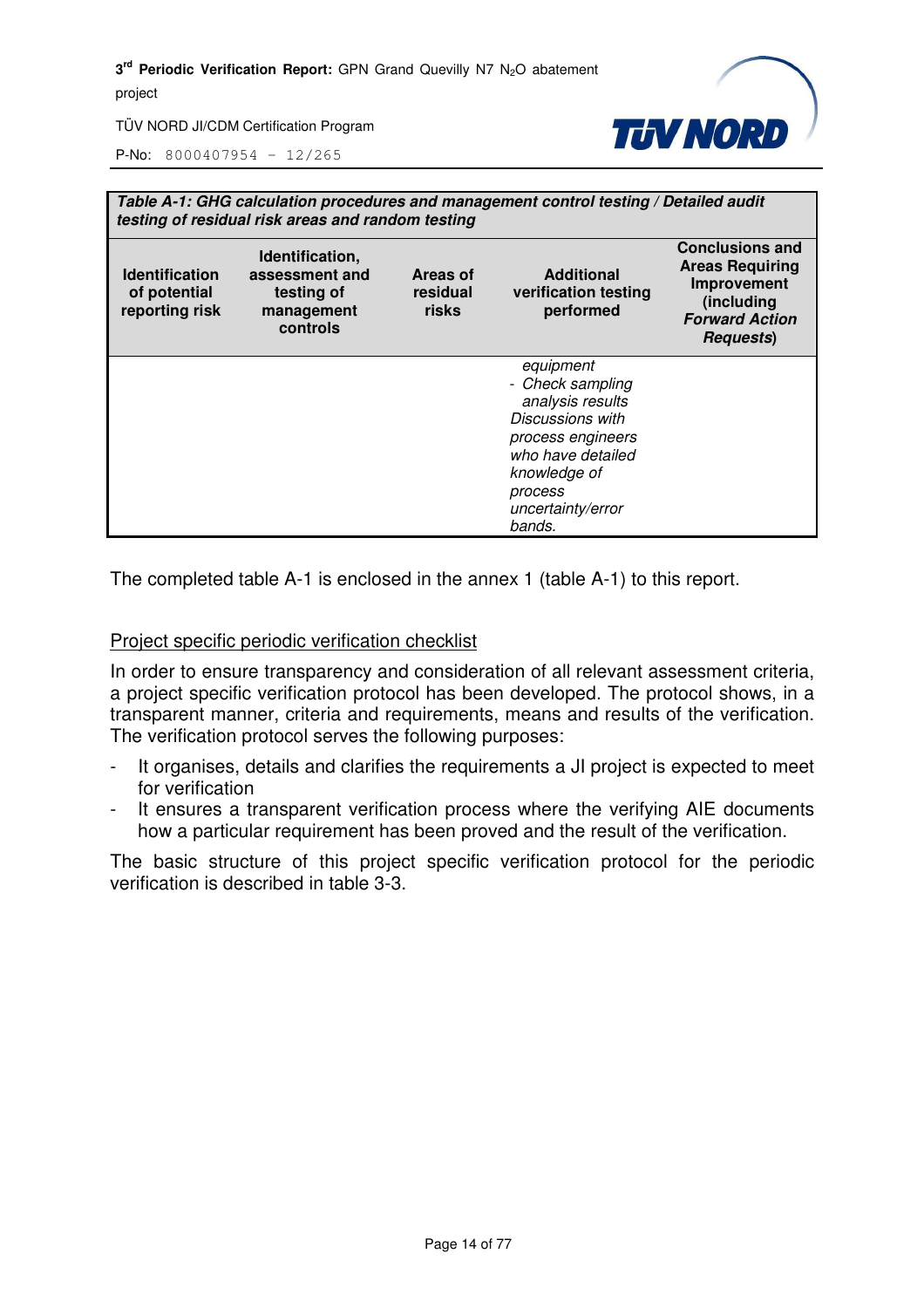P-No: 8000407954 – 12/265



| <b>Table A-2: Periodic verification checklist</b> |                                                                                                                                                                                                                                                                                                                                                                                                                      |                                                                                                                                                                                                                             |                                                                                                            |                                                                                                                                                                                                                                                                                                                 |                                                                                                                                                                                                                                                                                 |                                                                           |  |
|---------------------------------------------------|----------------------------------------------------------------------------------------------------------------------------------------------------------------------------------------------------------------------------------------------------------------------------------------------------------------------------------------------------------------------------------------------------------------------|-----------------------------------------------------------------------------------------------------------------------------------------------------------------------------------------------------------------------------|------------------------------------------------------------------------------------------------------------|-----------------------------------------------------------------------------------------------------------------------------------------------------------------------------------------------------------------------------------------------------------------------------------------------------------------|---------------------------------------------------------------------------------------------------------------------------------------------------------------------------------------------------------------------------------------------------------------------------------|---------------------------------------------------------------------------|--|
| No.                                               | $DVM^3$<br>paragraph /<br><b>Checklist</b><br><b>Item</b><br>(incl. guidance<br>for the determi-<br>nation team)                                                                                                                                                                                                                                                                                                     | <b>Initial</b><br><b>Finding</b><br>(Means and<br>results of<br>assessment)                                                                                                                                                 | Ref.                                                                                                       | <b>Action</b><br>requested to<br>project<br>participant<br>(CAR, CL, FAR)                                                                                                                                                                                                                                       | <b>Review of</b><br>PP's<br>action                                                                                                                                                                                                                                              | Conclu-<br>sion                                                           |  |
| Number of<br>the<br>checklist<br>item             | The section<br>gives a<br>reference to<br>the relevant<br>paragraph of<br>the DVM.<br>The checklist<br><i>items are</i><br>linked to the<br>various<br>requirements<br>the project<br>should meet.<br>The checklist<br>is organised<br>in various<br>sections.<br>Each section<br>is then fur-<br>ther subdivi-<br>ded as per<br>the require-<br>ments of the<br>topic and the<br>individual<br>project<br>activity. | The section<br>is used to<br>elaborate and<br>discuss the<br>checklist item<br>in detail. It<br>includes the<br>initial<br>assessment<br>of the<br>verification<br>team and<br>how the<br>assessment<br>was carried<br>out. | Gives<br>reference<br>to the in-<br>formation<br>source on<br>which the<br>assess-<br>ment is<br>based on. | Assessment<br>based on<br>evidence<br>provided if<br>the criterion<br>is not fulfilled<br>a CAR, CL or<br>FAR (details<br>of each<br>finding are<br>elaborated in<br>chapter 4) is<br>raised<br>otherwise no<br>action is<br>requested.<br>The assess-<br>ment refers<br>to the draft<br>verification<br>stage. | Assess-<br>ment<br>based on<br>the project<br>participant<br>action in<br>response<br>to the<br>raised<br>CAR, CL<br>or FAR<br>(details of<br>each<br>finding are<br>elaborated<br>in chapter<br>4). The<br>assess-<br>ment<br>refers to<br>the final<br>verification<br>stage. | Final<br>assessment<br>at the final<br>verification<br>stage is<br>given. |  |

#### **Table 3-3:** Structure of the project specific periodic verification checklist

The periodic verification checklist (verification protocol) is the backbone of the complete verification starting from the desk review until final assessment. Detailed assessments and findings are discussed within this checklist and not necessarily repeated in the main text of this report.

The completed verification protocol is enclosed in the annex (table A-2) to this report.

#### *3.6. Desk review*

During the desk review all documents initially provided by the client and publicly available documents relevant for the verification were reviewed. The main documents are listed below:

• the last revision of the PDD including the monitoring plan<sup> $PDD/$ </sup>,

 3 JISC 19 Annex 4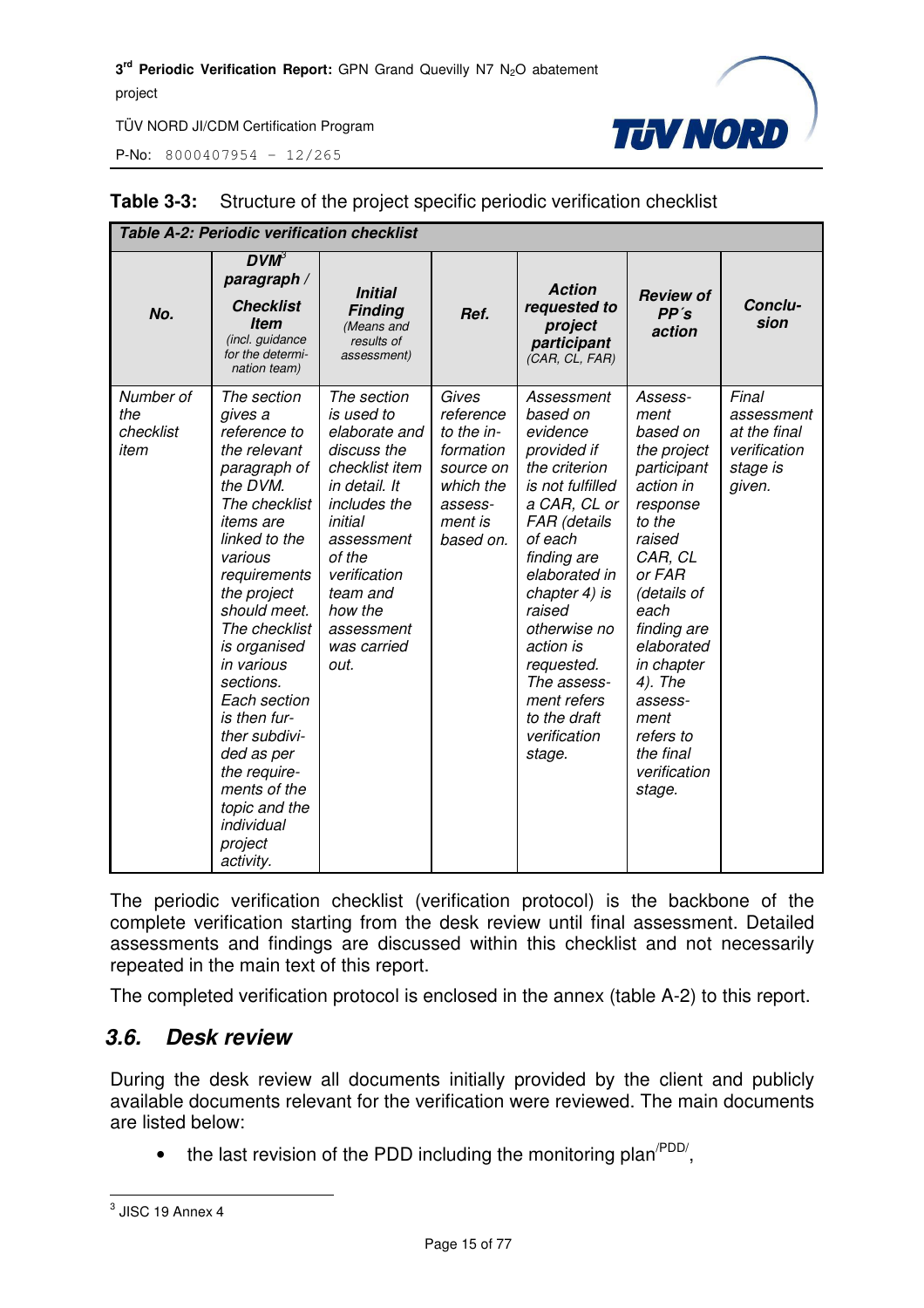TÜV NORD JI/CDM Certification Program



P-No: 8000407954 – 12/265

- $\bullet$  the last revision of the determination report<sup> $/$ DET/</sup>,
- the monitoring report, including the claimed emission reductions for the project<sup>/MR/</sup>,
- $\bullet$  the emission reduction calculation spreadsheet<sup>/XLS/</sup>.

Other supporting documents, such as publicly available information on the UNFCCC / host country website and background information were also reviewed.

#### *3.7. On-site assessment*

As most essential part of the verification exercise it is indispensable to carry out an inspection on site in order to verify that the project is implemented in accordance with the applicable criteria. Furthermore the on-site assessment is necessary to check the monitoring data with respect to accuracy to ensure the calculation of emission reductions. The main tasks covered during the site visit include, but are not limited to:

- The on-site assessment included an investigation of whether all relevant equipment is installed and works as anticipated.
- The operating staff was interviewed and observed in order to check the risks of inappropriate operation and data collection procedures.
- Information processes for generating, aggregating and reporting the selected monitored parameters were reviewed.
- The duly calibration of all metering equipment was checked.
- The monitoring processes, routines and documentations were audited to check their proper application.
- The monitoring data were checked completely.
- The data aggregation trails were checked via spot sample down to the level of the meter recordings.

The auditor Ulrich Walter attended the site visit.

Before and during the on-site visit the verification team performed interviews with the project participants to confirm selected information and to resolve issues identified in the document review.

Representatives of GPN N7 Nitric Acid Plant and N.serve including the operational staff of the plant were interviewed. The main topics of the interviews are summarised in Table 3-4.

| <b>Interviewed Persons /</b><br><b>Entities</b>                       | <b>Interview topics</b>                                                                                                                                                                                  |
|-----------------------------------------------------------------------|----------------------------------------------------------------------------------------------------------------------------------------------------------------------------------------------------------|
| Projects & Operations<br>1.<br>Personnel, GPN N7<br>Nitric Acid Plant | General aspects of the project<br>Technical equipment and operation<br>Changes since validation<br><b>Calibration procedures</b><br>Quality management system<br>Involved personnel and responsibilities |

#### **Table 3-4:** Interviewed persons and interview topics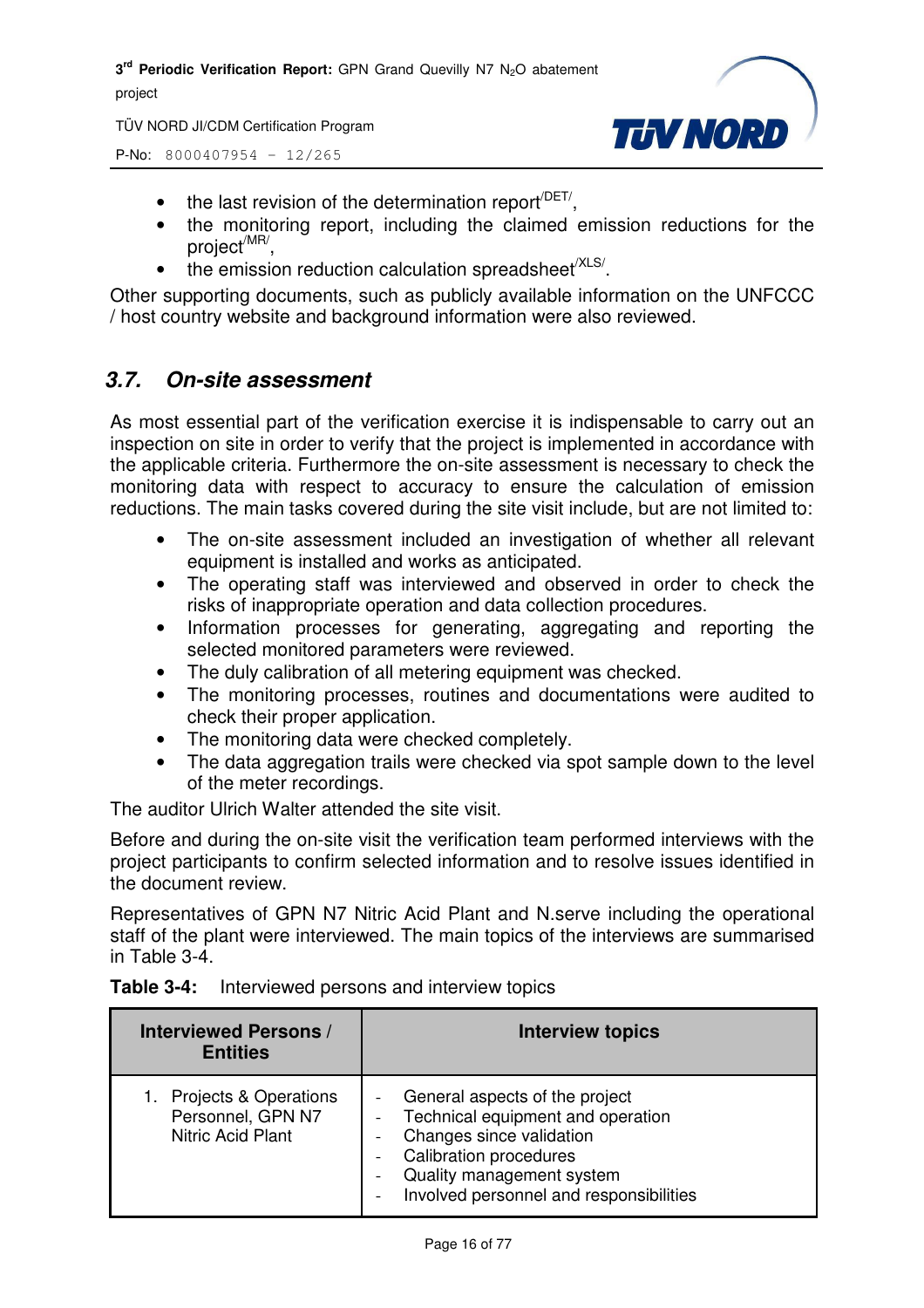

P-No: 8000407954 – 12/265

| <b>Interviewed Persons /</b><br><b>Entities</b> | <b>Interview topics</b>                                                                                                                                                                                                                                                                                                                                                                                                                 |
|-------------------------------------------------|-----------------------------------------------------------------------------------------------------------------------------------------------------------------------------------------------------------------------------------------------------------------------------------------------------------------------------------------------------------------------------------------------------------------------------------------|
| 2. Consultant, N.serve                          | Training and practice of the operational personnel<br>Implementation of the monitoring plan<br>$\overline{\phantom{a}}$<br>Monitoring and measurement equipment<br>$\overline{\phantom{0}}$<br>Maintenance<br>Remaining issues<br>Monitoring data management<br>Data uncertainty and residual risks<br>GHG emission reduction calculation<br>Procedural aspects of the verification<br>$\overline{\phantom{a}}$<br>Environmental aspect |

#### *3.8. Draft verification reporting*

On the basis of the desk review, the on-site visit, follow-up interviews and further background investigation the verification protocol is completed. This protocol together with a general project and procedural description of the verification and a detailed list of the verification findings from the draft verification report. This report is sent to the client for resolution of raised CARs, CLs and FARs.

#### *3.9. Resolution of CARs, CLs and FARs*

Non-conformities raised during the verification can either be seen as a non-fulfilment of criteria ensuring the proper implementation of a project or where a risk to deliver high quality emission reductions is identified.

Corrective Action Requests (CARs) are issued, if:

- Non-conformities with the monitoring plan or methodology are found in monitoring and reporting, or if the evidence provided to prove conformity is insufficient;
- Mistakes have been made in applying assumptions, data or calculations of emission reductions which will impair the estimate of emission reductions;
- Issues identified in a FAR during validation or previous verifications requiring actions by the project participants to be verified during verification have not been resolved.

The verification team uses the term Clarification Request (CL), which is issued if:

• information is insufficient or not clear enough to determine whether the applicable JI requirements have been met.

Forward Action Requests (FAR) indicate essential risks for further periodic verifications. Forward Action Requests are issued, if: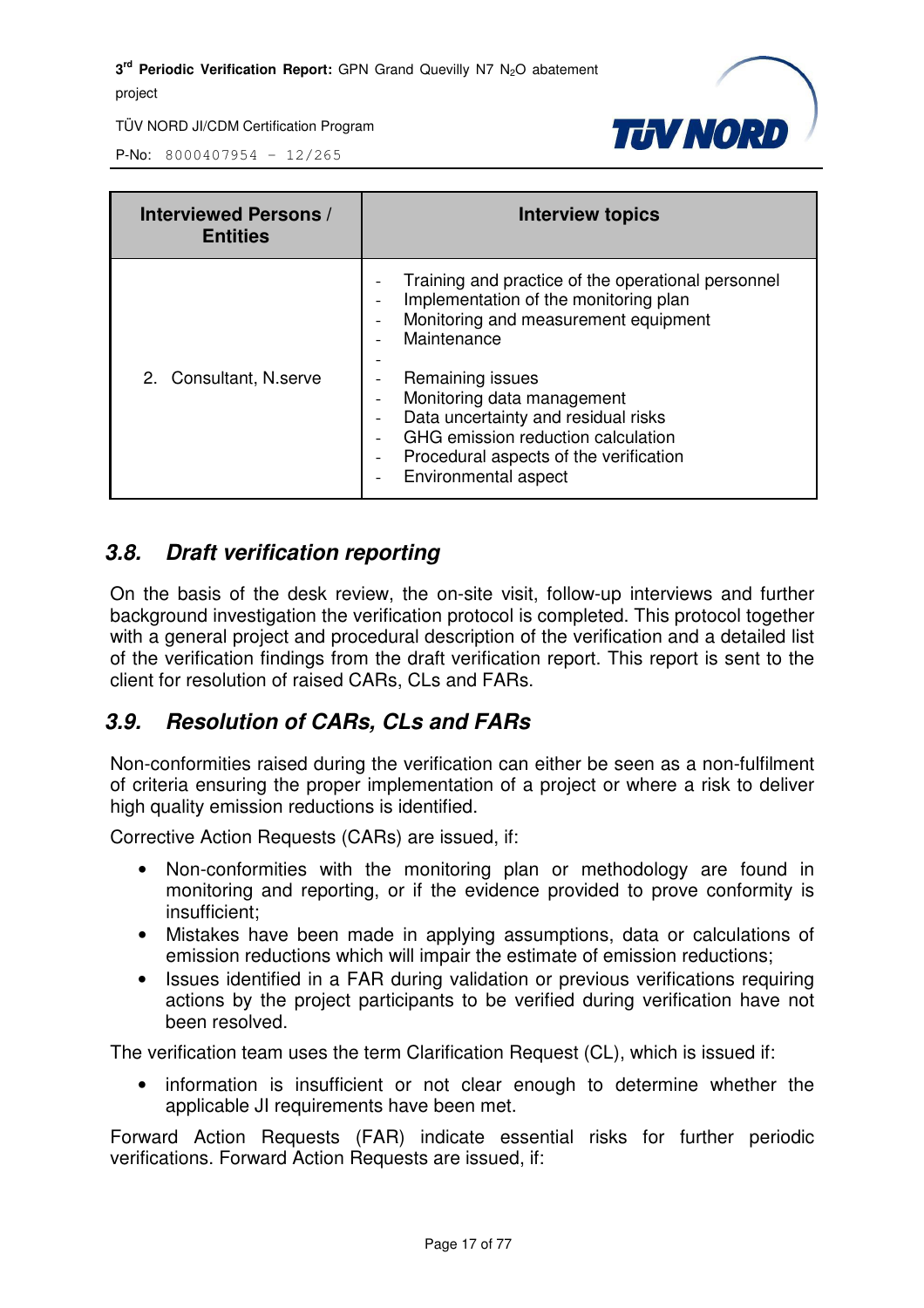TÜV NORD JI/CDM Certification Program

P-No: 8000407954 – 12/265



• the monitoring and reporting require attention and / or adjustment for the next verification period.

For a detailed list of all CARs, CLs and FARs raised in the course of the verification pl. refer to chapter 4.

#### *3.10. Final reporting*

Upon successful closure of all raised CARs and CLs the final verification report including a positive verification opinion can be issued. In case not all essential issues could finally be resolved, a final report including a negative verification opinion is issued.

The final report summarizes the final assessments w.r.t. all applicable criteria.

#### *3.11. Technical review*

Before submission of the final verification report a technical review of the whole verification procedure is carried out. The technical reviewer is a competent GHG auditor being appointed for the scope this project falls under. The technical reviewer is not considered to be part of the verification team and thus not involved in the decision making process up to the technical review.

As a result of the technical review process the verification opinion and the topic specific assessments as prepared by the verification team leader may be confirmed or revised. Furthermore reporting improvements might be achieved.

#### *3.12. Final approval*

After successful technical review an overall (esp. procedural) assessment of the complete verification will be carried out by a senior assessor located in the accredited premises of TÜV NORD.

After this step the request for issuance can be started.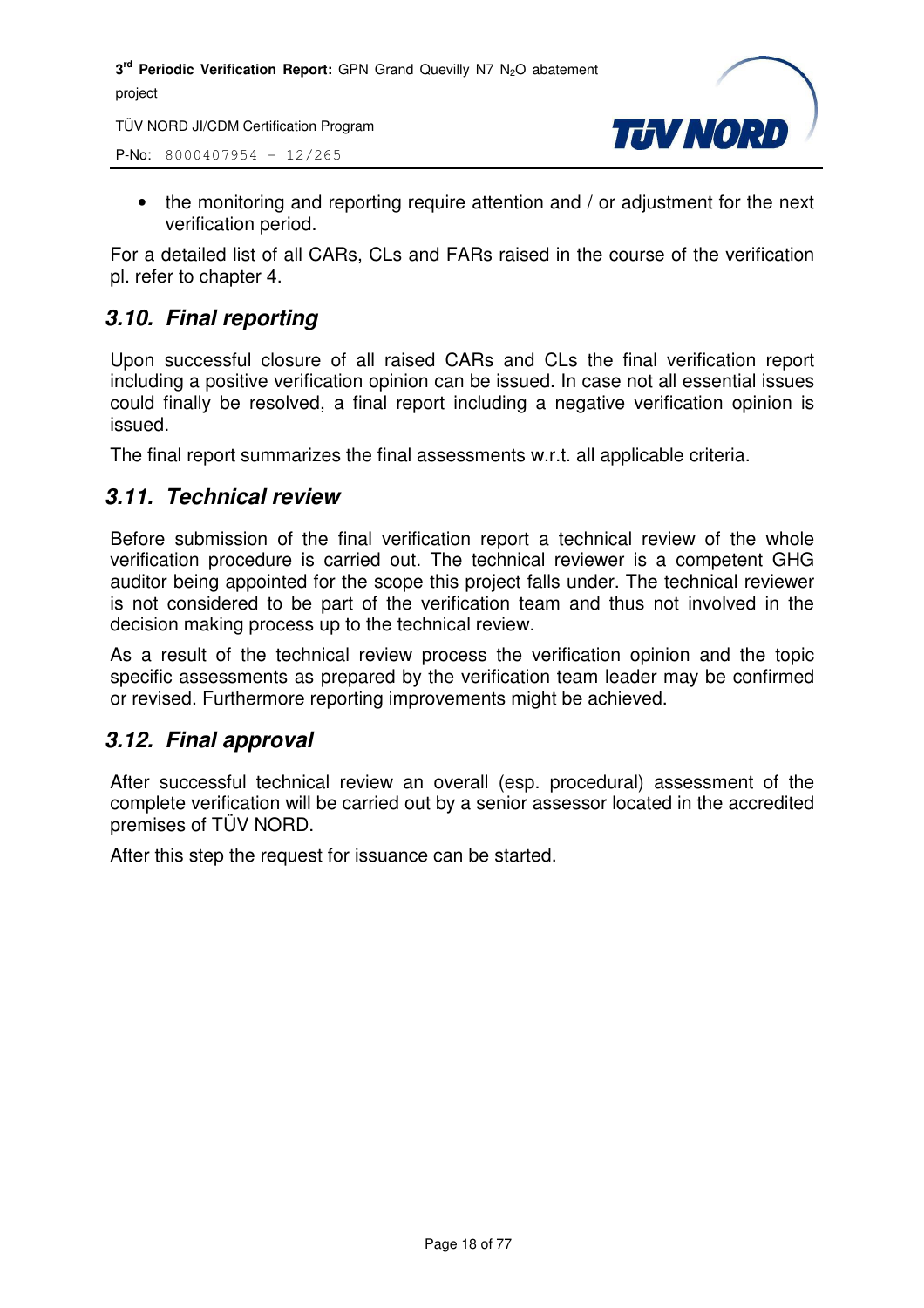TÜV NORD JI/CDM Certification Program



P-No: 8000407954 – 12/265

#### **4. VERIFICATION FINDINGS**

In the following paragraphs the findings from the desk review of the monitoring report<sup>/MR/</sup>, the calculation spreadsheet<sup>/XLS/</sup>, PDD<sup>/PDD/</sup>, the Determination Report<sup>/DET/</sup> and other supporting documents, as well as from the on-site assessment and the interviews are summarised.

The summary of CAR, CL and FAR issued are shown in Table 4-1:

**Table 4-1:** Summary of CAR, CL and FAR

| <b>Verification topic</b>      | <b>No. of CAR</b> | No. of CL | <b>No. of FAR</b> |
|--------------------------------|-------------------|-----------|-------------------|
| A - Project Approvals          | $\Omega$          |           |                   |
| B - Project Implementation     |                   | O         |                   |
| C - Monitoring Plan Compliance |                   |           |                   |
| D - Monitoring Plan Revision   | O                 |           |                   |
| $E - Data Management$          |                   |           |                   |
| <b>SUM</b>                     |                   |           |                   |

The following tables include all raised CARs, CLs and FARs and the assessments of the same by the verification team. For an in depth evaluation of all verification items it should be referred to the verification protocols (see Annex).

| <b>Finding:</b>                                                                                                                                                                                                    |            | <b>FAR A1</b>                                                  |                                                                                                                                      |
|--------------------------------------------------------------------------------------------------------------------------------------------------------------------------------------------------------------------|------------|----------------------------------------------------------------|--------------------------------------------------------------------------------------------------------------------------------------|
| <b>Classification</b>                                                                                                                                                                                              | <b>CAR</b> | CL                                                             | <b>FAR</b>                                                                                                                           |
| <b>Description of finding</b><br>Describe the finding in unam-<br>biguous style; address the<br>context (e.g. section)                                                                                             |            | actual period do not exceed the cap defined in the French LoA. | The verifier of subsequent verification shall check that the sum of<br>registered ERUs from former verifications and the ERUs of the |
| <b>Corrective Action #1</b><br>This section shall be filled by<br>the PP. It shall address the cor-<br>rective action taken in details.                                                                            |            |                                                                |                                                                                                                                      |
| <b>AIE Assessment #1</b><br>The assessment shall encom-<br>pass all open issues in annex A-<br>2. In case of non-closure,<br>additional corrective action and<br>AIE assessments (#2, #3, etc.)<br>shall be added. |            |                                                                |                                                                                                                                      |
| <b>Conclusion</b><br>Tick the appropriate checkbox                                                                                                                                                                 | ⊠          | To be checked during the next periodic verification            |                                                                                                                                      |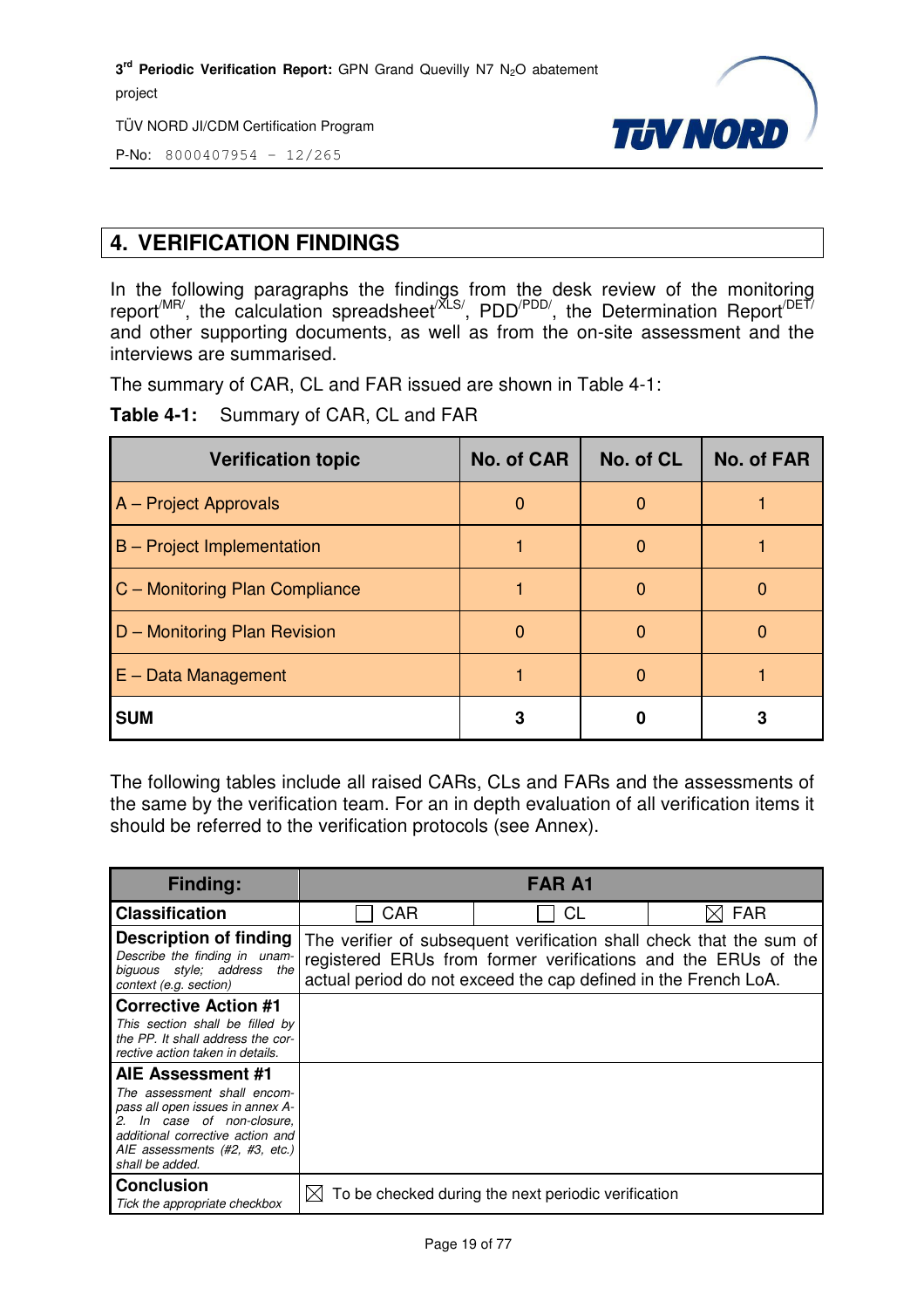

| <b>Finding:</b> | <b>FAR A1</b>                                       |  |  |
|-----------------|-----------------------------------------------------|--|--|
|                 | Appropriate action was taken                        |  |  |
|                 | Project documentation was corrected correspondingly |  |  |
|                 | Additional action should be taken                   |  |  |
|                 | The project complies with the requirements          |  |  |

| Finding:                                                                                                                                                                                                    | <b>CAR B1</b>                                                                      |                                                                                                                                                                                                                                                                                                               |                                                                                                                                                                             |  |  |
|-------------------------------------------------------------------------------------------------------------------------------------------------------------------------------------------------------------|------------------------------------------------------------------------------------|---------------------------------------------------------------------------------------------------------------------------------------------------------------------------------------------------------------------------------------------------------------------------------------------------------------|-----------------------------------------------------------------------------------------------------------------------------------------------------------------------------|--|--|
| <b>Classification</b>                                                                                                                                                                                       | $\boxtimes$ CAR                                                                    | <b>CL</b>                                                                                                                                                                                                                                                                                                     | <b>FAR</b>                                                                                                                                                                  |  |  |
| <b>Description of finding</b><br>Describe the finding in unam-<br>biguous style: address the<br>context (e.g. section)                                                                                      | Monitoring report:<br>corrected<br>documents<br>4. It has not                      | 1. The distribution of the verification period has to be<br>2. The ammonia to air ratio is not consistent between the<br>3. Annex 4: Calibration dates are not up to date<br>been reflected that the procedure<br>calibration/cross check of measurement device for NAP<br>was changed from September 2011 on | for                                                                                                                                                                         |  |  |
| <b>Corrective Action #1</b><br>This section shall be filled by<br>the PP. It shall address the cor-<br>rective action taken in details.                                                                     | 1.<br>2.<br>calculated<br>been updated in Annex 4<br><b>NAP</b> measurement device | throughout the whole of the monitoring report<br>Section 5.3.3 describes the reason for the inconsistency<br>and now shows the correct AIFR and the way in which it is<br>4. Annex 4 now mentions the additional cross check for the                                                                          | The distribution of the verification period has now been<br>corrected to show sub-period 3.1 and sub-period 3.2<br>3. The calibration dates for the NAP flow meter have now |  |  |
| DOE Assessment #1<br>The assessment shall encom-<br>pass all open issues in annex A-<br>2. In case of non-closure.<br>additional corrective action and<br>DOE assessments (#2, #3, etc.)<br>shall be added. | changed accordingly.<br>Annex 4<br>report in Annex 4.                              | 1. OK. The distribution of verification period has been<br>2. OK. AIFR is 13 and mentioned consistently.<br>3. OK. Calibration dates have been included in the report in<br>4. OK. Cross check procedure have been included in the                                                                            |                                                                                                                                                                             |  |  |
| <b>Conclusion</b><br>Tick the appropriate checkbox                                                                                                                                                          | Appropriate action was taken<br>Additional action should be taken                  | To be checked during the next periodic verification<br>$\boxtimes$ Project documentation was corrected correspondingly<br>The project complies with the requirements                                                                                                                                          |                                                                                                                                                                             |  |  |

| <b>Finding:</b>       | <b>FAR B2</b> |  |     |  |
|-----------------------|---------------|--|-----|--|
| <b>Classification</b> | CAR           |  | FAF |  |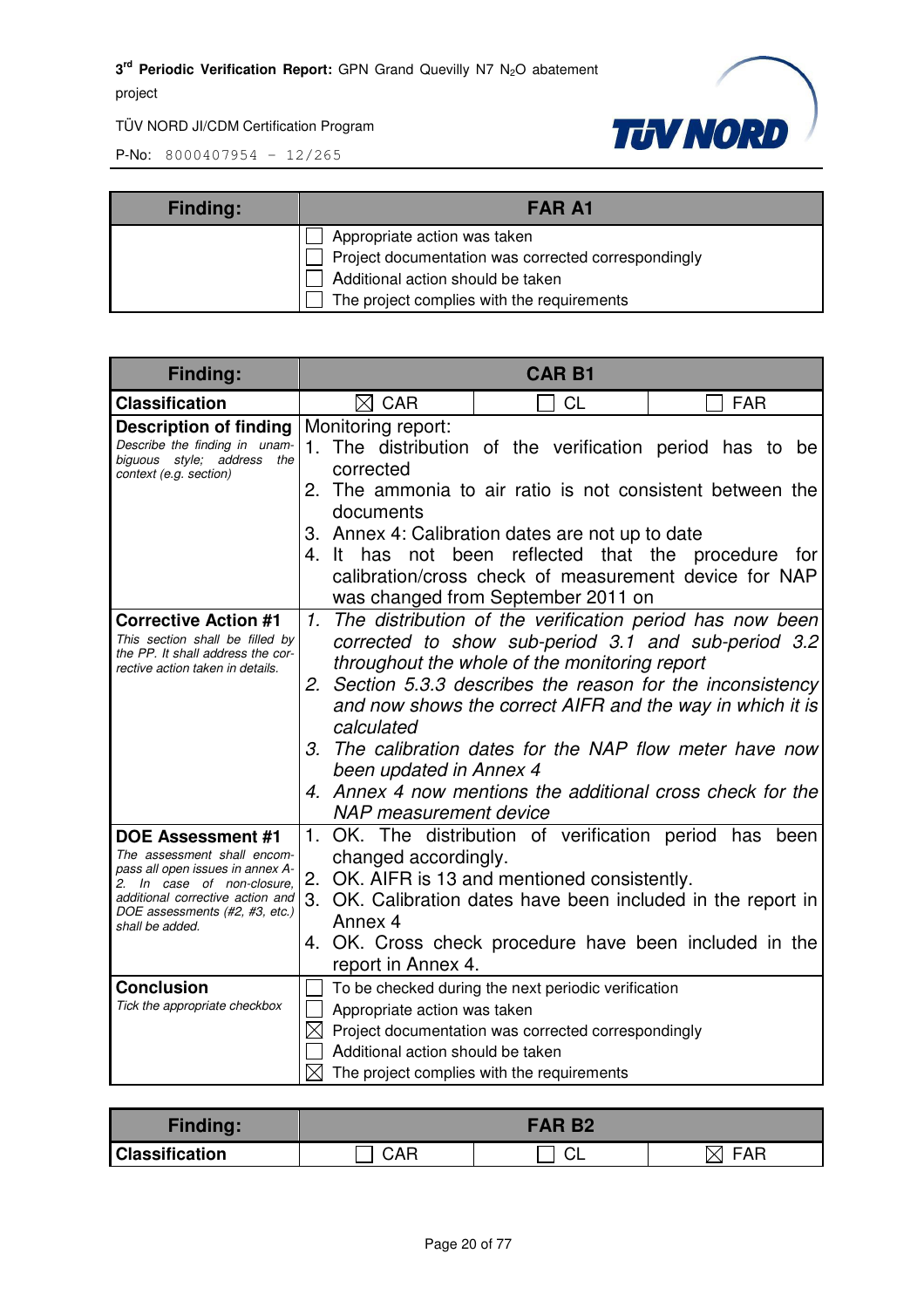

| Finding:                                                                                                                                                                                                    | FAR B2                                                                                                                                                                                                                                                                                                                      |
|-------------------------------------------------------------------------------------------------------------------------------------------------------------------------------------------------------------|-----------------------------------------------------------------------------------------------------------------------------------------------------------------------------------------------------------------------------------------------------------------------------------------------------------------------------|
| <b>Description of finding</b><br>Describe the finding in unam-<br>biguous style; address the<br>context (e.g. section)                                                                                      | It must be checked at each verification, that, for the time after<br>16 <sup>th</sup> July 2011, no ERUs will be issued for emission levels<br>which do go beyond the business as usual scenario, defined<br>by the Arrete prefectoral 2009-07-16 (2,47 kg $N_2O/t$ HNO <sub>3</sub><br>over a period of 12 months for N7). |
| <b>Corrective Action #1</b><br>This section shall be filled by<br>the PP. It shall address the cor-<br>rective action taken in details.                                                                     |                                                                                                                                                                                                                                                                                                                             |
| AIE Assessment #1<br>The assessment shall encom-<br>pass all open issues in annex A-<br>2. In case of non-closure,<br>additional corrective action and<br>AIE assessments (#2, #3, etc.)<br>shall be added. |                                                                                                                                                                                                                                                                                                                             |
| <b>Conclusion</b><br>Tick the appropriate checkbox                                                                                                                                                          | To be checked during the next periodic verification<br>⋉<br>Appropriate action was taken<br>Project documentation was corrected correspondingly<br>Additional action should be taken<br>The project complies with the requirements                                                                                          |

| <b>Finding:</b>                                                                                                                         | <b>CAR C1</b>                                                            |                                                                                                                                                                                                                                                                                                                                                   |                                                                                                                                                                                                                                                                                                                                                                                                  |
|-----------------------------------------------------------------------------------------------------------------------------------------|--------------------------------------------------------------------------|---------------------------------------------------------------------------------------------------------------------------------------------------------------------------------------------------------------------------------------------------------------------------------------------------------------------------------------------------|--------------------------------------------------------------------------------------------------------------------------------------------------------------------------------------------------------------------------------------------------------------------------------------------------------------------------------------------------------------------------------------------------|
| <b>Classification</b>                                                                                                                   | $\boxtimes$ CAR                                                          | <b>CL</b>                                                                                                                                                                                                                                                                                                                                         | <b>FAR</b>                                                                                                                                                                                                                                                                                                                                                                                       |
| Description of finding<br>Describe the finding in unam-<br>biguous style; address<br>the<br>context (e.g. section)                      | Excel-sheet<br>recorded<br>conditions of NCSG is not correct<br>contents | 1. Events comments: Cell C47 includes an invalid reference<br>2. Raw data: The start/end-dates are not correct<br>3. Between 2012-10-21 14:00 and -22 05:00 plant signal is<br>"off" but a nitric acid production of over 37 t/h has been<br>4. The formula to compensate wet/dry<br>5. The calculation sheet includes non relevant calculations/ | measurement                                                                                                                                                                                                                                                                                                                                                                                      |
| <b>Corrective Action #1</b><br>This section shall be filled by<br>the PP. It shall address the cor-<br>rective action taken in details. | 1)<br>removed<br>2)                                                      | The start/end dates have now been corrected                                                                                                                                                                                                                                                                                                       | The invalid reference in cell C47 has now been<br>3) Between $21^{st}$ and $22^{nd}$ Oct 2012, the plant did some<br>tests of the control system to ensure the correct<br>operation of the analyser by passing an electric current<br>through the system. These are therefore not real<br>values and have been deleted from the calculation<br>anyway, since they were recorded during a time of |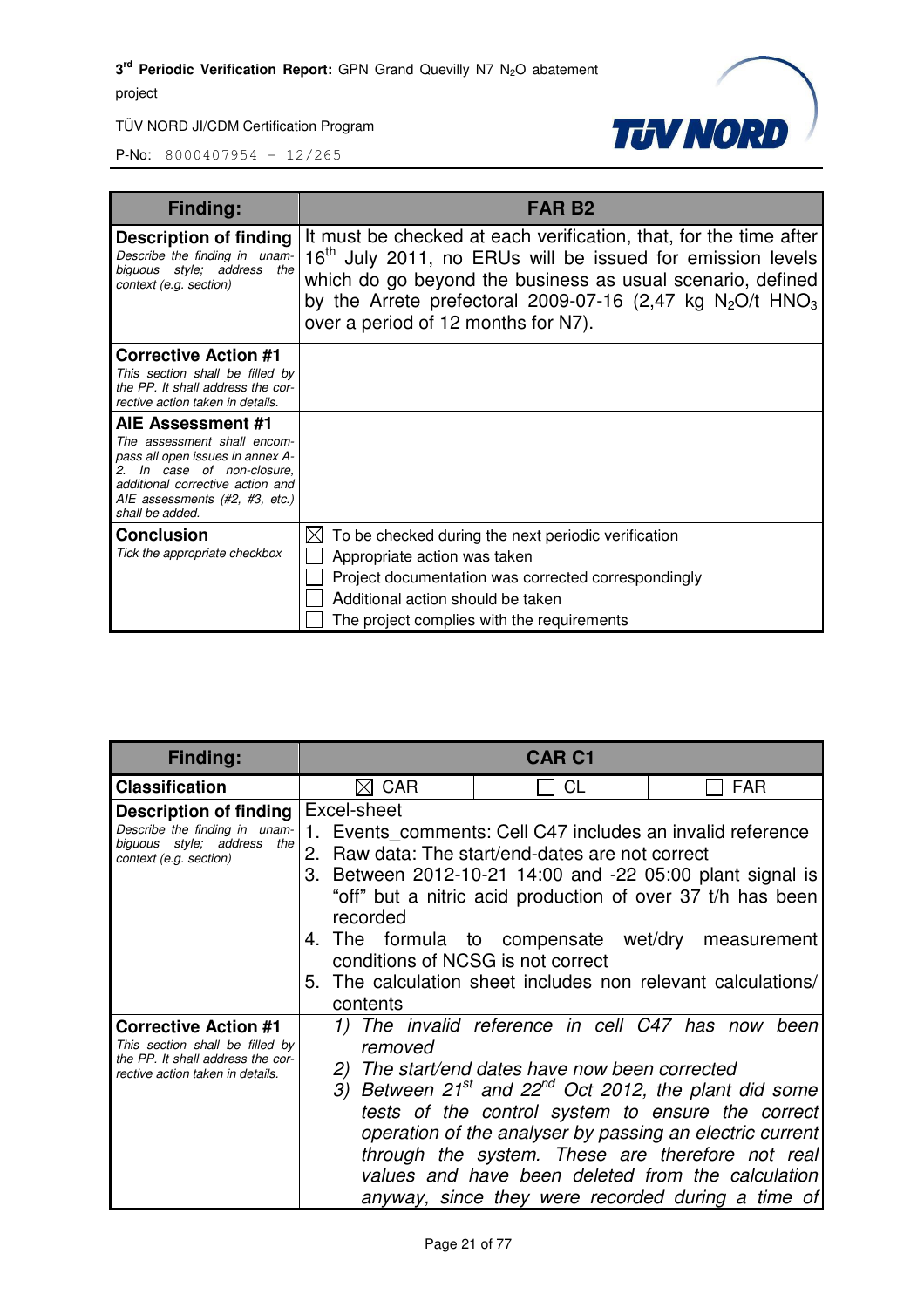



| <b>Finding:</b>                                                                                                                                                                                          | <b>CAR C1</b>                                                                                                                                                                                                                                                                                   |
|----------------------------------------------------------------------------------------------------------------------------------------------------------------------------------------------------------|-------------------------------------------------------------------------------------------------------------------------------------------------------------------------------------------------------------------------------------------------------------------------------------------------|
|                                                                                                                                                                                                          | plant shut down.<br>4) The formula to compensate wet/dry measurement<br>conditions of NCSG has been corrected in the excel<br>data sheet<br>5) Non-relevant calculations and comments have been<br>removed from the calculation sheet                                                           |
| DOE Assessment #1<br>The assessment shall encom-<br>pass all open issues in annex A-<br>In case of non-closure,<br>additional corrective action and<br>DOE assessments (#2, #3, etc.)<br>shall be added. | 1. OK. Cell C47 has been corrected<br>2. OK. Start and End date are now mentioned correctly:<br>16.07.2011<br>31.03.2012<br>3. OK. The PPs explanation could be verified during on-site<br>audit by DCS-check<br>4. OK. The correct formula have been applied<br>Ok. XLS has been cleaned<br>5. |
| <b>Conclusion</b><br>Tick the appropriate checkbox                                                                                                                                                       | To be checked during the next periodic verification<br>Appropriate action was taken<br>Project documentation was corrected correspondingly<br>Additional action should be taken<br>The project complies with the requirements                                                                   |

| <b>Finding:</b>                                                                                                                                                                                                                         | <b>CARE1</b>              |                                                                                                                                                                                                                                                                                                             |                                                                                                                                                           |
|-----------------------------------------------------------------------------------------------------------------------------------------------------------------------------------------------------------------------------------------|---------------------------|-------------------------------------------------------------------------------------------------------------------------------------------------------------------------------------------------------------------------------------------------------------------------------------------------------------|-----------------------------------------------------------------------------------------------------------------------------------------------------------|
| <b>Classification</b>                                                                                                                                                                                                                   | $\boxtimes$ CAR           | CL                                                                                                                                                                                                                                                                                                          | <b>FAR</b>                                                                                                                                                |
| <b>Description of finding</b><br>Describe the finding in unam-<br>biguous style; address<br>the<br>context (e.g. section)                                                                                                               | AST-report:               | The pipe diameter at velocity sampling point in the actual<br>AST report is not as per drawing 74.571.                                                                                                                                                                                                      |                                                                                                                                                           |
|                                                                                                                                                                                                                                         | ٠<br>in the DCS           | The measurement range of NCSG is not as implemented                                                                                                                                                                                                                                                         |                                                                                                                                                           |
| <b>Corrective Action #1</b><br>This section shall be filled by<br>the PP. It shall address the cor-<br>rective action taken in details.                                                                                                 | changed accordingly.      | Sections 3.1.2, 4.1 and 4.2 in the AST report have now<br>been changed to show the correct diameter of 1.504m.<br>The figures in table 6.3.1 on page 21 have also been<br>provided to the verifying AIE.                                                                                                    | The measurement range of NCSG in the AST report<br>has now been changed in accordance with the range<br>shown in the DCS. The updated AST report has been |
| DOE Assessment #1<br>The assessment shall encom-<br>pass all open issues in annex A-<br>In case of non-closure.<br>$\mathcal{P}_{\mathcal{P}}$<br>additional corrective action and<br>DOE assessments (#2, #3, etc.)<br>shall be added. | OK.<br>Remark:<br>correct | The above mentioned revisions have been made.<br>It must be mentioned that the correction of stack diameter and<br>measurement range are only editorial issues and has no<br>influence on mass flow calculation since calculation of volume<br>flow is correctly done in plant DCS and measurement range is |                                                                                                                                                           |
| <b>Conclusion</b><br>Tick the appropriate checkbox                                                                                                                                                                                      |                           | To be checked during the next periodic verification                                                                                                                                                                                                                                                         |                                                                                                                                                           |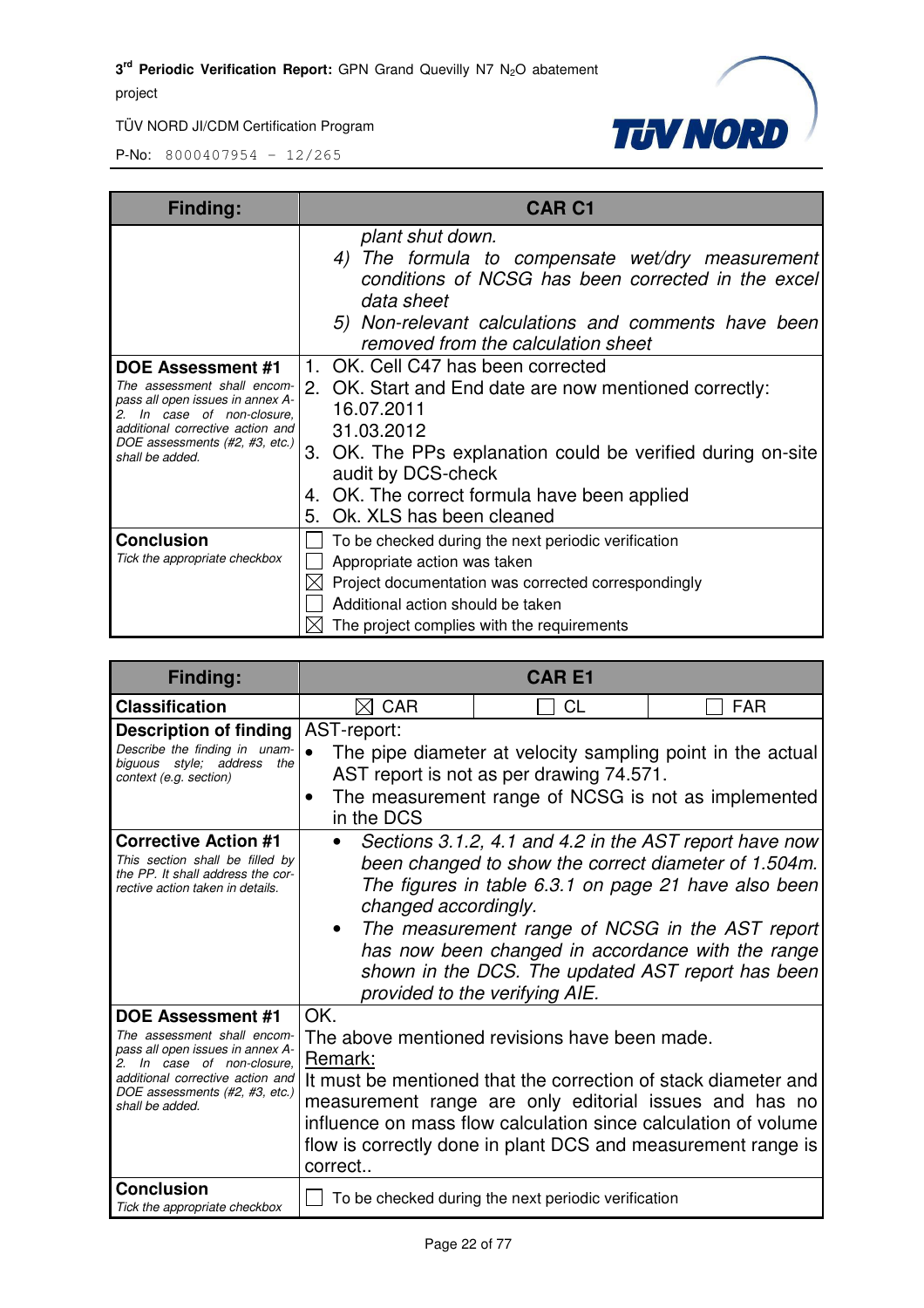

| <b>Finding:</b> | <b>CARE1</b>                                                    |  |
|-----------------|-----------------------------------------------------------------|--|
|                 | Appropriate action was taken                                    |  |
|                 | $\boxtimes$ Project documentation was corrected correspondingly |  |
|                 | Additional action should be taken                               |  |
|                 | $\boxtimes$ The project complies with the requirements          |  |

| <b>Finding:</b>                                                                                                                                                                                                                         |                                                                          | <b>FAR E2</b>                                                                                                                                            |                                                                                                                                      |
|-----------------------------------------------------------------------------------------------------------------------------------------------------------------------------------------------------------------------------------------|--------------------------------------------------------------------------|----------------------------------------------------------------------------------------------------------------------------------------------------------|--------------------------------------------------------------------------------------------------------------------------------------|
| <b>Classification</b>                                                                                                                                                                                                                   | CAR                                                                      | CL                                                                                                                                                       | <b>FAR</b>                                                                                                                           |
| Description of finding<br>Describe the finding in unam-<br>biguous style; address the<br>context (e.g. section)                                                                                                                         | before verification for plant N7.                                        |                                                                                                                                                          | The correspondence with raw data provided by the plant to N.serve<br>for data processing shall be forwarded to the verification team |
| <b>Corrective Action #1</b><br>This section shall be filled by<br>the PP. It shall address the cor-<br>rective action taken in details.                                                                                                 |                                                                          |                                                                                                                                                          |                                                                                                                                      |
| AIE Assessment #1<br>The assessment shall encom-<br>pass all open issues in annex A-<br>In case of non-closure,<br>$\mathcal{P}_{\mathcal{P}}$<br>additional corrective action and<br>AIE assessments (#2, #3, etc.)<br>shall be added. |                                                                          |                                                                                                                                                          |                                                                                                                                      |
| <b>Conclusion</b><br>Tick the appropriate checkbox                                                                                                                                                                                      | IХI<br>Appropriate action was taken<br>Additional action should be taken | To be checked during the next periodic verification<br>Project documentation was corrected correspondingly<br>The project complies with the requirements |                                                                                                                                      |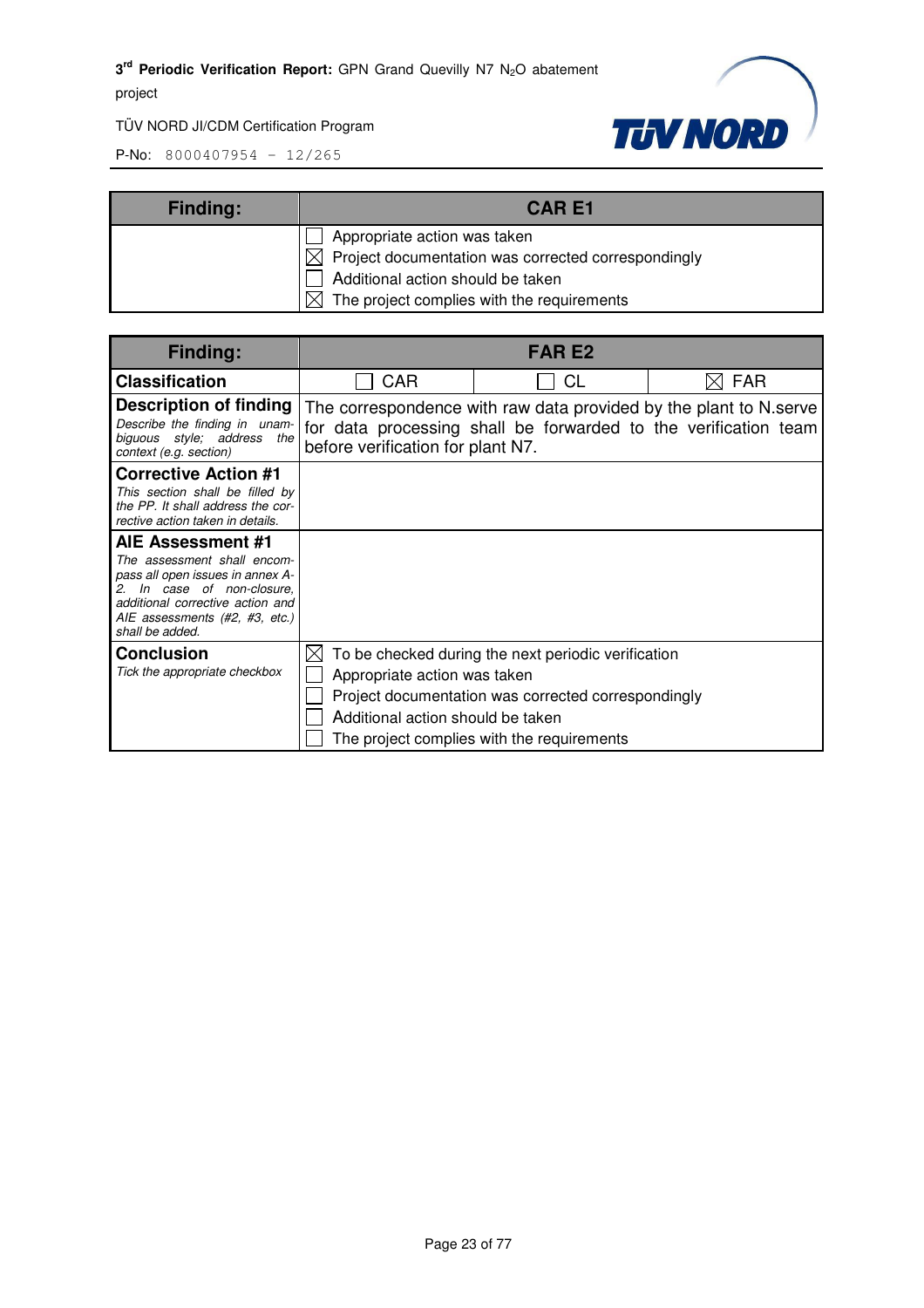TÜV NORD JI/CDM Certification Program



P-No: 8000407954 – 12/265

#### **5. SUMMARY OF VERIFICATION ASSESSMENTS**

The following paragraphs include the summary of the final verification assessments after all CARs and CLs are closed out. For details of the assessments pl. refer to the discussion of the verification findings in chapter 4 and the verification protocol (Annex 1).

#### *5.1. Implementation of the project*

During the verification a site visit was carried out. On the basis of this site visit and the reviewed project documentation it can be confirmed that w.r.t. the realized technology, the project equipments, as well as the monitoring and metering equipment, the project has been implemented and operated as described in the registered PDD.

#### *5.2. Project history*

During the second verification the AIE raised issues that could not be closed or resolved during the validation stage. For this purpose following issues have been raised:

#### **CAR A1 (FAR A1 of this report)**

The verifier of subsequent verification shall check that the sum of registered ERUs from former verifications and the ERUs of the actual period do not exceed the cap defined in the French LoA.

#### **FAR B2 (FAR B2 of this report):**

It must be checked at each verification, that, for the time after 16th July 2011, no ERUs will be issued for emission levels which do go beyond the business as usual scenario, defined by the Arrete prefectoral 2009-07-16 (2.47 kg N<sub>2</sub>O/t HNO<sub>3</sub> over a period of 12 months for N7).

#### *5.3. Special events*

Some events have been taken place which influenced the  $N<sub>2</sub>O$ -emissions from the plant and as an effect of this, catalyst performance and  $N_2O$  release to the atmosphere. The PP provided an overview of the events, which was spot-checked by the verifier.

| <b>Date</b>  |              |        |
|--------------|--------------|--------|
| <b>Start</b> | <b>Event</b> | Reason |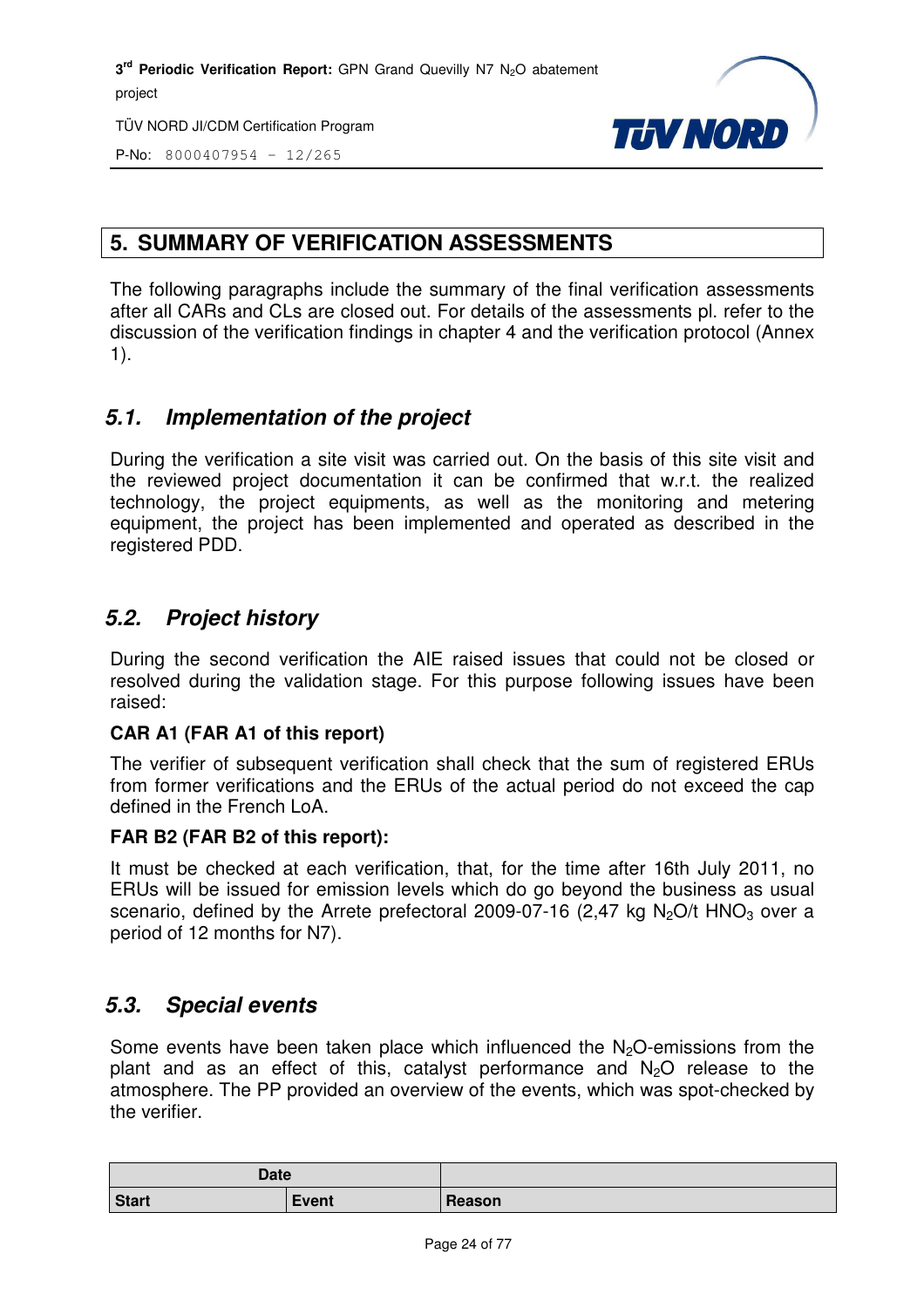

P-No: 8000407954 – 12/265

| 2011                                                                     |                                                                         |
|--------------------------------------------------------------------------|-------------------------------------------------------------------------|
| 07-26 - 08-06                                                            |                                                                         |
| $08-13-08-20$                                                            |                                                                         |
| $08-30 - 09-12$                                                          |                                                                         |
| $09-12$ (18:00) - 09-14<br>(15:40)                                       |                                                                         |
| $09-15-09-21$                                                            |                                                                         |
| $10-16 - 11-19$                                                          | Detailed information has been provided to the verification team but due |
| $11-19 - 11-28$                                                          | to confidentiality these issues were not been included in this report   |
| $12 - 13$                                                                |                                                                         |
| $12 - 14 - 12 - 21$                                                      |                                                                         |
| 2012                                                                     |                                                                         |
| $01 - 10$                                                                |                                                                         |
| $01 - 13$                                                                |                                                                         |
| $01 - 14$<br>$T - L = F \cdot Q \cdot Q_{\text{in}} + L = L \cdot L + L$ |                                                                         |

Table 5.3.: Special events

#### *5.4. Compliance with the monitoring plan*

The monitoring system and all applied QA/QC procedures are completely in compliance to the registered monitoring plan.

| <b>Parameter</b>                   | <b>QA/QC-Measures</b><br><b>Measurement device</b> |                                     |                                           |
|------------------------------------|----------------------------------------------------|-------------------------------------|-------------------------------------------|
|                                    |                                                    | Last                                | <b>Next</b>                               |
| $N_2O$                             | -FTIR Fine Tech**<br>-Rosemount <sup>/ASTN7/</sup> | Calibration:<br>2011-12-07<br>(AST) | Calibration:<br>Subsequent<br>year (AST)* |
| NAP [t $HNO3$ ]                    | Krohne Optiflux 4000F                              | Calibration:<br>2011-10-28          | Subsequent<br>year                        |
| Calibration gas:<br>100 ppm $N_2O$ | Bottle No:<br><b>BX13917F</b> <sup>BOTTLE/</sup>   | Opened:<br>Not registered           | Valid:<br>2013-10-22                      |

Table 5.4.: QA/QC-Measures for MMD

\*not carried out at date of on site visit

\*\*The PP revised the monitoring plan according to monitoring procedure and implemented a monthly calibration interval for plant N7. This is in line with supplier specification and EN 14181. The verification team can confirm that there is no negative influence on quality of monitored data.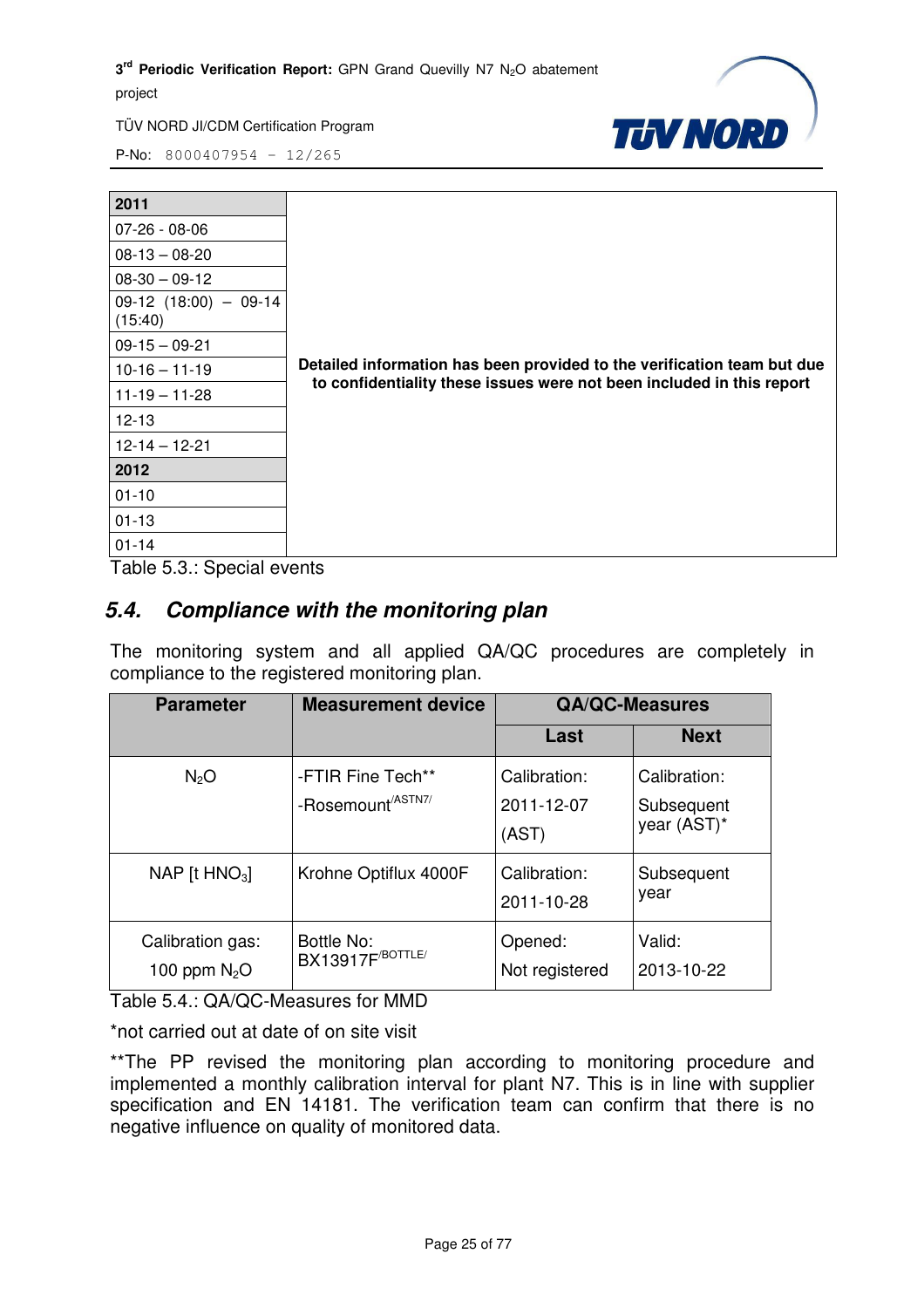P-No: 8000407954 – 12/265



#### *5.5. Monitoring parameters*

During the verification all relevant monitoring parameters (as listed in the PDD) have been verified with regard to the appropriateness of the applied measurement / determination method, the correctness of the values applied for ER calculation, the accuracy, and applied QA/QC measures. The results as well as the verification procedure are described parameter-wise in the project specific verification checklist.

After appropriate corrections were carried out by the project participant in the course of this verification, it can be confirmed that all monitoring parameters have been measured / determined without material misstatements and in line with all applicable standards and relevant requirements

| <b>Parameter:</b> | Unit:                              | <b>Applied value:</b>                          |
|-------------------|------------------------------------|------------------------------------------------|
| NCSG <sub>n</sub> | mgN <sub>2</sub> O/Nm <sup>3</sup> |                                                |
|                   | 391.84                             | mean                                           |
|                   | $0.00*$                            | limit<br>confidence<br>of<br>lower<br>interval |
|                   | 783.98                             | limit of confidence<br>upper<br>interval       |
|                   |                                    |                                                |
| $VSG_n$           | $[Nm^3/h]$                         |                                                |
|                   | 132,091.46                         | mean                                           |
|                   | 118,334.00                         | limit<br>confidence<br>of<br>lower<br>interval |
|                   | 145,020.00                         | limit<br>confidence<br>of<br>upper<br>interval |

Table 5.5.1.1: Upper/Lower limit and mean value of NCSG and VSG according to

statistical analysis applied for ER-calculation for sub-period 3.1.

\*The value is negative acc. to statistical evaluation but rounded to zero because a negative result is factual impossible.

| <b>Parameter:</b> | Unit:                              | <b>Applied value:</b>                    |
|-------------------|------------------------------------|------------------------------------------|
| NCSG <sub>n</sub> | mgN <sub>2</sub> O/Nm <sup>3</sup> |                                          |
|                   | 89.57                              | mean                                     |
|                   | 8.17                               | limit of confidence<br>lower<br>interval |
|                   | 159.36                             | limit of confidence<br>upper<br>interval |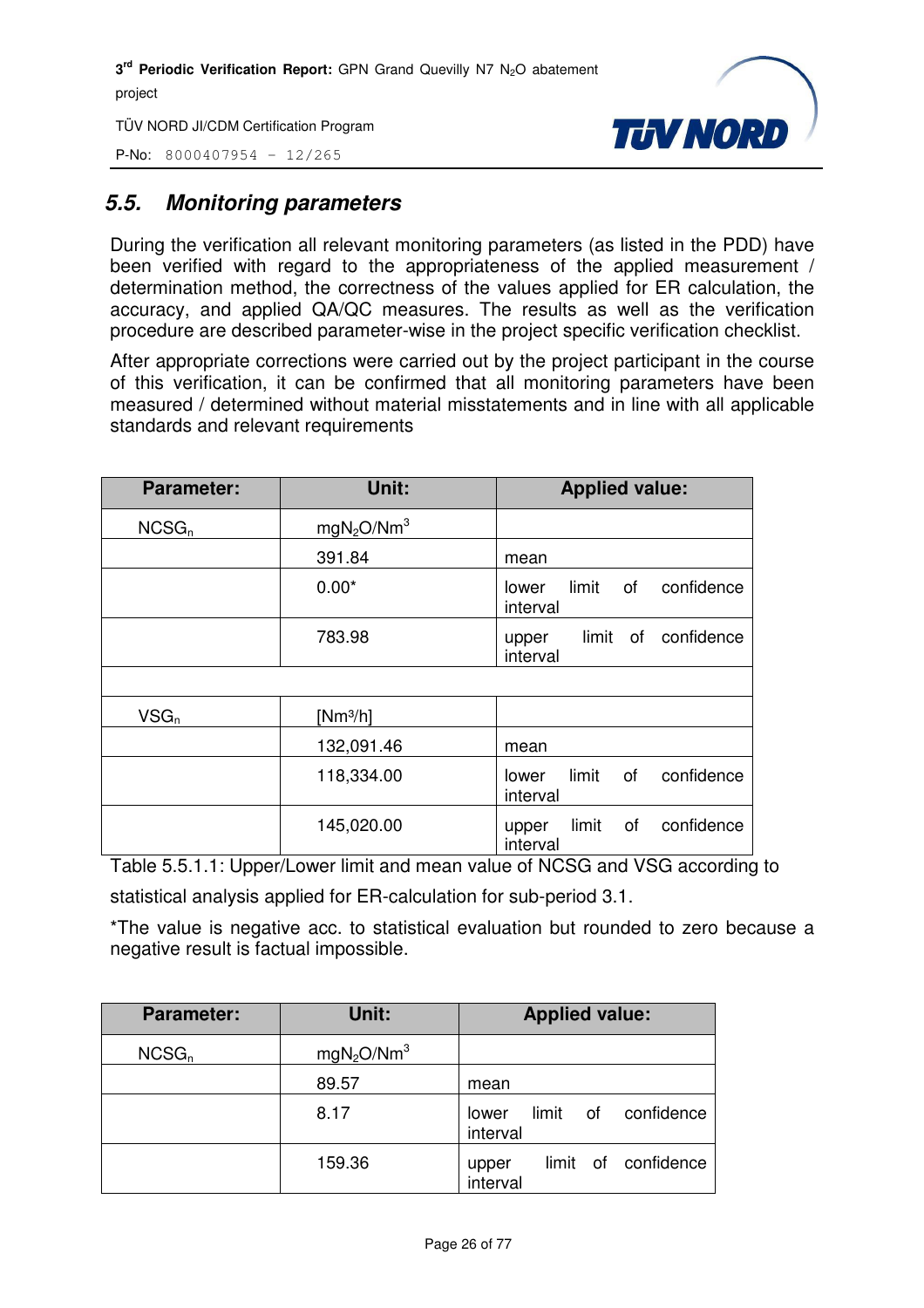

P-No: 8000407954 – 12/265

| $VSG_n$ | $[Nm^3/h]$ |                                             |
|---------|------------|---------------------------------------------|
|         | 134,567.41 | mean                                        |
|         | 131,196.00 | limit of<br>confidence<br>lower<br>interval |
|         | 137,936.00 | limit of confidence<br>upper<br>interval    |

Table 5.5.1.2: Upper/Lower limit and mean value of NCSG and VSG according to statistical analysis applied for ER-calculation for sub-period 3.2.

| <b>Parameter:</b> | Unit:                                   | <b>Applied value:</b>                                                                                    |
|-------------------|-----------------------------------------|----------------------------------------------------------------------------------------------------------|
| OH <sub>n</sub>   | [h]                                     | 2,156                                                                                                    |
| NAP <sub>n</sub>  | [t $HNO3$ ]                             | 81,416                                                                                                   |
| <b>OT</b>         | °C]                                     | Not applicable                                                                                           |
| <b>AIFR</b>       | <sup>'%]</sup>                          | Not applicable                                                                                           |
| <b>TSG</b>        | °C]                                     | Not applicable                                                                                           |
| <b>PSG</b>        | [Pa]                                    | Not applicable                                                                                           |
| $EF_n$            | [kgN <sub>2</sub> O/tHNO <sub>3</sub> ] | According to formula:                                                                                    |
|                   |                                         | $EF_n = (PE_n / NAP_n),$<br>the<br>result is: 1.37063                                                    |
| $EF_{BM}$         | [kgN <sub>2</sub> O/tHNO <sub>3</sub> ] | 2.50 kg $N_2O/tHNO_3$ (not<br>valid in this period)                                                      |
| $EF_{req}$        | [kg $N_2O$ /tHNO <sub>3</sub> ]         | The max. $N_2O$ -emissions<br>set by the<br>local<br>are<br>government as:<br>2.47 kg from 2011-07-16 on |
| $PE_n$            | [kgN <sub>2</sub> O]                    | 111,591.24                                                                                               |

Table 5.5.2.1: Monitored plant parameter/input for ER calculation for Subperiod 3.1

| <b>Parameter:</b> | Unit:       | <b>Applied value:</b> |
|-------------------|-------------|-----------------------|
| OH <sub>n</sub>   | `h1         | 1,728                 |
| $NAP_n$           | [t $HNO3$ ] | 66,308                |
| OT                | ଂଠା         | Not applicable        |
| <b>AIFR</b>       | '%]         | Not applicable        |
| <b>TSG</b>        | C           | Not applicable        |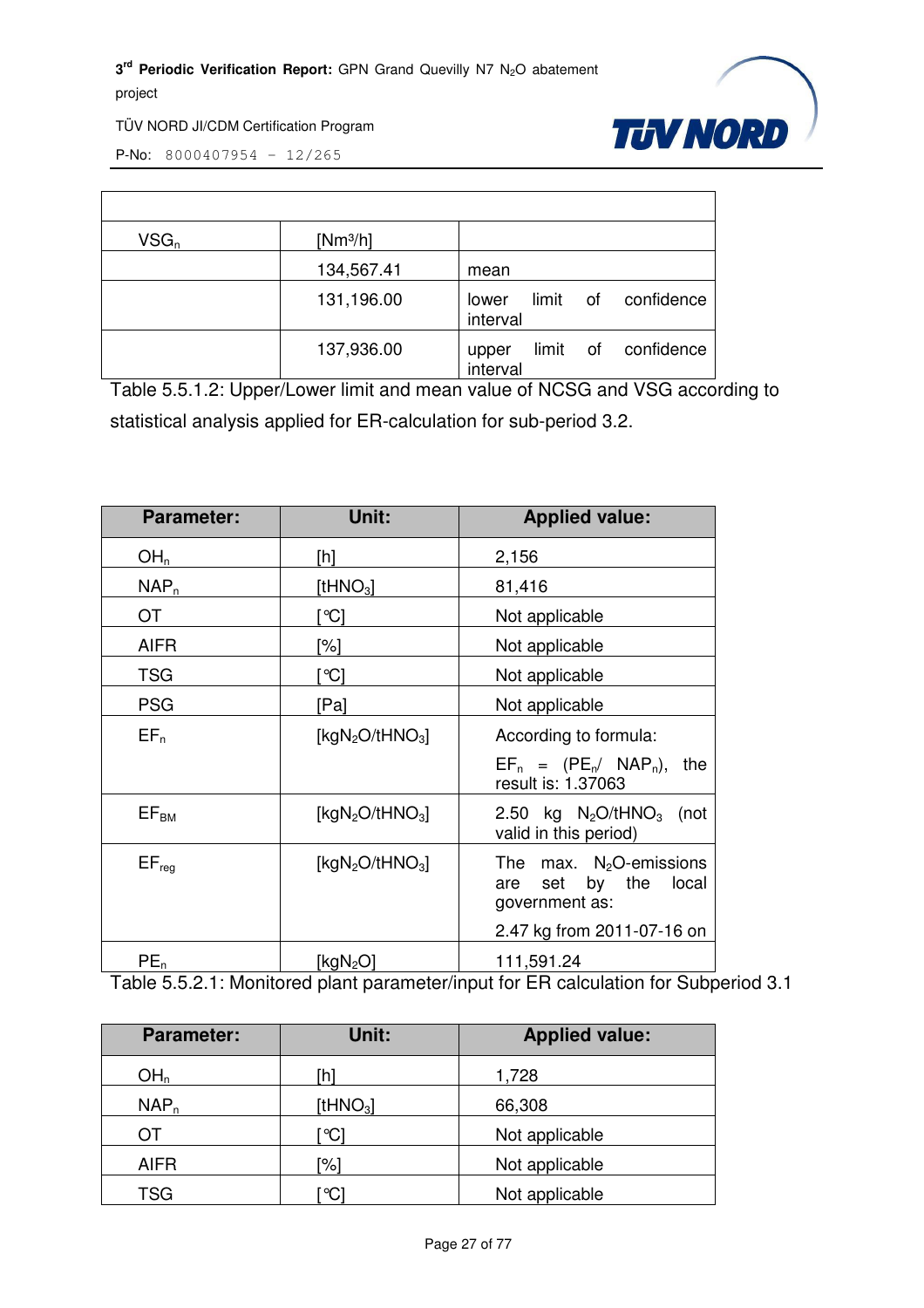TÜV NORD JI/CDM Certification Program



P-No: 8000407954 – 12/265

| <b>PSG</b>       | 'Pal                 | Not applicable                                        |
|------------------|----------------------|-------------------------------------------------------|
| $EF_n$           | [ $kgN_2O/tHNO_3$ ]  | According to formula:                                 |
|                  |                      | $EF_n = (PE_n / NAP_n),$<br>the<br>result is: 0.31411 |
| EF <sub>BM</sub> | [ $kgN_2O/tHNO_3$ ]  | 1.85 kg $N_2O$ /tHNO <sub>3</sub>                     |
| $PE_n$           | [kgN <sub>2</sub> O] | 20,828.12                                             |

Table 5.5.2.2: Monitored plant parameter/input for ER calculation for Subperiod 3.2

#### *5.6. Monitoring report*

A draft monitoring report was submitted to the verification team by the project participants. The team has made this report publicly available prior to the start of the verification activities. No comments were received.

During the verification, mistakes and needs for clarification were identified. The PP has carried out the requested corrections so that it can be confirmed that the monitoring report is complete and transparent and in accordance with the registered PDD and other relevant requirements.

#### *5.7. ER Calculation*

During the verification, mistakes in the ER calculation were identified. Corresponding CARs were raised. A revised ER calculation was prepared by the PP and presented to the verification team. All raised issues were addressed appropriately so that all corresponding CARs/CLs could be closed out. Thus it is confirmed that the ER calculation is overall correct.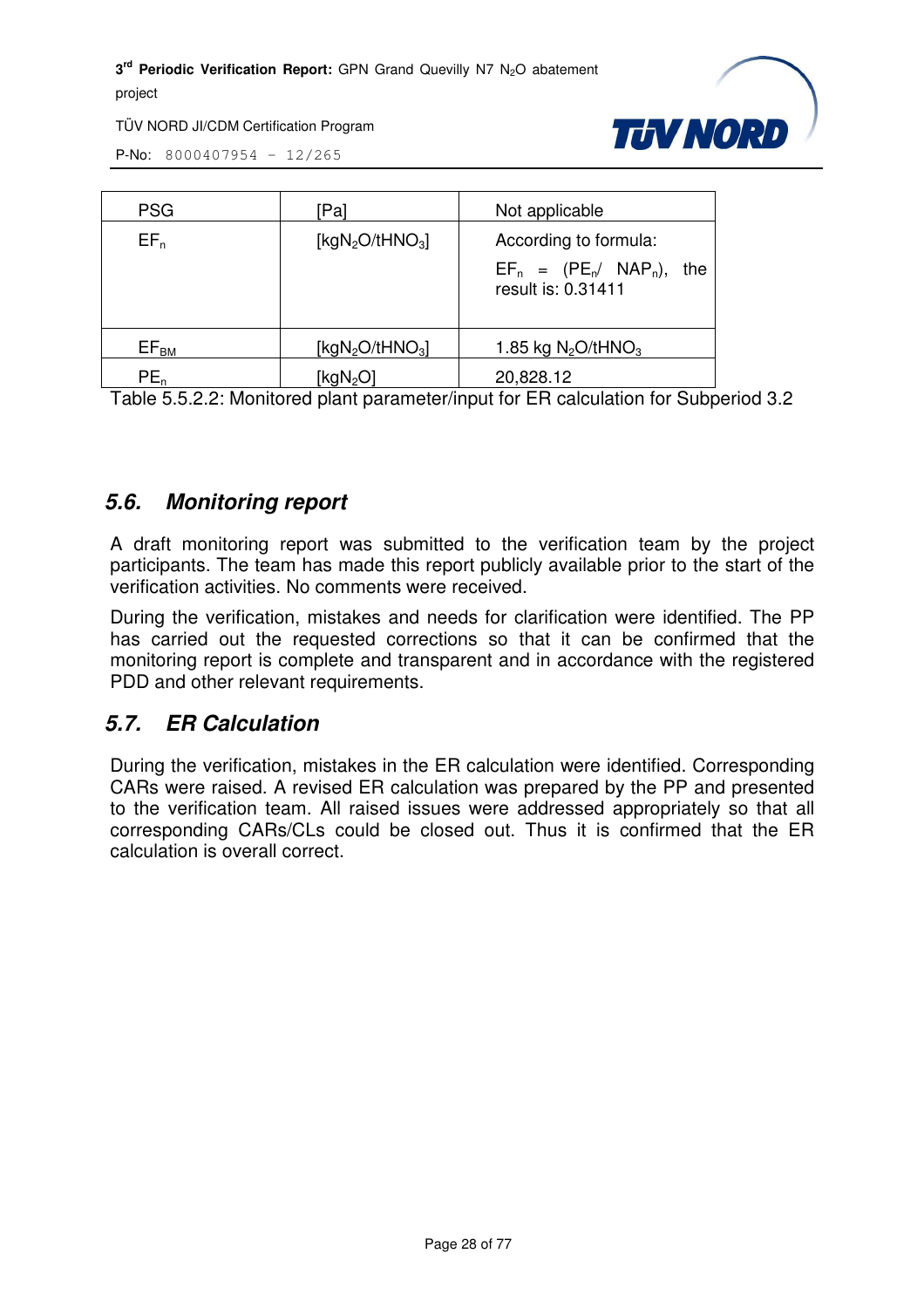

P-No: 8000407954 – 12/265

| <b>Parameter</b>                                               | <b>Value</b>            | <b>Unit</b>                          |
|----------------------------------------------------------------|-------------------------|--------------------------------------|
| Nitric Acid Production (100% concentrate)                      | 147,724.31              | tHNO <sub>3</sub>                    |
| <b>Project Emissions</b>                                       | 132,419.36              | $tCO2$ e                             |
| <b>Emission Factor</b>                                         | See tables<br>5.5.2.1/2 | kgN <sub>2</sub> O/tHNO <sub>3</sub> |
| Governmental ERU deduction                                     | 10                      | $\frac{0}{2}$                        |
| <b>Emission Reductions Subperiod 3.1</b>                       | 24,972                  | tCO <sub>2</sub> e                   |
| <b>Emission Reductions Subperiod 3.2</b>                       | 28,413                  | tCO <sub>2</sub> e                   |
| Emission Reductions this 3rd<br>period<br>(after<br>deduction) | 53,385                  | $tCO2$ e                             |
| Emission Reduction (1 <sup>st</sup> period)                    | 23,947                  | $tCO2$ e                             |
| Emission Reduction (2 <sup>nd</sup> period)                    | 106,217                 | tCO <sub>2</sub> e                   |
| Sum of Emission Reductions generated                           | 183,549                 | tCO <sub>2</sub> e                   |
| $LoA\text{-}cap^{\text{/LOA/}}$                                | 265,460                 | tCO <sub>2</sub> e                   |
| Max. emission reduction below cap                              | Yes                     |                                      |

Table 5.7: Relevant data and outcome of ER-calculation for the whole verification period 3

#### *5.8. Quality Management*

Quality Management procedures for measurements, collection and compilation of data, data storage and archiving, calibration, maintenance and training of personnel in the framework of this JI project activity have been defined. The procedures defined can be assessed as appropriate for the purpose.

#### *5.9. Overall Aspects of the Verification*

All necessary and requested documentation was provided by the project participants so that a complete verification of all relevant issues could be carried out.

Access was granted to all installations of the plant which are relevant for the project performance and the monitoring activities.

No issues have been identified indicating that the implementation of the project activity and the steps to claim emission reductions are not compliant with the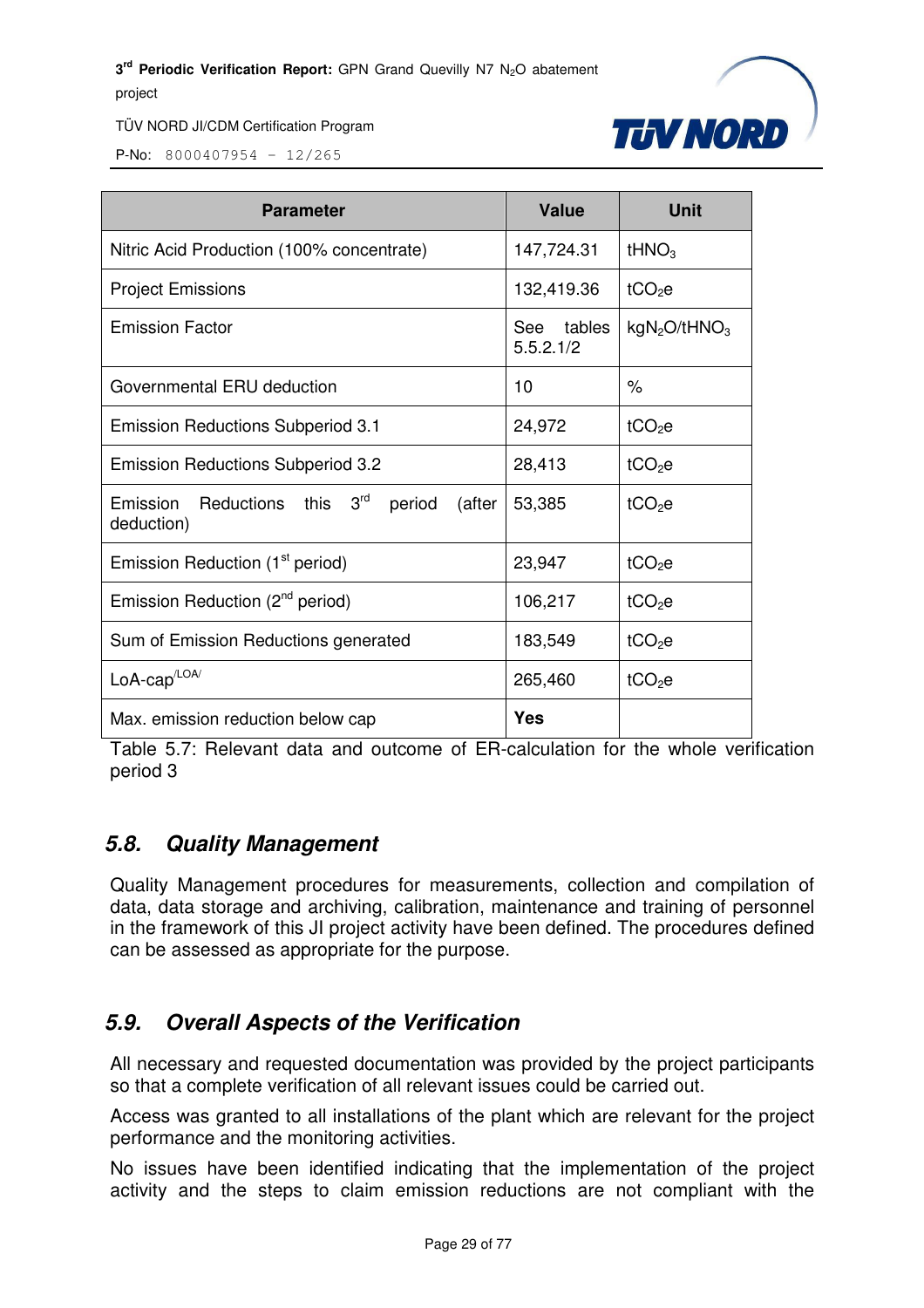TÜV NORD JI/CDM Certification Program

P-No: 8000407954 – 12/265



UNFCCC / host country criteria and relevant guidance provided by the COP/CMP and the JISC (clarifications and/or guidance).

#### *5.10. Hints for next periodic Verification*

#### FAR A1:

The verifier of subsequent verification shall check that the sum of registered ERUs from former verifications and the ERUs of the actual period AIEs not exceed the cap defined in the French LoA.

#### FAR B2:

It must be checked at each verification, that, for the time after  $16<sup>th</sup>$  July 2011, no ERUs will be issued for emission levels which do go beyond the business as usual scenario, defined by the Arrete prefectoral 2009-07-16 (2,47 kg N<sub>2</sub>O/t HNO<sub>3</sub> over a period of 12 months for N7).

#### FAR E2:

The correspondence with raw data provided by the plant to N.serve for data processing shall be forwarded to the verification team before verification for plant N7.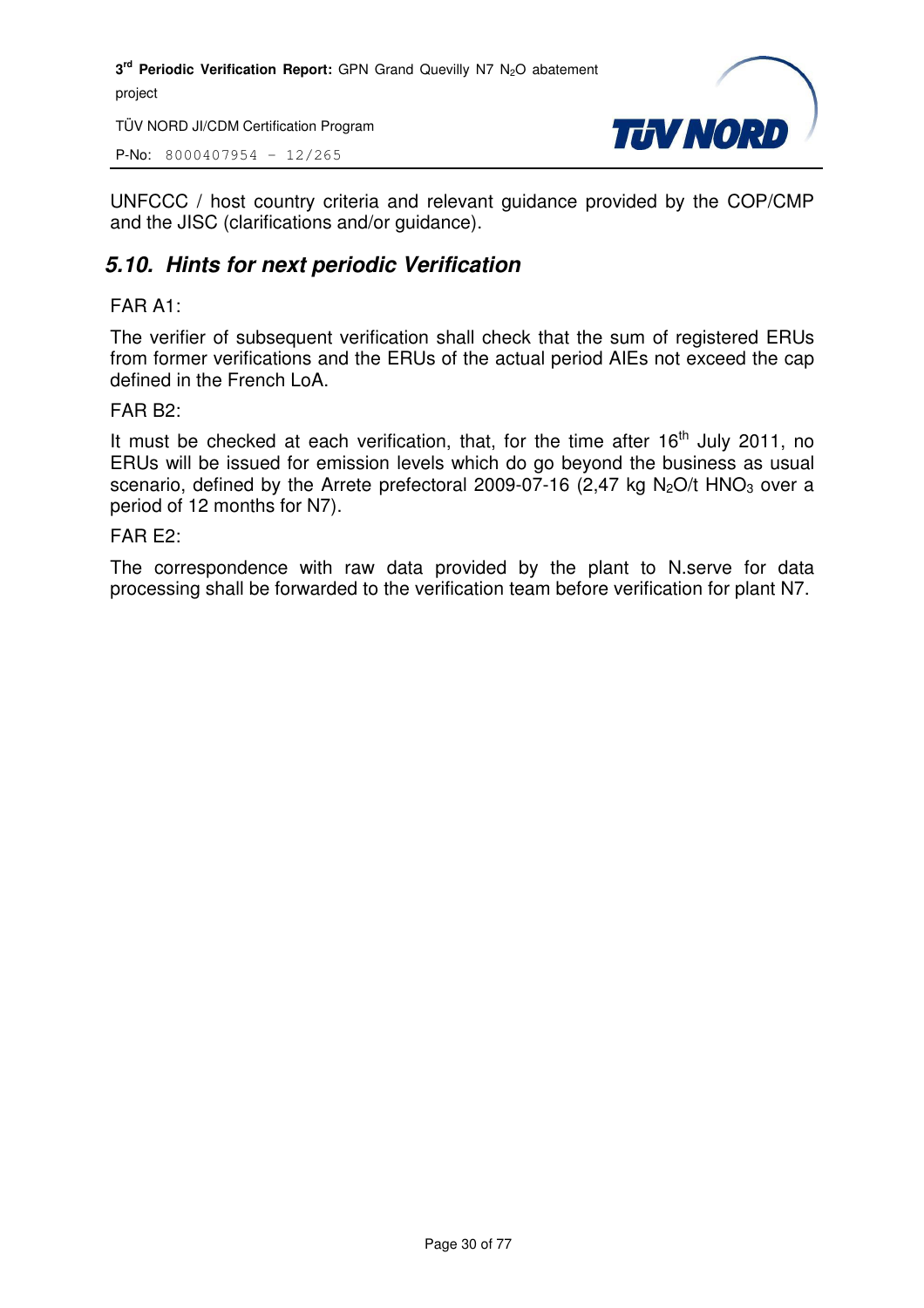TÜV NORD JI/CDM Certification Program



P-No: 8000407954 – 12/265

#### **6. VERIFICATION OPINION**

GPN N7 Nitric Acid Plant has commissioned the TÜV NORD JI/CDM Certification Program to carry out the 3<sup>rd</sup> periodic verification of the project: "GPN Grand Quevilly  $N$ 7  $N$ <sub>2</sub>O abatement project", with regard to the relevant requirements for JI project activities. The project reduces GHG emissions due to the reduction of N <sup>2</sup>O emissions from the production of nitric acid with secondary  $N_2O$  abatement technology (secondary catalyst). This verification covers the period from 2011-07 07-16 to 2012-03- 31 (including both days).

In the course of the verification 3 Corrective Action Requests (CAR) and 0 Clarification Requests (CL) were raised and successfully closed. Furthermore 3 FARs are raised. The verification is based on the draft monitoring report, revised monitoring report, the monitoring plan as set out in the registered PDD, the determination report, emission reduction calculation spreadsheet and supporting documents made available to the TÜV NORD JI/CDM CP by the project participant. . The verification is based on the draft monitoring report, revised<br>t, the monitoring plan as set out in the registered PDD, the<br>port, emission reduction calculation spreadsheet and supporting

As a result of this verification, the verifier confirms that:

- all operations of the project are implemented and installed as planned and described in the project design document.
- the monitoring plan is in accordance with the applied country specific methodology: Méthode pour les Projets Domestiques: "Réduction catalytique du N<sub>2</sub>O dans des usines d'acide nitrique". scribed in the project design document.<br>
a monitoring plan is in accordance<br>
ethodology: Méthode pour les Projets D<br>
N<sub>2</sub>O dans des usines d'acide nitrique".
- the installed equipment essential for measuring parameters required for calculating emission reductions are calibrated appropriately.
- the monitoring system is in place and functional. The project has generated GHG emission reductions.

As the result of the  $3<sup>rd</sup>$  periodic verification, the verifier confirms that the GHG emission reductions are calculated without material misstatements in a conservative and appropriate manner. TÜV NORD JI/CDM CP herewith confirms that the project has achieved emission reductions in the above mentioned reporting period as follows: cion calculation<br>
NORD JI/CDM (<br>
ier confirms that:<br>
re implemented<br>
document.<br>
cordance with<br>
s Projets Domes<br>
a nitrique".<br>
ntial for measur<br>
are calibrated ap<br>
ace and functions<br>
rification, the ve<br>
thout material mi<br>
J

Emission reductions: **53,385 ,385** t CO2e

Essen, 2012-10-09

Ulrich Walter TÜV NORD JI/CDM CP Verification Team Leader Essen, 2012-10-09

Martin Saalmann TÜV NORD JI/CDM CP Final Approval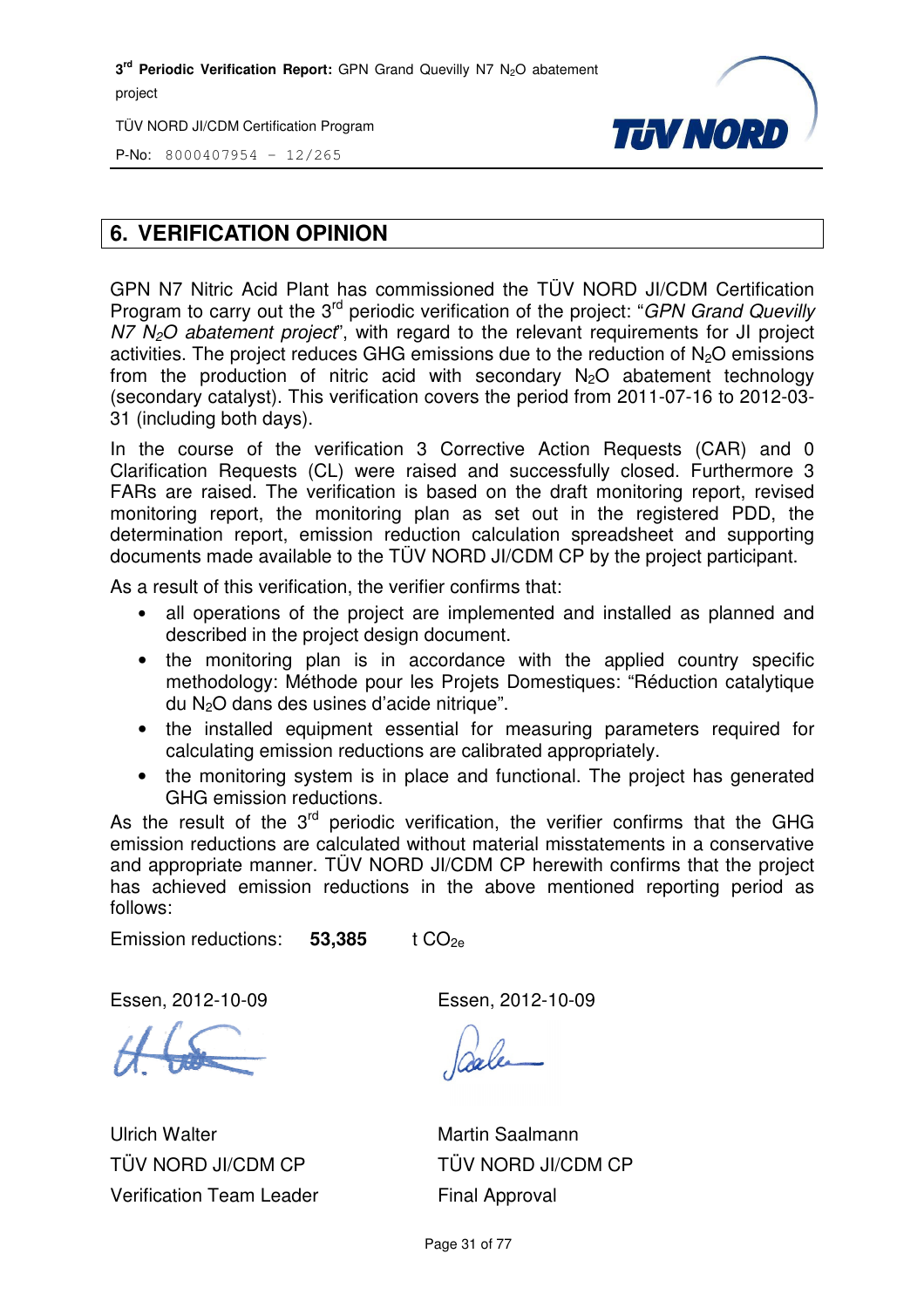

P-No: 8000407954 – 12/265

#### **7. REFERENCES**

#### **Table 7-1:** Documents provided by the project participant(s)

| <b>Reference</b> | <b>Document</b>                                                                                                                                                                                                                                                                                                                                                                                                                                                                                                                                                                                                      |
|------------------|----------------------------------------------------------------------------------------------------------------------------------------------------------------------------------------------------------------------------------------------------------------------------------------------------------------------------------------------------------------------------------------------------------------------------------------------------------------------------------------------------------------------------------------------------------------------------------------------------------------------|
| AP/              | Arrete Prefectoral issued by the Prefecture de Gironde on 2009-07-16<br>regarding max. emission from Nitric Acid plant                                                                                                                                                                                                                                                                                                                                                                                                                                                                                               |
| /ASTN7/          | "Factory Grand Quevilly, AST-Report of the automatic measuring<br>system for $N_2O$ of acid plant, Line N 7 dated 2011-03-18,<br>measurement carried out on 2010-11-23 by Müller BBM.<br>"Factory Grand Quevilly, AST-Report No. M96311/01 of the automatic<br>measuring system for N <sub>2</sub> O of acid plant, Line N 7 dated 2012-03-22,<br>measurement carried out on 2011-12-07 by Müller BBM.<br>Factory Grand Quevilly, updated AST-Report No. M96311/01 of the<br>automatic measuring system for $N_2O$ of acid plant, Line N 7 dated<br>2012-03-22, measurement carried out on 2011-12-07 by Müller BBM. |
| /BILAN/          | Procedure. BILAN HNO <sub>3</sub> : Mass balance of the site to carry out a daily<br>assessment of $HNO3$ production, ref.-No.: DTU/2/0001 Dated 2011-09-20<br>Rev. 3                                                                                                                                                                                                                                                                                                                                                                                                                                                |
| /BILANXLS/       | BILAN HNO3 BALANCE-1 20110706.xls sheet for calculation of mass<br>balance                                                                                                                                                                                                                                                                                                                                                                                                                                                                                                                                           |
| /BOOK/           | Quality document: Procedure d'Exploitation Environnement, Chapitre<br>07<br>N°02 Rejets N <sub>2</sub> O, Consignes d'exploitation et projet domestique Rev.:<br>0,<br>dated: 2010-11-25.<br>This procedure outlines the main constraints and rules imposed on the<br>project by legislation in relation to emissions of $N_2O$ from the production plant<br>of nitric acid.                                                                                                                                                                                                                                         |
| /BOTTLEN7/       | Calibration gas certificate for N7 plant, all in period of validity                                                                                                                                                                                                                                                                                                                                                                                                                                                                                                                                                  |
| /CAL7/           | Parameterisation protocol printout for N7 AMS                                                                                                                                                                                                                                                                                                                                                                                                                                                                                                                                                                        |
| /CAT/            | Fiche de données de sécurité (safety sheet according to GHS standard) of<br>the abatement catalyst, issued by Yara on 2008-01-16                                                                                                                                                                                                                                                                                                                                                                                                                                                                                     |
| /CERT/           | ISO 9001, 14001 Certificates, issued by AFNOR, valid until 2012-10-11                                                                                                                                                                                                                                                                                                                                                                                                                                                                                                                                                |
| /DECLA/          | Declaration of emissions<br>to local government (Effluents Gazeux-N <sub>2</sub> O),<br>Atelier Nitrique 7, Emission source U7307<br>2010<br>2011                                                                                                                                                                                                                                                                                                                                                                                                                                                                    |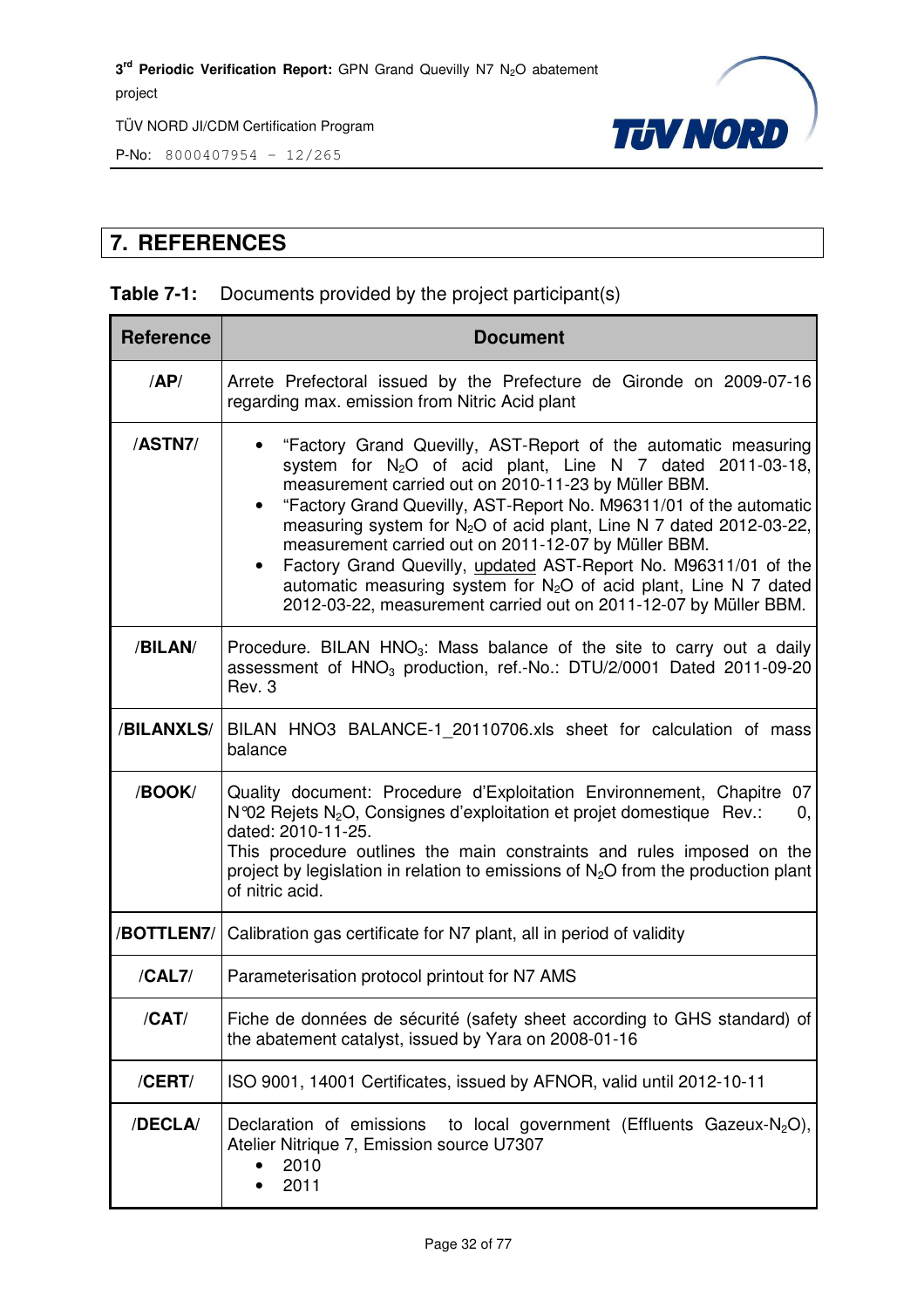

| <b>Reference</b> | <b>Document</b>                                                                                                                                                                                                                                                                                                                                                                                                                                                                                                                                                                                                                                                                                                                                                                                                                                                                                                                                                                                                                           |
|------------------|-------------------------------------------------------------------------------------------------------------------------------------------------------------------------------------------------------------------------------------------------------------------------------------------------------------------------------------------------------------------------------------------------------------------------------------------------------------------------------------------------------------------------------------------------------------------------------------------------------------------------------------------------------------------------------------------------------------------------------------------------------------------------------------------------------------------------------------------------------------------------------------------------------------------------------------------------------------------------------------------------------------------------------------------|
|                  | 2012                                                                                                                                                                                                                                                                                                                                                                                                                                                                                                                                                                                                                                                                                                                                                                                                                                                                                                                                                                                                                                      |
| /EIPSN7/         | Liste de elements critiques QSE.xls (List of safety related parameter of the<br>N7 plant – including $N_2O$ -analyser)                                                                                                                                                                                                                                                                                                                                                                                                                                                                                                                                                                                                                                                                                                                                                                                                                                                                                                                    |
| /FICHE/          | Fiche renseignement carte de controle -Analyseurs Nitrique, control cards<br>for AMS                                                                                                                                                                                                                                                                                                                                                                                                                                                                                                                                                                                                                                                                                                                                                                                                                                                                                                                                                      |
| /FICHE7/         | Fiche de vie – analysateur Nitrique 7 (Control card for $N_2O$ -analyser of plant<br>N7 with completely documented weekly maintenance works                                                                                                                                                                                                                                                                                                                                                                                                                                                                                                                                                                                                                                                                                                                                                                                                                                                                                               |
| /LET/            | Lettre de demande d'autorisation à participer à un projet réalisé au titre de<br>l'article 6 du protocole de Kyoto (Letter asking for authorization of<br>participication in a project as established by article 6 of the Kyoto protocol) by<br>Total Petrochemicals Antwerp dated 2011-06-20                                                                                                                                                                                                                                                                                                                                                                                                                                                                                                                                                                                                                                                                                                                                             |
| /LOA/            | Host country<br>LOA issued by the French "Ministère de l'Écologie, de l'Énergie, du<br>Développement Durable et de la Mer, en charge des Technologies<br>vertes et des Négociations sur le climat" on 2010-04-16, Ref-No.:<br>D10007029 to approve N.serve as project participant.<br>LOA issued by the French "Ministère de l'Écologie, de l'Énergie, du<br>$\bullet$<br>Développement Durable et de la Mer, en charge des Technologies<br>vertes et des Négociations sur le climat" on 2010-04-16, Ref-No.:<br>D10007029 to approve GPN S.A. as project participant.<br>LOA issued by the French "Ministère de l'Écologie, de l'Énergie, du<br>Développement Durable et de la Mer, en charge des Technologies<br>vertes et des Négociations sur le climat" on 2011-08-24, Ref-No.: 11-<br>0852 5 <sup>E</sup> DNbis declaring Total Petrochemicals as project participant.<br>Investor<br>LoA issued by the National Climate Commission of Belgium on 2010-<br>12-03, Ref-No.: NKC/DFP/2 to approve GPN S.A. as project<br>participant. |
| /LOG/            | Daily log book (hand written by plant operation staff)                                                                                                                                                                                                                                                                                                                                                                                                                                                                                                                                                                                                                                                                                                                                                                                                                                                                                                                                                                                    |
| /MANUAL/         | Procedure: Manuel Maintenance Travaux Neufs: Procedures Techniques<br>Projet Domestique, Version No.2, 15.402.00 (Description of the organization,<br>instructions and department procedures implemented in the framework of<br>domestic projects), dated 2011-11                                                                                                                                                                                                                                                                                                                                                                                                                                                                                                                                                                                                                                                                                                                                                                         |
| /MR/             | 1. Jl Monitoring report No. 3 2011-07-16 - 2012-03-31 "GPN Grand<br>Quevilly N7 $N_2O$ abatement project" dated 2012-05-02, version 1,<br>issued by N.serve and uploaded for global stakeholder consultation.<br>2. Jl Monitoring report No. 3 2011-07-16 - 2012-03-31 "GPN Grand<br>Quevilly N7 N <sub>2</sub> O abatement project" dated 2012-06-22, version 2,                                                                                                                                                                                                                                                                                                                                                                                                                                                                                                                                                                                                                                                                         |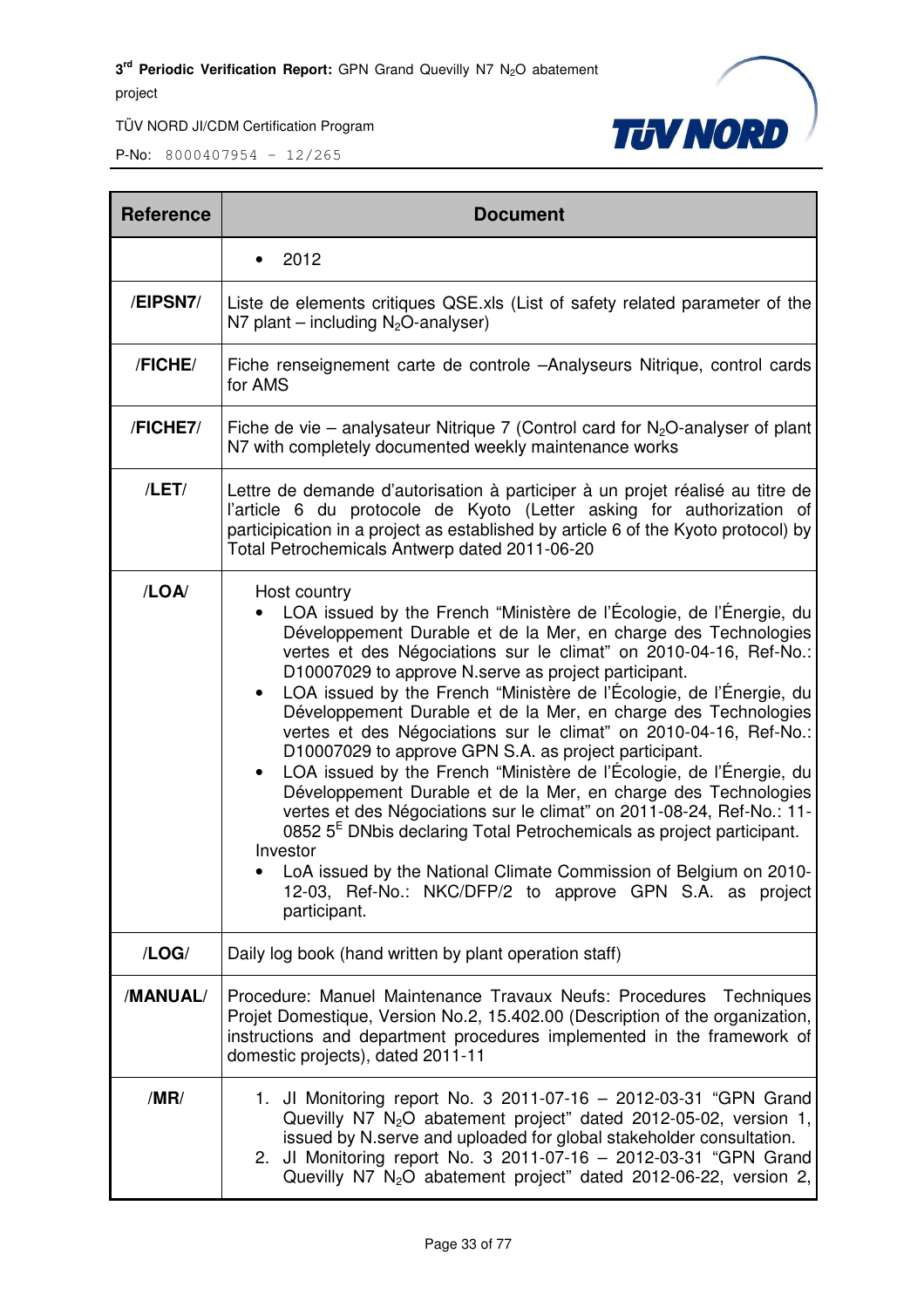

| <b>Reference</b> | <b>Document</b>                                                                                                                                                                                                                                                                                                             |
|------------------|-----------------------------------------------------------------------------------------------------------------------------------------------------------------------------------------------------------------------------------------------------------------------------------------------------------------------------|
|                  | issued by N.serve -final version-                                                                                                                                                                                                                                                                                           |
| /ORGPD/          | Organisation projets domestiques (Survey of personnel organisation of the<br>JI-project), issued by the GPN plant on 2010-11-18.                                                                                                                                                                                            |
| /P&IN7/          | Pipe and Installation sheet of N7 plant.                                                                                                                                                                                                                                                                                    |
| /PART/           | Attestation de participation (participation certificate of plant staff on<br>maintenance work at the AMS, dated 2011-06-30                                                                                                                                                                                                  |
| /PROC1/          | Quality procedure: Organisation de la Cellule Analysateur pour le Suivi de<br>analysateur securite (IPS) environment Qualité (Organisation of maintenance<br>of the AMS), TEIN/12/300                                                                                                                                       |
| /PROC10/         | Projet domestique (Procedure of organisation, ENV/2/0006 domestic<br>project), dated 2011-09-12, Rev 1 (Description of the organisation which was<br>implemented for the domestic project between the operators, the<br>maintenance and the environment department, extract from Environment<br>Quality handbook SYS/1/0001 |
| /PROC11/         | Quality document ENV_2_0006_A3 dated 2011-09-12, Rev. 0, Check od<br>project data (plausibility check)                                                                                                                                                                                                                      |
| /PROC12/         | Quality document describing the mass balance procedure DTU/2/0001,<br>dated 2011-02-11, Rev. 0                                                                                                                                                                                                                              |
| /PROC137/        | Verification du titre acide nitrique par refractometie (methodology for titration<br>of Nitric Acid for concentration determination for cross check of NAP<br>measurement, OPM 3/ 6032 dated 2011/07/16                                                                                                                     |
| /PROC2/          | Plan de controle suivi de analysateurs à lèmission des Nitriques N7, 8 (Plan<br>(Procedure) of Mainenance of AMS), MEI 2 1200                                                                                                                                                                                               |
| /PROC3/          | Verification des Analyseurs FTIR (Calibration procedure of the AMS $(N_2O - N_1)$<br>Analysator), MEI 3 1221, Rev 4, dated 2009-11-24                                                                                                                                                                                       |
| /PROC4/          | Procedure – Gestion des documents maitrises des enregistrements,<br>(document management system), AQ/2/0001, Rev 19, dated 2011-10-03                                                                                                                                                                                       |
| /PROC5/          | Programme individual de formation au poste de travail (Individual program<br>for training on workplace), Rev 9, dated 2011-10-21                                                                                                                                                                                            |
| /PROC6/          | Elaboration, execution et suivi du plan de formation (Development,<br>Implementation and monitoring plan for training of plan staff), RH_2_0303,<br>Rev 10, dated 2011-10-20                                                                                                                                                |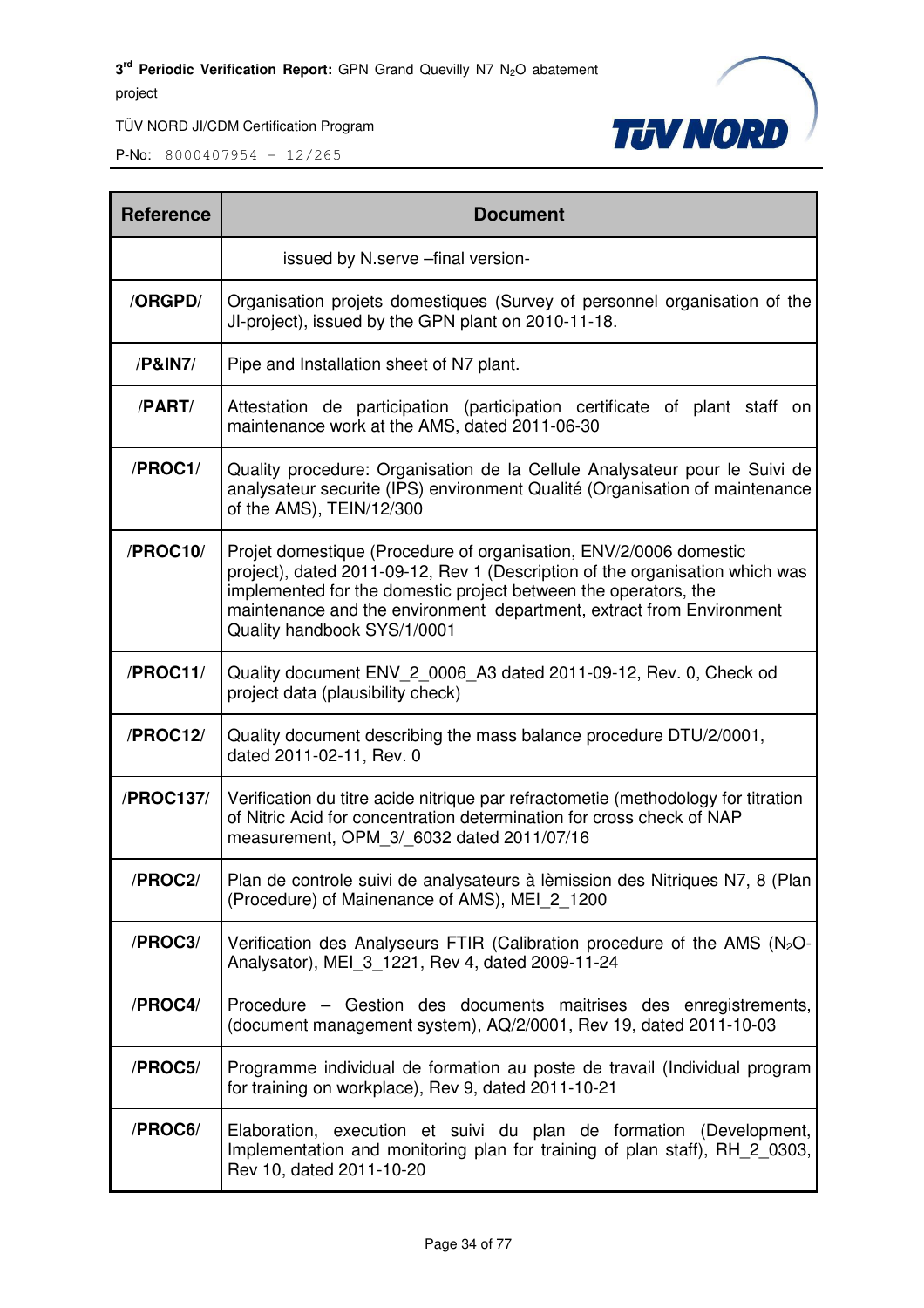

| <b>Reference</b> | <b>Document</b>                                                                                                                                                                                                                                                                                                                                         |
|------------------|---------------------------------------------------------------------------------------------------------------------------------------------------------------------------------------------------------------------------------------------------------------------------------------------------------------------------------------------------------|
| /PROC7/          | Mode operatoire – Debitmetres Etalonnage verification (Procedures for<br>calibration of $HNO3$ flow meters), ELMR/3/017                                                                                                                                                                                                                                 |
| /PROC8/          | Mode operatoire – Bilan N <sub>2</sub> O (Quality document regarding N <sub>2</sub> O emissions<br>from the GPN nitric acids plants), ENV/3/1121, dated 2011-12-26, version 8                                                                                                                                                                           |
| /PROC9/          | Mode-operatoire – Verification des analysateurs FTIR (Quality document<br>related to the calibration of the $N_2O$ -analyser at N7 plant                                                                                                                                                                                                                |
| /QAL2CAL7/       | Report on performance tests and calibration of the AMS, report No.: M83<br>984/1, updated by Müller BBM on 2010-10-20 (initial version 2010-08-09)                                                                                                                                                                                                      |
| /RAW-XLS/        | Raw data files provided by the plant project management to N.serve for<br>processing:<br>V 3 N7 august 2011.xls<br>$\nabla$ 3 N7 Decembre 2011.xls<br>$\sqrt{8}$ N7 feb 2012.xls<br>■ N7 jan 2012.xls<br>7 M7 July 2011.xls<br>$\sqrt{3}$ N7 mar 2012.xls<br>$\nabla$ 3 N7 november 2011.xls<br>$\nabla$ 3 N7 october 2011.xls<br>N7 september 2011.xls |
| /STACK17/        | Drawing No. 74.571 with location of velocity measurement point in feeding<br>tube to horizontal stack                                                                                                                                                                                                                                                   |
| /STACK27/        | Drawing No. U7307 with vertical stack                                                                                                                                                                                                                                                                                                                   |
| /TAB/            | Tableau des Securites, Nitrique 7 (Trip points of Nitrique 7 plant, dated 2011-<br>$05 - 17$                                                                                                                                                                                                                                                            |
| /TRIP/           | Tableau des Securites: Nitrique 7 (XLS-sheet with safety relevant parameter,<br>instrumentation)                                                                                                                                                                                                                                                        |
| /XLS/            | CALC N03 V01 GPN N7<br>20120502 MS,<br>initial<br>ERU<br>Excel<br>calculation spreadsheet<br>CALC N03 V02 GPN N7<br>ERU<br>Excel<br>20120627,<br>revised<br>calculation spreadsheet -final version-                                                                                                                                                     |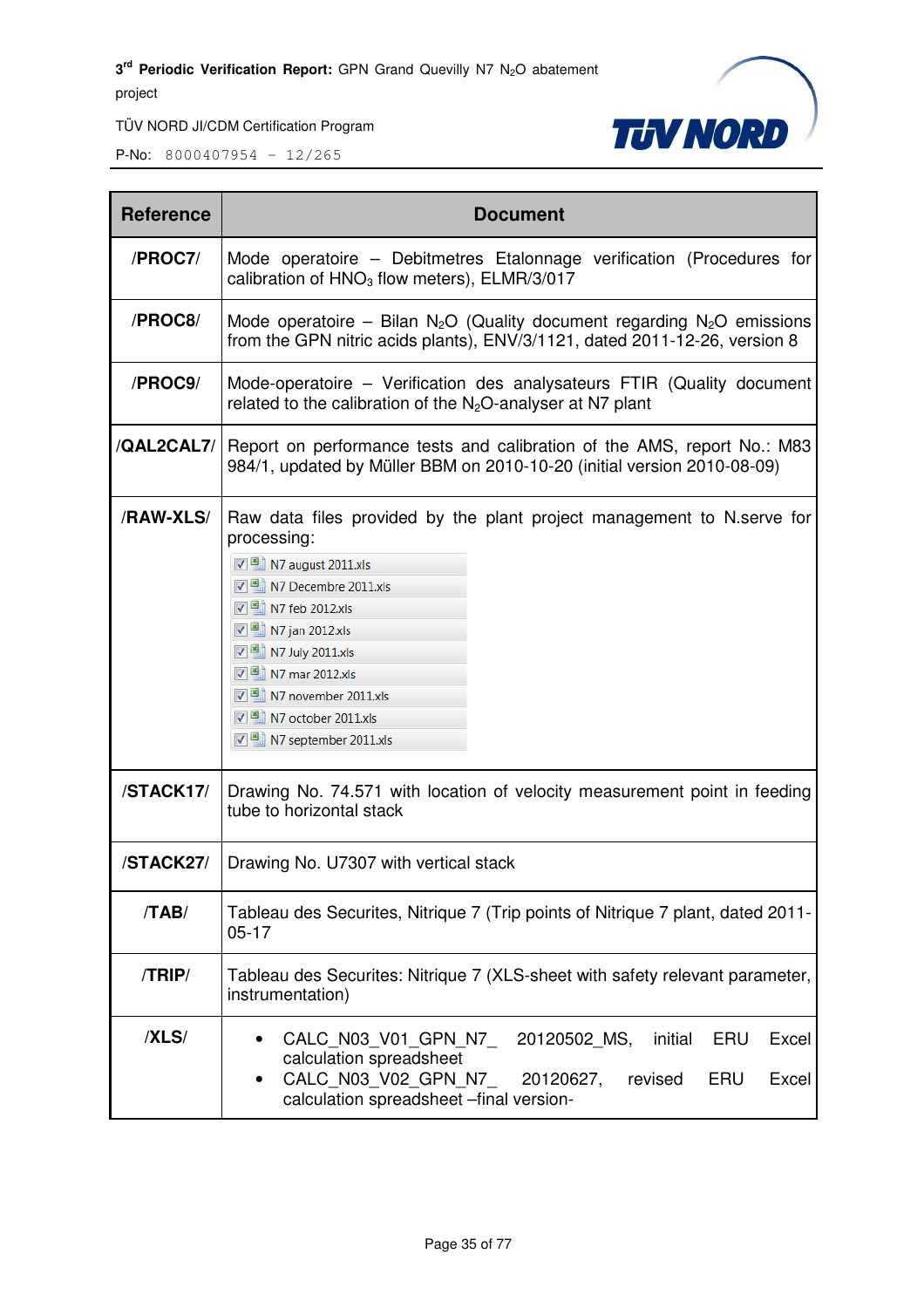**P-No:** 8000407954 - 12/265



#### **Table 7-2:** Background investigation and assessment documents

| <b>Reference</b> | <b>Document</b>                                                                                                                                                                                                                                                                                                   |
|------------------|-------------------------------------------------------------------------------------------------------------------------------------------------------------------------------------------------------------------------------------------------------------------------------------------------------------------|
| /14181/          | European Standard DIN EN 14181: "Stationary source emissions - Quality<br>assurance of automated measuring systems                                                                                                                                                                                                |
| /AM0034/         | Approved baseline and monitoring methodology AM0034: "Catalytic<br>reduction of $N_2O$ inside the ammonia burner of nitric acid plants", version 3.4                                                                                                                                                              |
| /AR/             | Arrêté du 2 mars 2007 of the 'Ministère de l'écologie et du développement<br>durable (Implementation of the JI-Guidelines in France)                                                                                                                                                                              |
| /BACK/           | Background paper: "N <sub>2</sub> O EMISSIONS FROM ADIPIC ACID AND NITRIC<br>PRODUCTION", Good Practice<br>ACID<br>Guidance<br>Uncertainty<br>and<br>Management in National Greenhouse Gas Inventories issued by the NGGIP                                                                                        |
| /BELGIUM/        | Rules established by the National Climate Commission for the submission of<br>an application for approval for a project activity                                                                                                                                                                                  |
| /BREF/           | Reference Document on Best Available Techniques for the Manufacture of<br>Large Volume Inorganic Chemicals - Ammonia, Acids and Fertilisers                                                                                                                                                                       |
| /CPM/            | TUV NORD JI / CDM CP Manual (incl. CP procedures and forms)                                                                                                                                                                                                                                                       |
| /DET/            | Determination Report: GPN Grand Quevilly N7 N <sub>2</sub> O abatement project,<br>Report No.: 8000373115 - 09/264; dated 2010-04-28, issued by TÜV NORD                                                                                                                                                          |
| /DVM/            | JI Determination and Verification Manual                                                                                                                                                                                                                                                                          |
| /GUIDE/          | Guidance: Developing a CDM or JI project to reduce greenhouse gas<br>emissions, issued by the:<br>French Ministry for Economy, Industry and Employment<br>$\bullet$<br>French Ministry for Ecology, Energy, Sustainable Development and Town<br>and Country Planning<br><b>French Global Environment Facility</b> |
| IPCC/            | 1996 IPCC Guidelines for National Greenhouse Gas Inventories: work<br>1.<br>book<br>2. 2006 IPCC Guidelines for National Greenhouse Gas Inventories: work<br>book                                                                                                                                                 |
| /KP/             | Kyoto Protocol (1997)                                                                                                                                                                                                                                                                                             |
| /MA/             | Decision 3/CMP. 1 (Marrakesh - Accords)                                                                                                                                                                                                                                                                           |
| /METH/           | Méthode pour les Projets Domestiques<br>Réduction catalytique du $N_2O$ dans des usines d'acide nitrique                                                                                                                                                                                                          |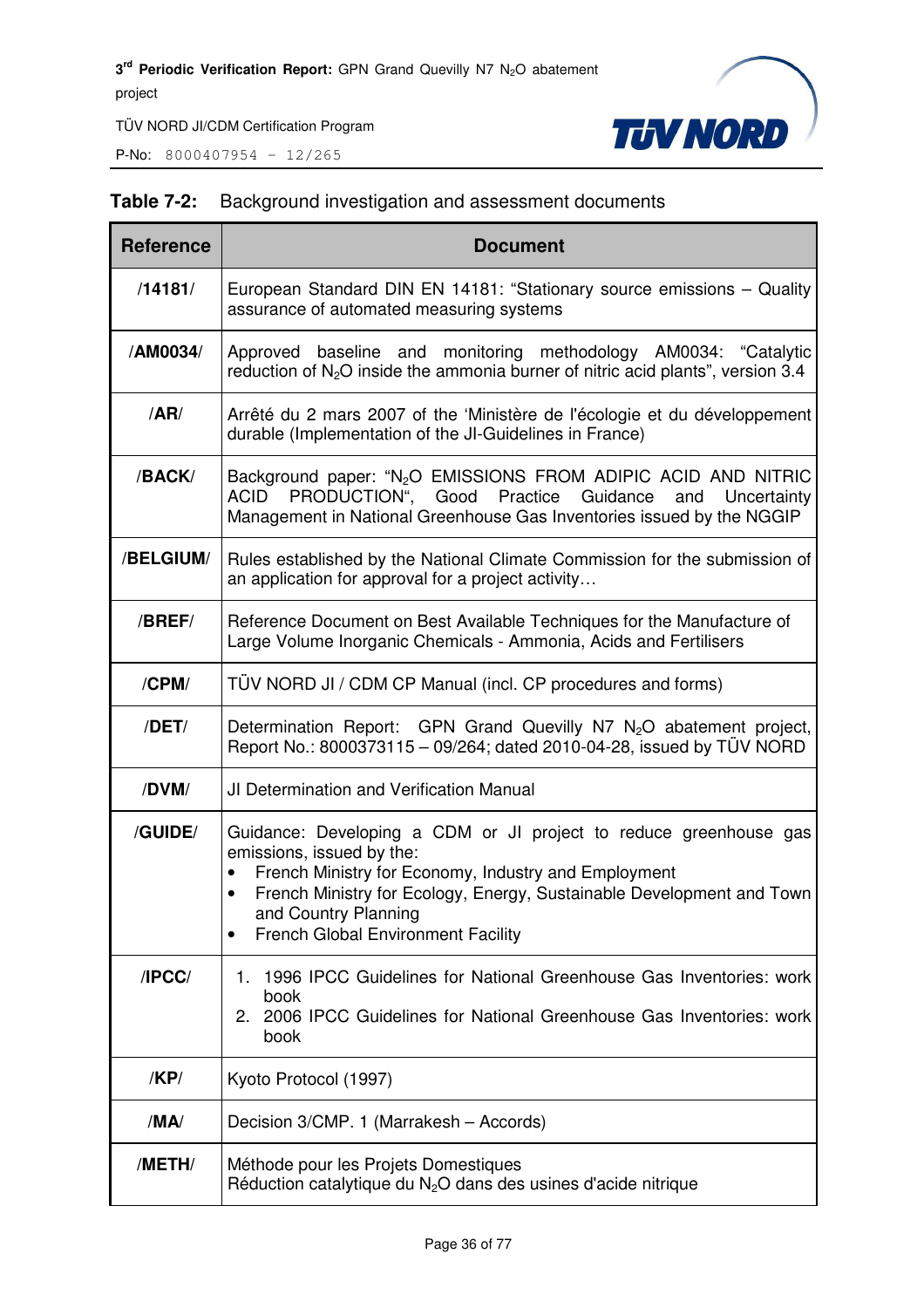

P-No: 8000407954 – 12/265

| <b>Reference</b> | <b>Document</b>                                                                                                                       |
|------------------|---------------------------------------------------------------------------------------------------------------------------------------|
|                  | (Projet Domestique Methodology: Catalytic reduction of $N_2O$ at nitric acid<br>plants)                                               |
| <b>APSN7/</b>    | <b>Prescriptions Complementaires</b><br>(Plant permission (decree) for N5, N6, N7 indicates the plant capacity of<br>HNO <sub>3</sub> |
| /METHE/          | Projet Domestique Methodology<br>Catalytic reduction of $N_2O$ at nitric acid plants (Translation of $^{M E H \wedge N}$ )            |
| /NCSGN7/         | Diagram of parameter NCSG during verification period - Extract of ERU-<br>calculation Excel-sheet                                     |
| /OTN7/           | Diagram of parameter OT during verification period- Extract of ERU-<br>calculation Excel-sheet                                        |
| /PDD/            | Project Design Document Version 03 dated 2009-08-06 "GPN Grand<br>Quevilly $N$ 7 $N_2O$ abatement project"                            |

### **Table 7-3:** Websites used

| <b>Reference</b> | Link                                          | Organisation                                                                                                                                                  |
|------------------|-----------------------------------------------|---------------------------------------------------------------------------------------------------------------------------------------------------------------|
| /bref/           | http://eippcb.jrc.ec.europa.eu/<br>reference/ | Website of the European Commission, Joint<br>Research Centre, Institute for Prospective<br>Technological Studies (Provision of BAT-<br>Reference documents)   |
| /dehst/          | http://www.dehst.de                           | German Emissions Trading Authority (DEHSt)<br>at the Federal Environment Agency                                                                               |
| /dfp/            | http://www.developpement-<br>durable.gouv.fr/ | Ministère de l'Écologie, de l'Énergie, du<br>Développement Durable et de la Mer, en<br>charge des Technologies vertes et<br>des<br>Négociations sur le climat |
| /gw/             | http://www.global-<br>warming.de/             | TÜV Nord platform hosting projects open for<br>comments at the determination stage                                                                            |
| $\sqrt{I}$       | www.ipcc-nggip.iges.or.jp                     | <b>IPCC</b> publications                                                                                                                                      |
| /                | http://www.legifrance.gouv.fr/                | Site of the Legifrance (La service public de la<br>diffusion du droit)                                                                                        |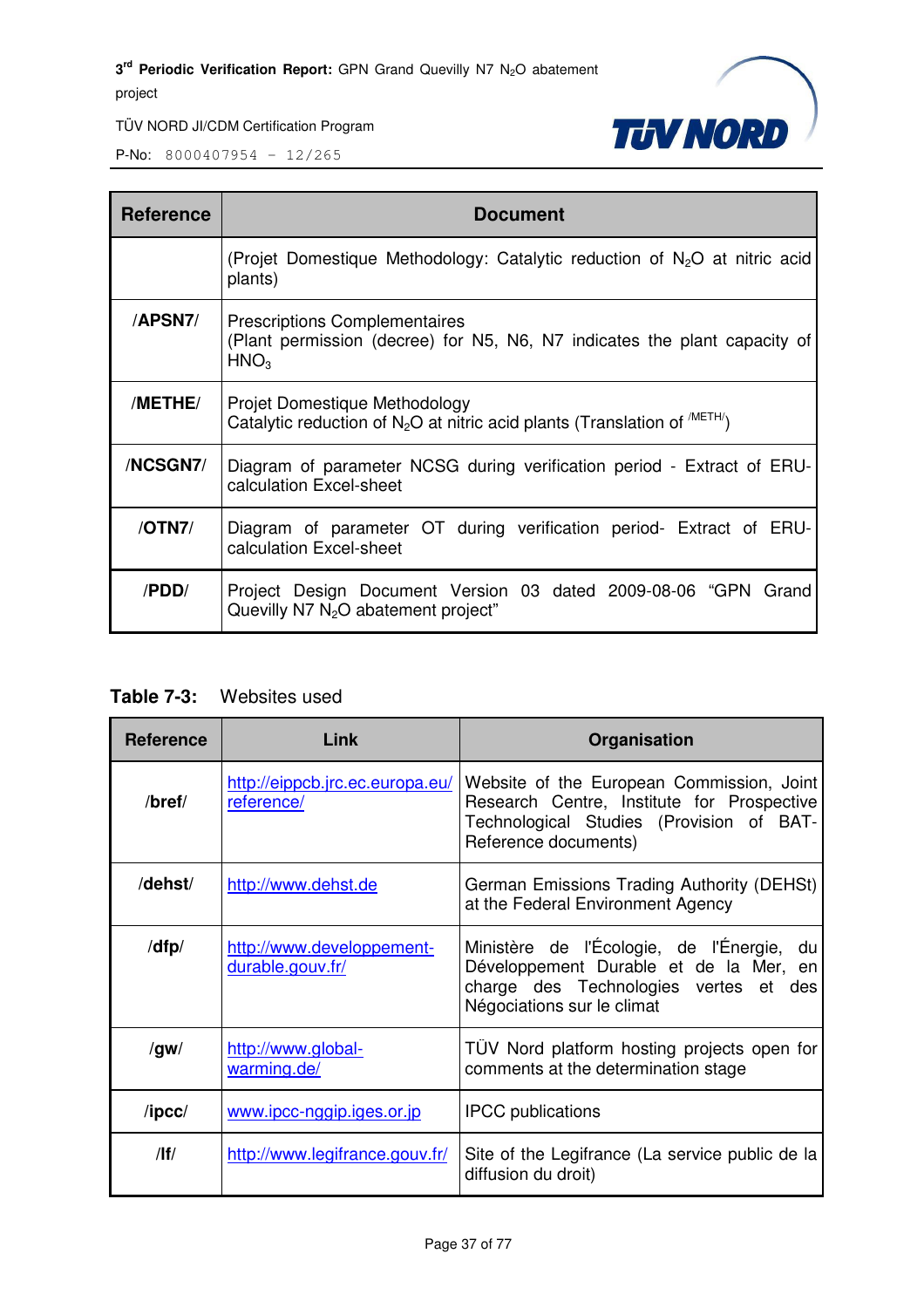

**P-No:** 8000407954 - 12/265

| <b>Reference</b> | Link                                                          | Organisation                                                                                                                                  |  |  |  |
|------------------|---------------------------------------------------------------|-----------------------------------------------------------------------------------------------------------------------------------------------|--|--|--|
| /mist/           | http://www.ecologie.gouv.fr/M<br>ethodologies-de-projets.html | Ministère de l'Écologie, de l'Énergie, du<br>Développement durable et de<br>Mer<br>la<br>(Ministry of ecology and sustainable<br>development) |  |  |  |
| $/$ nfg $/$      | http://www.effet-de-<br>serre.gouv.fr/accueil                 | Mission interministérielle sur l'effet de serre<br>(French Inter-Ministry<br>Mission<br>the<br>on<br>Greenhouse Effect)                       |  |  |  |
| /unfccc/         | http://ji.unfccc.int                                          | JI-SC                                                                                                                                         |  |  |  |

| <b>Table 7-4:</b> | List of interviewed persons |
|-------------------|-----------------------------|
|-------------------|-----------------------------|

| <b>Reference</b>                                                        | Mol <sup>1</sup> |                                          | <b>Name</b>           | <b>Organisation / Function</b>                                     |
|-------------------------------------------------------------------------|------------------|------------------------------------------|-----------------------|--------------------------------------------------------------------|
| V<br>/IM01/                                                             |                  | $\boxtimes$ Mr.<br>□ Ms                  | Patrick Le Calvé      | <b>GPN N7 Nitric Acid Plant</b><br>(Technical Director)            |
| $\vee$<br>/IM01/<br>$\blacksquare$                                      |                  | $\boxtimes$ Mr.<br>Ms                    | <b>Bertrand Walle</b> | <b>GPN N7 Nitric Acid Plant</b><br>(Coordinator JI-Projects)       |
| /IM01/                                                                  | V                | Mr.<br>$\boxtimes$ Ms.                   | Isabelle Martinieau   | <b>GPN N7 Nitric Acid Plant</b><br>(Quality/Environmental manager) |
| /IM01/                                                                  | V                | $\boxtimes$ Mr.<br>Ms.<br>$\blacksquare$ | Pascal Fauquet        | <b>GPN N7 Nitric Acid Plant</b><br>(Maintenance Engineeer)         |
| $\vee$<br>/IM01/                                                        |                  | $\boxtimes$ Mr.<br>Ms.<br>$\Box$         | Pierre Henri Chretien | <b>GPN N7 Nitric Acid Plant</b><br>(Plant Manager)                 |
| $\Box$ Mr.<br>Rebecca Cardani-Strange<br>V<br>/IM01/<br>$\boxtimes$ Ms. |                  | N.serve<br>(Project manager)             |                       |                                                                    |
| /IM01/                                                                  | v                | ⊠ Mr.<br>Ms.                             | Martin Stilkenbäumer  | N serve<br>(Monitoring Expert)                                     |

1) Means of Interview: (**T**elephone, **E**-Mail, **V**isit)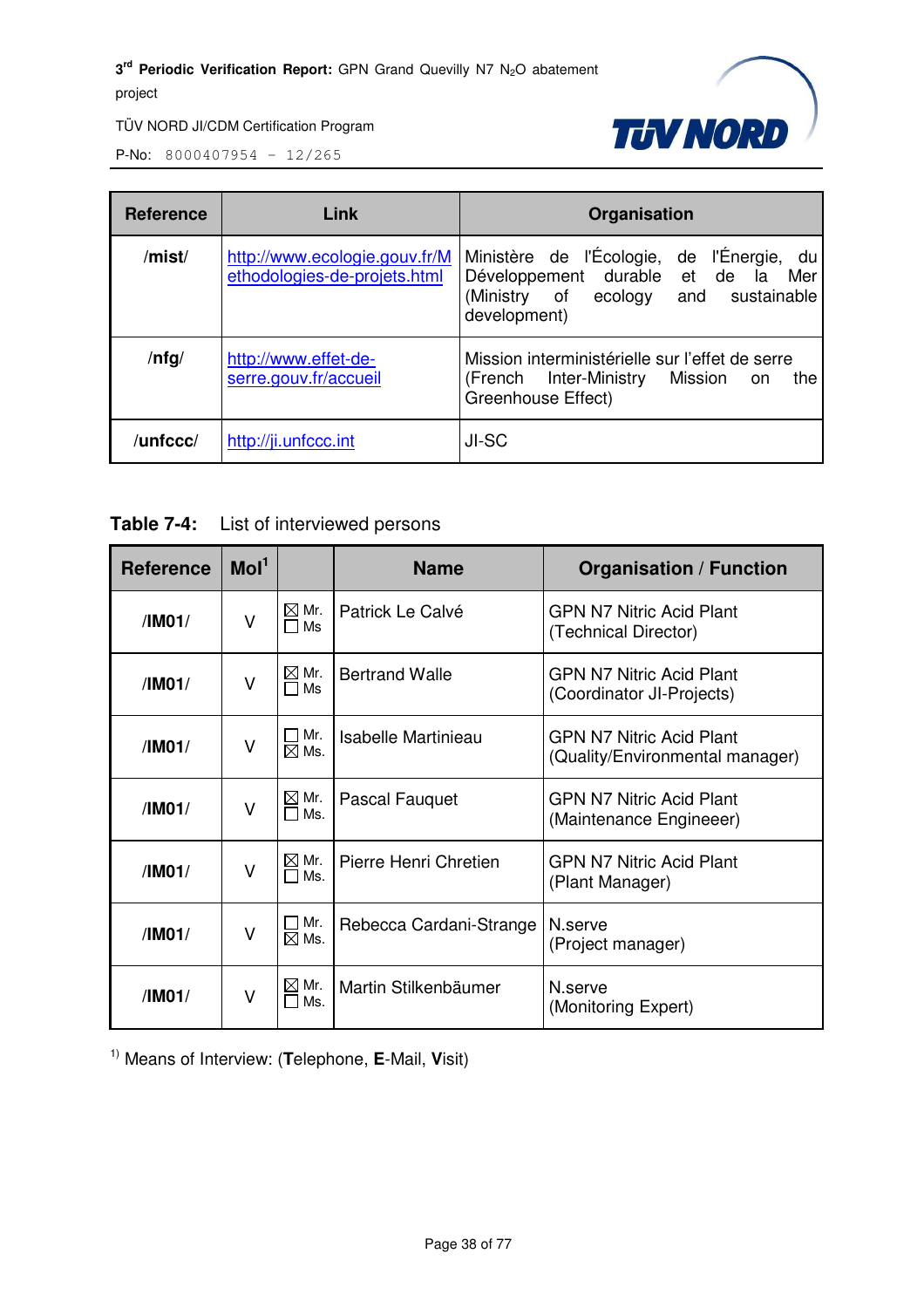3<sup>rd</sup> Periodic Verification Report: GPN Grand Quevilly N7 N<sub>2</sub>O abatement project

TÜV NORD JI/CDM Certification Program P-No: 8000407954 – 12/265



# **ANNEX**

# **A1:** Verification Protocol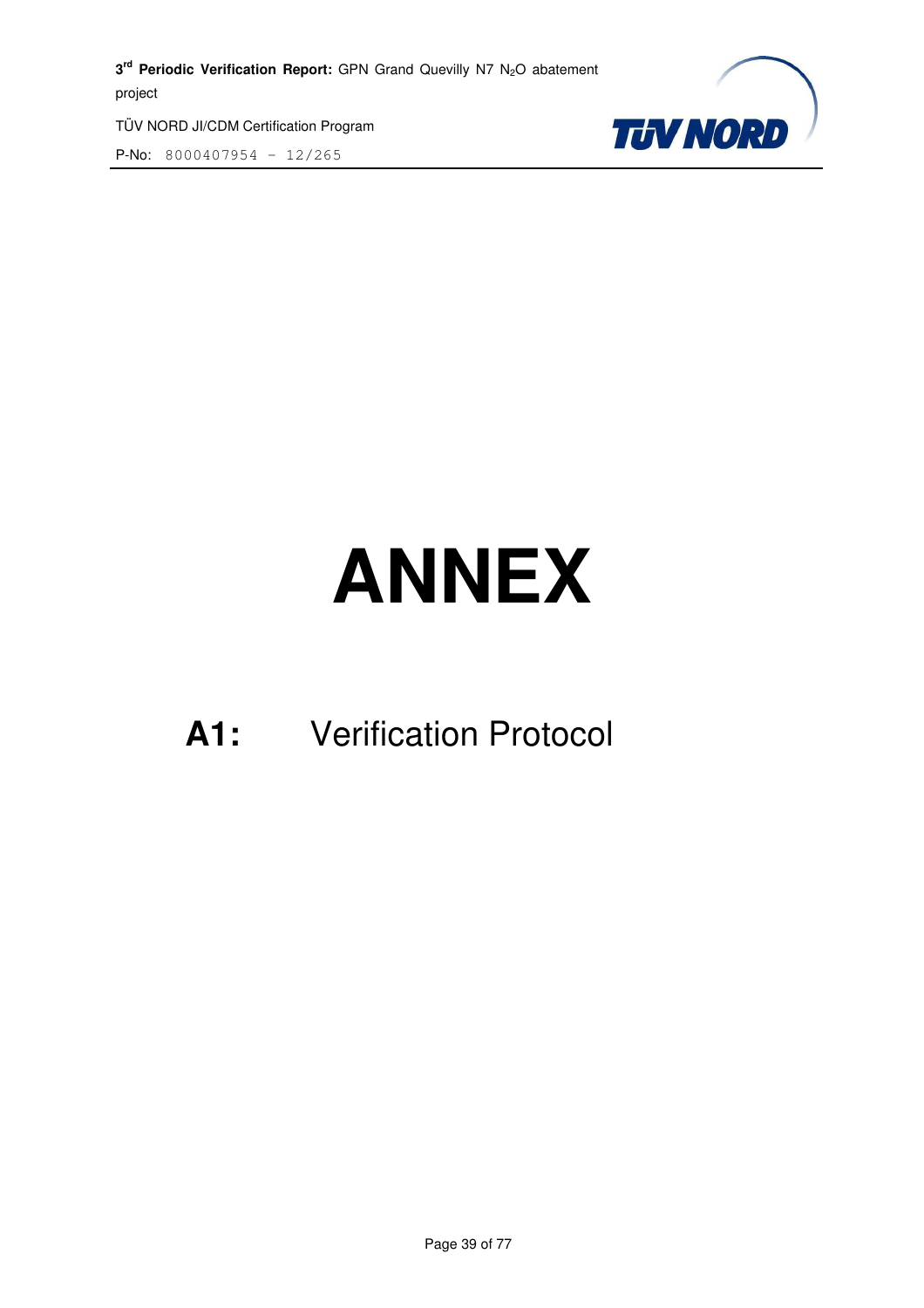P-No: 8000407954 – 12/265



# **ANNEX 1: VERIFICATION PROTOCOL**

**Table A-1:** GHG calculation procedures and management control testing / detailed audit testing of residual risk areas and random testing

|                 | <b>Identification of</b><br>potential reporting risk                              | Identification,<br>assessment and testing<br>of management controls                                         | Areas of residual risks                                                                                                  | <b>Additional verification</b><br>testing                                                         | <b>Conclusions and</b><br><b>Areas Requiring</b><br>Improvement<br>(including Forward<br><b>Action Requests)</b> |
|-----------------|-----------------------------------------------------------------------------------|-------------------------------------------------------------------------------------------------------------|--------------------------------------------------------------------------------------------------------------------------|---------------------------------------------------------------------------------------------------|------------------------------------------------------------------------------------------------------------------|
|                 |                                                                                   |                                                                                                             | Raw data generation                                                                                                      |                                                                                                   |                                                                                                                  |
| $\bullet$<br>I۰ | Installation of<br>measuring equipment                                            | Installation<br>оf<br>modern<br>$\bullet$<br>the<br>and state<br>of<br>art<br>equipment                     | • Inadequate<br>installation<br>operation of the monitoring<br>equipment                                                 | • Site – visit (maintenance<br>dept., gas supplier)                                               | • See Table A-2                                                                                                  |
| I۰              | Dysfunction of<br>installed equipment<br>Maloperation by<br>operational personnel | <b>Process</b><br>control<br>$\bullet$<br>automation<br>Internal data review                                | • Inadequate<br>exchange<br>of<br>equipment<br>• Change of personnel                                                     | • Check of equipment<br>• Check of technical data<br>sheets<br>$\bullet$ Check<br>suppliers<br>0f |                                                                                                                  |
| l o             | Downtimes of<br>equipment                                                         | Regular visual inspect-<br>$\bullet$<br>ions of installed equip-                                            | • Undetected<br>measurement<br>errors                                                                                    | information / guarantees<br>calibration<br>$\bullet$ Check<br>of                                  |                                                                                                                  |
| I۰              | Exchange of<br>equipment                                                          | ment<br>Only skilled and trained                                                                            | • Inappropriateness<br>0f<br>Management<br>system                                                                        | records, if applicable<br>• Check of maintenance                                                  |                                                                                                                  |
| le              | Change of<br>measurement<br>equipment<br>characteristic                           | personnel operates the<br>relevant equipment<br>Daily raw data checks<br>$\bullet$<br>Immediate exchange of | procedures w.r.t. monitoring<br>requirements<br>(e.g.<br>plan<br>substitute value strategies)<br>• Non-application<br>of | records<br>• Counter-check<br>of raw<br>data<br>and<br>commercial<br>data                         |                                                                                                                  |
| $\bullet$       | Insufficient accuracy<br>Change of                                                | dysfunctional<br>equipment                                                                                  | management<br>system<br>procedures                                                                                       | $\bullet$ Check<br>JI<br>manage-<br>of<br>ment system                                             |                                                                                                                  |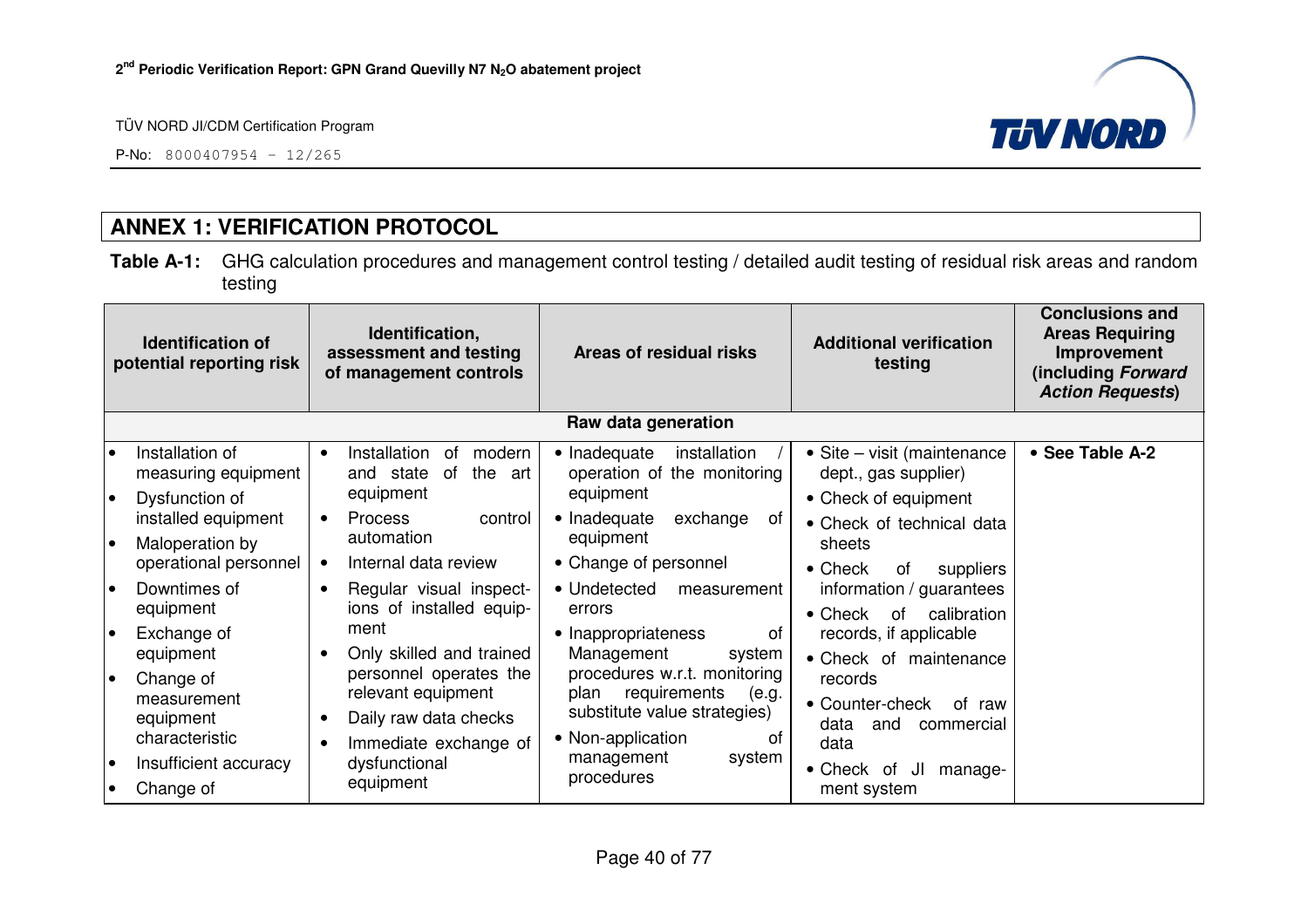



| Identification,<br><b>Identification of</b><br>assessment and testing<br>potential reporting risk<br>of management controls                                      |                                                                                                                                                                                                                                               | Areas of residual risks                                                                                                                                                                                              | <b>Additional verification</b><br>testing                                                                                                                                                                                              | <b>Conclusions and</b><br><b>Areas Requiring</b><br>Improvement<br>(including Forward<br><b>Action Requests)</b> |
|------------------------------------------------------------------------------------------------------------------------------------------------------------------|-----------------------------------------------------------------------------------------------------------------------------------------------------------------------------------------------------------------------------------------------|----------------------------------------------------------------------------------------------------------------------------------------------------------------------------------------------------------------------|----------------------------------------------------------------------------------------------------------------------------------------------------------------------------------------------------------------------------------------|------------------------------------------------------------------------------------------------------------------|
| technology<br>Accuracy of values<br>supplied by Third<br><b>Parties</b>                                                                                          | is<br>Stand-by<br>duty<br>$\bullet$<br>organized<br>Training<br>$\bullet$<br>Internal<br>audit<br>$\bullet$<br>procedures                                                                                                                     | • Insufficient accuracy<br>QA/QC<br>• Inappropriate<br>measures of Third Parties                                                                                                                                     | $\bullet$ Check<br>of<br>JI<br>related<br>procedures<br>• Application<br>οf<br>JI<br>system<br>management<br>procedures<br>• Check of trainings                                                                                        |                                                                                                                  |
|                                                                                                                                                                  | check<br><b>of</b><br>Internal<br>$\bullet$<br>QA/QC<br>of<br>measures<br>involved Third Parties                                                                                                                                              |                                                                                                                                                                                                                      | • Check of responsibilities<br>QA/QC<br>$\bullet$ Check<br><b>of</b><br>documentation / eviden-<br>ces of involved<br>Third<br><b>Parties</b>                                                                                          |                                                                                                                  |
|                                                                                                                                                                  |                                                                                                                                                                                                                                               | Raw data collection and data aggregation                                                                                                                                                                             |                                                                                                                                                                                                                                        |                                                                                                                  |
| Wrong data transfer<br>from raw data to daily<br>and monthly<br>aggregated reporting<br>forms<br><b>IT Systems</b><br>Spread sheet<br>programming<br>Manual data | Cross-check of data<br>$\bullet$<br>Plausibility checks<br>$\bullet$<br>of<br>various parameters.<br>Appropriate<br>archiving<br>$\bullet$<br>system<br>Clear<br>allocation<br>οf<br>responsibilities<br>of<br>JI<br>Application<br>$\bullet$ | • Unintended usage of old<br>data that has been revised<br>• Incomplete documentation<br>$\bullet$ Ex-post<br>corrections<br>οf<br>records<br>• Ambiguous<br>0f<br>sources<br>information<br>of<br>• Non-application | $\bullet$ Check<br><b>of</b><br>data<br>aggregation steps<br>• Counter-calculation<br>• Data integrity checks by<br>means of graphical data<br>analysis and calculation<br>of specific performance<br>figures<br>• Check of management | • See Table A-2                                                                                                  |
| transmission                                                                                                                                                     | Management<br>system<br>procedures                                                                                                                                                                                                            | management<br>system<br>procedures                                                                                                                                                                                   | system certification                                                                                                                                                                                                                   |                                                                                                                  |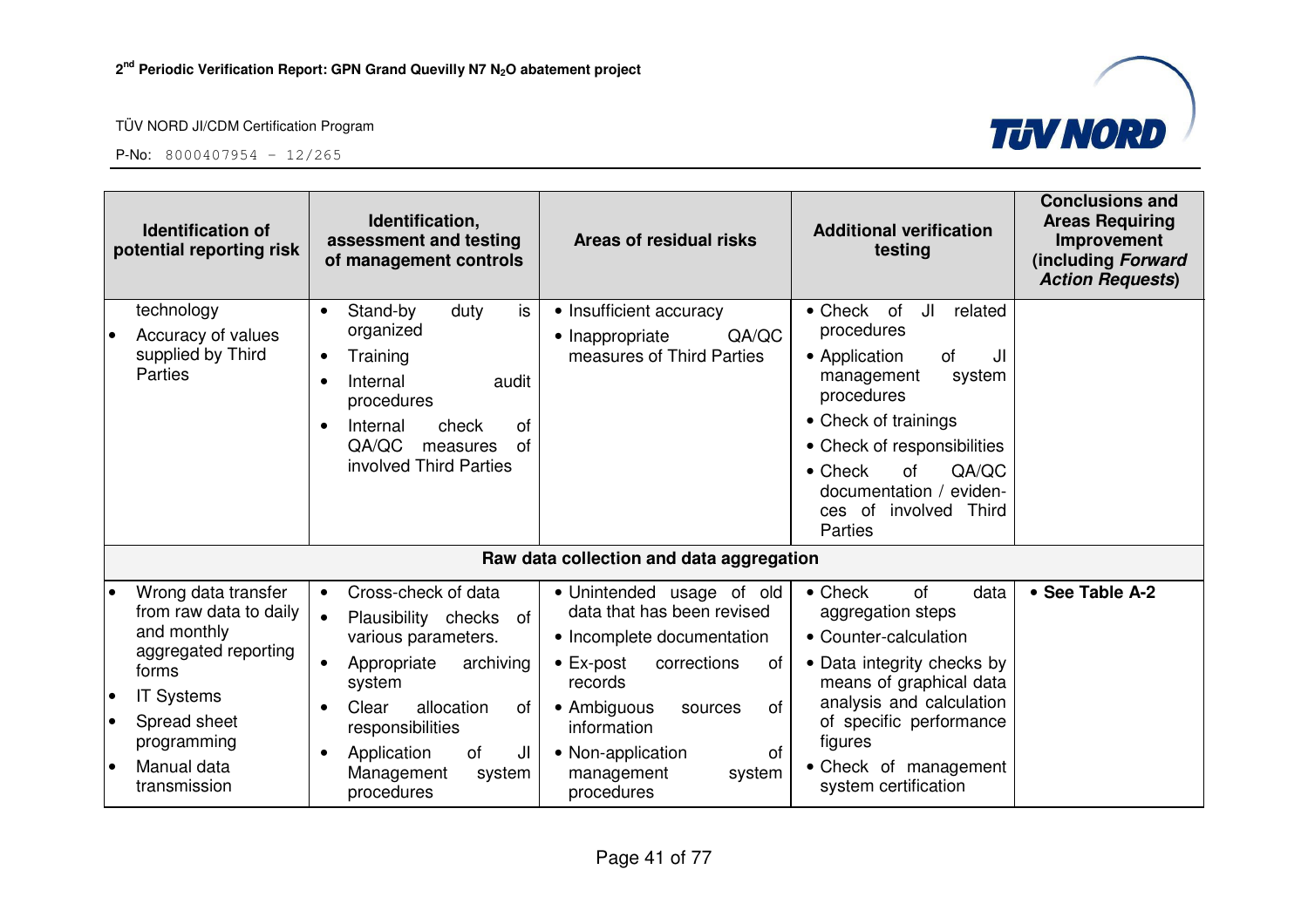

| <b>Identification of</b><br>potential reporting risk          | Identification,<br>assessment and testing<br>of management controls                                                                                   | Areas of residual risks                                                                                                                                                                                                                                                                                 | <b>Additional verification</b><br>testing                                                                                                    | <b>Conclusions and</b><br><b>Areas Requiring</b><br>Improvement<br>(including Forward<br><b>Action Requests)</b> |
|---------------------------------------------------------------|-------------------------------------------------------------------------------------------------------------------------------------------------------|---------------------------------------------------------------------------------------------------------------------------------------------------------------------------------------------------------------------------------------------------------------------------------------------------------|----------------------------------------------------------------------------------------------------------------------------------------------|------------------------------------------------------------------------------------------------------------------|
| Data protection<br>$\bullet$<br>Responsibilities<br>$\bullet$ | standard<br>of<br>Usage<br>$\bullet$<br>software<br>solutions<br>(Spreadsheets)<br>Limited access to IT<br>systems<br>Data<br>protection<br>$\bullet$ | • Manual<br>data<br>transfer<br>mistakes<br>• Unintended<br>change<br>οf<br>spread sheet programming<br>or data base entries<br>• Problems<br>caused<br>by                                                                                                                                              | • Check of data archiving<br>system<br>• Check of application of<br>Management<br>system<br>procedures                                       |                                                                                                                  |
|                                                               | procedures                                                                                                                                            | updating/upgrading<br>or<br>change of applied software<br><b>Other calculation parameters</b>                                                                                                                                                                                                           |                                                                                                                                              |                                                                                                                  |
| Emission factors,<br>I۰<br>oxidation factors,<br>coefficients | The values and<br>data<br>$\bullet$<br>applied<br>sources<br>are<br>defined in the PDD and<br>monitoring plan                                         | • Unintended<br>intended<br>or<br>Modification<br>of calculation<br>parameters<br>• Wrong application of values<br>• Misinterpretations of<br>the<br>applied methodology<br>and/<br>or the PDD<br>• Missing<br>0f<br>update<br>applicable<br>regulatory<br><b>IPCC</b><br>framework<br>(e.g.<br>values) | • Update-check<br>0f<br>regulatory framework<br>• Countercheck<br>of<br>the<br>applied MP in the MR<br>the<br>against<br>approved<br>version | • See Table A-2                                                                                                  |
|                                                               |                                                                                                                                                       | <b>Calculation Methods</b>                                                                                                                                                                                                                                                                              |                                                                                                                                              |                                                                                                                  |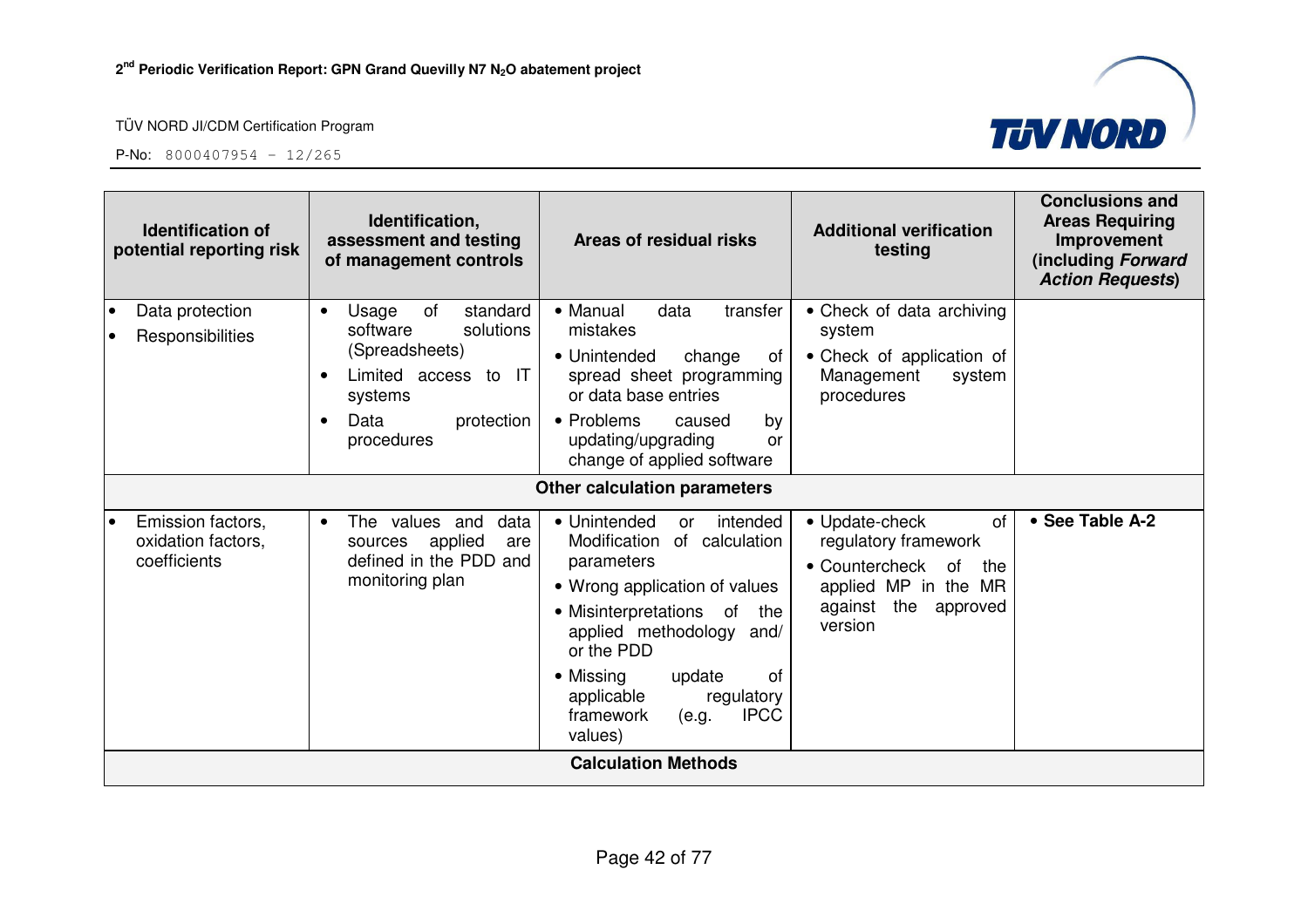

| <b>Identification of</b><br>potential reporting risk                                                                                                           | Identification,<br>assessment and testing<br>of management controls                                                                                                                                                                          | Areas of residual risks                                                                                                      | <b>Additional verification</b><br>testing                                                                                                      | <b>Conclusions and</b><br><b>Areas Requiring</b><br>Improvement<br>(including Forward<br><b>Action Requests)</b> |
|----------------------------------------------------------------------------------------------------------------------------------------------------------------|----------------------------------------------------------------------------------------------------------------------------------------------------------------------------------------------------------------------------------------------|------------------------------------------------------------------------------------------------------------------------------|------------------------------------------------------------------------------------------------------------------------------------------------|------------------------------------------------------------------------------------------------------------------|
| Applied formulae<br>Miscalculation<br>Mistakes in spread-<br>sheet calculation                                                                                 | calculation<br>Advanced<br>$\bullet$<br>and reporting tools<br>A JI coordinator is in<br>charge of the JI related<br>calculations<br>Usage of<br>tested<br>counterchecked<br>Excel<br>spreadsheets<br>Involvement of external<br>consultants | danger<br>miscal-<br>$\bullet$ The<br>of<br>culation<br>only<br>be<br>can<br>minimized.                                      | • Countercheck<br>the<br>on<br>basis of own calculation.<br>• Spread<br>sheet<br>walk-<br>trough.<br>• Plausibility checks<br>• Check of plots | • See Table A-2                                                                                                  |
|                                                                                                                                                                |                                                                                                                                                                                                                                              | <b>Monitoring reporting</b>                                                                                                  |                                                                                                                                                |                                                                                                                  |
| Data transfer to the<br>author of the<br>monitoring report<br>Data transfer to the<br>$\bullet$<br>monitoring report<br>Unintended use of<br>outdated versions | experienced<br>JI<br>An<br>$\bullet$<br>consultant<br>İS<br>responsible<br>for<br>monitoring reporting.<br>JI QMS procedures are<br>defined                                                                                                  | • The danger of data transfer<br>mistakes can<br>only<br>be<br>minimized<br>• Inappropriate application of<br>QMS procedures | with<br>• Counter<br>check<br>evidences provided.<br>• Audit<br>of<br>procedure<br>application                                                 | • See Table A-2                                                                                                  |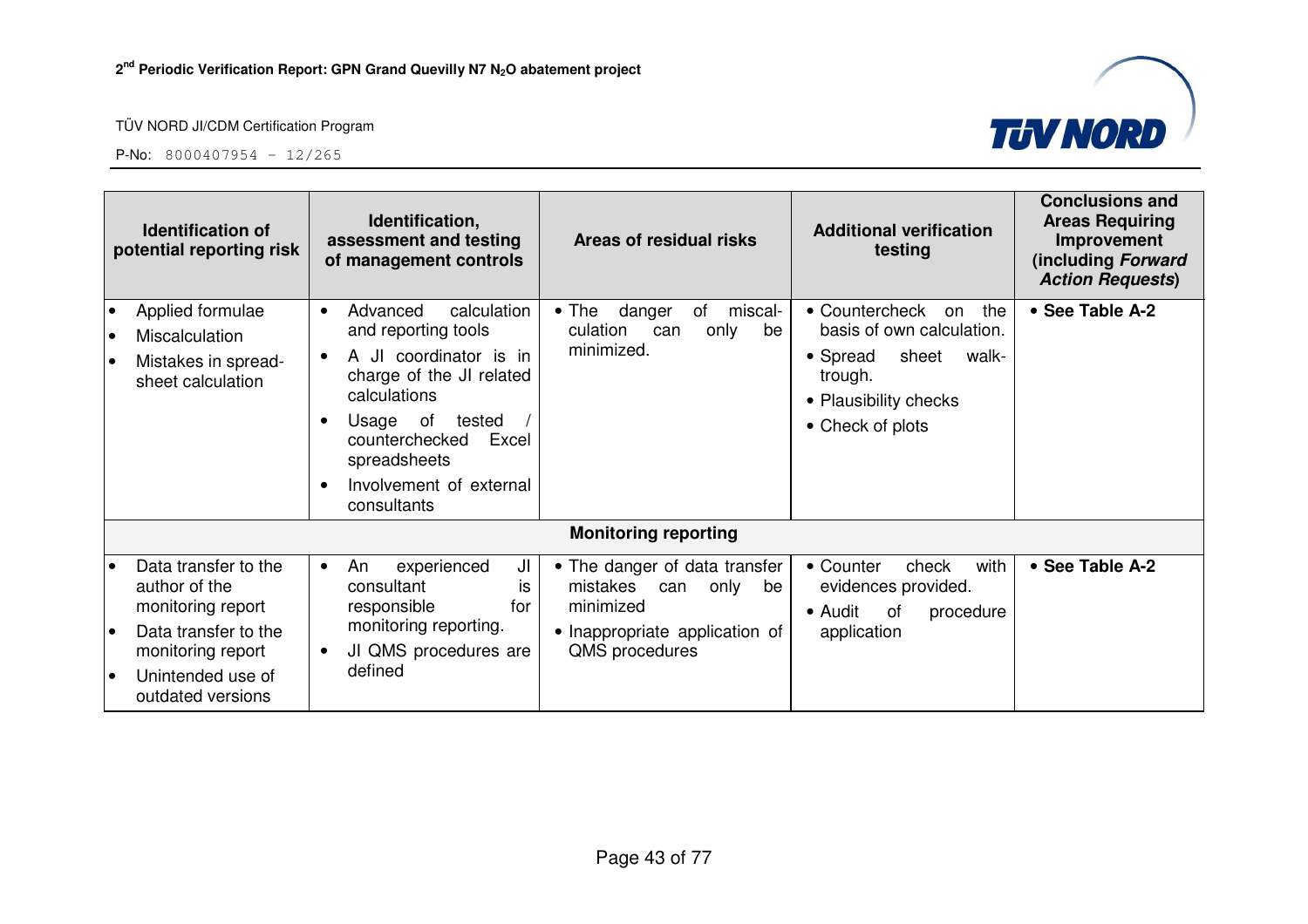

P-No: 8000407954 – 12/265

## **Table A-2:** (Project specific) Periodic Verification Checklist

| No.          | $DVM4$ paragraph /<br><b>Checklist Item</b><br>(incl. guidance for the determination<br>team)                                                                                                                                                                                                                   | <b>Initial Finding</b><br>(Means and results of assessment)                                                                                                                                                                                                                                                                                                                                                                                                                                     | Ref.                                        | <b>Action</b><br>requested<br>to PPs<br>(CAR, CL,<br>FAR) | <b>Review</b><br>of PP's<br>action | Con-<br>clu-<br>sion |
|--------------|-----------------------------------------------------------------------------------------------------------------------------------------------------------------------------------------------------------------------------------------------------------------------------------------------------------------|-------------------------------------------------------------------------------------------------------------------------------------------------------------------------------------------------------------------------------------------------------------------------------------------------------------------------------------------------------------------------------------------------------------------------------------------------------------------------------------------------|---------------------------------------------|-----------------------------------------------------------|------------------------------------|----------------------|
| $\mathbf{A}$ | <b>Project Approvals by Parties involved</b>                                                                                                                                                                                                                                                                    |                                                                                                                                                                                                                                                                                                                                                                                                                                                                                                 |                                             |                                                           |                                    |                      |
| A.1          | DVM § 90<br>Has the DFPs of at least one<br>Party involved, other than the<br>host Party, issued a written<br>when<br>project<br>approval<br>submitting the first verification<br>report to the secretariat for<br>publication in accordance with<br>38 of the<br>paragraph<br>JI<br>guidelines, at the latest? | Description:<br>The report will be submitted directly to the DFP by the PP<br>because it is a track 1 project.<br>The PP provided following LoA:<br>Host country France (PP is GPN S.A., N. serve and Total<br>$\bullet$<br>Petrochemicals)<br>Investor country Belgium (PP is GPN S.A.)<br>$\bullet$<br>Means of determination: DFP-website, LoA, Unfccc-website,<br>MR.<br>Conclusion: All parties stated in section 2.1. of the MR are<br>mentioned in the provided LoAs provided by the PP. | /LOA/<br>/LET/<br>/dfp/<br>/unfccc/<br>/MR/ |                                                           |                                    | OK                   |
| A.2          | DVM § 91<br>Are all the written project<br>approvals by Parties involved<br>unconditional?                                                                                                                                                                                                                      | Description: The French LoA has two conditions, which<br>need to be taken into account:<br>Only 90 % of the verified emission reductions of one<br>$\bullet$                                                                                                                                                                                                                                                                                                                                    | /LOA/<br>/dfp/<br>/unfccc/                  | FAR A1                                                    |                                    |                      |

 $<sup>4</sup>$  JISC 19 Annex 4</sup>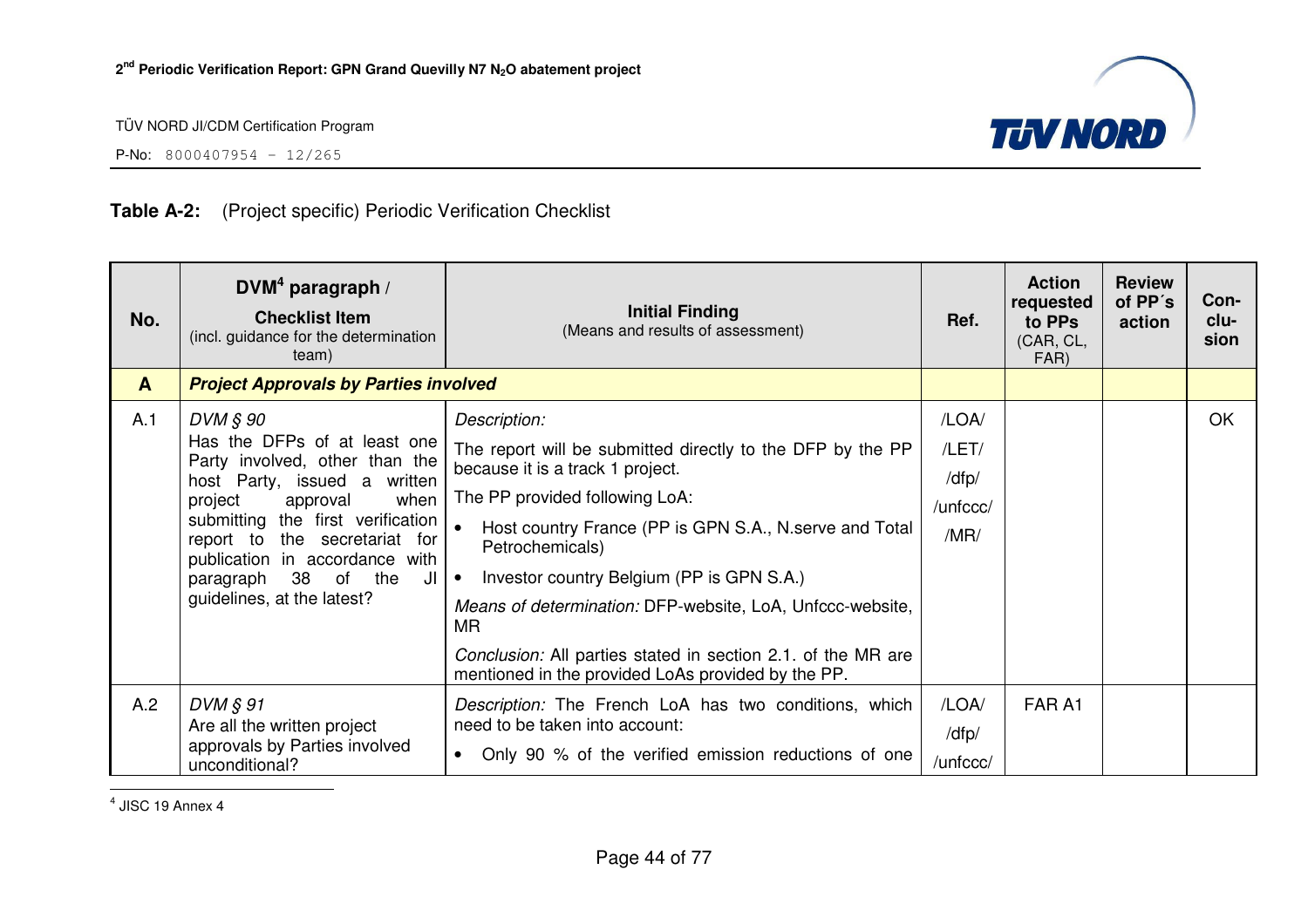

| No. | DVM <sup>4</sup> paragraph /<br><b>Checklist Item</b><br>(incl. guidance for the determination<br>team) | <b>Initial Finding</b><br>(Means and results of assessment)                                                                                                                                                         | Ref. | <b>Action</b><br>requested<br>to PPs<br>(CAR, CL,<br>FAR) | <b>Review</b><br>of PP's<br>action | Con-<br>clu-<br>sion |
|-----|---------------------------------------------------------------------------------------------------------|---------------------------------------------------------------------------------------------------------------------------------------------------------------------------------------------------------------------|------|-----------------------------------------------------------|------------------------------------|----------------------|
|     |                                                                                                         | period shall be claimed by the PP. The ERU quantity<br>stated in this report already takes into account the 10%<br>deduction.                                                                                       |      |                                                           |                                    |                      |
|     |                                                                                                         | The total amount of verified emission reductions until<br>$\bullet$<br>2012-12-31 is limited to 294,955 tonnes (before 10 %<br>reduction and 265,460 tonnes after deduction) as per the<br>LoA from the French DFP. |      |                                                           |                                    |                      |
|     |                                                                                                         | The Belgium LoA is unconditional                                                                                                                                                                                    |      |                                                           |                                    |                      |
|     |                                                                                                         | Means of determination: LoA                                                                                                                                                                                         |      |                                                           |                                    |                      |
|     |                                                                                                         | Conclusion: OK,                                                                                                                                                                                                     |      |                                                           |                                    |                      |
|     |                                                                                                         | 10 % of the emission reductions are subtracted from the<br>initial result. The ERU quantity stated in this report<br>already takes into account the 10% deduction.                                                  |      |                                                           |                                    |                      |
|     |                                                                                                         | The sum of emission reduction ERUs does not exceed<br>the maximum amount as stated in the LoA.                                                                                                                      |      |                                                           |                                    |                      |
|     |                                                                                                         | FAR A1:                                                                                                                                                                                                             |      |                                                           |                                    |                      |
|     |                                                                                                         | The verifier of subsequent verification shall check that the<br>sum of registered ERUs from former verifications and the<br>ERUs of the actual period AIEs not exceed the cap defined<br>in the French LoA.         |      |                                                           |                                    |                      |
| B   | <b>Project implementation</b>                                                                           |                                                                                                                                                                                                                     |      |                                                           |                                    |                      |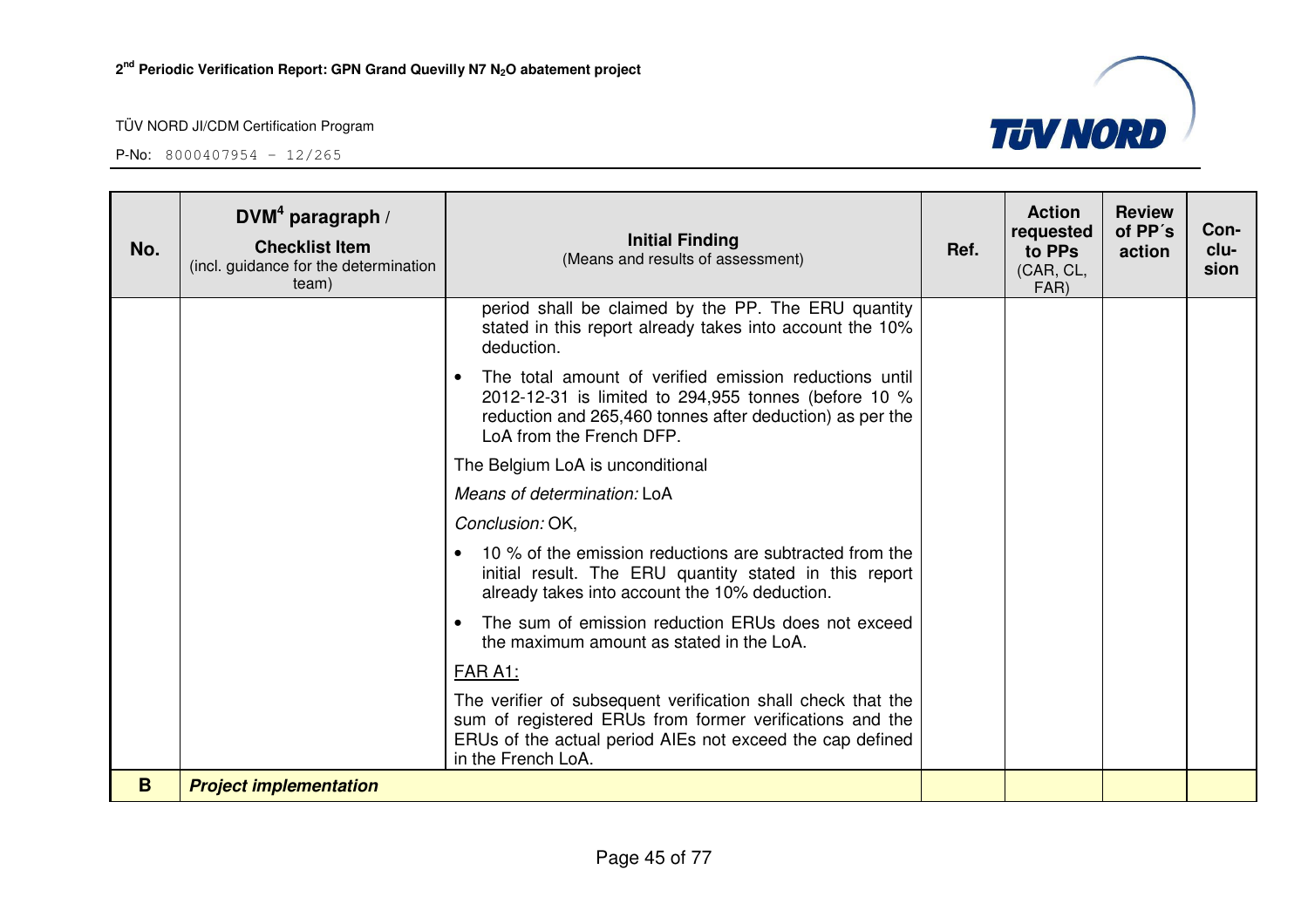

| No. | DVM <sup>4</sup> paragraph /<br><b>Checklist Item</b><br>(incl. guidance for the determination<br>team)                                                                                                      | <b>Initial Finding</b><br>(Means and results of assessment)                                                                                                                                                                                                                                                                                                                                                                                                                                                                                                                                                                                                                                                                                                                                                                                                                                                                | Ref.                                                                                                                         | <b>Action</b><br>requested<br>to PPs<br>(CAR, CL,<br>FAR) | <b>Review</b><br>of PP's<br>action                | Con-<br>clu-<br>sion |
|-----|--------------------------------------------------------------------------------------------------------------------------------------------------------------------------------------------------------------|----------------------------------------------------------------------------------------------------------------------------------------------------------------------------------------------------------------------------------------------------------------------------------------------------------------------------------------------------------------------------------------------------------------------------------------------------------------------------------------------------------------------------------------------------------------------------------------------------------------------------------------------------------------------------------------------------------------------------------------------------------------------------------------------------------------------------------------------------------------------------------------------------------------------------|------------------------------------------------------------------------------------------------------------------------------|-----------------------------------------------------------|---------------------------------------------------|----------------------|
| B.1 | DVM § 92<br>Has the project been imple-<br>mented in accordance with the<br><b>PDD</b><br>regarding which the<br>determination has been deemed<br>final and is so listed on the<br><b>UNFCCC JI website?</b> | Description: The PP installed a secondary abatement<br>catalyst and an AMS conforming to the DIN EN 14181<br>before start of the project. QA/QC measures were<br>implemented.<br>Means of determination: PDD, certificates provided by the<br>PP, on-site visit<br>Conclusion: The project installations (Abatement catalyst,<br>AMS) and procedures were checked by the verification team<br>and compared with the description given in the registered<br>PDD. The installation of the abatement catalyst and<br>monitoring system is in line with the PDD. The PP removed<br>the DeNOx-catalyst which emitted some $N_2O$ and installed a<br>catalyst with insignificant $N_2O$ emission characteristic what<br>will cause a lower emission level of $N_2O$ in future.<br>The verification team found some inconsistencies in the<br>monitoring report, which are summarised in CAR B1.<br>CAR B1:<br>Monitoring report: | /PDD/<br>/QAL2<br>CAL7/<br>/ASTN7/<br>/MR/<br>/14181/<br>/CAT/<br>/PROC<br>1/<br>/PROC<br>137<br>/MANUA<br>L/<br>/ORGP<br>D/ | CAR <sub>B1</sub><br>FAR <sub>B2</sub>                    | <b>CARB1</b><br>Pls.<br>refer to<br>section<br>4. | OK                   |
|     |                                                                                                                                                                                                              | The distribution of the verification period has to be<br>$\bullet$<br>corrected<br>The ammonia to air ratio is not consistent between the<br>$\bullet$<br>documents<br>Annex 4:<br>$\bullet$                                                                                                                                                                                                                                                                                                                                                                                                                                                                                                                                                                                                                                                                                                                               | /DECLA/                                                                                                                      |                                                           |                                                   |                      |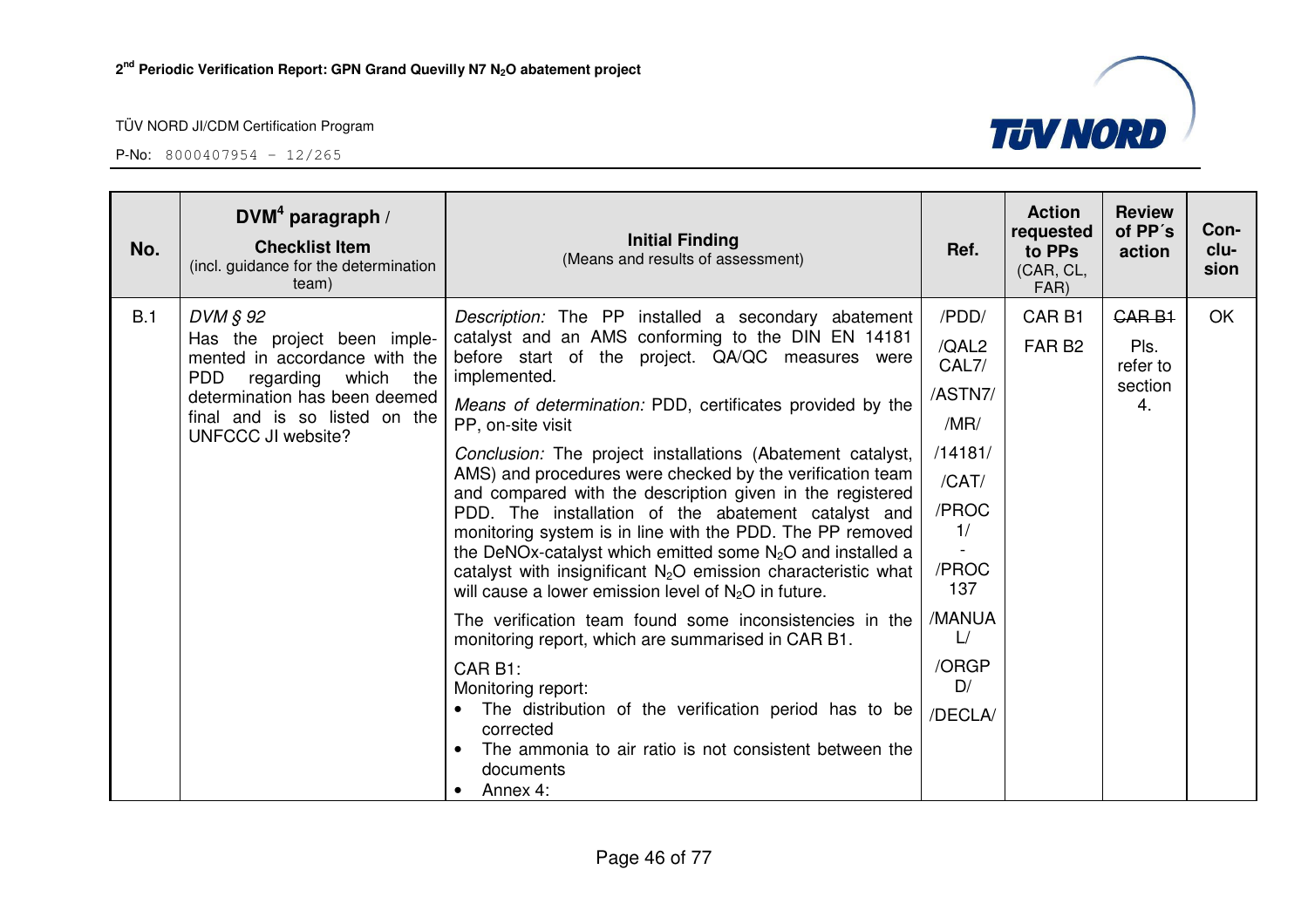P-No: 8000407954 – 12/265



| No. | DVM <sup>4</sup> paragraph /<br><b>Checklist Item</b><br>(incl. guidance for the determination<br>team) | <b>Initial Finding</b><br>(Means and results of assessment)                                                                                                                                                                                                                                                       | Ref.   | <b>Action</b><br>requested<br>to PPs<br>(CAR, CL,<br>FAR) | <b>Review</b><br>of PP's<br>action | Con-<br>clu-<br>sion |
|-----|---------------------------------------------------------------------------------------------------------|-------------------------------------------------------------------------------------------------------------------------------------------------------------------------------------------------------------------------------------------------------------------------------------------------------------------|--------|-----------------------------------------------------------|------------------------------------|----------------------|
|     |                                                                                                         | Calibration dates are not up to date<br>Annex 4:                                                                                                                                                                                                                                                                  |        |                                                           |                                    |                      |
|     |                                                                                                         | It has not been reflected that the procedure for<br>calibration/cross check of measurement device for NAP<br>was changed from September 2011 on.                                                                                                                                                                  |        |                                                           |                                    |                      |
|     |                                                                                                         | <b>FAR B2:</b>                                                                                                                                                                                                                                                                                                    |        |                                                           |                                    |                      |
|     |                                                                                                         | It must be checked at each verification, that, for the time<br>after 16 <sup>th</sup> July 2011, no ERUs will be issued for emission<br>levels which do go beyond the business as usual scenario,<br>defined by the Arrete prefectoral 2009-07-16 (2,47 kg $N_2O/t$<br>$HNO3$ over a period of 12 months for N7). |        |                                                           |                                    |                      |
|     |                                                                                                         | For this period it can be confirmed that the project emission<br>factors do not exceed the legal limit EF <sub>reg</sub> . The FAR is<br>ongoing and added to the findings list for consideration in<br>the next period.                                                                                          |        |                                                           |                                    |                      |
| B.2 | DVM § 93                                                                                                | Description: The project is running according to the                                                                                                                                                                                                                                                              | /PDD/  |                                                           |                                    | OK                   |
|     | What is the status of operation                                                                         | description provided in the PDD. The abatement efficiency is<br>after starting with high project emissions due to leakages at                                                                                                                                                                                     | /XLS/  |                                                           |                                    |                      |
|     | during the<br>of the project<br>monitoring period?                                                      | the catalyst basket in the recent monitoring period now                                                                                                                                                                                                                                                           | /MR/   |                                                           |                                    |                      |
|     |                                                                                                         | higher than expected and estimated in the PDD-calculation.<br>The reason for this is a higher efficiency of the abatement                                                                                                                                                                                         | /LOG/  |                                                           |                                    |                      |
|     |                                                                                                         | catalyst.                                                                                                                                                                                                                                                                                                         | /CAT/  |                                                           |                                    |                      |
|     |                                                                                                         | Means of determination: Calculation sheets annexed to the                                                                                                                                                                                                                                                         | /OTN7/ |                                                           |                                    |                      |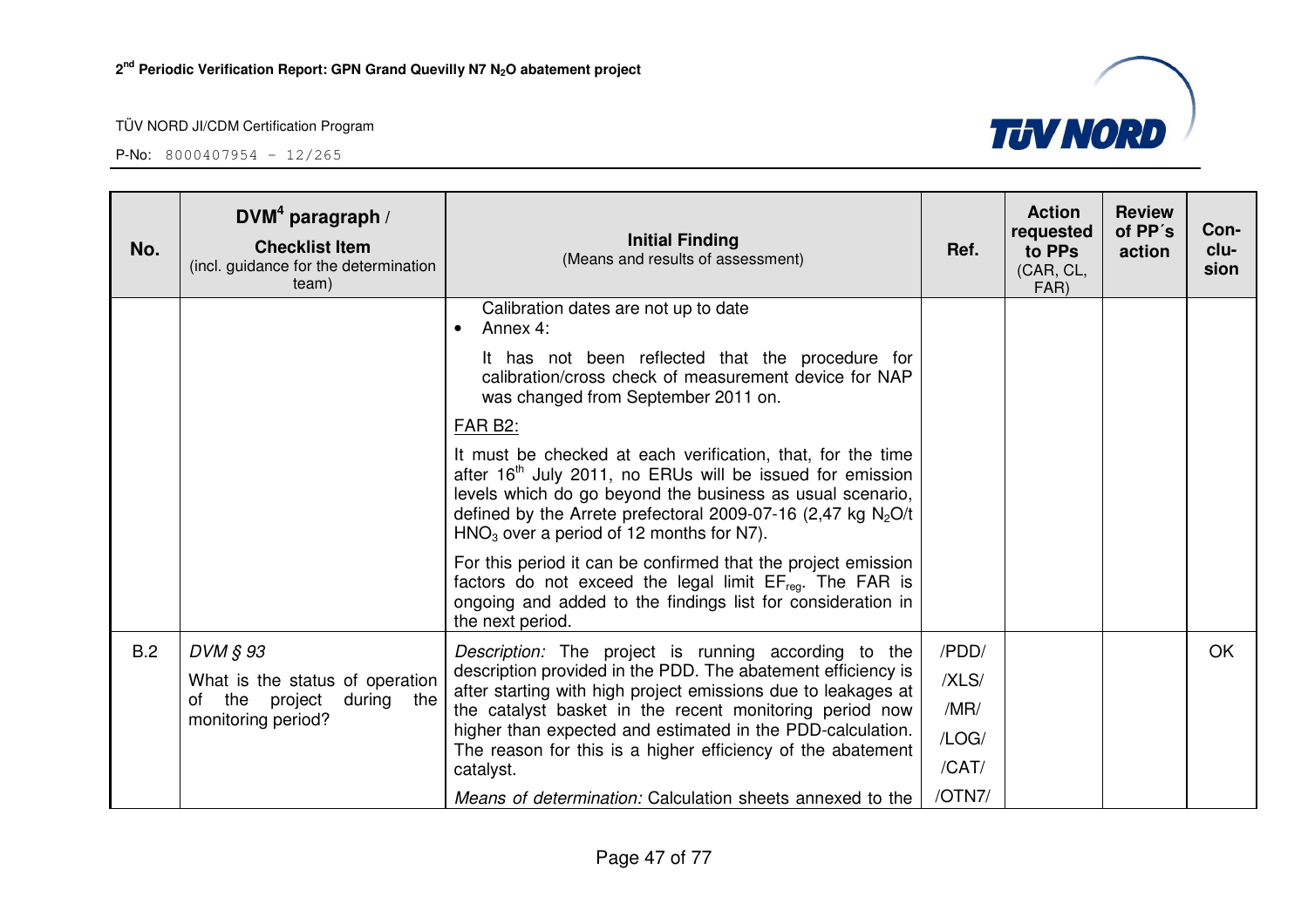

| No.          | DVM <sup>4</sup> paragraph /<br><b>Checklist Item</b><br>(incl. guidance for the determination<br>team)                                                                                                                    | <b>Initial Finding</b><br>(Means and results of assessment)                                                                                                                                                                                                                                                                                                                                                                                                                                               | Ref.                                                                                                               | <b>Action</b><br>requested<br>to PPs<br>(CAR, CL,<br>FAR) | <b>Review</b><br>of PP's<br>action | Con-<br>clu-<br>sion |
|--------------|----------------------------------------------------------------------------------------------------------------------------------------------------------------------------------------------------------------------------|-----------------------------------------------------------------------------------------------------------------------------------------------------------------------------------------------------------------------------------------------------------------------------------------------------------------------------------------------------------------------------------------------------------------------------------------------------------------------------------------------------------|--------------------------------------------------------------------------------------------------------------------|-----------------------------------------------------------|------------------------------------|----------------------|
|              |                                                                                                                                                                                                                            | monitoring<br>on-site<br>inspection<br>report,<br>visit<br>and<br>of<br>implementations, plant history, PDD<br>Conclusion: The project history was discussed in detail<br>during on site visit and found to be plausible.                                                                                                                                                                                                                                                                                 | /NCSHN<br>7/<br>/DECLA/                                                                                            |                                                           |                                    |                      |
| $\mathbf{C}$ | <b>Compliance with monitoring plan</b>                                                                                                                                                                                     |                                                                                                                                                                                                                                                                                                                                                                                                                                                                                                           |                                                                                                                    |                                                           |                                    |                      |
| C.1          | DVM § 94<br>Did the monitoring occur in<br>accordance with the monitoring<br>plan included in the PDD<br>which<br>the<br>regarding<br>determination has been deemed<br>final and is so listed on the<br>UNFCCC JI website? | Description: Monitored parameter and parameter (according<br>to the methodology and the registered PDD) used for<br>calculation are:<br>$NCSG_n$<br>[mg $N_2O/Nm^3$ ]<br>$\bullet$<br>Meaning:<br>Average $N_2O$ concentration in the tail gas during project<br>Verification Period n.<br>Source:<br>Continuous emissions $N_2O$ analyser (part of AMS)<br><b>Measurement frequency:</b><br>Hourly value based on continuous monitoring<br>(10<br>second frequency)<br>$VSG_n$<br>$[Nm^3/h]$<br>Meaning: | /PDD/<br>/MR/<br>/14181/<br>/XLS/<br>/TRIP/<br>/EIPSN7<br>/METH/<br>/BILAN/<br>/BILANX<br>LS/<br>/EIPSN7<br>/CAL7/ |                                                           |                                    | OK                   |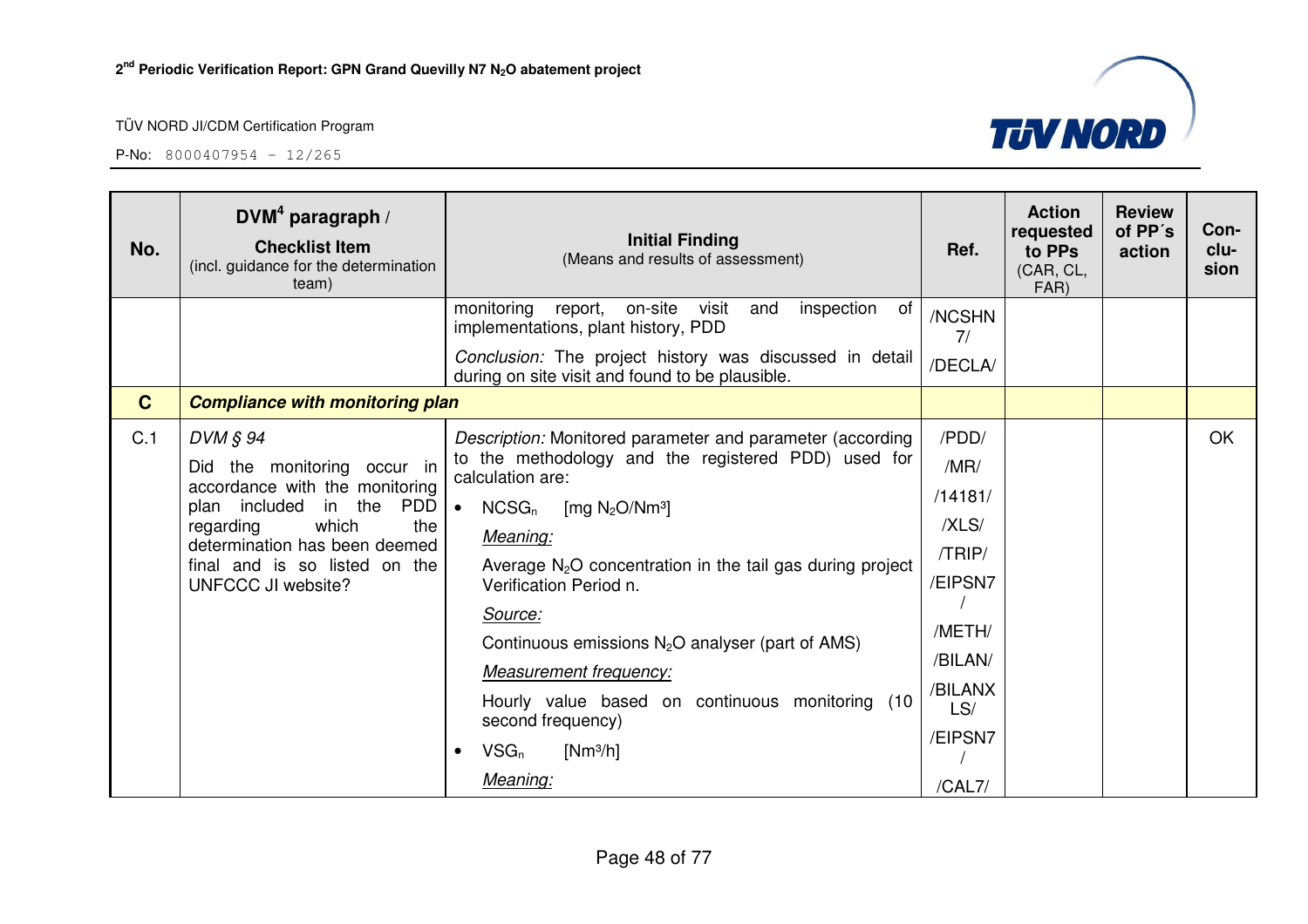

| No. | $DVM4$ paragraph /<br><b>Checklist Item</b><br>(incl. guidance for the determination<br>team) | <b>Initial Finding</b><br>(Means and results of assessment)          | Ref.   | <b>Action</b><br>requested<br>to PPs<br>(CAR, CL,<br>FAR) | <b>Review</b><br>of PP's<br>action | Con-<br>clu-<br>sion |
|-----|-----------------------------------------------------------------------------------------------|----------------------------------------------------------------------|--------|-----------------------------------------------------------|------------------------------------|----------------------|
|     |                                                                                               | Average Volume flow rate of the tail gas during project              | /LOG/  |                                                           |                                    |                      |
|     |                                                                                               | Verification Period n.                                               | /TAB/  |                                                           |                                    |                      |
|     |                                                                                               | Source:                                                              | /TRIP/ |                                                           |                                    |                      |
|     |                                                                                               | Gas volume flow meter (part of AMS)                                  |        |                                                           |                                    |                      |
|     |                                                                                               | <b>Measurement frequency:</b>                                        |        |                                                           |                                    |                      |
|     |                                                                                               | Hourly value based on continuous monitoring (10<br>second frequency) |        |                                                           |                                    |                      |
|     |                                                                                               | $PE_n$<br>[ $kgN2O$ ]<br>$\bullet$                                   |        |                                                           |                                    |                      |
|     |                                                                                               | Meaning:                                                             |        |                                                           |                                    |                      |
|     |                                                                                               | N <sub>2</sub> O emissions during project Verification Period n.     |        |                                                           |                                    |                      |
|     |                                                                                               | Source:                                                              |        |                                                           |                                    |                      |
|     |                                                                                               | Calculated from measured data                                        |        |                                                           |                                    |                      |
|     |                                                                                               | <b>Measurement frequency:</b>                                        |        |                                                           |                                    |                      |
|     |                                                                                               | Calculated after each Verification Period                            |        |                                                           |                                    |                      |
|     |                                                                                               | <b>Applied value:</b>                                                |        |                                                           |                                    |                      |
|     |                                                                                               | Calculated according to the methodology:                             |        |                                                           |                                    |                      |
|     |                                                                                               | $PEn = VSG_n * NCSG_n * OH_n * 10^{-6}$                              |        |                                                           |                                    |                      |
|     |                                                                                               | OH <sub>n</sub><br>[h]                                               |        |                                                           |                                    |                      |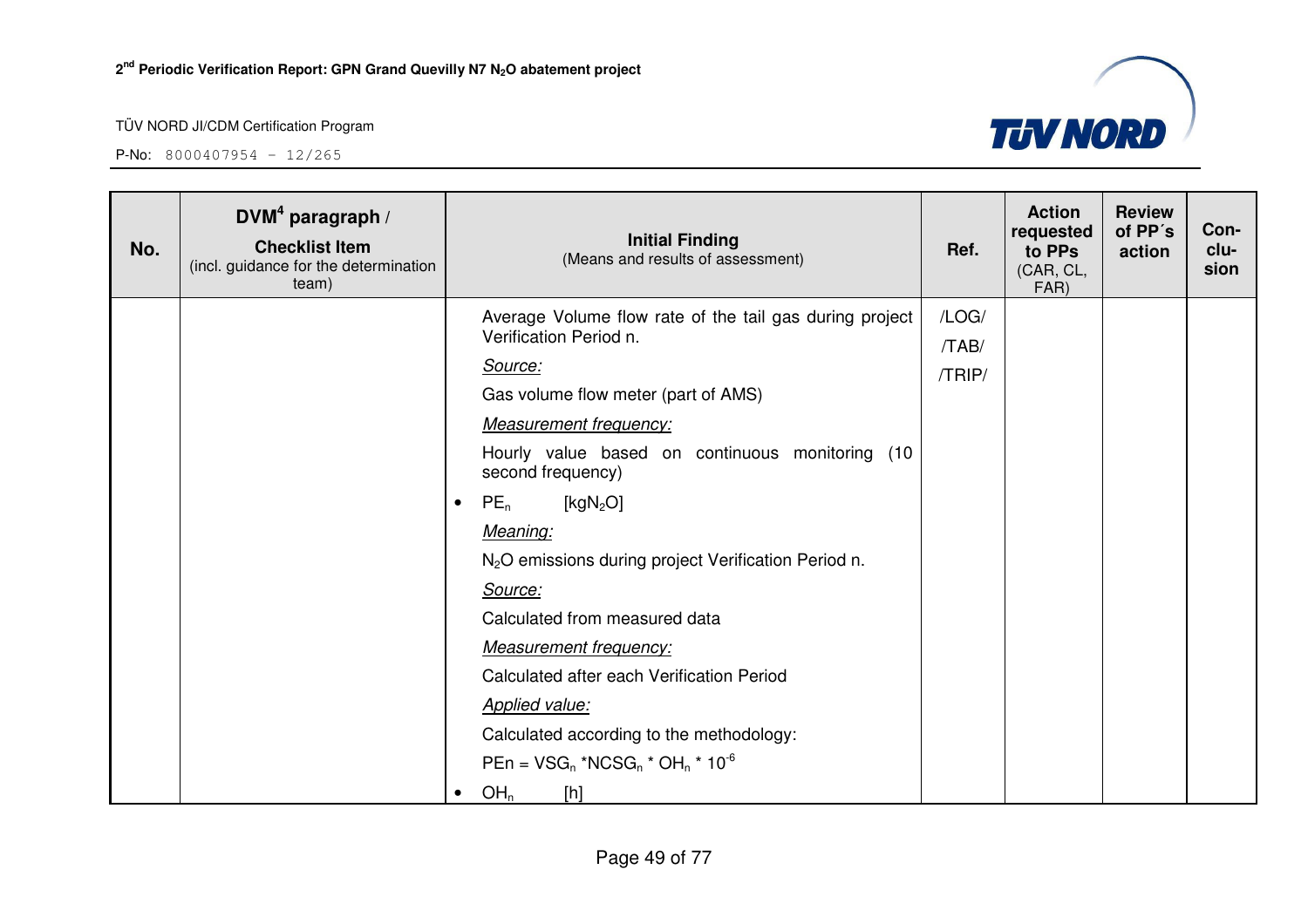

| No. | DVM <sup>4</sup> paragraph /<br><b>Checklist Item</b><br>(incl. guidance for the determination<br>team) |           | <b>Initial Finding</b><br>(Means and results of assessment)                                                                                                                                                                                                                                    | Ref. | <b>Action</b><br>requested<br>to PPs<br>(CAR, CL,<br>FAR) | <b>Review</b><br>of PP's<br>action | Con-<br>clu-<br>sion |
|-----|---------------------------------------------------------------------------------------------------------|-----------|------------------------------------------------------------------------------------------------------------------------------------------------------------------------------------------------------------------------------------------------------------------------------------------------|------|-----------------------------------------------------------|------------------------------------|----------------------|
|     |                                                                                                         |           | Meaning:                                                                                                                                                                                                                                                                                       |      |                                                           |                                    |                      |
|     |                                                                                                         |           | Total operating hours of Verification Period n.                                                                                                                                                                                                                                                |      |                                                           |                                    |                      |
|     |                                                                                                         |           | Source:                                                                                                                                                                                                                                                                                        |      |                                                           |                                    |                      |
|     |                                                                                                         |           | Derived from OT (oxidation temperature in the ammonia<br>burner). In the case the OT will leave the range of trip<br>points, a plant stop will be forced by the PCS.                                                                                                                           |      |                                                           |                                    |                      |
|     |                                                                                                         |           | <b>Measurement frequency:</b>                                                                                                                                                                                                                                                                  |      |                                                           |                                    |                      |
|     |                                                                                                         |           | Continuous                                                                                                                                                                                                                                                                                     |      |                                                           |                                    |                      |
|     |                                                                                                         | $\bullet$ | [t $HNO3$ ]<br>$NAP_n$                                                                                                                                                                                                                                                                         |      |                                                           |                                    |                      |
|     |                                                                                                         |           | Meaning:                                                                                                                                                                                                                                                                                       |      |                                                           |                                    |                      |
|     |                                                                                                         |           | Metric tonnes of 100% concentrated nitric acid during<br>any Verification Period n.                                                                                                                                                                                                            |      |                                                           |                                    |                      |
|     |                                                                                                         |           | Source:                                                                                                                                                                                                                                                                                        |      |                                                           |                                    |                      |
|     |                                                                                                         |           | Nitric acid mass flow meter. Substitution values of 62.5<br>% Nitric Acid have been used in times density meter<br>values were not available. These values were compared<br>with mass balance results so it can be confirmed that the<br>results are correct and in line with the methodology. |      |                                                           |                                    |                      |
|     |                                                                                                         |           | Measurement frequency:                                                                                                                                                                                                                                                                         |      |                                                           |                                    |                      |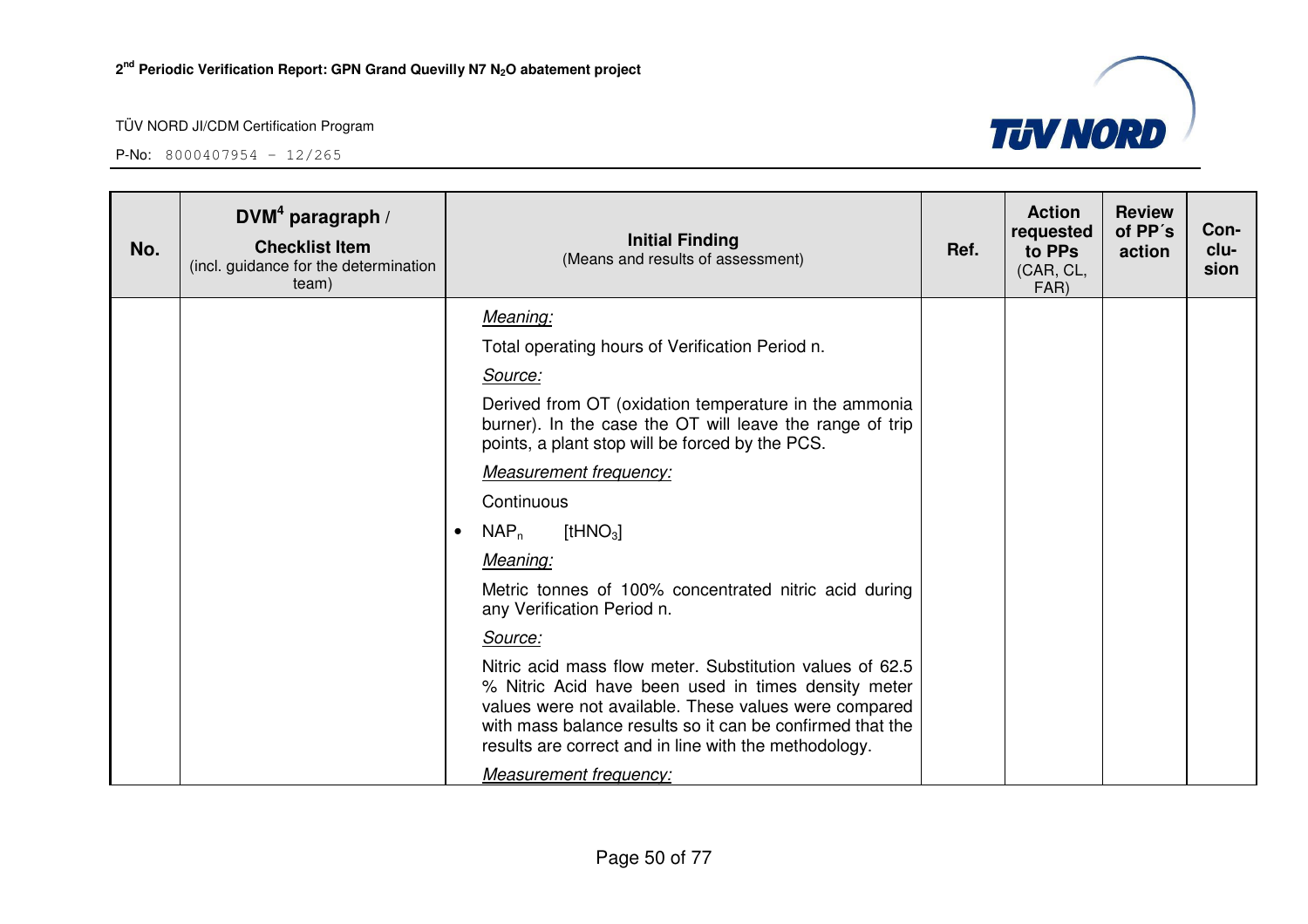

| No. | DVM <sup>4</sup> paragraph /<br><b>Checklist Item</b><br>(incl. guidance for the determination<br>team) | <b>Initial Finding</b><br>(Means and results of assessment)                                                                                            | Ref. | <b>Action</b><br>requested<br>to PPs<br>(CAR, CL,<br>FAR) | <b>Review</b><br>of PP's<br>action | Con-<br>clu-<br>sion |
|-----|---------------------------------------------------------------------------------------------------------|--------------------------------------------------------------------------------------------------------------------------------------------------------|------|-----------------------------------------------------------|------------------------------------|----------------------|
|     |                                                                                                         | Continuously throughout the Verification Period n.                                                                                                     |      |                                                           |                                    |                      |
|     |                                                                                                         | OT<br>[°C]<br>$\bullet$                                                                                                                                |      |                                                           |                                    |                      |
|     |                                                                                                         | Meaning:                                                                                                                                               |      |                                                           |                                    |                      |
|     |                                                                                                         | Oxidation temperature in the ammonia oxidation reactor<br>$(AOR)$ .                                                                                    |      |                                                           |                                    |                      |
|     |                                                                                                         | Source:                                                                                                                                                |      |                                                           |                                    |                      |
|     |                                                                                                         | 3 thermocouples inside the AOR. If at least one of the<br>temperature values is within the trip values, the plant is<br>considered to be in operation. |      |                                                           |                                    |                      |
|     |                                                                                                         | <b>Measurement frequency:</b>                                                                                                                          |      |                                                           |                                    |                      |
|     |                                                                                                         | Hourly average value based on continuous monitoring                                                                                                    |      |                                                           |                                    |                      |
|     |                                                                                                         | <b>AFR</b><br>[kg $NH3/h$ ]<br>$\bullet$                                                                                                               |      |                                                           |                                    |                      |
|     |                                                                                                         | Meaning:                                                                                                                                               |      |                                                           |                                    |                      |
|     |                                                                                                         | Ammonia Flow rate to the ammonia oxidation reactor<br>(AOR)                                                                                            |      |                                                           |                                    |                      |
|     |                                                                                                         | Source:                                                                                                                                                |      |                                                           |                                    |                      |
|     |                                                                                                         | Ammonia Flow meter                                                                                                                                     |      |                                                           |                                    |                      |
|     |                                                                                                         | Measurement frequency:                                                                                                                                 |      |                                                           |                                    |                      |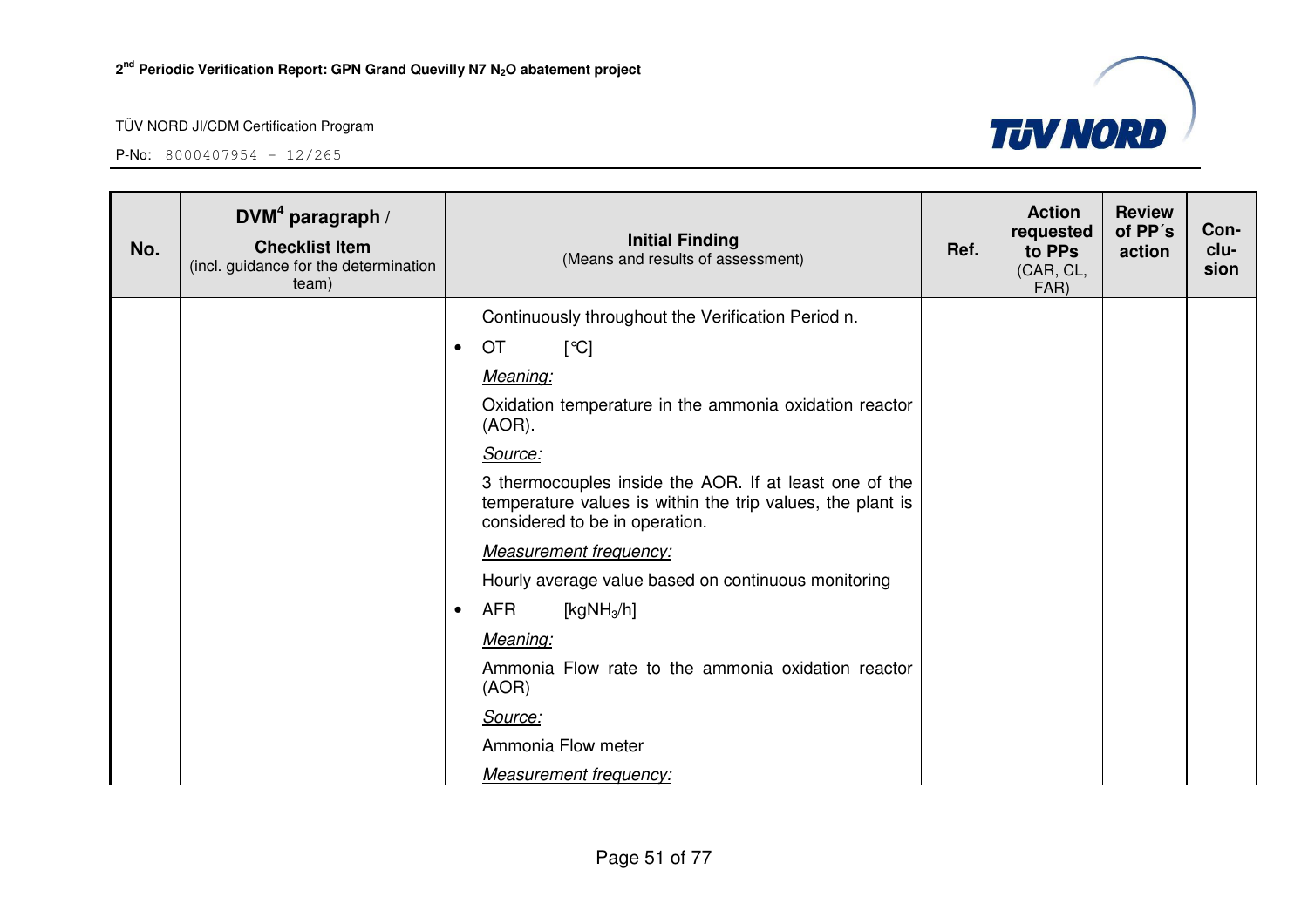

| No. | $DVM4$ paragraph /<br><b>Checklist Item</b><br>(incl. guidance for the determination<br>team) |           | <b>Initial Finding</b><br>(Means and results of assessment) | Ref. | <b>Action</b><br>requested<br>to PPs<br>(CAR, CL,<br>FAR) | <b>Review</b><br>of PP's<br>action | Con-<br>clu-<br>sion |
|-----|-----------------------------------------------------------------------------------------------|-----------|-------------------------------------------------------------|------|-----------------------------------------------------------|------------------------------------|----------------------|
|     |                                                                                               |           | Hourly average value based on continuous monitoring         |      |                                                           |                                    |                      |
|     |                                                                                               | $\bullet$ | <b>AIFR</b><br>$[\%]$                                       |      |                                                           |                                    |                      |
|     |                                                                                               |           | Meaning:                                                    |      |                                                           |                                    |                      |
|     |                                                                                               |           | Ammonia to air ratio feeding the AOR                        |      |                                                           |                                    |                      |
|     |                                                                                               |           | Source:                                                     |      |                                                           |                                    |                      |
|     |                                                                                               |           | Ammonia & Air flow meters                                   |      |                                                           |                                    |                      |
|     |                                                                                               |           | <b>Measurement frequency:</b>                               |      |                                                           |                                    |                      |
|     |                                                                                               |           | Hourly average value based on continuous monitoring         |      |                                                           |                                    |                      |
|     |                                                                                               | $\bullet$ | <b>TSG</b><br>[°C]                                          |      |                                                           |                                    |                      |
|     |                                                                                               |           | Meaning:                                                    |      |                                                           |                                    |                      |
|     |                                                                                               |           | Temperature of tail gas                                     |      |                                                           |                                    |                      |
|     |                                                                                               |           | Source:                                                     |      |                                                           |                                    |                      |
|     |                                                                                               |           | Probe (part of the gas volume flow meter).                  |      |                                                           |                                    |                      |
|     |                                                                                               |           | <b>Measurement frequency:</b>                               |      |                                                           |                                    |                      |
|     |                                                                                               |           | Hourly average value based on continuous monitoring         |      |                                                           |                                    |                      |
|     |                                                                                               | $\bullet$ | <b>PSG</b><br>[Pa]                                          |      |                                                           |                                    |                      |
|     |                                                                                               |           | Meaning:                                                    |      |                                                           |                                    |                      |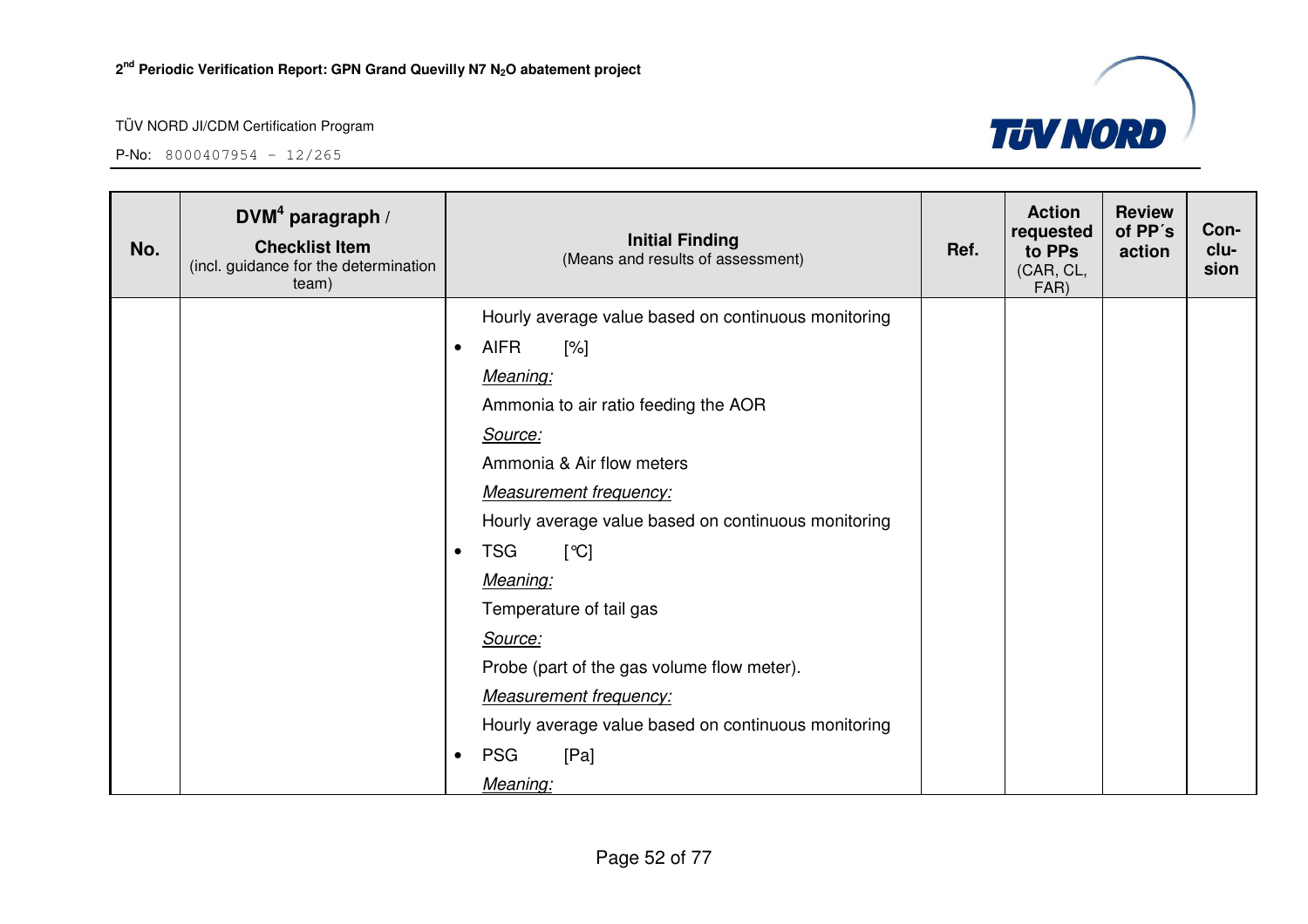

| No. | DVM <sup>4</sup> paragraph /<br><b>Checklist Item</b><br>(incl. guidance for the determination<br>team) | <b>Initial Finding</b><br>(Means and results of assessment)                                                   | Ref. | <b>Action</b><br>requested<br>to PPs<br>(CAR, CL,<br>FAR) | <b>Review</b><br>of PP's<br>action | Con-<br>clu-<br>sion |
|-----|---------------------------------------------------------------------------------------------------------|---------------------------------------------------------------------------------------------------------------|------|-----------------------------------------------------------|------------------------------------|----------------------|
|     |                                                                                                         | Pressure of tail gas                                                                                          |      |                                                           |                                    |                      |
|     |                                                                                                         | Source:                                                                                                       |      |                                                           |                                    |                      |
|     |                                                                                                         | Probe (part of the gas volume flow meter).                                                                    |      |                                                           |                                    |                      |
|     |                                                                                                         | <b>Measurement frequency:</b>                                                                                 |      |                                                           |                                    |                      |
|     |                                                                                                         | Hourly average value based on continuous monitoring                                                           |      |                                                           |                                    |                      |
|     |                                                                                                         | $EF_n$<br>[kg $N_2O/tHNO_3$ ]<br>$\bullet$                                                                    |      |                                                           |                                    |                      |
|     |                                                                                                         | Meaning:                                                                                                      |      |                                                           |                                    |                      |
|     |                                                                                                         | Emissions factor calculated for project Verification<br>Period n.                                             |      |                                                           |                                    |                      |
|     |                                                                                                         | Source:                                                                                                       |      |                                                           |                                    |                      |
|     |                                                                                                         | Calculated from measured data                                                                                 |      |                                                           |                                    |                      |
|     |                                                                                                         | $EF_{reg}$<br>[kg $N_2O/tHNO_3$ ]<br>$\bullet$                                                                |      |                                                           |                                    |                      |
|     |                                                                                                         | Meaning:                                                                                                      |      |                                                           |                                    |                      |
|     |                                                                                                         | Emission cap for $N_2O$ from nitric acid production set by<br>government/local regulation.                    |      |                                                           |                                    |                      |
|     |                                                                                                         | Source:                                                                                                       |      |                                                           |                                    |                      |
|     |                                                                                                         | National or local N <sub>2</sub> O emissions legislation (GPN N7<br>'arrêté préféctoral' issued by the DRIRE) |      |                                                           |                                    |                      |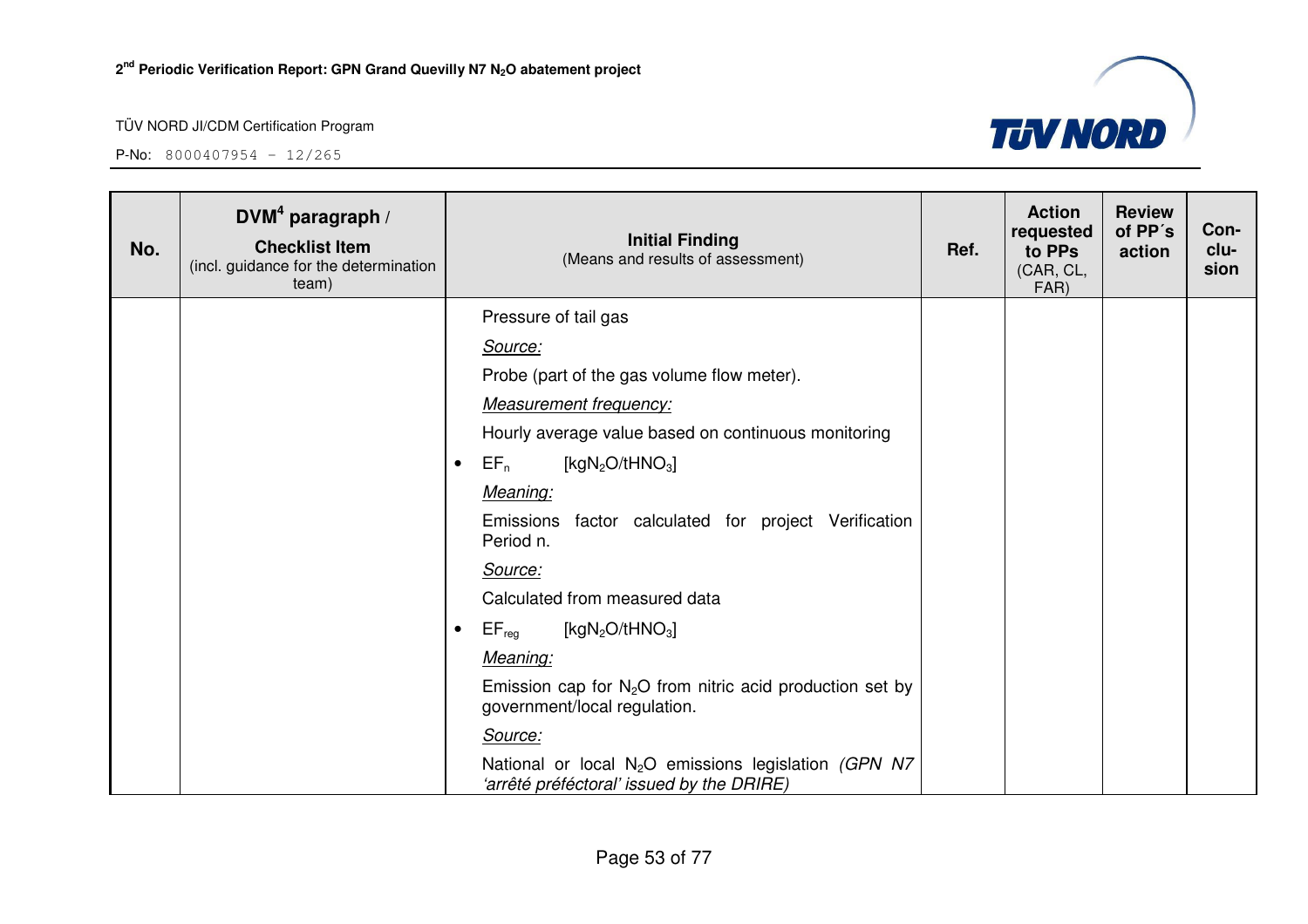

| No. | DVM <sup>4</sup> paragraph /<br><b>Checklist Item</b><br>(incl. guidance for the determination<br>team) | <b>Initial Finding</b><br>(Means and results of assessment)                                                                                                                                                                           | Ref. | <b>Action</b><br>requested<br>to PPs<br>(CAR, CL,<br>FAR) | <b>Review</b><br>of PP's<br>action | Con-<br>clu-<br>sion |
|-----|---------------------------------------------------------------------------------------------------------|---------------------------------------------------------------------------------------------------------------------------------------------------------------------------------------------------------------------------------------|------|-----------------------------------------------------------|------------------------------------|----------------------|
|     |                                                                                                         | If this regulatory limit is lower than the applicable<br>benchmark emissions factor, then $EF_{reg}$ shall replace<br>$EFBM$ in the calculation of ERUs. This is the case from<br>2011-07-16 until 2011-12-31 (Subperiod 3.1).        |      |                                                           |                                    |                      |
|     |                                                                                                         | [ $kgN_2O/tHNO_3$ ]<br>$\mathsf{EF}_\mathsf{BM}$<br>$\bullet$                                                                                                                                                                         |      |                                                           |                                    |                      |
|     |                                                                                                         | Meaning:                                                                                                                                                                                                                              |      |                                                           |                                    |                      |
|     |                                                                                                         | Specific reference value (benchmark emissions factor)<br>that will be applied to calculate the emissions reductions<br>from a specific Verification Period. This is the case from<br>2012-01-01 on (Subperiod 3.2) until end of 2012. |      |                                                           |                                    |                      |
|     |                                                                                                         | Source:                                                                                                                                                                                                                               |      |                                                           |                                    |                      |
|     |                                                                                                         | Included in the French Methodology                                                                                                                                                                                                    |      |                                                           |                                    |                      |
|     |                                                                                                         | QA/QC:                                                                                                                                                                                                                                |      |                                                           |                                    |                      |
|     |                                                                                                         | The PP refers to the project European standard 14181<br>regarding implementation of monitoring equipment and<br>maintenance procedures.                                                                                               |      |                                                           |                                    |                      |
|     |                                                                                                         | Means of determination: PDD, Monitoring report, ERU-<br>calculation, DIN EN 14181, methodology, quality related<br>procedures provided by the plant staff, on-site inspections<br>and interviews with involved staff.                 |      |                                                           |                                    |                      |
|     |                                                                                                         | Conclusion The verification team can confirm that the                                                                                                                                                                                 |      |                                                           |                                    |                      |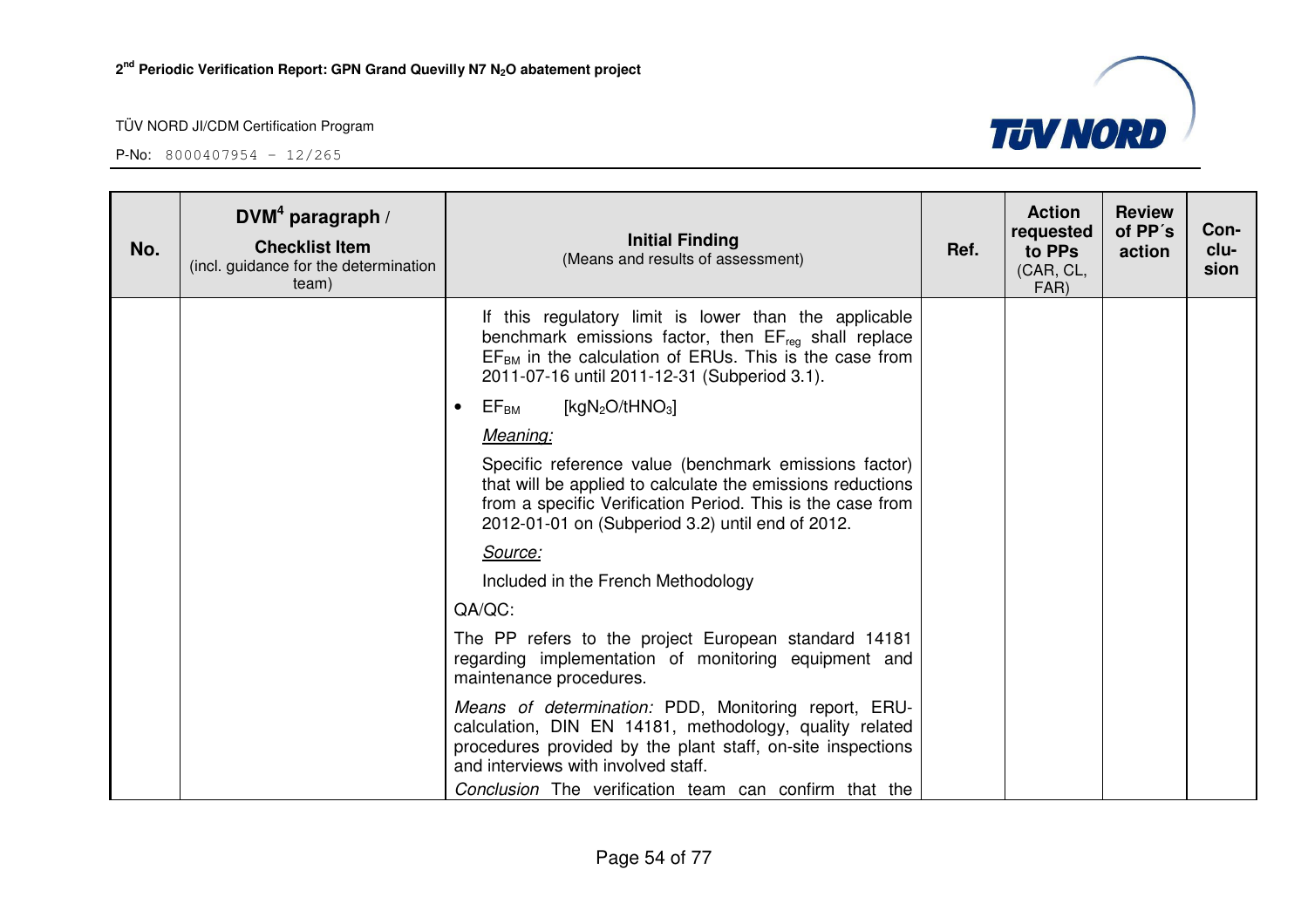

| No. | $DVM4$ paragraph /<br><b>Checklist Item</b><br>(incl. guidance for the determination<br>team)                                                                                                                                                                                                                                                                                                 | <b>Initial Finding</b><br>(Means and results of assessment)                                                                                                                                                                                                                                                                                                                                                                                                                                                                                                                                                                                                                                             | Ref.                                       | <b>Action</b><br>requested<br>to PPs<br>(CAR, CL,<br>FAR) | <b>Review</b><br>of PP's<br>action | Con-<br>clu-<br>sion |
|-----|-----------------------------------------------------------------------------------------------------------------------------------------------------------------------------------------------------------------------------------------------------------------------------------------------------------------------------------------------------------------------------------------------|---------------------------------------------------------------------------------------------------------------------------------------------------------------------------------------------------------------------------------------------------------------------------------------------------------------------------------------------------------------------------------------------------------------------------------------------------------------------------------------------------------------------------------------------------------------------------------------------------------------------------------------------------------------------------------------------------------|--------------------------------------------|-----------------------------------------------------------|------------------------------------|----------------------|
|     |                                                                                                                                                                                                                                                                                                                                                                                               | monitoring of the relevant parameter implemented in the<br>project and the referenced standards are in accordance with<br>the monitoring plan of the final PDD. Checks details are i.e.:<br>Measurement frequency<br>$\bullet$                                                                                                                                                                                                                                                                                                                                                                                                                                                                          |                                            |                                                           |                                    |                      |
|     |                                                                                                                                                                                                                                                                                                                                                                                               | Data source<br>$\bullet$<br>Measurement procedures<br>$\bullet$<br>Quality procedures<br>$\bullet$<br>Measuring points<br>$\bullet$<br>Cross checks<br>$\bullet$<br>Data handling, storage and processing<br>$\bullet$                                                                                                                                                                                                                                                                                                                                                                                                                                                                                  |                                            |                                                           |                                    |                      |
| C.2 | $DVM \S 95a$<br>For calculating the emission<br>reductions or enhancements of<br>net removals, were key factors,<br>e.g. those listed in 23 (b) (i)-(vii)<br>above, influencing the baseline<br>emissions or net removals and<br>the activity level of the project<br>and the emissions or removals<br>as well as risks associated with<br>the project taken into account,<br>as appropriate? | Description: The project baseline is set by default values in<br>the methodology $EF_{BM}$ which was issued by the French<br>DFP. Default values are expressed in benchmark values:<br>Year: 2009 2010<br>2011<br>2012<br>2.5<br>Value: 2.5<br>2.5<br>1.85 $EF_{BM}$ [kg N <sub>2</sub> O/t HNO <sub>3</sub> ]<br>These benchmark values are the key factors, which<br>influence the baseline scenario and reduce the accountable<br>emission reductions from realistic baseline emissions to the<br>above mentioned values. In addition to that, the local<br>government raised a maximum value of 2.47 kg $N_2O/t$ HNO <sub>3</sub><br>to limit the specific $N_2O$ emission, which was in force from | /METH/<br>/LoA/<br>/DVM/<br>AP/<br>/DECLA/ | FAR <sub>B2</sub>                                         |                                    |                      |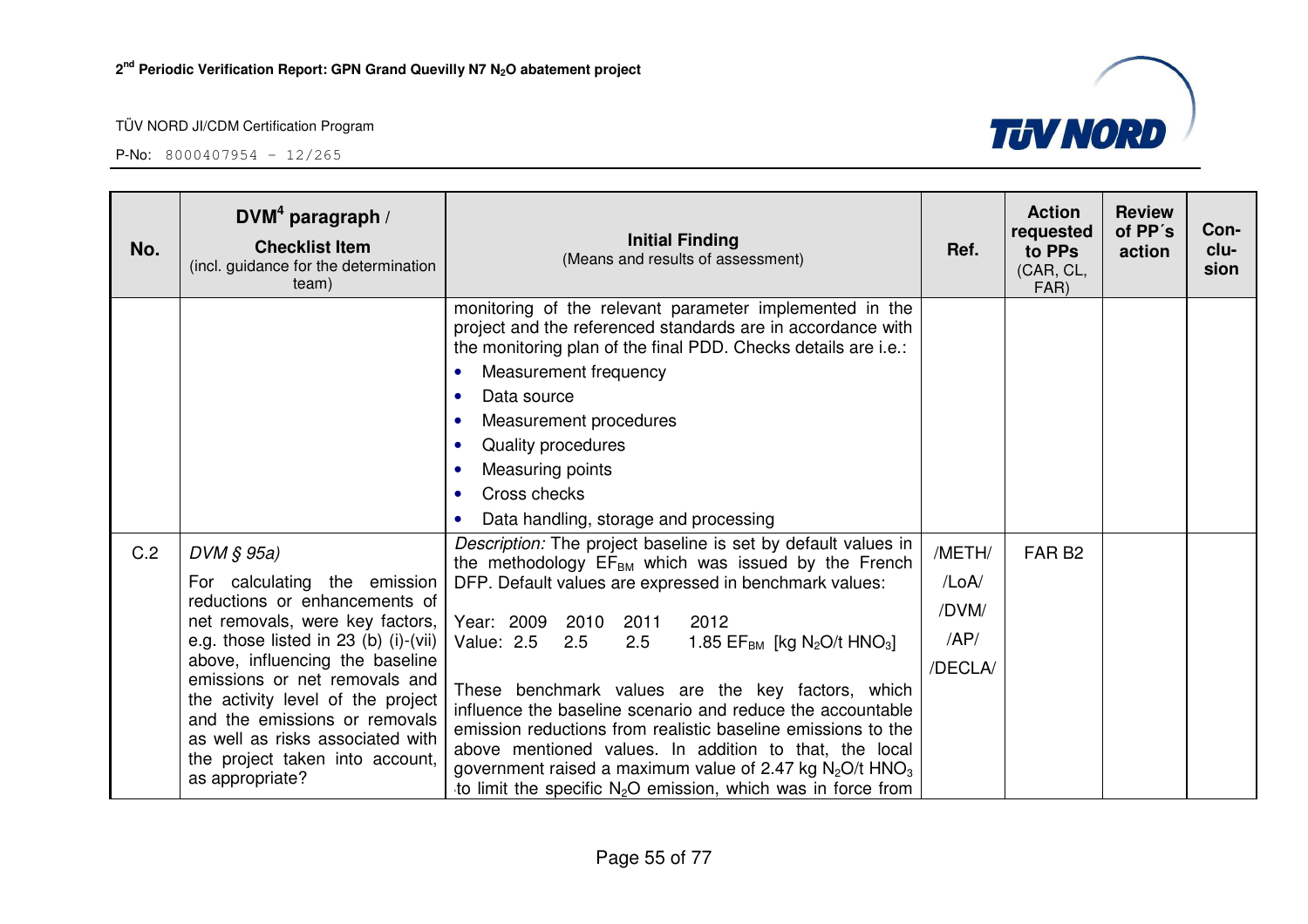

| No. | DVM <sup>4</sup> paragraph /<br><b>Checklist Item</b><br>(incl. guidance for the determination<br>team) | <b>Initial Finding</b><br>(Means and results of assessment)                                                                                                                                                                                                                                                                                                                                          | Ref. | <b>Action</b><br>requested<br>to PPs<br>(CAR, CL,<br>FAR) | <b>Review</b><br>of PP's<br>action | Con-<br>clu-<br>sion |
|-----|---------------------------------------------------------------------------------------------------------|------------------------------------------------------------------------------------------------------------------------------------------------------------------------------------------------------------------------------------------------------------------------------------------------------------------------------------------------------------------------------------------------------|------|-----------------------------------------------------------|------------------------------------|----------------------|
|     |                                                                                                         | 2011-07-16 on.                                                                                                                                                                                                                                                                                                                                                                                       |      |                                                           |                                    |                      |
|     |                                                                                                         | The results of risk assessment are extensive measures to<br>prevent a bypass of process gases in the catalyst bed since<br>this will lead to a reduction of catalyst efficiency. Decreasing<br>catalyst efficiency was identified as most important project<br>risk.                                                                                                                                 |      |                                                           |                                    |                      |
|     |                                                                                                         | Means of determination: French methodology,<br>LoA.<br>interviews plant staff on GPN plant.                                                                                                                                                                                                                                                                                                          |      |                                                           |                                    |                      |
|     |                                                                                                         | Conclusion: The benchmark value and regulatory limits are<br>correctly considered in the calculation of baseline emissions<br>and take into account the sectoral reform policies and<br>legislation (point 23 (b) (i) of DVM).                                                                                                                                                                       |      |                                                           |                                    |                      |
|     |                                                                                                         | The verification team can confirm, that the result of the risk<br>assessment (risks associated with the project) was taken<br>into account.                                                                                                                                                                                                                                                          |      |                                                           |                                    |                      |
|     |                                                                                                         | It was checked that for the time after $16th$ July 2011, no<br>ERUs were issued for emission levels which exceeded the<br>business as usual scenario, defined by the Arrete<br>prefectoral 2009-07-16 (2,47 kg $N_2O/t$ HNO <sub>3</sub> over a period of<br>12 months for N7). As evidence, the PP provided an<br>emission declaration of the plant to the local<br>government <sup>/DECLA/</sup> . |      |                                                           |                                    |                      |
|     |                                                                                                         | FAR B2:                                                                                                                                                                                                                                                                                                                                                                                              |      |                                                           |                                    |                      |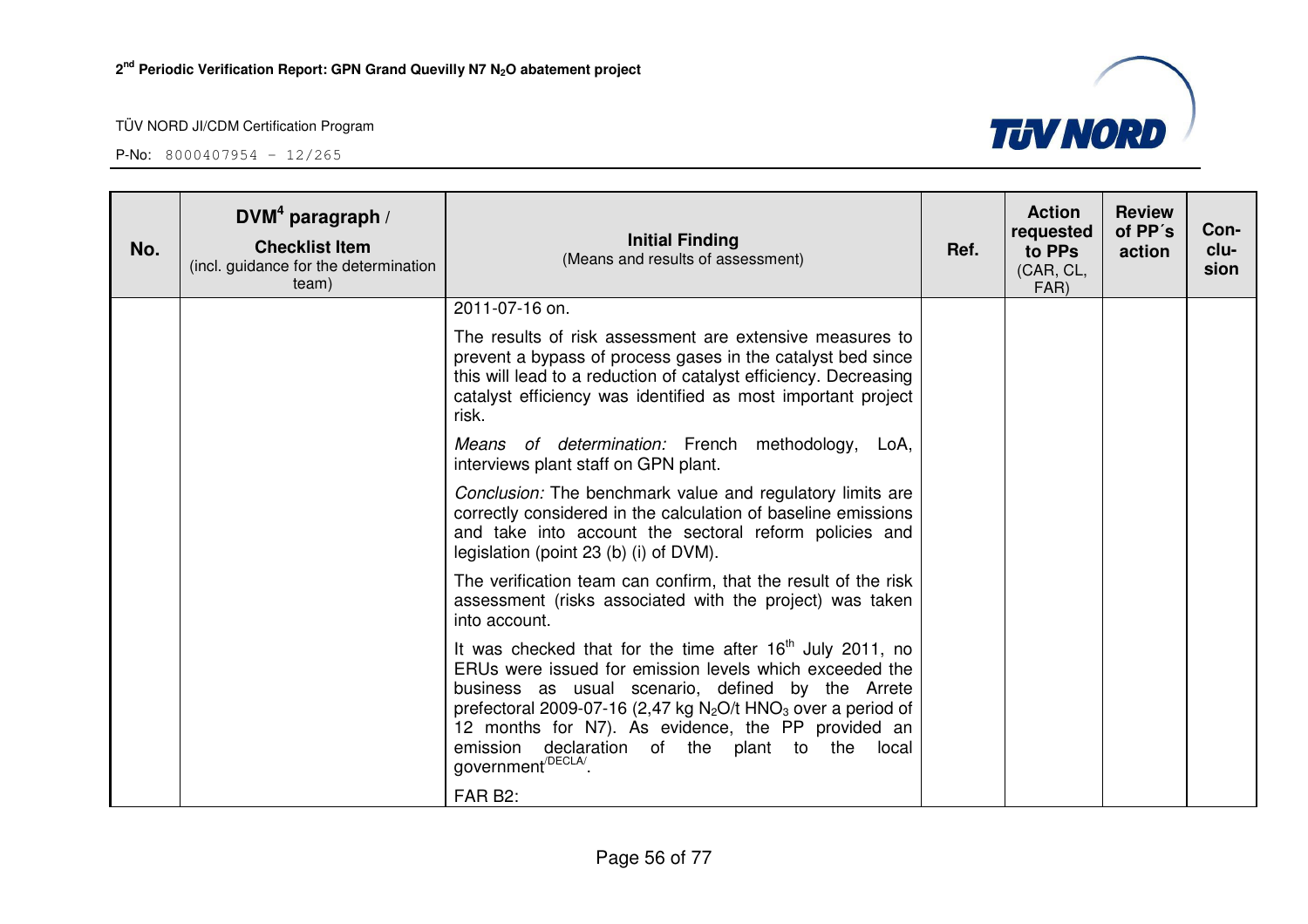

| No. | DVM <sup>4</sup> paragraph /<br><b>Checklist Item</b><br>(incl. guidance for the determination<br>team)                                                  | <b>Initial Finding</b><br>(Means and results of assessment)                                                                                                                                                                                                                                           | Ref.          | <b>Action</b><br>requested<br>to PPs<br>(CAR, CL,<br>FAR) | <b>Review</b><br>of PP's<br>action | Con-<br>clu-<br>sion |
|-----|----------------------------------------------------------------------------------------------------------------------------------------------------------|-------------------------------------------------------------------------------------------------------------------------------------------------------------------------------------------------------------------------------------------------------------------------------------------------------|---------------|-----------------------------------------------------------|------------------------------------|----------------------|
|     |                                                                                                                                                          | It must be checked at each verification, that, for the time<br>after 16th July 2011, no ERUs will be issued for emission<br>levels which do go beyond the business as usual scenario,<br>defined by the Arrete prefectoral 2009-07-16 (2,47 kg $N_2O/t$<br>$HNO3$ over a period of 12 months for N7). |               |                                                           |                                    |                      |
| C.3 | $DVM \S 95b$                                                                                                                                             | Description: Parameter and related data sources are:                                                                                                                                                                                                                                                  | /PDD/         |                                                           |                                    | OK                   |
|     | Are data sources<br>used for<br>calculating emission reductions<br>or enhancements of net remo-<br>vals clearly identified, reliable<br>and transparent? | $\bullet$<br>$NCSG_n$ [mg $N_2O/m^3$ ]                                                                                                                                                                                                                                                                | /MR/          |                                                           |                                    |                      |
|     |                                                                                                                                                          | Finetech FTIR 'PCM 1000' Continuous Emissions N <sub>2</sub> O                                                                                                                                                                                                                                        | /METH/        |                                                           |                                    |                      |
|     |                                                                                                                                                          | Analyser (part of AMS)                                                                                                                                                                                                                                                                                | /METHE        |                                                           |                                    |                      |
|     |                                                                                                                                                          | $VSG_n$ [Nm <sup>3</sup> /h]<br>$\bullet$                                                                                                                                                                                                                                                             | /XLS/         |                                                           |                                    |                      |
|     |                                                                                                                                                          | Rosemount gas velocity meter (differential pressure<br>transmitter, part of AMS)                                                                                                                                                                                                                      | /TAB/         |                                                           |                                    |                      |
|     |                                                                                                                                                          | $PE_n$ [kgN <sub>2</sub> O]                                                                                                                                                                                                                                                                           | /TRIP/        |                                                           |                                    |                      |
|     |                                                                                                                                                          | Calculation from measured data                                                                                                                                                                                                                                                                        | /PA           |                                                           |                                    |                      |
|     |                                                                                                                                                          | OH <sub>n</sub> [h]<br>$\bullet$                                                                                                                                                                                                                                                                      | /STACK<br>17/ |                                                           |                                    |                      |
|     |                                                                                                                                                          | Derived from 3 thermocouples for OT determination and<br>processed in PCS plant security system (plant must be<br>in temperature trip values to account operation hours)                                                                                                                              | /STACK<br>27/ |                                                           |                                    |                      |
|     |                                                                                                                                                          | $NAP_n$ [tHNO <sub>3</sub> ]<br>$\bullet$                                                                                                                                                                                                                                                             | /LOG/         |                                                           |                                    |                      |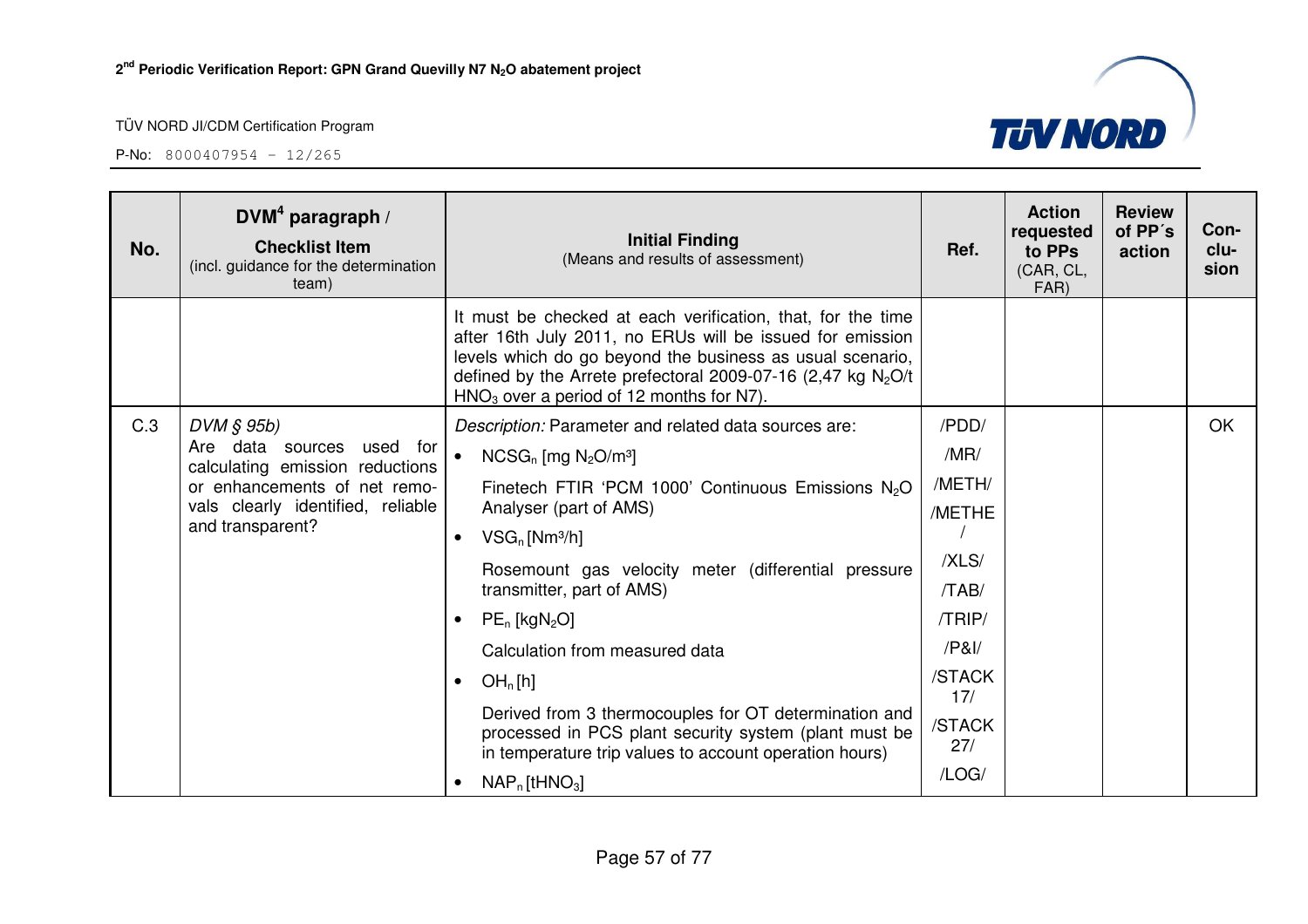

| No. | DVM <sup>4</sup> paragraph /<br><b>Checklist Item</b><br>(incl. guidance for the determination<br>team) | <b>Initial Finding</b><br>(Means and results of assessment)                        | Ref.    | <b>Action</b><br>requested<br>to PPs<br>(CAR, CL,<br>FAR) | <b>Review</b><br>of PP's<br>action | Con-<br>clu-<br>sion |
|-----|---------------------------------------------------------------------------------------------------------|------------------------------------------------------------------------------------|---------|-----------------------------------------------------------|------------------------------------|----------------------|
|     |                                                                                                         | Optiflux 4000 F with k-patents process<br>Krohne<br>instruments density meter      | /EIPSN7 |                                                           |                                    |                      |
|     |                                                                                                         | OT $[°C)$<br>$\bullet$                                                             |         |                                                           |                                    |                      |
|     |                                                                                                         | 3 Thermocouples (2 out of 3)                                                       |         |                                                           |                                    |                      |
|     |                                                                                                         | AFR [kg $NH3/h$ ]<br>$\bullet$                                                     |         |                                                           |                                    |                      |
|     |                                                                                                         | Ammonia flow meter                                                                 |         |                                                           |                                    |                      |
|     |                                                                                                         | AIFR [%]<br>$\bullet$                                                              |         |                                                           |                                    |                      |
|     |                                                                                                         | Ammonia and Air flow meters                                                        |         |                                                           |                                    |                      |
|     |                                                                                                         | TSG [℃]<br>$\bullet$                                                               |         |                                                           |                                    |                      |
|     |                                                                                                         | Pyro PT100 Probe (Part of AMS)                                                     |         |                                                           |                                    |                      |
|     |                                                                                                         | PSG [Pa]<br>$\bullet$                                                              |         |                                                           |                                    |                      |
|     |                                                                                                         | Pressure sensor, see VSG (Part of the AMS)                                         |         |                                                           |                                    |                      |
|     |                                                                                                         | $EF_n$ [kgN <sub>2</sub> O/tHNO <sub>3</sub> ]<br>$\bullet$                        |         |                                                           |                                    |                      |
|     |                                                                                                         | For the verification period n the emission factor is: $EF_n =$<br>$(PE_n / NAP_n)$ |         |                                                           |                                    |                      |
|     |                                                                                                         | $EF_{reg}$ [kgN <sub>2</sub> O/tHNO <sub>3</sub> ]<br>$\bullet$                    |         |                                                           |                                    |                      |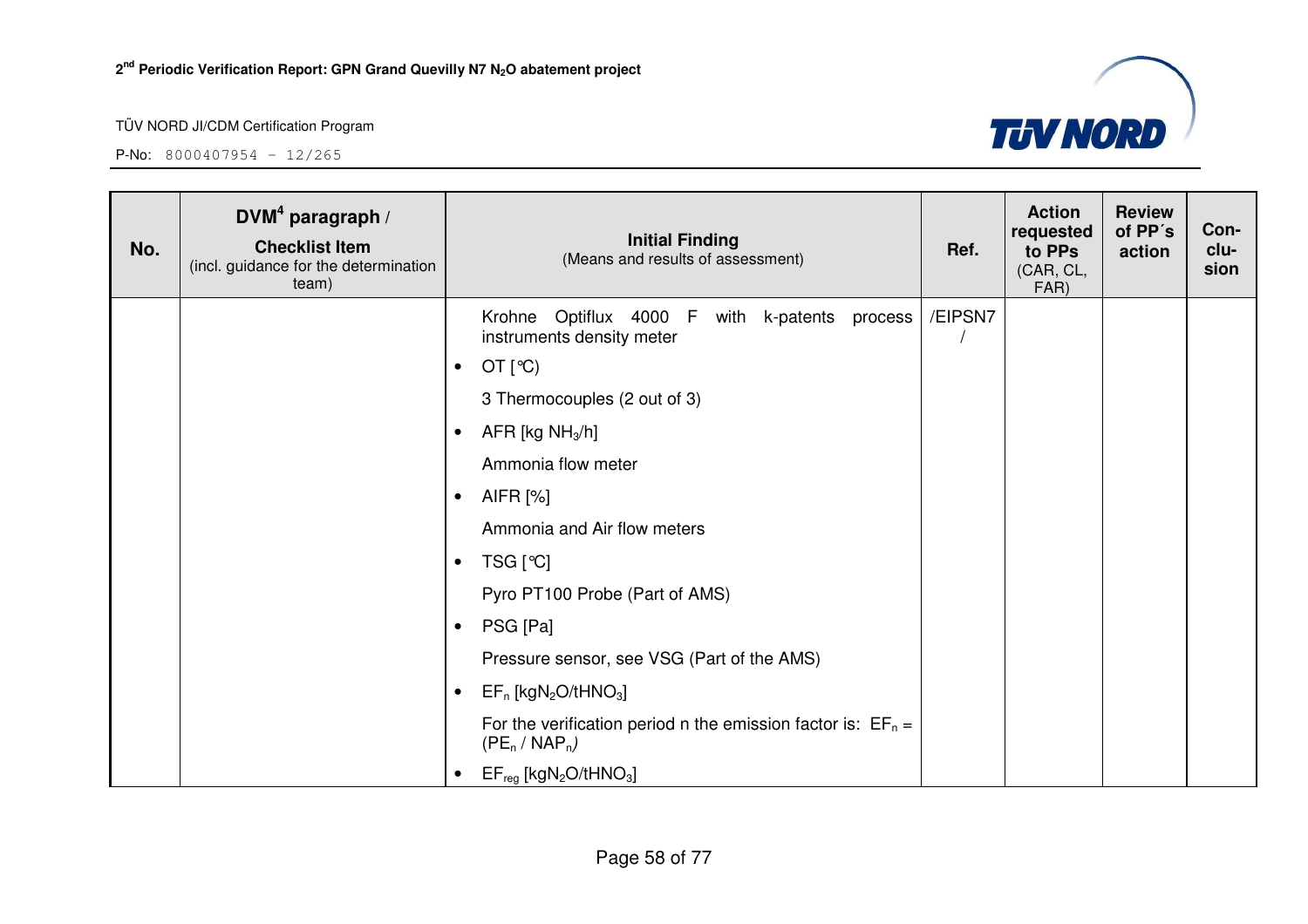

| No. | DVM <sup>4</sup> paragraph /<br><b>Checklist Item</b><br>(incl. guidance for the determination<br>team) | <b>Initial Finding</b><br>(Means and results of assessment)                                                                                                                                                                                                                                                      | Ref. | <b>Action</b><br>requested<br>to PPs<br>(CAR, CL,<br>FAR) | <b>Review</b><br>of PP's<br>action | Con-<br>clu-<br>sion |
|-----|---------------------------------------------------------------------------------------------------------|------------------------------------------------------------------------------------------------------------------------------------------------------------------------------------------------------------------------------------------------------------------------------------------------------------------|------|-----------------------------------------------------------|------------------------------------|----------------------|
|     |                                                                                                         | The max. $N_2O$ -emissions are set by the local<br>government as: 2.47 kg from 2011-07-16 on and will be<br>applied until 2012-12-31 (subperiod 3.1).                                                                                                                                                            |      |                                                           |                                    |                      |
|     |                                                                                                         | $\mathsf{EF}_\mathsf{BM}$<br>[kg $N_2O/tHNO_3$ ]<br>$\bullet$                                                                                                                                                                                                                                                    |      |                                                           |                                    |                      |
|     |                                                                                                         | Specific reference value (benchmark emissions factor)<br>that will be applied to calculate the emissions reductions<br>from a specific Verification Period. This is the case from<br>2012-01-01 on (Subperiod 3.2). The applied benchmark<br>is 1.85 EF <sub>BM</sub> [kg N <sub>2</sub> O/t HNO <sub>3</sub> ]. |      |                                                           |                                    |                      |
|     |                                                                                                         | The ERU-calculation was carried out for each subperiod (3.1)<br>and 3.2) according to the formula described in the<br>methodology:<br>$ERU = ((EF_{BM} - EF_n)/1000 \times NAP \times GWP_{N20}) * 0.9$ (tCO <sub>2</sub> e)                                                                                     |      |                                                           |                                    |                      |
|     |                                                                                                         | Means of determination: PDD, methodology, plant permits,<br>monitoring report, on-site visit of plant, PCS and data server                                                                                                                                                                                       |      |                                                           |                                    |                      |
|     |                                                                                                         | Conclusion:                                                                                                                                                                                                                                                                                                      |      |                                                           |                                    |                      |
|     |                                                                                                         | The PP could clearly demonstrate that data sources are<br>clearly identified, reliable and transparent and calculated<br>according to the methodology.                                                                                                                                                           |      |                                                           |                                    |                      |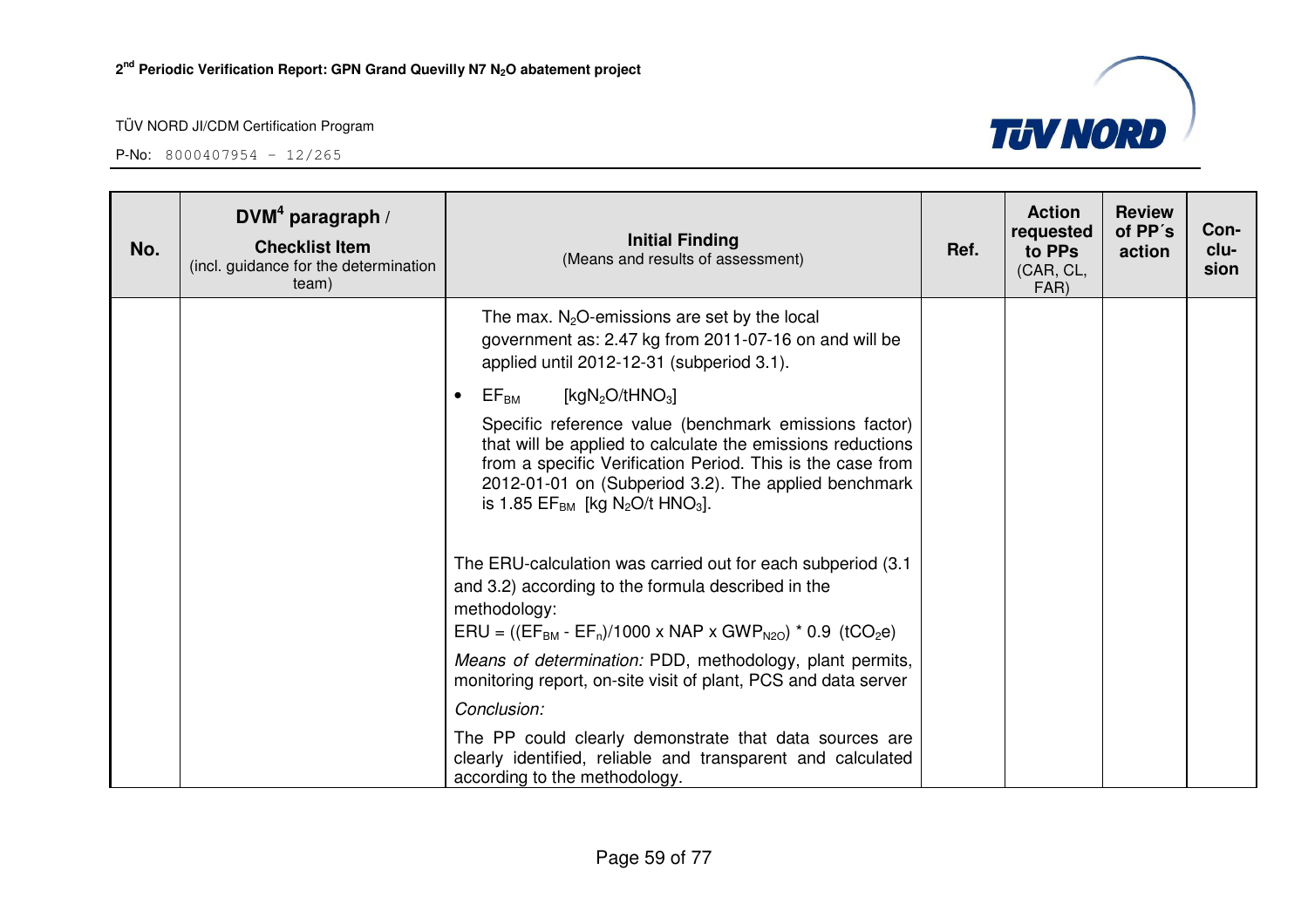

| No. | DVM <sup>4</sup> paragraph /<br><b>Checklist Item</b><br>(incl. guidance for the determination<br>team)                                                                                                                                                                                       | <b>Initial Finding</b><br>(Means and results of assessment)                                                                                                                                                                                                                                                                                                                                                                                                                                                                                                                                                                                                                                                                                                                                                                                                                                                                                                                                                                                                        | Ref.                             | <b>Action</b><br>requested<br>to PPs<br>(CAR, CL,<br>FAR) | <b>Review</b><br>of PP's<br>action | Con-<br>clu-<br>sion |
|-----|-----------------------------------------------------------------------------------------------------------------------------------------------------------------------------------------------------------------------------------------------------------------------------------------------|--------------------------------------------------------------------------------------------------------------------------------------------------------------------------------------------------------------------------------------------------------------------------------------------------------------------------------------------------------------------------------------------------------------------------------------------------------------------------------------------------------------------------------------------------------------------------------------------------------------------------------------------------------------------------------------------------------------------------------------------------------------------------------------------------------------------------------------------------------------------------------------------------------------------------------------------------------------------------------------------------------------------------------------------------------------------|----------------------------------|-----------------------------------------------------------|------------------------------------|----------------------|
| C.4 | $DVM \S 95c$<br>Are emission factors, including<br>default emission factors, if used<br>for calculating the emission<br>reductions or enhancements of<br>net removals, selected by<br>carefully balancing accuracy and<br>reasonableness.<br>and<br>appropriately justified of the<br>choice? | Description: As described under C.2., the French DFP sets<br>emission factors [kg $N_2O/t$ HNO <sub>3</sub> ] as benchmark values,<br>which are listed in the project methodology. In addition the<br>local government issued a maximum emission factor of 1.85<br>[kg $N_2O/t$ HNO <sub>3</sub> ].<br>ERUs cannot be claimed if the plant emissions are<br>exceeding the relevant value. ERUs shall be calculated<br>against this value.<br>Means of determination: Methodology, Monitoring report<br>Conclusion:<br>Subperiod 3.1.<br>The benchmark value of 2.47 kg $N_2O/t$ HNO <sub>3</sub> has been<br>exceeded for 16 hours which were correctly excluded from<br>ER calculation.<br>The mean value of emission factor was lower than the<br>regulatory limit of 2,47 kg $N_2O/t$ HNO <sub>3</sub> over the period from<br>2011-07-16 to 2012-12-31 which means that no ERUs could<br>be issued for an emission level which was beyond this value<br>(see FAR B2).<br>Subperiod 3.2:<br>The maximum emission factor of 1.85 [kg $N_2O/t$ HNO <sub>3</sub> ] | /PDD/<br>/METH/<br>/MR/<br>/XLS/ | FAR <sub>B2</sub>                                         | FAR <sub>B2</sub>                  | <b>OK</b>            |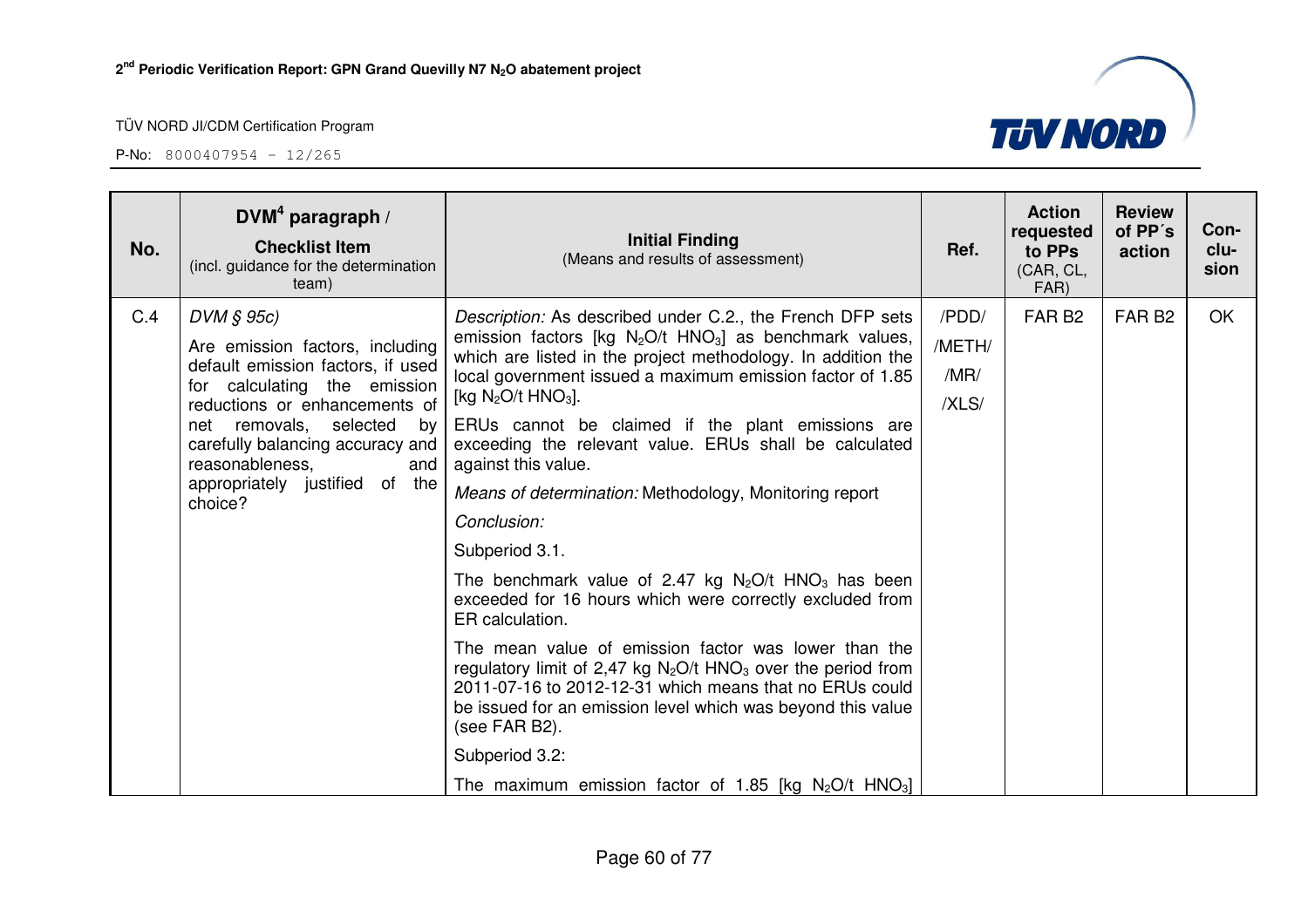

| No. | DVM <sup>4</sup> paragraph /<br><b>Checklist Item</b><br>(incl. guidance for the determination<br>team)                                                                                                                             | <b>Initial Finding</b><br>(Means and results of assessment)                                                                                                                                                                                                                                                                                                                                                                    | Ref.                                                       | <b>Action</b><br>requested<br>to PPs<br>(CAR, CL,<br>FAR) | <b>Review</b><br>of PP's<br>action | Con-<br>clu-<br>sion |
|-----|-------------------------------------------------------------------------------------------------------------------------------------------------------------------------------------------------------------------------------------|--------------------------------------------------------------------------------------------------------------------------------------------------------------------------------------------------------------------------------------------------------------------------------------------------------------------------------------------------------------------------------------------------------------------------------|------------------------------------------------------------|-----------------------------------------------------------|------------------------------------|----------------------|
|     |                                                                                                                                                                                                                                     | which has been applied from 2012-01-01 on has not been<br>exceeded and was correctly applied in the ERU calculation.<br>Remark:<br>FAR B <sub>2</sub> :<br>It must be checked at each verification, that, for the time<br>after 16th July 2011, no ERUs will be issued for emission<br>levels which do go beyond the business as usual scenario,<br>defined by the Arrete prefectoral 2009-07-16 (2,47 kg $N_2O/t$             |                                                            |                                                           |                                    |                      |
| C.5 | DVM § 95d)<br>Is the calculation of emission<br>reductions or enhancements of<br>net removals calculated based<br>conservative assumptions<br>on.<br>the<br>plausible<br>and<br>most<br>in a<br>scenarios<br>transparent<br>manner? | $HNO3$ over a period of 12 months for N7).<br>Description: The calculation includes:<br>A deduction in baseline emission scenario from around 7<br>to 2.47/1.85 kg N <sub>2</sub> O/t HNO <sub>3</sub> .<br>A 10% reduction of the verified emission reductions<br>$\bullet$<br>Means of determination: Methodology<br>Conclusion: The implementation of the benchmark values<br>and 10% reduction is a conservative approach. | /PDD/<br>/METH/<br>/MR/<br>/XLS/<br>/OTN7/<br>/NCSG<br>N7/ |                                                           |                                    | <b>OK</b>            |
|     | Applicable to JI SSC projects only                                                                                                                                                                                                  |                                                                                                                                                                                                                                                                                                                                                                                                                                |                                                            |                                                           |                                    |                      |
| C.6 | DVM § 96<br>Is the relevant threshold to be<br>classified as JI SSC project not                                                                                                                                                     | Description:<br>$N/A$ .                                                                                                                                                                                                                                                                                                                                                                                                        |                                                            |                                                           |                                    |                      |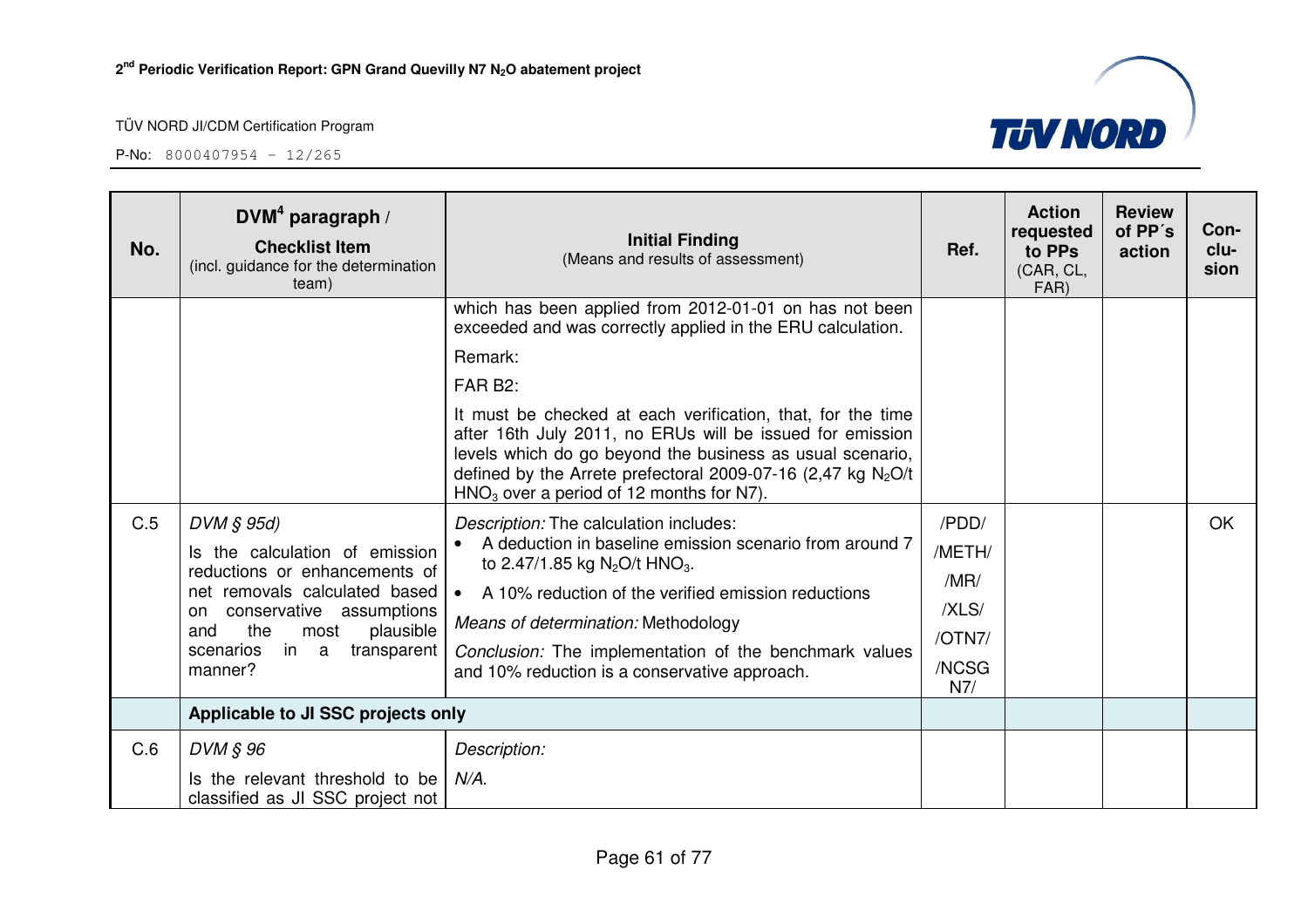

| No. | DVM <sup>4</sup> paragraph /<br><b>Checklist Item</b><br>(incl. guidance for the determination<br>team)                                                                                    | <b>Initial Finding</b><br>(Means and results of assessment) | Ref. | <b>Action</b><br>requested<br>to PPs<br>(CAR, CL,<br>FAR) | <b>Review</b><br>of PP's<br>action | Con-<br>clu-<br>sion |
|-----|--------------------------------------------------------------------------------------------------------------------------------------------------------------------------------------------|-------------------------------------------------------------|------|-----------------------------------------------------------|------------------------------------|----------------------|
|     | exceeded during the monitoring<br>period on an annual average<br>basis?                                                                                                                    | Means of determination: N/A<br>Conclusion: N/A              |      |                                                           |                                    |                      |
|     | If the threshold is exceeded, is<br>the<br>maximum<br>emission<br>reduction level estimated in the<br>PDD for the JI SSC project or<br>the bundle for the monitoring<br>period determined? |                                                             |      |                                                           |                                    |                      |
|     | Applicable to bundled JI SSC projects only                                                                                                                                                 |                                                             |      |                                                           |                                    |                      |
| C.7 | DVM § 97a)                                                                                                                                                                                 | Description: N/A                                            |      |                                                           |                                    |                      |
|     | Has the composition of the                                                                                                                                                                 | Means of determination: N/A                                 |      |                                                           |                                    |                      |
|     | bundle not changed from that is<br>stated in F-JI-SSCBUNDLE?                                                                                                                               | Conclusion: N/A                                             |      |                                                           |                                    |                      |
| C.8 | $DVM$ $S$ 97b)                                                                                                                                                                             | Description: N/A                                            |      |                                                           |                                    |                      |
|     | lf<br>the<br>determination<br>was                                                                                                                                                          | Means of determination: N/A                                 |      |                                                           |                                    |                      |
|     | conducted on the basis of an<br>overall monitoring plan, have the                                                                                                                          | Conclusion: N/A                                             |      |                                                           |                                    |                      |
|     | project participants submitted a<br>common monitoring report?                                                                                                                              |                                                             |      |                                                           |                                    |                      |
| C.9 | DVM § 98                                                                                                                                                                                   | Description: N/A                                            |      |                                                           |                                    |                      |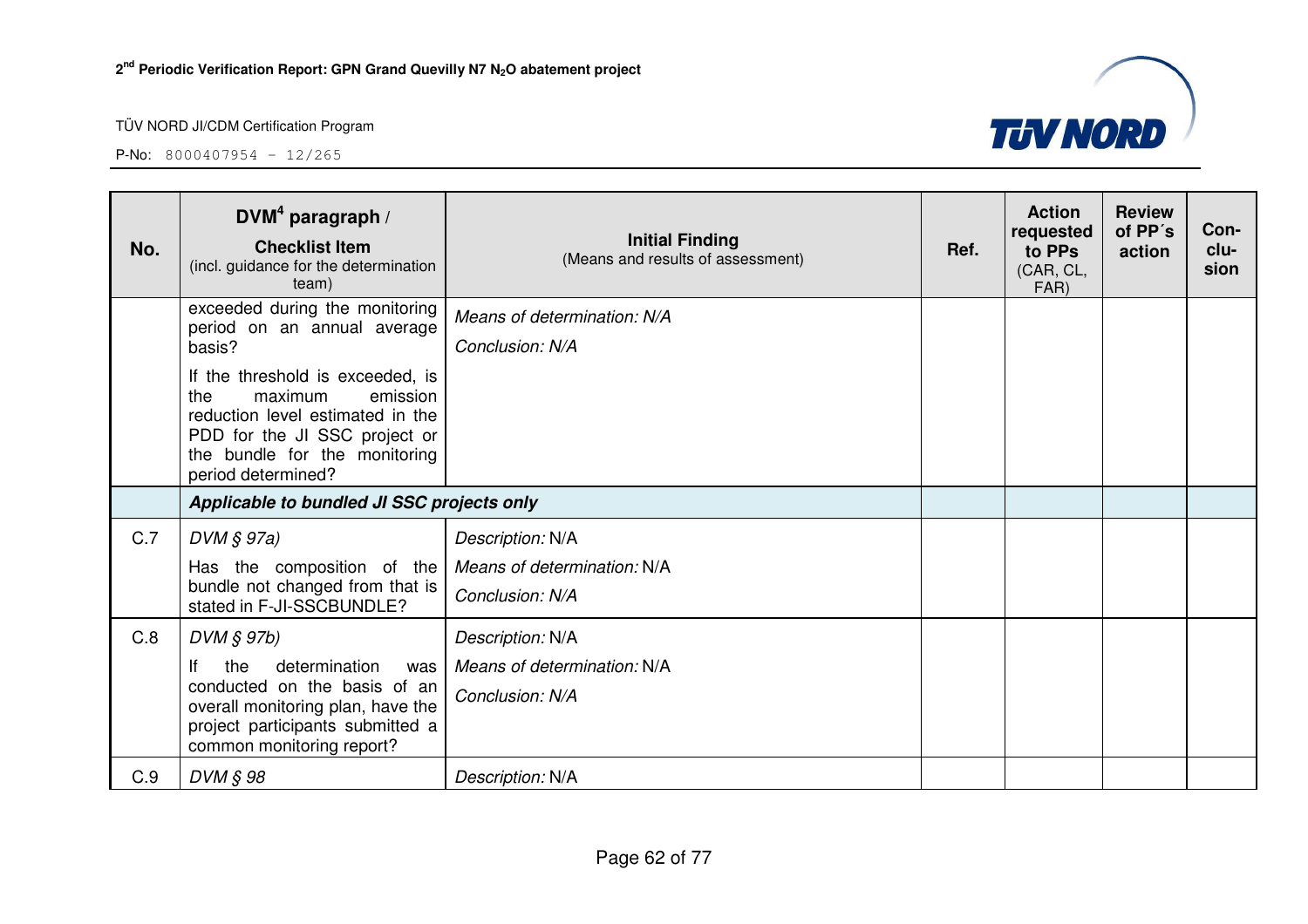

| No. | DVM <sup>4</sup> paragraph /<br><b>Checklist Item</b><br>(incl. guidance for the determination<br>team)                        | <b>Initial Finding</b><br>(Means and results of assessment)           | Ref. | <b>Action</b><br>requested<br>to PPs<br>(CAR, CL,<br>FAR) | <b>Review</b><br>of PP's<br>action | Con-<br>clu-<br>sion |
|-----|--------------------------------------------------------------------------------------------------------------------------------|-----------------------------------------------------------------------|------|-----------------------------------------------------------|------------------------------------|----------------------|
|     | If the monitoring is based on a<br>monitoring plan that provides for<br>overlapping monitoring periods,                        | Means of determination: N/A<br>Conclusion: N/A                        |      |                                                           |                                    |                      |
|     | Are the monitoring periods per<br>component of the project clearly<br>specified in the monitoring<br>report?                   |                                                                       |      |                                                           |                                    |                      |
|     | Do the monitoring periods not<br>overlap with those for which<br>verifications<br>were<br>already<br>deemed final in the past? |                                                                       |      |                                                           |                                    |                      |
| D   | <b>Revision of monitoring plan</b>                                                                                             |                                                                       |      |                                                           |                                    |                      |
|     |                                                                                                                                | Applicable only if monitoring plan is revised by project participants |      |                                                           |                                    |                      |
| D.1 | $DVM \S 99a)$                                                                                                                  | Description: N/A                                                      |      |                                                           |                                    |                      |
|     | Did<br>the<br>project<br>participants                                                                                          | Means of determination: N/A                                           |      |                                                           |                                    |                      |
|     | provide<br>appropriate<br>an<br>for the proposed<br>justification<br>revision?                                                 | Conclusion: N/A                                                       |      |                                                           |                                    |                      |
| D.2 | DVM § 99b)                                                                                                                     | Description: N/A                                                      |      |                                                           |                                    |                      |
|     | revision<br>AIEs<br>the proposed<br>improve the accuracy<br>and/or                                                             | Means of determination: N/A                                           |      |                                                           |                                    |                      |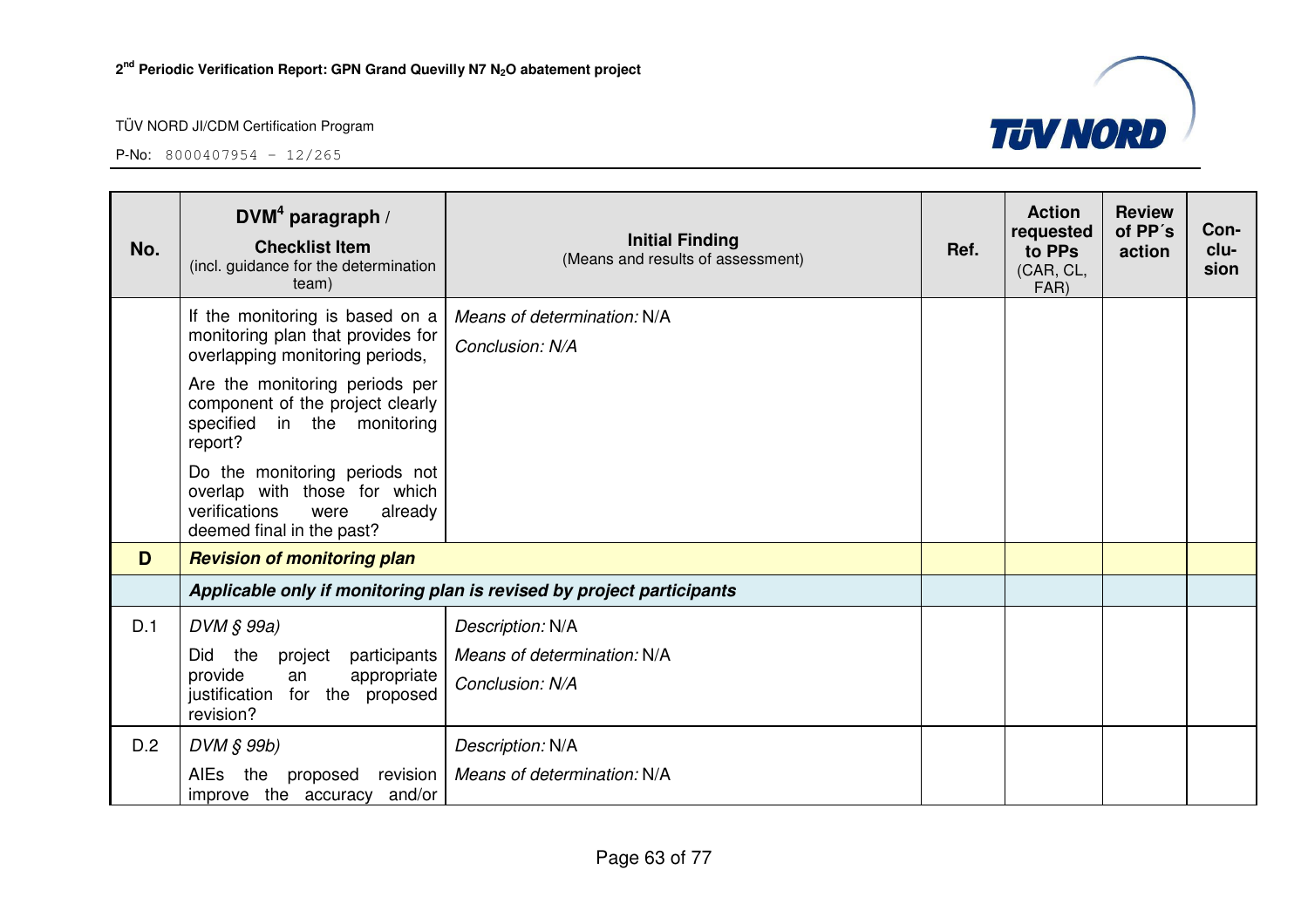

| No. | DVM <sup>4</sup> paragraph /<br><b>Checklist Item</b><br>(incl. guidance for the determination<br>team)                                                                                                                                  | <b>Initial Finding</b><br>(Means and results of assessment)                                                                                                                                                                                                                                                                                                                                                                                                                                                                                                                                                                                                                                                                                                                                                    | Ref.                                                                                              | <b>Action</b><br>requested<br>to PPs<br>(CAR, CL,<br>FAR) | <b>Review</b><br>of PP's<br>action                 | Con-<br>clu-<br>sion |
|-----|------------------------------------------------------------------------------------------------------------------------------------------------------------------------------------------------------------------------------------------|----------------------------------------------------------------------------------------------------------------------------------------------------------------------------------------------------------------------------------------------------------------------------------------------------------------------------------------------------------------------------------------------------------------------------------------------------------------------------------------------------------------------------------------------------------------------------------------------------------------------------------------------------------------------------------------------------------------------------------------------------------------------------------------------------------------|---------------------------------------------------------------------------------------------------|-----------------------------------------------------------|----------------------------------------------------|----------------------|
|     | of<br>information<br>applicability<br>the<br>collected<br>compared<br>to<br>original monitoring plan without<br>changing conformity with the<br>relevant rules and regulations<br>establishment<br>the<br>of<br>for<br>monitoring plans? | Conclusion: N/A                                                                                                                                                                                                                                                                                                                                                                                                                                                                                                                                                                                                                                                                                                                                                                                                |                                                                                                   |                                                           |                                                    |                      |
| E   | Data management                                                                                                                                                                                                                          |                                                                                                                                                                                                                                                                                                                                                                                                                                                                                                                                                                                                                                                                                                                                                                                                                |                                                                                                   |                                                           |                                                    |                      |
| E.1 | DVM § 101a)<br>Is the implementation of data<br>collection<br>procedures<br>in<br>accordance with the monitoring<br>plan, including the quality control<br>and<br>quality<br>assurance<br>procedures?                                    | Description: Data collection procedures, quality control and<br>quality assurance are implemented as follows:<br>Measured values were generated by local measurement<br>$\bullet$<br>and monitoring devices, stored in plant DCS and<br>provided for calculation via OSI PI (process information<br>system) data acquisition system.<br>Default i.e. plant trip point-values were determinated<br>$\bullet$<br>before start of the project and included in the PDD.<br>During data processing, measured values<br>were<br>$\bullet$<br>evaluated according to statistical methods:<br>Application of instrument correction factors:<br>The PP chooses a monitoring standard that requires the<br>establishment of a calibration curve (EN14181). The<br>correction factors derived from this calibration curve | /PDD/<br>/METH/<br>/MR/<br>/PROC<br>$1/ -$<br>/PROC<br>137/<br>/QAL2C<br>AL7/<br>/ASTN7/<br>/XLS/ | CAR <sub>C1</sub>                                         | <b>GAR C1</b><br>Pls.<br>refer to<br>section<br>4. | <b>OK</b>            |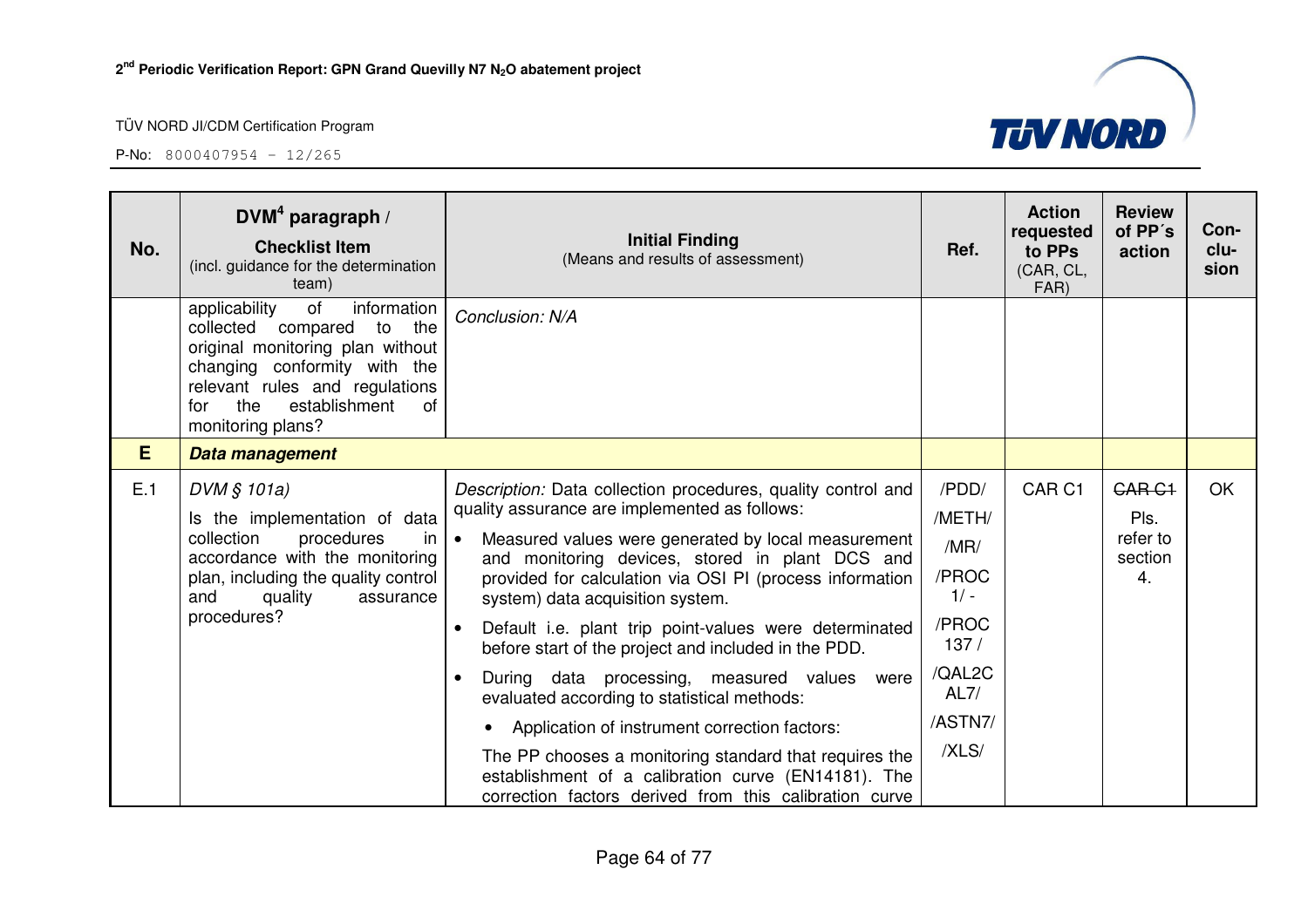

| No. | $DVM4$ paragraph /<br><b>Checklist Item</b><br>(incl. guidance for the determination<br>team) | <b>Initial Finding</b><br>(Means and results of assessment)                                                                                                                                                                                                                                                                                         | Ref. | <b>Action</b><br>requested<br>to PPs<br>(CAR, CL,<br>FAR) | <b>Review</b><br>of PP's<br>action | Con-<br>clu-<br>sion |
|-----|-----------------------------------------------------------------------------------------------|-----------------------------------------------------------------------------------------------------------------------------------------------------------------------------------------------------------------------------------------------------------------------------------------------------------------------------------------------------|------|-----------------------------------------------------------|------------------------------------|----------------------|
|     |                                                                                               | during the QAL2 audit must be applied onto both VSG<br>and NCSG calculations. Correction factors are:                                                                                                                                                                                                                                               |      |                                                           |                                    |                      |
|     |                                                                                               | $\circ$ 0.98 for stack gas flow meter                                                                                                                                                                                                                                                                                                               |      |                                                           |                                    |                      |
|     |                                                                                               | 0.99 for measurement of $N2O$ conc.<br>$\circ$                                                                                                                                                                                                                                                                                                      |      |                                                           |                                    |                      |
|     |                                                                                               | 1.0 for pressure of tail gas<br>$\circ$                                                                                                                                                                                                                                                                                                             |      |                                                           |                                    |                      |
|     |                                                                                               | 1.0 for temperature of tail gas                                                                                                                                                                                                                                                                                                                     |      |                                                           |                                    |                      |
|     |                                                                                               | Note: These values are set as default values in the<br>parameterisation of the AMS and applied on the raw<br>data.                                                                                                                                                                                                                                  |      |                                                           |                                    |                      |
|     |                                                                                               | <b>Plausibility check:</b>                                                                                                                                                                                                                                                                                                                          |      |                                                           |                                    |                      |
|     |                                                                                               | The meth requires a plausibility check of all<br>recorded/monitored data before processing which was<br>conducted by the PP. plausibility criteria is: Negative<br>values shall be eliminated.                                                                                                                                                      |      |                                                           |                                    |                      |
|     |                                                                                               | Downtimes of the AMS:                                                                                                                                                                                                                                                                                                                               |      |                                                           |                                    |                      |
|     |                                                                                               | Acc. to the methodology, downtimes of the AMS shall be<br>handled as following: The hourly average will be<br>calculated based on the remaining values for the rest of<br>the hour in question. If these remaining values account<br>for less than 50% of the hourly data for one or more<br>parameters, then this hour must be eliminated from the |      |                                                           |                                    |                      |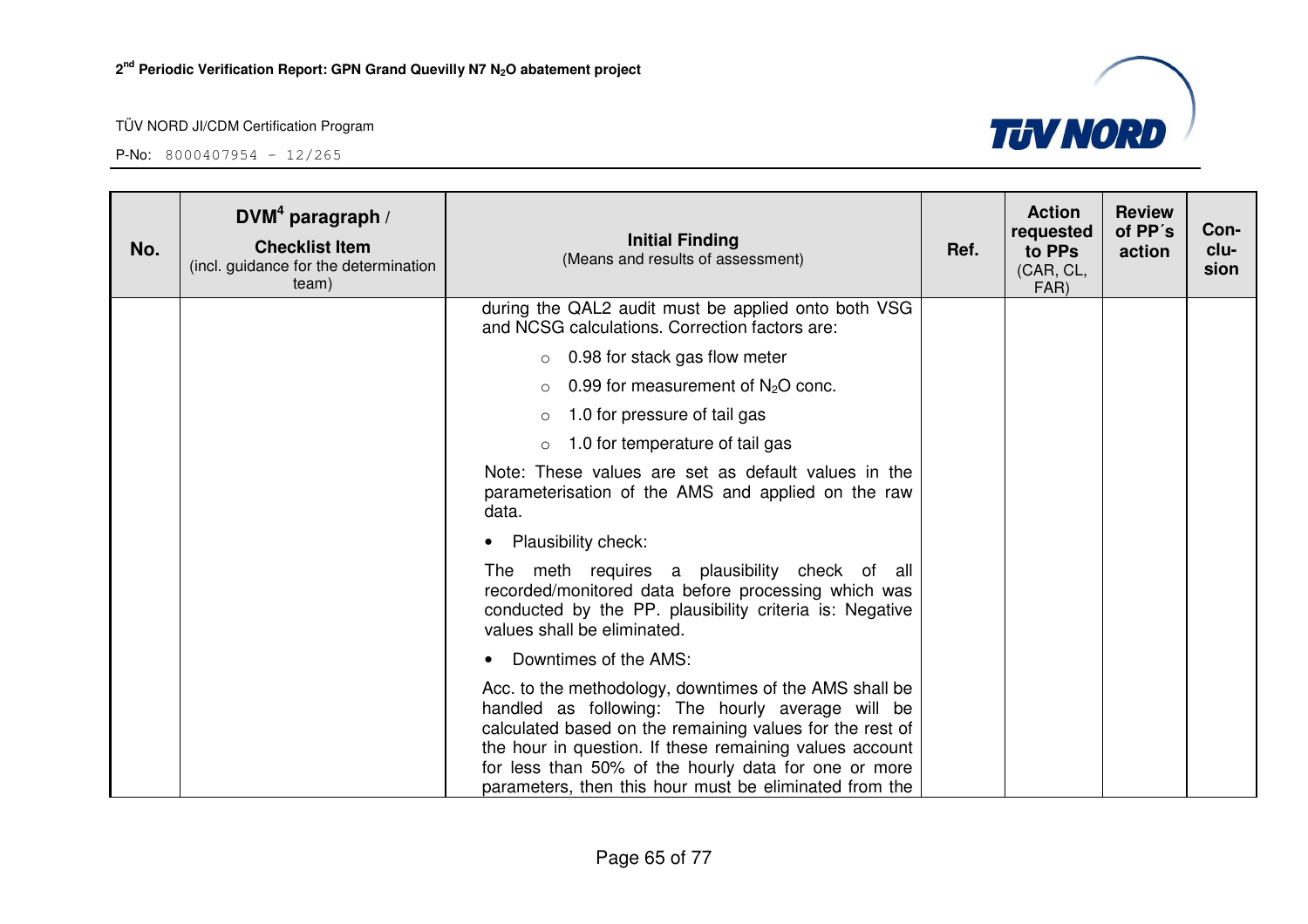

| No. | DVM <sup>4</sup> paragraph /<br><b>Checklist Item</b><br>(incl. guidance for the determination<br>team) | <b>Initial Finding</b><br>(Means and results of assessment)                                                                                                                                                                                                                                                                | Ref. | <b>Action</b><br>requested<br>to PPs<br>(CAR, CL,<br>FAR) | <b>Review</b><br>of PP's<br>action | Con-<br>clu-<br>sion |
|-----|---------------------------------------------------------------------------------------------------------|----------------------------------------------------------------------------------------------------------------------------------------------------------------------------------------------------------------------------------------------------------------------------------------------------------------------------|------|-----------------------------------------------------------|------------------------------------|----------------------|
|     |                                                                                                         | calculation and a substitute value will be used instead.                                                                                                                                                                                                                                                                   |      |                                                           |                                    |                      |
|     |                                                                                                         | Missing data/Substitute value<br>$\bullet$                                                                                                                                                                                                                                                                                 |      |                                                           |                                    |                      |
|     |                                                                                                         | In the case where it is impossible to obtain one hour of<br>valid data for one or more elements of the emissions<br>calculation due to downtime or malfunction of the AMS<br>a substitute value for each hour of missing data shall be<br>calculated as follows:                                                           |      |                                                           |                                    |                      |
|     |                                                                                                         | $C^*$ subst = $C + \sigma_C$                                                                                                                                                                                                                                                                                               |      |                                                           |                                    |                      |
|     |                                                                                                         | where:                                                                                                                                                                                                                                                                                                                     |      |                                                           |                                    |                      |
|     |                                                                                                         | C: arithmetic average of the concentration of the relevant<br>parameter                                                                                                                                                                                                                                                    |      |                                                           |                                    |                      |
|     |                                                                                                         | $\sigma_{\rm C}$ : best estimate standard deviation of the concentration<br>of the relevant parameter.                                                                                                                                                                                                                     |      |                                                           |                                    |                      |
|     |                                                                                                         | Permitted overall uncertainty:                                                                                                                                                                                                                                                                                             |      |                                                           |                                    |                      |
|     |                                                                                                         | The methodology requires that the permitted overall<br>uncertainty of the average hourly annual emissions must<br>be less than 7.5% if technical possible. The<br>determinated (combined) uncertainty for $N_2O$ mass flow<br>measurement as per QAL2 report is 2.58% which is<br>below the permitted overall uncertainty. |      |                                                           |                                    |                      |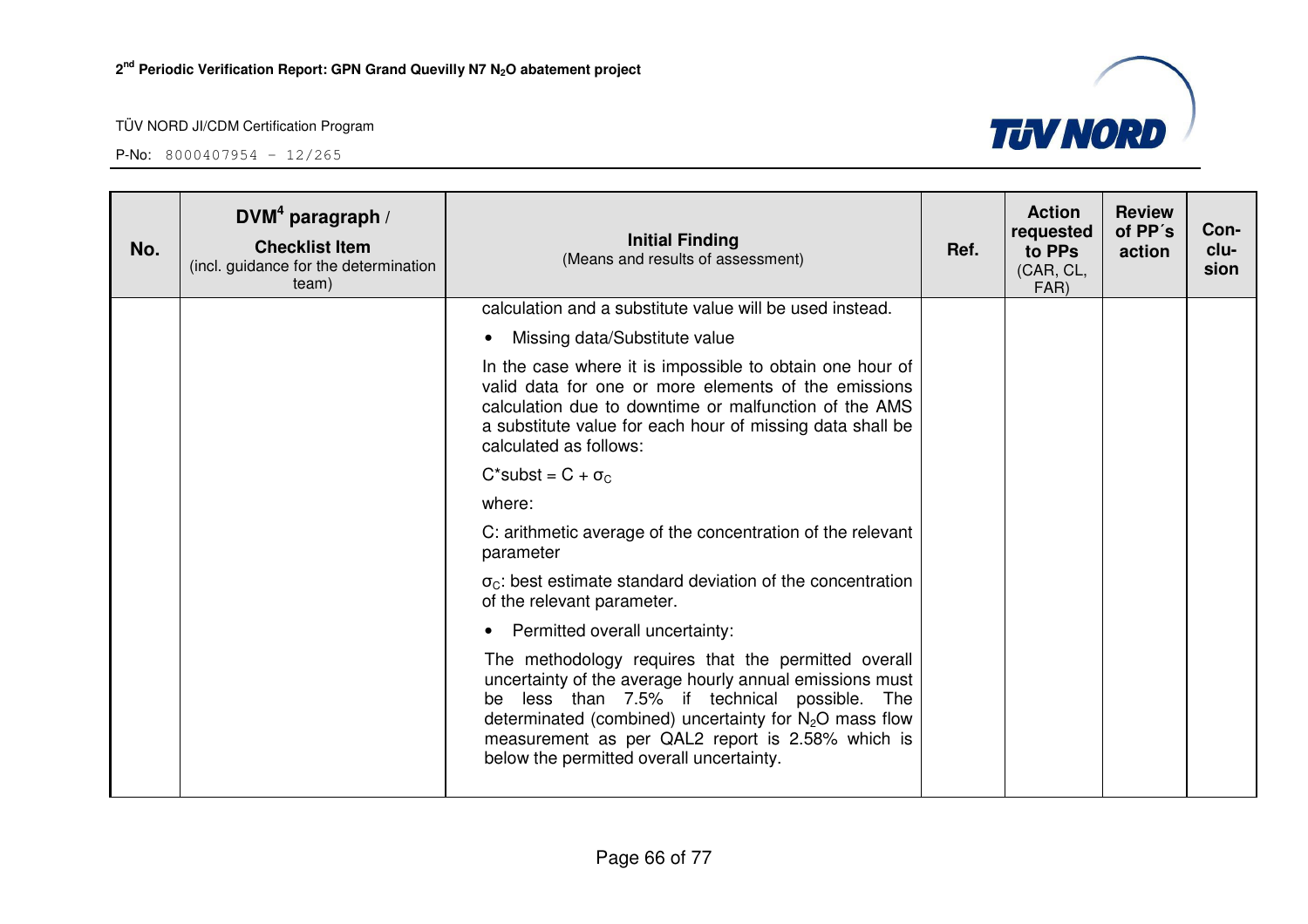

| No. | DVM <sup>4</sup> paragraph /<br><b>Checklist Item</b><br>(incl. guidance for the determination<br>team) | <b>Initial Finding</b><br>(Means and results of assessment)                                                                                                                                                                                                                                                                                                                                                                                                            | Ref. | <b>Action</b><br>requested<br>to PPs<br>(CAR, CL,<br>FAR) | <b>Review</b><br>of PP's<br>action | Con-<br>clu-<br>sion |
|-----|---------------------------------------------------------------------------------------------------------|------------------------------------------------------------------------------------------------------------------------------------------------------------------------------------------------------------------------------------------------------------------------------------------------------------------------------------------------------------------------------------------------------------------------------------------------------------------------|------|-----------------------------------------------------------|------------------------------------|----------------------|
|     |                                                                                                         | Means of determination: Methodology, Monitoring report,<br>on-site visit of plant, control room with PCS, server room<br>with Exaguantum data server, QAL2 report                                                                                                                                                                                                                                                                                                      |      |                                                           |                                    |                      |
|     |                                                                                                         | Conclusion: All procedures related to fulfil the requirements<br>оf                                                                                                                                                                                                                                                                                                                                                                                                    |      |                                                           |                                    |                      |
|     |                                                                                                         | quality management of the plant                                                                                                                                                                                                                                                                                                                                                                                                                                        |      |                                                           |                                    |                      |
|     |                                                                                                         | quality assurance standard of the AMS                                                                                                                                                                                                                                                                                                                                                                                                                                  |      |                                                           |                                    |                      |
|     |                                                                                                         | data processing as required per methodology                                                                                                                                                                                                                                                                                                                                                                                                                            |      |                                                           |                                    |                      |
|     |                                                                                                         | implemented. Nevertheless the data collection<br>were<br>procedures<br>QA/QC-procedure<br>and<br>needs<br>corrections/improvements:                                                                                                                                                                                                                                                                                                                                    |      |                                                           |                                    |                      |
|     |                                                                                                         | CAR C1:<br>Excel-sheet<br>Events comments: Cell C47 includes an<br>invalid<br>reference<br>Raw data: The start/end-dates are not correct<br>Between 2012-10-21 14:00 and -22 05:00 plant signal is<br>$\bullet$<br>"off" but a nitric acid production of over 37 t/h has been<br>recorded<br>The formula to compensate wet/dry measurement<br>$\bullet$<br>conditions of NCSG is not correct<br>The calculation sheet includes non relevant calculations/<br>$\bullet$ |      |                                                           |                                    |                      |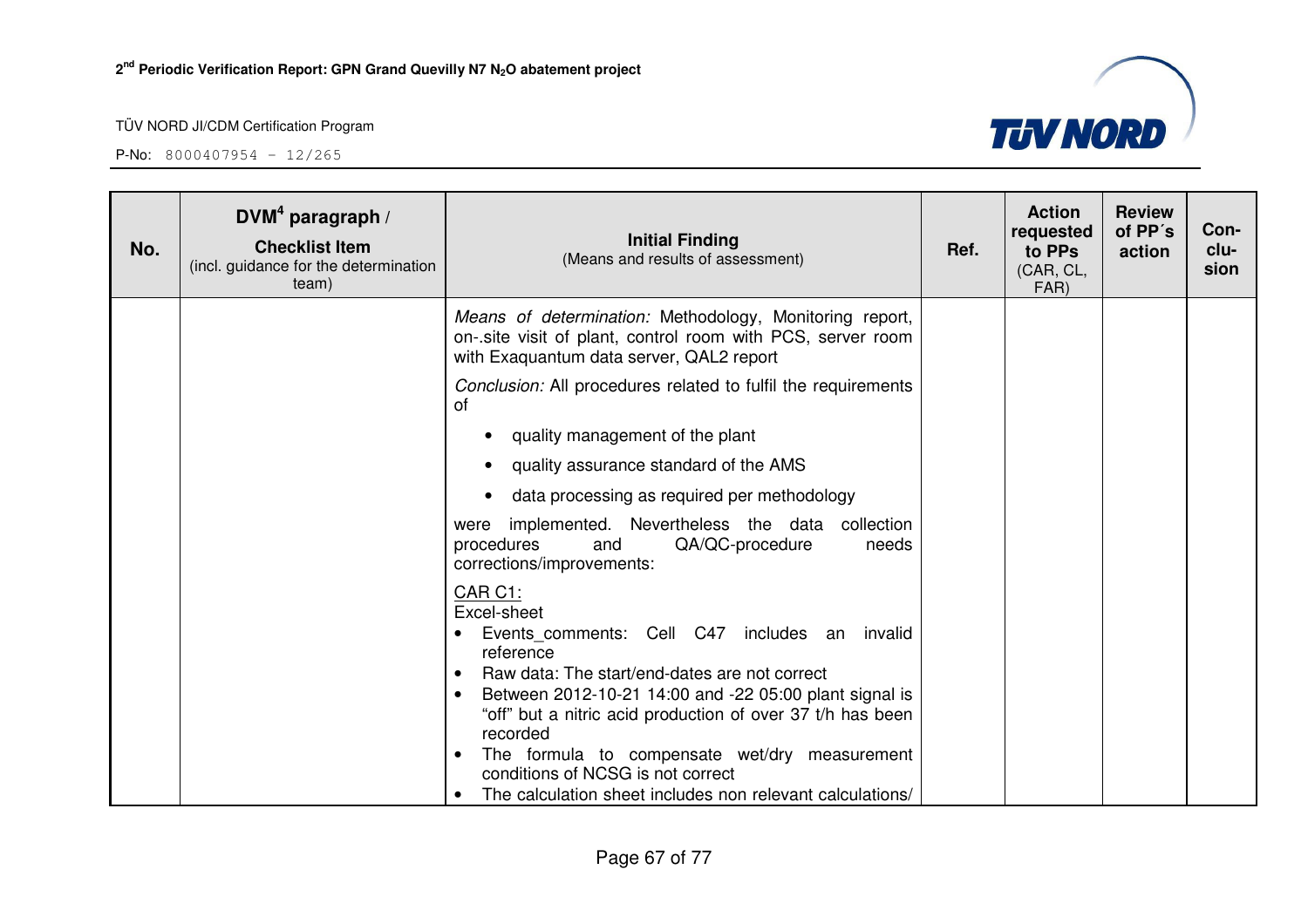

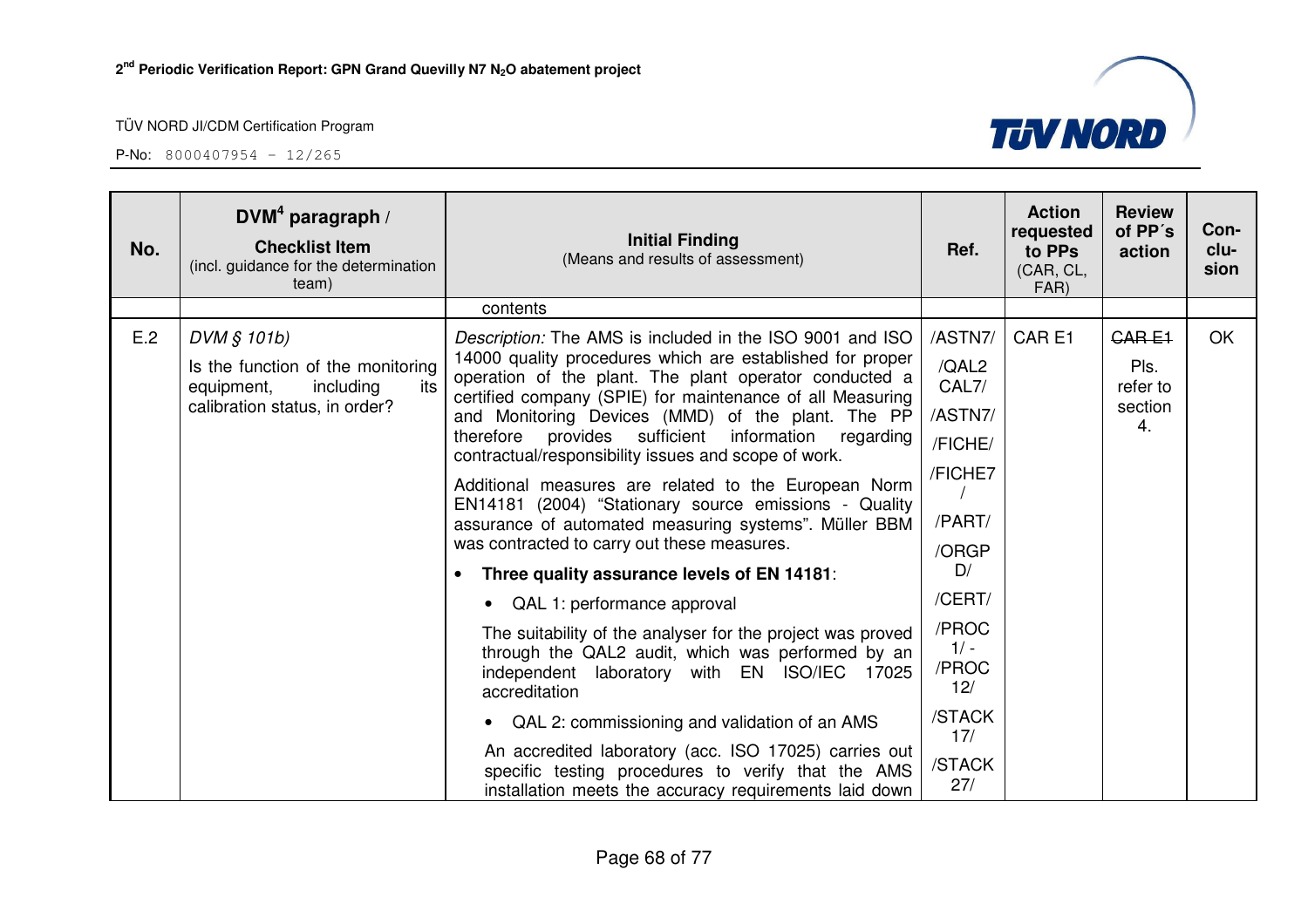

| No. | DVM <sup>4</sup> paragraph /<br><b>Checklist Item</b><br>(incl. guidance for the determination<br>team) | <b>Initial Finding</b><br>(Means and results of assessment)                                                                                                                                                                                                                              | Ref. | <b>Action</b><br>requested<br>to PPs<br>(CAR, CL,<br>FAR) | <b>Review</b><br>of PP's<br>action | Con-<br>clu-<br>sion |
|-----|---------------------------------------------------------------------------------------------------------|------------------------------------------------------------------------------------------------------------------------------------------------------------------------------------------------------------------------------------------------------------------------------------------|------|-----------------------------------------------------------|------------------------------------|----------------------|
|     |                                                                                                         | by EN 14181. The performance of the complete<br>installation was compared against a series of<br>measurements made with approved<br>Standard<br>Reference Methods in 2009. QAL2 test in 2012 has not<br>been carried out.                                                                |      |                                                           |                                    |                      |
|     |                                                                                                         | • QAL 3: ongoing operation and maintenance                                                                                                                                                                                                                                               |      |                                                           |                                    |                      |
|     |                                                                                                         | The PP implemented a quality assurance system to<br>prove the ongoing compliance of the AMS with the<br>norm. The maintenance activities are monitored and<br>controlled as part of an overall quality assurance<br>programme.                                                           |      |                                                           |                                    |                      |
|     |                                                                                                         | • AST: Annual Surveillance Test                                                                                                                                                                                                                                                          |      |                                                           |                                    |                      |
|     |                                                                                                         | The PP verifies the continuing validity of the calibration<br>function on yearly basis. The requirements and<br>responsibilities for carrying out the AST tests are the<br>same as for QAL 2. QAL2 was carried out in 2009, the<br>1. AST was in 2010 and the 2. AST at end of the 2011. |      |                                                           |                                    |                      |
|     |                                                                                                         | Means of determination: Methodology, EN14181, interview<br>with monitoring manager of the plant, check of relevant<br>documents and records                                                                                                                                              |      |                                                           |                                    |                      |
|     |                                                                                                         | Conclusion: The function of the monitoring equipment is<br>guaranteed by regular inspections and calibration. The<br>procedures are embedded in the internal and external                                                                                                                |      |                                                           |                                    |                      |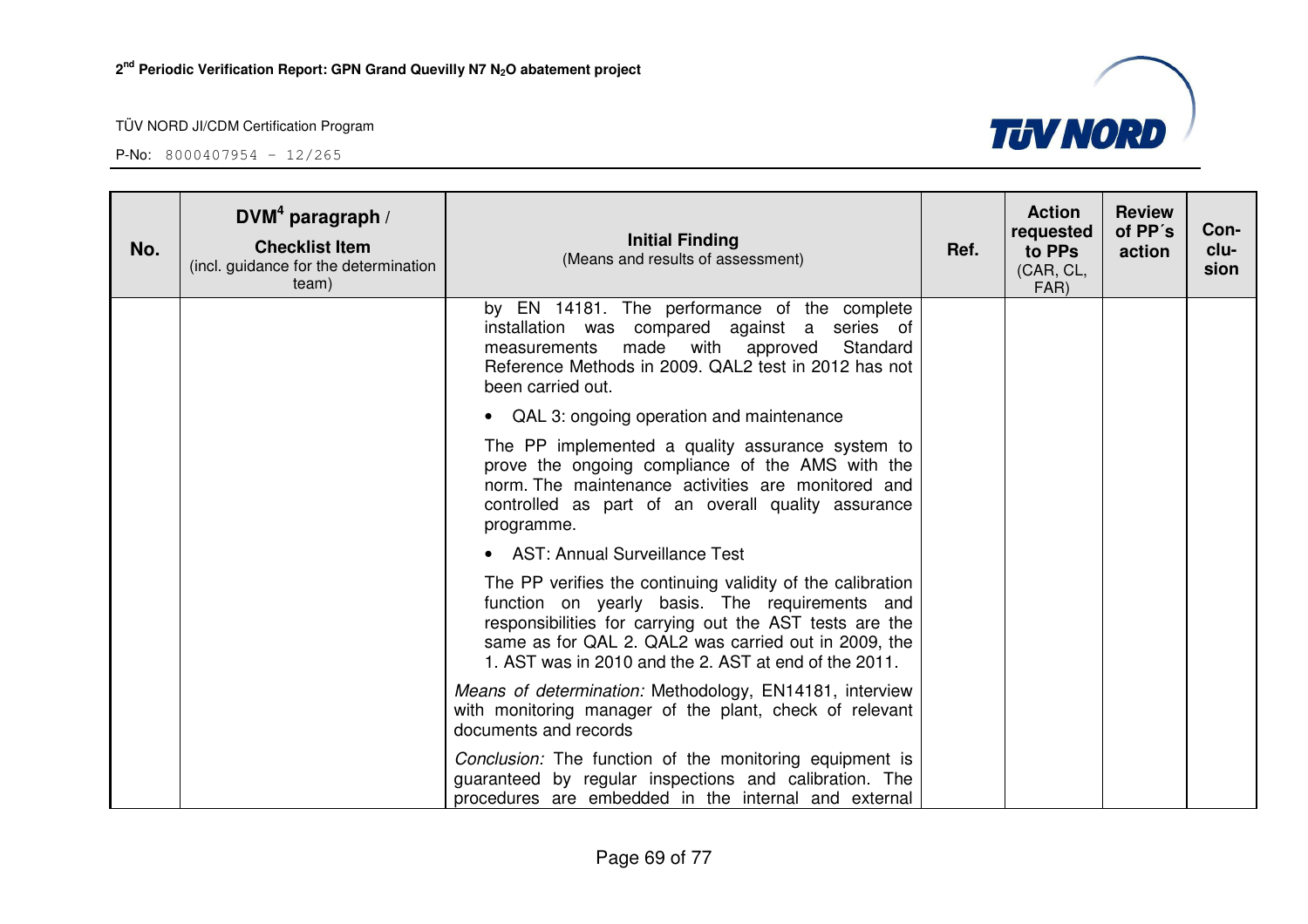

| No. | DVM <sup>4</sup> paragraph /<br><b>Checklist Item</b><br>(incl. guidance for the determination<br>team)                       | <b>Initial Finding</b><br>(Means and results of assessment)                                                                                                                                                                                                                                                                                                                                                                                                                                                                                                                                                                                                  | Ref.                              | <b>Action</b><br>requested<br>to PPs<br>(CAR, CL,<br>FAR) | <b>Review</b><br>of PP's<br>action             | Con-<br>clu-<br>sion |
|-----|-------------------------------------------------------------------------------------------------------------------------------|--------------------------------------------------------------------------------------------------------------------------------------------------------------------------------------------------------------------------------------------------------------------------------------------------------------------------------------------------------------------------------------------------------------------------------------------------------------------------------------------------------------------------------------------------------------------------------------------------------------------------------------------------------------|-----------------------------------|-----------------------------------------------------------|------------------------------------------------|----------------------|
|     |                                                                                                                               | QA/QC procedures. One finding was raised:                                                                                                                                                                                                                                                                                                                                                                                                                                                                                                                                                                                                                    |                                   |                                                           |                                                |                      |
|     |                                                                                                                               | <b>CAR E1:</b>                                                                                                                                                                                                                                                                                                                                                                                                                                                                                                                                                                                                                                               |                                   |                                                           |                                                |                      |
|     |                                                                                                                               | AST-report:                                                                                                                                                                                                                                                                                                                                                                                                                                                                                                                                                                                                                                                  |                                   |                                                           |                                                |                      |
|     |                                                                                                                               | The pipe diameter at velocity sampling point in the actual<br>AST report is not as per drawing 74.571.                                                                                                                                                                                                                                                                                                                                                                                                                                                                                                                                                       |                                   |                                                           |                                                |                      |
|     |                                                                                                                               | measurement range<br>of NCSG is not as<br>The<br>implemented in the DCS.                                                                                                                                                                                                                                                                                                                                                                                                                                                                                                                                                                                     |                                   |                                                           |                                                |                      |
| E.3 | DVM § 101c)<br>Are the evidence and records<br>the<br>for<br>monitoring<br>used<br>traceable<br>maintained<br>in a<br>manner? | Description: All monitoring data are collected from the MMD<br>as 4-20 mA signals and forwarded to the plant via DCS on a<br>digital modbus on two second basis and stored in a PI-<br>system. A data extract of hourly mean values is reported to<br>the assessment team (at N.serve),<br>Means of determination: Excel-datasheet for ER-calculation,<br>raw data excel-sheets provided on monthly basis, data<br>collections on second-basis provided by the plant operator<br>during on-site visit (spot-check of single days)<br>Conclusion: The verifier can confirm that all data from MMD<br>and PCS are traceable and correctly collected, converted | /XLS/<br>/EIPSN7<br>/RAW-<br>XLS/ | FAR <sub>E2</sub>                                         | FAR <sub>E2</sub><br>Pls. see<br>chapter<br>4. | <b>OK</b>            |
|     |                                                                                                                               | and stored to ER-calculation sheet.<br>To ease future verifications, the verification team requests<br>the whole set of raw data provided from the plant to the data<br>manager at N serve for this and future verification. For this                                                                                                                                                                                                                                                                                                                                                                                                                        |                                   |                                                           |                                                |                      |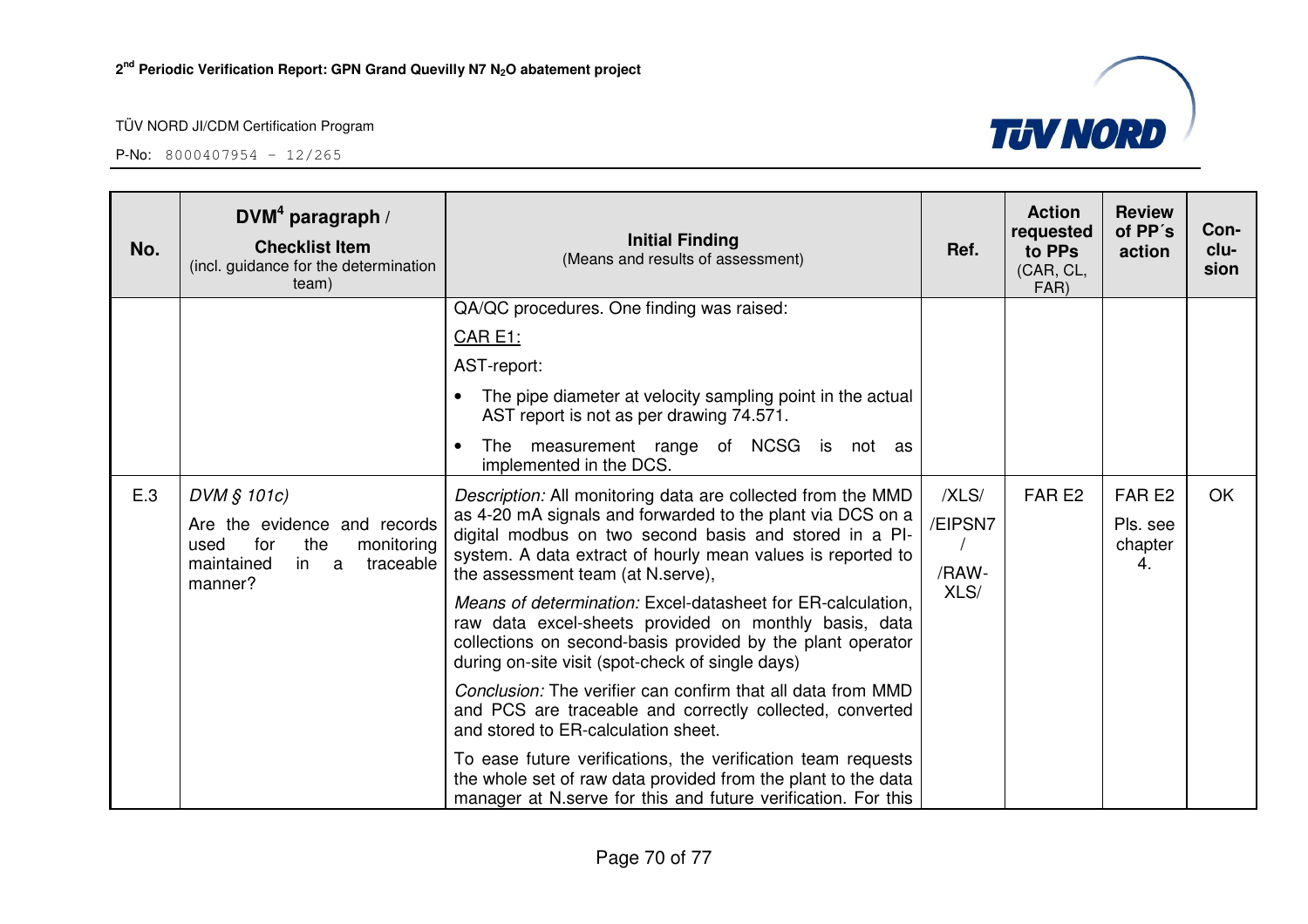**P-No:** 8000407954 - 12/265





**clu-**

OK

The PP implemented a state-of-the-art plant operation and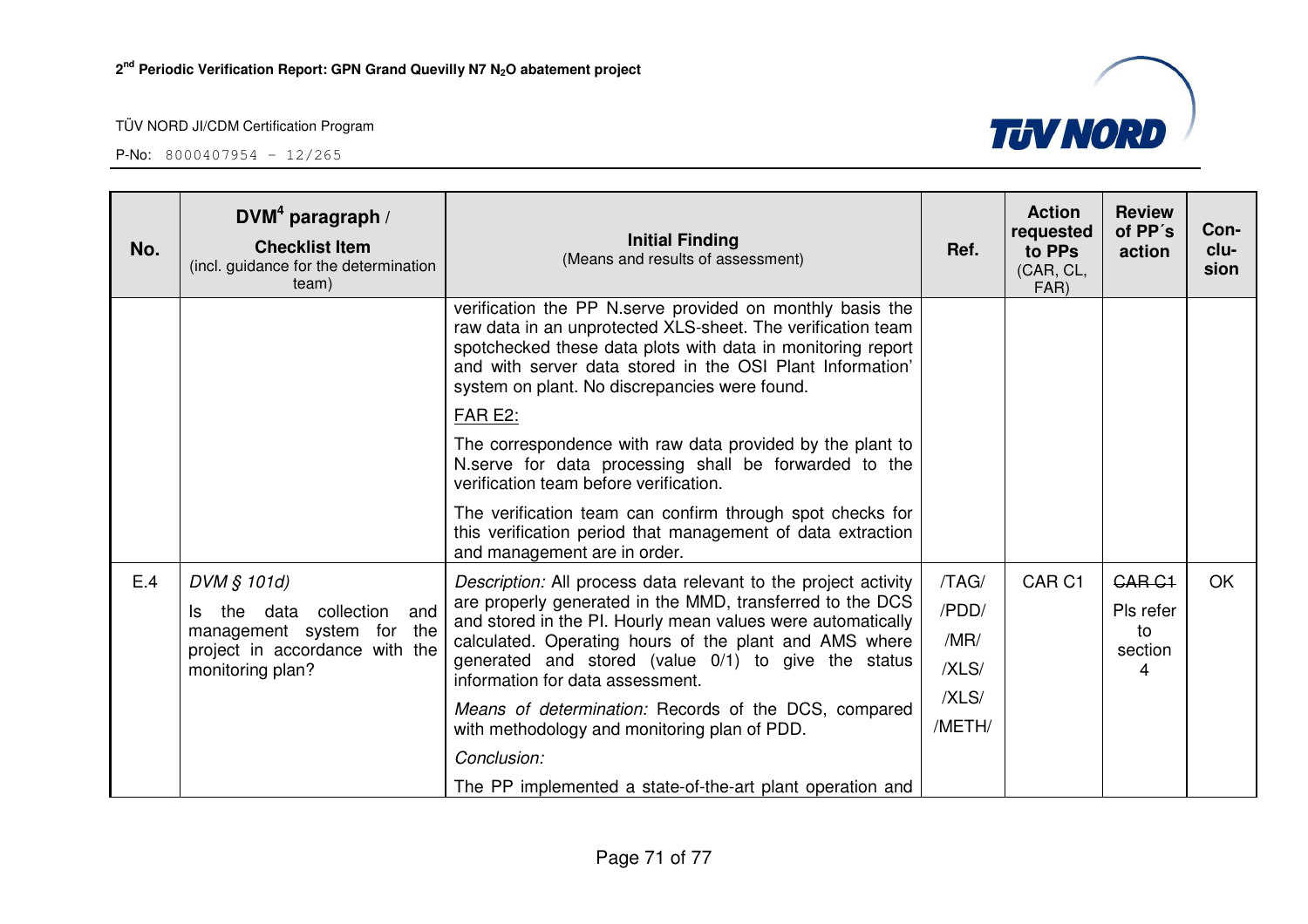

| No. | $DWM4$ paragraph /<br><b>Checklist Item</b><br>(incl. guidance for the determination<br>team) | <b>Initial Finding</b><br>(Means and results of assessment)                                                                                                                                                                                                                                                                                                                                                                                                                                                                               | Ref. | <b>Action</b><br>requested<br>to PPs<br>(CAR, CL,<br>FAR) | <b>Review</b><br>of PP's<br>action | Con-<br>clu-<br>sion |
|-----|-----------------------------------------------------------------------------------------------|-------------------------------------------------------------------------------------------------------------------------------------------------------------------------------------------------------------------------------------------------------------------------------------------------------------------------------------------------------------------------------------------------------------------------------------------------------------------------------------------------------------------------------------------|------|-----------------------------------------------------------|------------------------------------|----------------------|
|     |                                                                                               | data collection system. In the context of the project activity<br>the verifier found inconsistencies between monitoring plan<br>and implementation of project data collection and<br>management:                                                                                                                                                                                                                                                                                                                                          |      |                                                           |                                    |                      |
|     |                                                                                               | <b>CAR C1:</b><br>Excel-sheet<br>Events comments: Cell C47 includes an invalid<br>reference<br>Raw data: The start/end-dates are not correct<br>$\bullet$<br>Between 2012-10-21 14:00 and -22 05:00 plant signal is<br>$\bullet$<br>"off" but a nitric acid production of over 37 t/h has been<br>recorded<br>The formula to compensate wet/dry measurement<br>$\bullet$<br>conditions of NCSG is not correct<br>The calculation sheet includes non relevant calculations/<br>contents<br>Dates in summary sheet shall be given correctly |      |                                                           |                                    |                      |
| F   |                                                                                               | Verification regarding programmes of activities (additional elements for assessment)                                                                                                                                                                                                                                                                                                                                                                                                                                                      |      |                                                           |                                    |                      |
| F.1 | DVM § 102                                                                                     | Description: N/A                                                                                                                                                                                                                                                                                                                                                                                                                                                                                                                          |      |                                                           |                                    |                      |
|     | Is any JPA that has not been<br>added to the JI PoA not verified?                             | Means of determination: N/A<br>Conclusion: N/A                                                                                                                                                                                                                                                                                                                                                                                                                                                                                            |      |                                                           |                                    |                      |
| F.2 | DVM § 103                                                                                     | Description: N/A                                                                                                                                                                                                                                                                                                                                                                                                                                                                                                                          |      |                                                           |                                    |                      |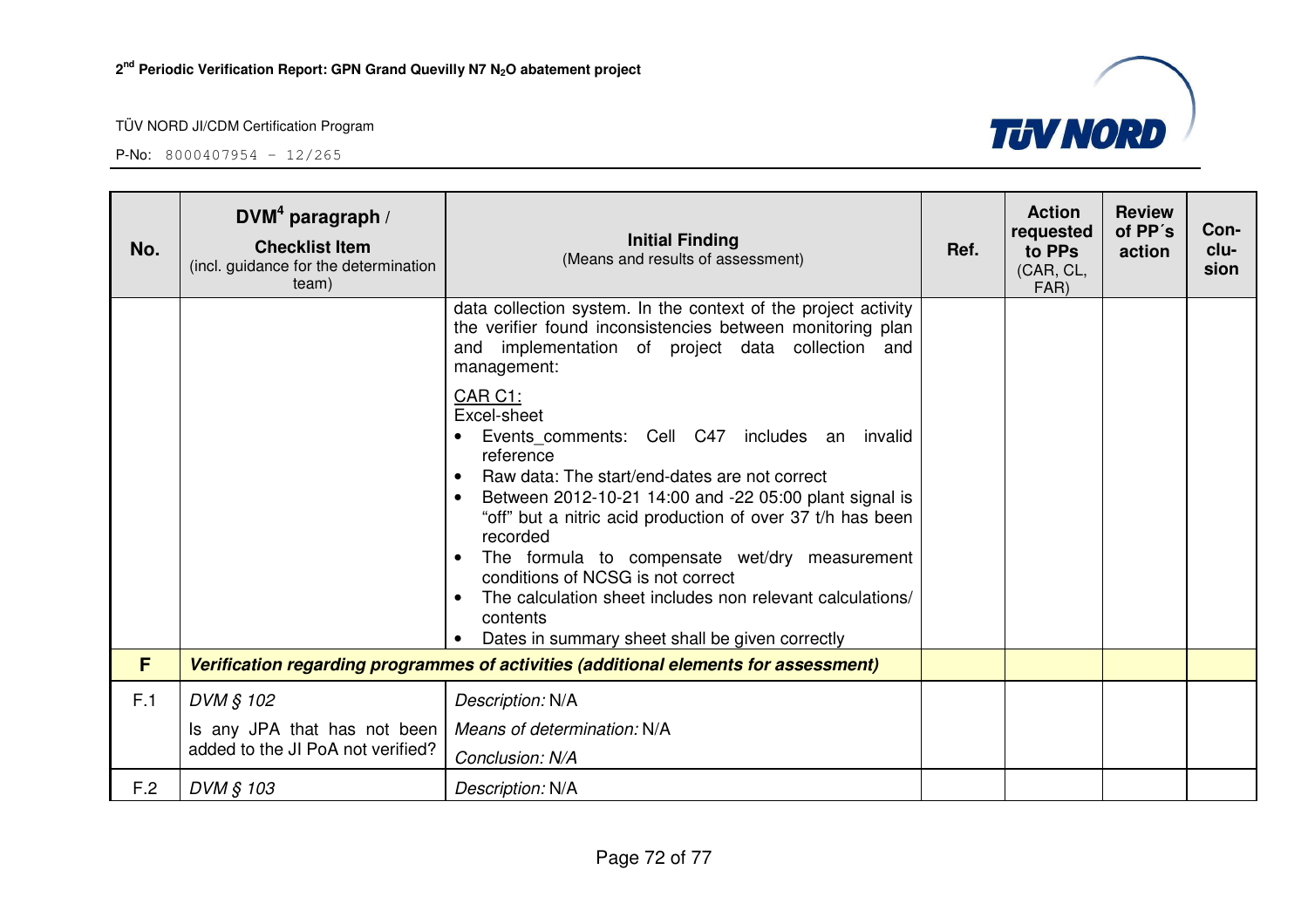

| No. | DVM <sup>4</sup> paragraph /<br><b>Checklist Item</b><br>(incl. guidance for the determination<br>team)                 | <b>Initial Finding</b><br>(Means and results of assessment) | Ref. | <b>Action</b><br>requested<br>to PPs<br>(CAR, CL,<br>FAR) | <b>Review</b><br>of PP's<br>action | Con-<br>clu-<br>sion |
|-----|-------------------------------------------------------------------------------------------------------------------------|-------------------------------------------------------------|------|-----------------------------------------------------------|------------------------------------|----------------------|
|     | Is the verification based on the                                                                                        | Means of determination: N/A                                 |      |                                                           |                                    |                      |
|     | monitoring reports of all JPAs to<br>be verified?                                                                       | Conclusion: N/A                                             |      |                                                           |                                    |                      |
| F.3 | DVM § 103                                                                                                               | Description: N/A                                            |      |                                                           |                                    |                      |
|     | AIEs the verification ensures the                                                                                       | Means of determination: N/A                                 |      |                                                           |                                    |                      |
|     | accuracy and conservativeness<br>of the emission reductions or<br>of removals<br>enhancements<br>generated by each JPA? | Conclusion: N/A                                             |      |                                                           |                                    |                      |
| F.4 | DVM § 104                                                                                                               | Description: N/A                                            |      |                                                           |                                    |                      |
|     | AIEs the monitoring period not<br>overlap with previous monitoring<br>periods?                                          | Means of determination: N/A                                 |      |                                                           |                                    |                      |
|     |                                                                                                                         | Conclusion: N/A                                             |      |                                                           |                                    |                      |
| F.5 | DVM § 105                                                                                                               | Description: N/A                                            |      |                                                           |                                    |                      |
|     | the AIE<br>learns<br>lf<br>of an                                                                                        | Means of determination: N/A                                 |      |                                                           |                                    |                      |
|     | erroneously included JPA, has<br>the AIE informed the JISC of its<br>findings in writing?                               | Conclusion: N/A                                             |      |                                                           |                                    |                      |
|     | Applicable to sample-based approach only                                                                                |                                                             |      |                                                           |                                    |                      |
| F.6 | DVM § 106                                                                                                               | Description: N/A                                            |      |                                                           |                                    |                      |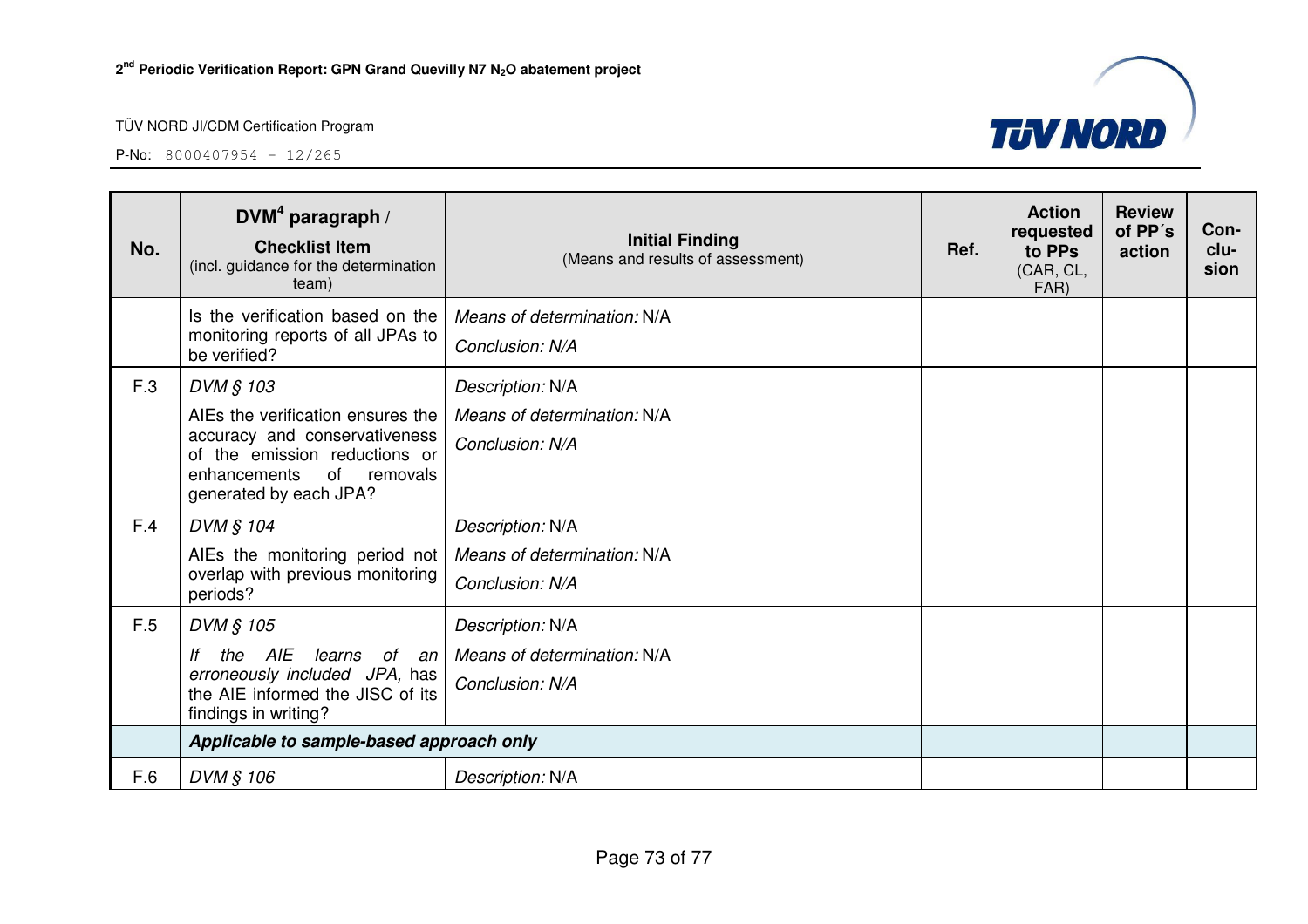

| No. | $DVM4$ paragraph /<br><b>Checklist Item</b><br>(incl. guidance for the determination<br>team)                                                                                                                                                                                                                                                                                                                                                                                                                                                                                                                                                                              | <b>Initial Finding</b><br>(Means and results of assessment) | Ref. | <b>Action</b><br>requested<br>to PPs<br>(CAR, CL,<br>FAR) | <b>Review</b><br>of PP's<br>action | Con-<br>clu-<br>sion |
|-----|----------------------------------------------------------------------------------------------------------------------------------------------------------------------------------------------------------------------------------------------------------------------------------------------------------------------------------------------------------------------------------------------------------------------------------------------------------------------------------------------------------------------------------------------------------------------------------------------------------------------------------------------------------------------------|-------------------------------------------------------------|------|-----------------------------------------------------------|------------------------------------|----------------------|
|     | AIEs the sampling plan prepared<br>by the AIE:<br>(a)<br>Describe<br>its sample<br>selection, taking into account<br>that:<br>For each verification that<br>(i)<br>uses a sample-based approach,<br>the sample selection shall be<br>sufficiently representative of the<br>JPAs in the JI PoA such<br>extrapolation<br>to<br>all<br><b>JPAs</b><br>identified for that verification is<br>reasonable, taking into account<br>differences<br>the<br>among<br>characteristics of JPAs, such as:<br>- The types of JPAs;<br>The complexity of the<br>applicable technologies and/or<br>measures used;<br>The geographical location of<br>each JPA;<br>The amounts of expected | Means of determination: N/A<br>Conclusion: N/A              |      |                                                           |                                    |                      |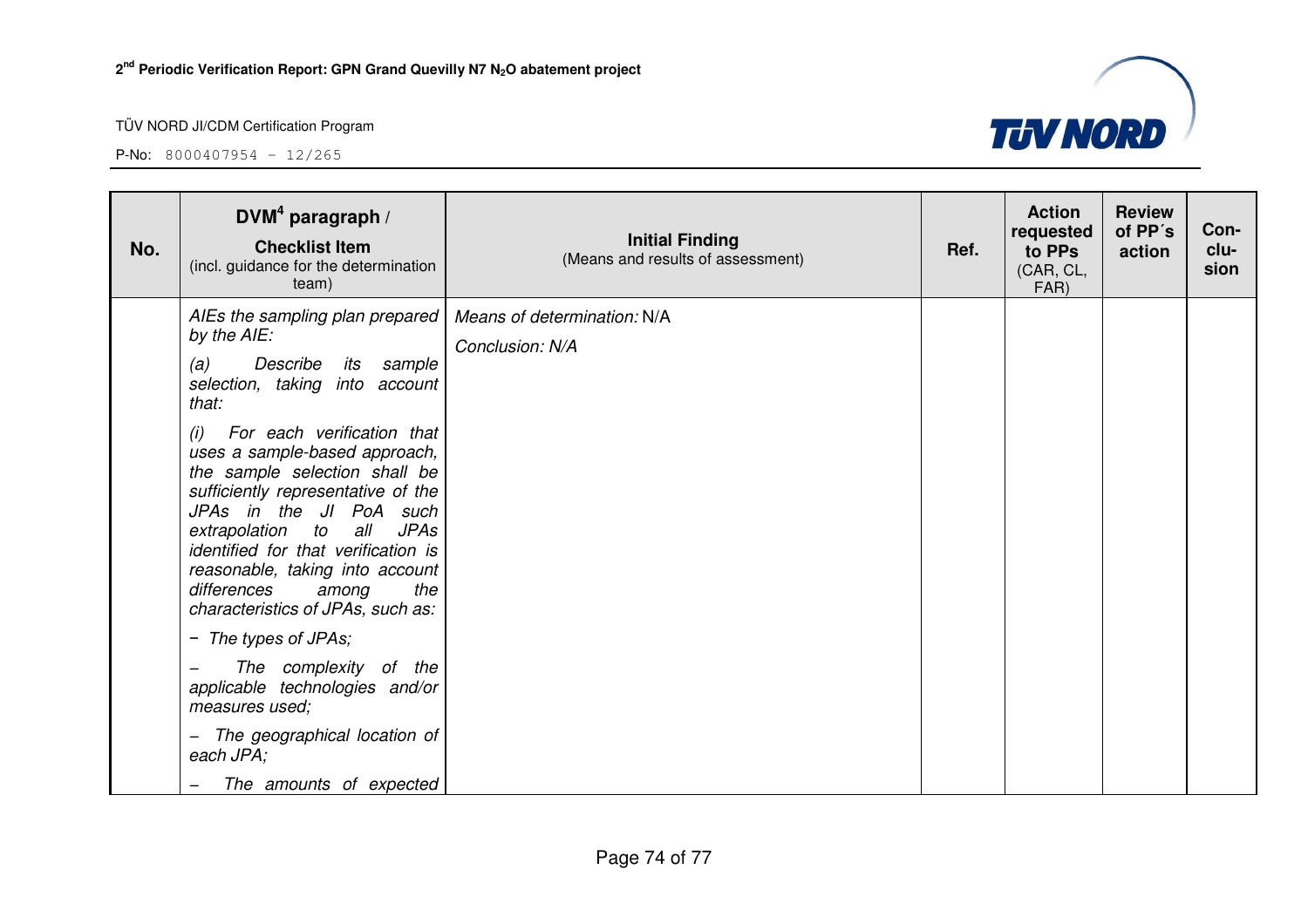

| No. | $DVM4$ paragraph /<br><b>Checklist Item</b><br>(incl. guidance for the determination<br>team)                                                                                                                                                       | <b>Initial Finding</b><br>(Means and results of assessment) | Ref. | <b>Action</b><br>requested<br>to PPs<br>(CAR, CL,<br>FAR) | <b>Review</b><br>of PP's<br>action | Con-<br>clu-<br>sion |
|-----|-----------------------------------------------------------------------------------------------------------------------------------------------------------------------------------------------------------------------------------------------------|-------------------------------------------------------------|------|-----------------------------------------------------------|------------------------------------|----------------------|
|     | emission reductions of the JPAs<br>being verified;                                                                                                                                                                                                  |                                                             |      |                                                           |                                    |                      |
|     | - The number of JPAs for which<br>emission reductions are being<br>verified;                                                                                                                                                                        |                                                             |      |                                                           |                                    |                      |
|     | The length of monitoring<br>periods of the JPAs being<br>verified; and                                                                                                                                                                              |                                                             |      |                                                           |                                    |                      |
|     | The samples selected for<br>prior verifications, if any?                                                                                                                                                                                            |                                                             |      |                                                           |                                    |                      |
|     | (ii) If, in its sample selection, the<br>AIE AIEs not identify and take<br>into account such differences<br>among JPAs, then (AIEs the<br>sampling plan) provide<br>$\overline{a}$<br>reasonable explanation and<br>justification for not doing so? |                                                             |      |                                                           |                                    |                      |
|     | (b) Provide a list of JPAs<br>selected for site inspections,<br>based on a statistically sound<br>selection of sites for inspection                                                                                                                 |                                                             |      |                                                           |                                    |                      |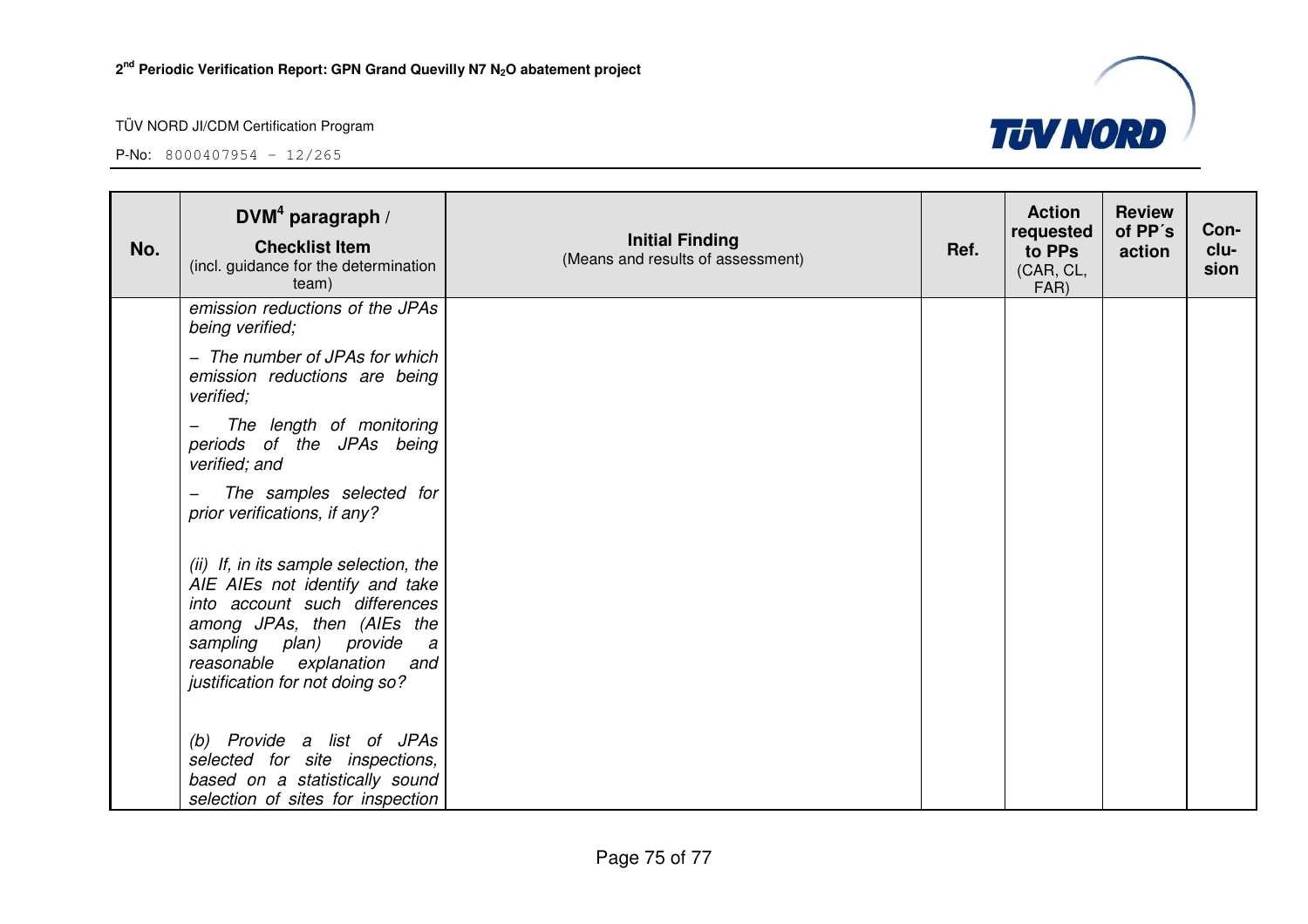

| No. | DVM <sup>4</sup> paragraph /<br><b>Checklist Item</b><br>(incl. guidance for the determination<br>team)                                                                                                                                                                                                                                                                                                              | <b>Initial Finding</b><br>(Means and results of assessment)        | Ref. | <b>Action</b><br>requested<br>to PPs<br>(CAR, CL,<br>FAR) | <b>Review</b><br>of PP's<br>action | Con-<br>clu-<br>sion |
|-----|----------------------------------------------------------------------------------------------------------------------------------------------------------------------------------------------------------------------------------------------------------------------------------------------------------------------------------------------------------------------------------------------------------------------|--------------------------------------------------------------------|------|-----------------------------------------------------------|------------------------------------|----------------------|
|     | in accordance with the criteria<br>listed in $(a)$ (i) above?                                                                                                                                                                                                                                                                                                                                                        |                                                                    |      |                                                           |                                    |                      |
| F.7 | DVM § 107<br>Is the sampling plan ready for<br>publication<br>through<br>the<br>along with<br>the<br>secretariat<br>verification<br>and<br>report<br>supporting documentation?                                                                                                                                                                                                                                       | Description: N/A<br>Means of determination: N/A<br>Conclusion: N/A |      |                                                           |                                    |                      |
| F.8 | DVM § 108<br>AIE<br>Has<br>the<br>made site<br>inspections of at least the<br>square root of the number of<br>total JPAs, rounded to the upper<br>whole number? If the AIE makes<br>no site inspections or fewer site<br>inspections than the square root<br>of the number of total JPAs,<br>rounded to the upper whole<br>number, then AIEs the AIE<br>provide<br>reasonable<br>a<br>explanation and justification? | Description: N/A<br>Means of determination: N/A<br>Conclusion: N/A |      |                                                           |                                    |                      |
| F.9 | DVM § 109                                                                                                                                                                                                                                                                                                                                                                                                            | Description: N/A                                                   |      |                                                           |                                    |                      |